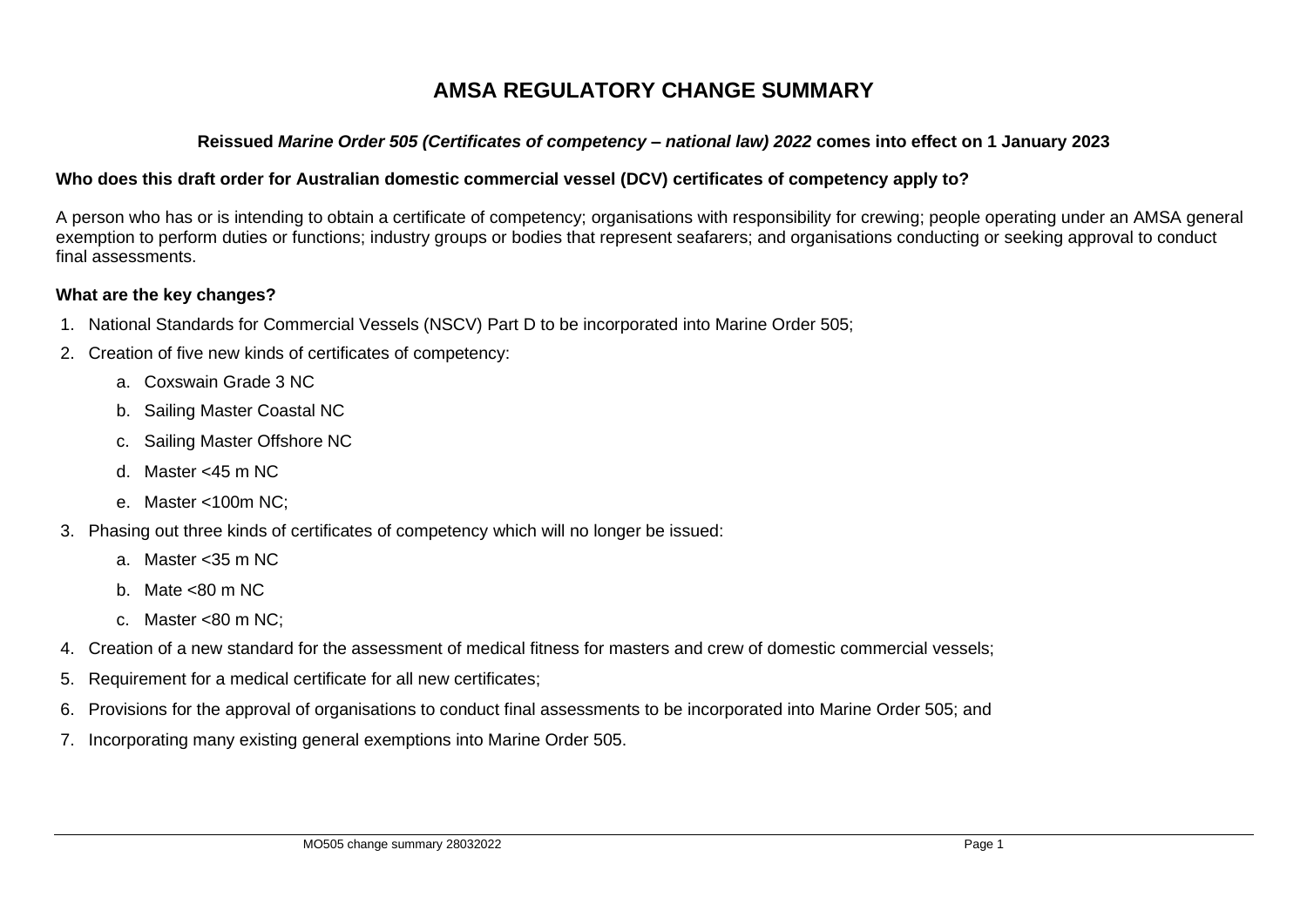#### **More information**

More information on this Marine Order can be found at: [https://www.amsa.gov.au](https://www.amsa.gov.au/)

#### **Commencement**

The marine order is made in 2022 and will come into effect on 1 January 2023, providing the industry time to transition.

# **The table below provides a description of each section and any significant changes from** *Marine Order 505 (Certificates of competency – national law) 2013* **and NSCV Part D (May 2017).**

| <b>Marine Order 505 (2022)</b>                                                                                                                                                                                                                                                                                                                                                                                                                                                                                                                                                                                                                                                                                                                                                                                                                                                                                                                                             | <b>Marine Order 505 (2013)</b>                                                                                                                                                                                                                                                                                                                                                                                                                                                                                                                                                                                                                                                                                                                                                                                                                                                                                                                                                                                                                                                                   | NSCV Part D (May 2017)                                                                                                                                                                                                                                                                                                                                                                                                                               | Notes on changes                         |
|----------------------------------------------------------------------------------------------------------------------------------------------------------------------------------------------------------------------------------------------------------------------------------------------------------------------------------------------------------------------------------------------------------------------------------------------------------------------------------------------------------------------------------------------------------------------------------------------------------------------------------------------------------------------------------------------------------------------------------------------------------------------------------------------------------------------------------------------------------------------------------------------------------------------------------------------------------------------------|--------------------------------------------------------------------------------------------------------------------------------------------------------------------------------------------------------------------------------------------------------------------------------------------------------------------------------------------------------------------------------------------------------------------------------------------------------------------------------------------------------------------------------------------------------------------------------------------------------------------------------------------------------------------------------------------------------------------------------------------------------------------------------------------------------------------------------------------------------------------------------------------------------------------------------------------------------------------------------------------------------------------------------------------------------------------------------------------------|------------------------------------------------------------------------------------------------------------------------------------------------------------------------------------------------------------------------------------------------------------------------------------------------------------------------------------------------------------------------------------------------------------------------------------------------------|------------------------------------------|
| <b>Division 1 Preliminary</b>                                                                                                                                                                                                                                                                                                                                                                                                                                                                                                                                                                                                                                                                                                                                                                                                                                                                                                                                              |                                                                                                                                                                                                                                                                                                                                                                                                                                                                                                                                                                                                                                                                                                                                                                                                                                                                                                                                                                                                                                                                                                  |                                                                                                                                                                                                                                                                                                                                                                                                                                                      |                                          |
| 1 Name of Marine Order<br>This Marine Order is Marine Order 505 (Certificates of<br>competency - national law) 2022.<br><b>1A Commencement</b><br>This Marine Order commences on [1 Jan 2023].<br>1B Repeal of Marine Order 505 (Certificates of<br>competency - national law) 2013<br>Marine Order 505 (Certificates of competency - national<br>law) 2013 is repealed.<br>2 Purpose<br>The purpose of this Marine Order is to provide for<br>certificates of competency and set out standards for the<br>qualifications of the crew and masters on domestic<br>commercial vessels.<br>3 Power<br>(1) The following provisions of the national law provide<br>for this Marine Order to be made:<br>(a) Division 4 of Part 4 which provides for a number of<br>matters to be prescribed for certificates of competency<br>including who must have a certificate, how to apply, and<br>the criteria for the issue, variation, suspension and<br>revocation of certificates; | 1 Name of Order<br>This Order is Marine Order 505 (Certificates of<br>competency - national law) 2013.<br>3 Purpose<br>This Order:<br>(a) provides for certificates of competency; and<br>(b) prescribes a standard for qualifications of crew and<br>masters of domestic commercial vessels.<br>4 Power<br>(1) Division 4 of Part 4 of the national law provides for<br>regulations dealing with certificates of competency.<br>(2) Subsection 159(1) of the national law provides for<br>regulations to prescribe matters required or permitted by<br>the National Law to be prescribed, or that are necessary<br>or convenient to be prescribed, for carrying out or giving<br>effect to the National Law.<br>(3) Subsection 163(1) of the national law provides for the<br>making of Marine Orders about matters that can be made<br>by the regulations.<br>(4) Section 164 of the national law enables a Marine<br>Order to provide for the application, adoption or<br>incorporation of any matter in any written instrument in<br>force or existing from time to time including the NSCV. | 1.1 Scope<br>This Part provides for the levels of competence required<br>for a certificate of competency as General Purpose Hand,<br>Marine Engine Driver, Engineer, Coxswain, Mate or<br>Master on vessels to which the national law applies.<br>1.2 Objectives<br>The objectives of this Part are to set out:<br>(a) requirements for certificates of competency; and<br>(b) the operations permitted by holders of certificates of<br>competency. | These sections have been<br>streamlined. |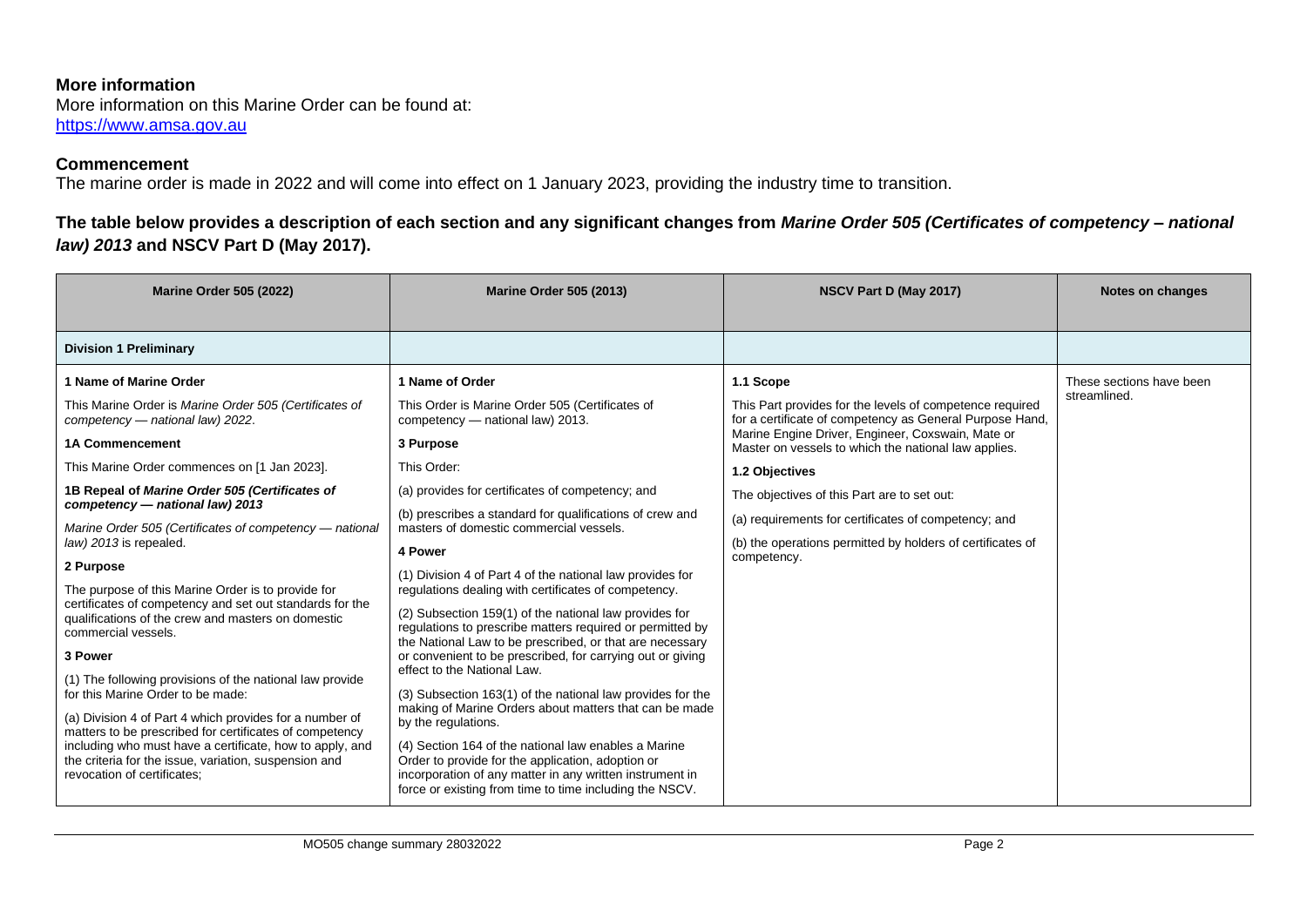| <b>Marine Order 505 (2022)</b>                                                                                                                                                                                                                                   | <b>Marine Order 505 (2013)</b>                                                                                                                                                                                                              | NSCV Part D (May 2017)                                                                                 | Notes on changes                                                   |
|------------------------------------------------------------------------------------------------------------------------------------------------------------------------------------------------------------------------------------------------------------------|---------------------------------------------------------------------------------------------------------------------------------------------------------------------------------------------------------------------------------------------|--------------------------------------------------------------------------------------------------------|--------------------------------------------------------------------|
|                                                                                                                                                                                                                                                                  |                                                                                                                                                                                                                                             |                                                                                                        |                                                                    |
| (b) Division 5 of Part 4 which provides for a number of<br>matters to be prescribed for certificates issued under the<br>national law;                                                                                                                           |                                                                                                                                                                                                                                             |                                                                                                        |                                                                    |
| (c) paragraph $159(2)(g)$ which provides that the<br>regulations may prescribe standards for the qualifications<br>of crew and masters of domestic commercial vessels;                                                                                           |                                                                                                                                                                                                                                             |                                                                                                        |                                                                    |
| (d) Section 162 which provides that the regulations may<br>prescribe penalties for offences against the regulations<br>and civil penalties for contraventions of the regulations.                                                                                |                                                                                                                                                                                                                                             |                                                                                                        |                                                                    |
| (2) Subsection 159(1) of the national law provides for<br>regulations to be made prescribing matters required or<br>permitted to be prescribed or that are necessary or<br>convenient to be prescribed for carrying out or giving<br>effect to the national law. |                                                                                                                                                                                                                                             |                                                                                                        |                                                                    |
| (3) Subsection 163(1) provides that the National<br>Regulator may make a Marine Order about matters that<br>can be provided for by regulation.                                                                                                                   |                                                                                                                                                                                                                                             |                                                                                                        |                                                                    |
| (4) Section 164 of the national law allows a Marine Order<br>to provide for any matter by applying, adopting or<br>incorporating any matter contained in any written<br>instrument in force or existing from time to time.                                       |                                                                                                                                                                                                                                             |                                                                                                        |                                                                    |
| <b>4 Definitions</b>                                                                                                                                                                                                                                             | <b>5 Definitions</b>                                                                                                                                                                                                                        | 1.3 Definitions                                                                                        | Additional definitions have been                                   |
| In this Marine Order:                                                                                                                                                                                                                                            | (1) In this Order:                                                                                                                                                                                                                          | (1) In this Part:                                                                                      | included in the Order to provide<br>clarity of meaning within      |
| <b>ACMA</b> means the Australian Communications and Media                                                                                                                                                                                                        | endorsement has the meaning given by NSCV Part D.                                                                                                                                                                                           | aid to vision means glasses or contact lenses that have                                                | provisions and to reduce the<br>requirement to find definitions in |
| Authority.                                                                                                                                                                                                                                                       | existing certificate means a certificate of competency                                                                                                                                                                                      | been prescribed by an optometrist or ophthalmologist to<br>correct refractive error of a person's eye. | other documents. Some                                              |
| <b>AMPA</b> means the latest version of the AMSA Mandated<br>Practical Assessment developed by AMSA and                                                                                                                                                          | (however described) issued by the marine safety agency<br>of a State or the Northern Territory:                                                                                                                                             | approved means approved in writing by the National                                                     | exceptions are made, for some<br>definitions in the National Law,  |
| conducted by registered training organisations for a final<br>assessment for a certificate of competency.                                                                                                                                                        | (a) for a certificate in force on 30 June 2013 – before 1                                                                                                                                                                                   | Regulator.                                                                                             | Marine Order 501 and NSCV<br>Part B.                               |
| Note For information on the AMPA, see the AMSA                                                                                                                                                                                                                   | July 2013; or                                                                                                                                                                                                                               | auxiliary vessel means a vessel that:                                                                  |                                                                    |
| website: http://www.amsa.gov.au.                                                                                                                                                                                                                                 | (b) for a certificate applied for before 1 July 2013, but for<br>which the application was not finally determined by 1 July                                                                                                                 | (a) does not operate further from its parent vessel than:                                              |                                                                    |
| AMSA approved task book means a task book issued<br>by AMSA for the specified certificate.                                                                                                                                                                       | 2013 – before 1 January 2014.                                                                                                                                                                                                               | $(i)$ if it does not carry passengers $-5$ nautical miles; or                                          |                                                                    |
| <b>ASQA</b> means the Australian Skills Quality Authority.                                                                                                                                                                                                       | registered training organisation means a training<br>organisation registered by any of the following:                                                                                                                                       | (ii) if it carries passengers - 2 nautical miles; or                                                   |                                                                    |
| certificate of recognition means a certificate of                                                                                                                                                                                                                | (a) the Australian Skills Quality Authority;                                                                                                                                                                                                | (iii) another distance determined by the National<br>Regulator; and                                    |                                                                    |
| recognition or a restricted certificate of recognition that is<br>issued by AMSA to recognise:                                                                                                                                                                   | (b) the Victorian Registration and Qualifications Authority;                                                                                                                                                                                | (b) is less than 7.5 m long, or another length approved by                                             |                                                                    |
| (a) an overseas qualification in accordance with Marine                                                                                                                                                                                                          | (c) the Training Accreditation Council Western Australia.                                                                                                                                                                                   | the National Regulator; and                                                                            |                                                                    |
| Order 70 (Seafarer certification) 2014; or                                                                                                                                                                                                                       | Note See the website at http://www.asqa.gov.au for information about the<br>Australian Skills Quality Authority, the website at http://www.vrqa.vic.gov.au<br>for information about the Victorian Registration and Qualifications Authority | (c) carries up to 12 passengers, or another number<br>approved by the National Regulator; and          |                                                                    |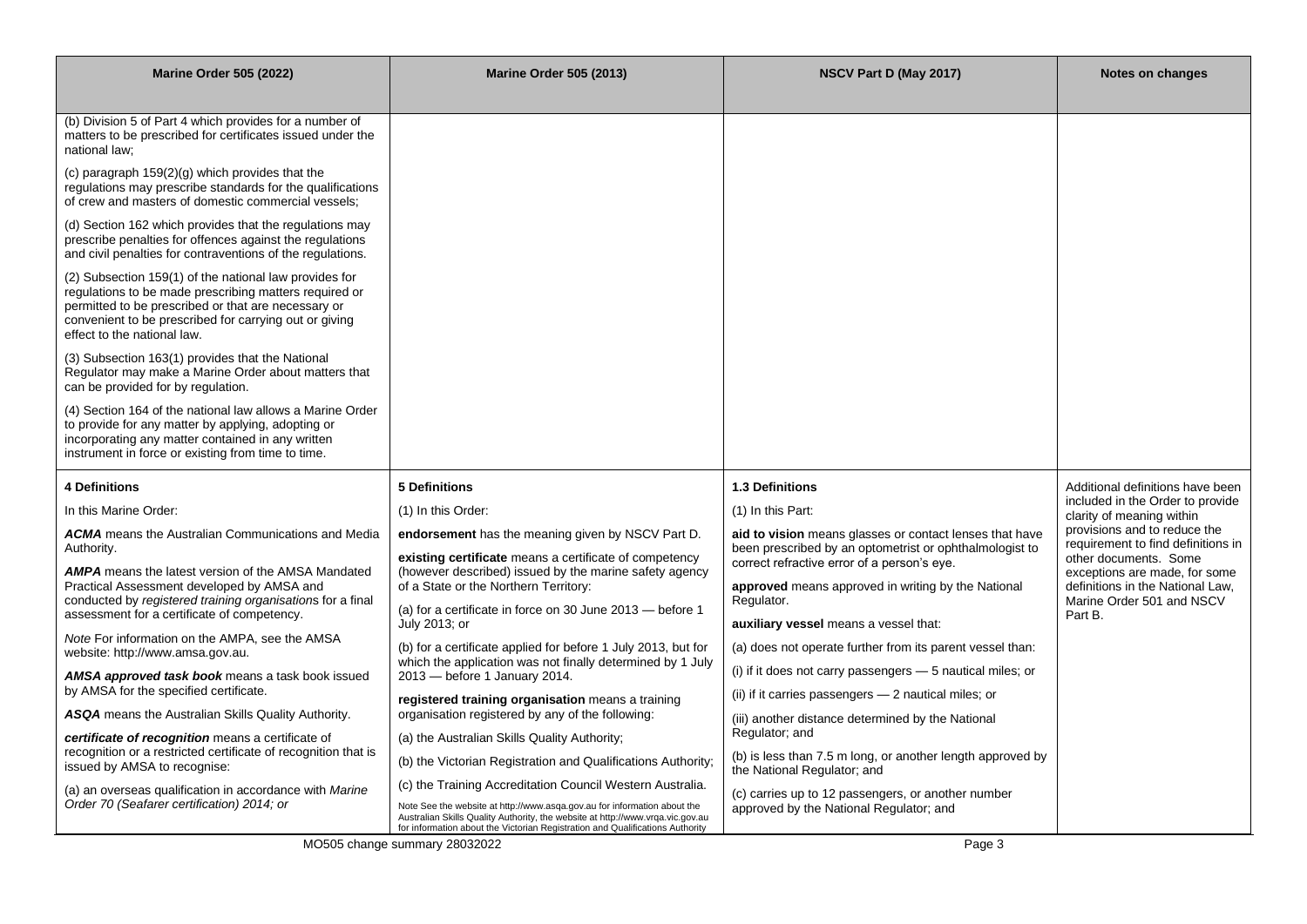| <b>Marine Order 505 (2022)</b>                                                                                                                                               | <b>Marine Order 505 (2013)</b>                                                                                             | NSCV Part D (May 2017)                                                                                                                                                             | Notes on changes |
|------------------------------------------------------------------------------------------------------------------------------------------------------------------------------|----------------------------------------------------------------------------------------------------------------------------|------------------------------------------------------------------------------------------------------------------------------------------------------------------------------------|------------------|
|                                                                                                                                                                              |                                                                                                                            |                                                                                                                                                                                    |                  |
| (b) a New Zealand qualification in accordance with the<br>Trans-Tasman Mutual Recognition Act 1997.                                                                          | and the website at http://www.tac.wa.gov.au for information about the<br>Training Accreditation Council Western Australia. | (d) is not powered by a petrol inboard engine.                                                                                                                                     |                  |
| chief engineer means the engineer in charge of:                                                                                                                              | Note 1 Some terms used in this Marine Order are defined in Marine Order                                                    | course, for a certificate of competency, means a course:                                                                                                                           |                  |
| (a) the vessel's propulsion machinery; and                                                                                                                                   | 501 (Administration) 2013, including:<br>AMSA                                                                              | (a) conducted by a registered training organisation for the<br>certificate; or                                                                                                     |                  |
| (b) the safe operation and maintenance of the                                                                                                                                | approved form<br>national law                                                                                              | (b) that the National Regulator considers to be at least                                                                                                                           |                  |
| mechanical and electrical installation of the vessel; and                                                                                                                    | National Law Act<br>NSCV.                                                                                                  | equivalent to the course mentioned in paragraph (a).                                                                                                                               |                  |
| (c) ensuring that watchkeeping arrangements are<br>adequate to maintain a safe engineering watch.                                                                            | Note 2 Other terms used in this Marine Order have the same meaning that<br>they have in the national law, including:       | certificate of competency - see national law, section<br>6.                                                                                                                        |                  |
| Note State and Territory laws may apply to a person<br>carrying out electrical work on a vessel.                                                                             | certificate of competency<br>domestic commercial vessel<br>$\bullet$<br>fit and proper person                              | <b>Chief Mate</b> means the second in command of a<br>commercial vessel.                                                                                                           |                  |
| chief mate means the crew member next in rank to the<br>master, who would be responsible for the command of<br>the vessel if the master was unable to perform the task.      | $\bullet$<br>owner.<br>(2) Qualifying sea service is to be calculated in<br>accordance with NSCV Part D.                   | <b>colour deficient</b> , for an applicant for a certificate of<br>competency, means that the applicant does not meet the<br>criteria mentioned in Division 4.4 for the applicant. |                  |
| colour deficient vision means vision that does not meet<br>the colour vision requirements of section 3 of Part B of<br>the Standards for the medical examination of domestic |                                                                                                                            | command certificate, for a kind of vessel, means a<br>certificate of competency that allows the holder to be the<br>master of that kind of vessel.                                 |                  |
| seafarers.<br>Note The Standard is available from the AMSA website                                                                                                           |                                                                                                                            | daylight hours are the hours between sunrise and<br>sunset.                                                                                                                        |                  |
| at http://www.amsa.gov.au                                                                                                                                                    |                                                                                                                            | deck capacity, for duties performed by a seafarer,                                                                                                                                 |                  |
| daylight hours means the hours between sunrise and<br>sunset.                                                                                                                |                                                                                                                            | means duties performing tasks related to the navigation<br>of a vessel.                                                                                                            |                  |
| deck capacity means performing tasks related to the<br>navigation of a vessel.                                                                                               |                                                                                                                            | deck certificate means any of the following certificates<br>of competency:                                                                                                         |                  |
| deck certificate means any of the following certificates                                                                                                                     |                                                                                                                            | (a) Master $<$ 24 m NC;                                                                                                                                                            |                  |
| of competency:                                                                                                                                                               |                                                                                                                            | (b) Master (Inland waters);                                                                                                                                                        |                  |
| (a) Master $<$ 24 m NC;                                                                                                                                                      |                                                                                                                            | (c) Master $<$ 35 m NC;                                                                                                                                                            |                  |
| (b) Master (Inland waters) NC;                                                                                                                                               |                                                                                                                            | (d) Mate $<$ 80 m NC;                                                                                                                                                              |                  |
| (c) Master $<$ 45 m NC;                                                                                                                                                      |                                                                                                                            | (e) Master $< 80$ m NC.                                                                                                                                                            |                  |
| (d) Master $<$ 100 m NC.                                                                                                                                                     |                                                                                                                            | declaration of medical fitness - see section 4.5.                                                                                                                                  |                  |
| deck watchkeeper means a crew member in charge of a<br>navigational or cargo watch.                                                                                          |                                                                                                                            | <b>dual certificate</b> means any of the following certificates of<br>competency:                                                                                                  |                  |
| deck work means operation or lookout tasks for any of<br>the following:                                                                                                      |                                                                                                                            | (a) General Purpose Hand NC;                                                                                                                                                       |                  |
| (a) navigation;                                                                                                                                                              |                                                                                                                            | (b) Coxswain Grade 2 NC;                                                                                                                                                           |                  |
| (b) mooring;                                                                                                                                                                 |                                                                                                                            | (c) Coxswain Grade 1 NC.                                                                                                                                                           |                  |
| (c) anchoring;                                                                                                                                                               |                                                                                                                            | <b>EEZ</b> means the exclusive economic zone of Australia.                                                                                                                         |                  |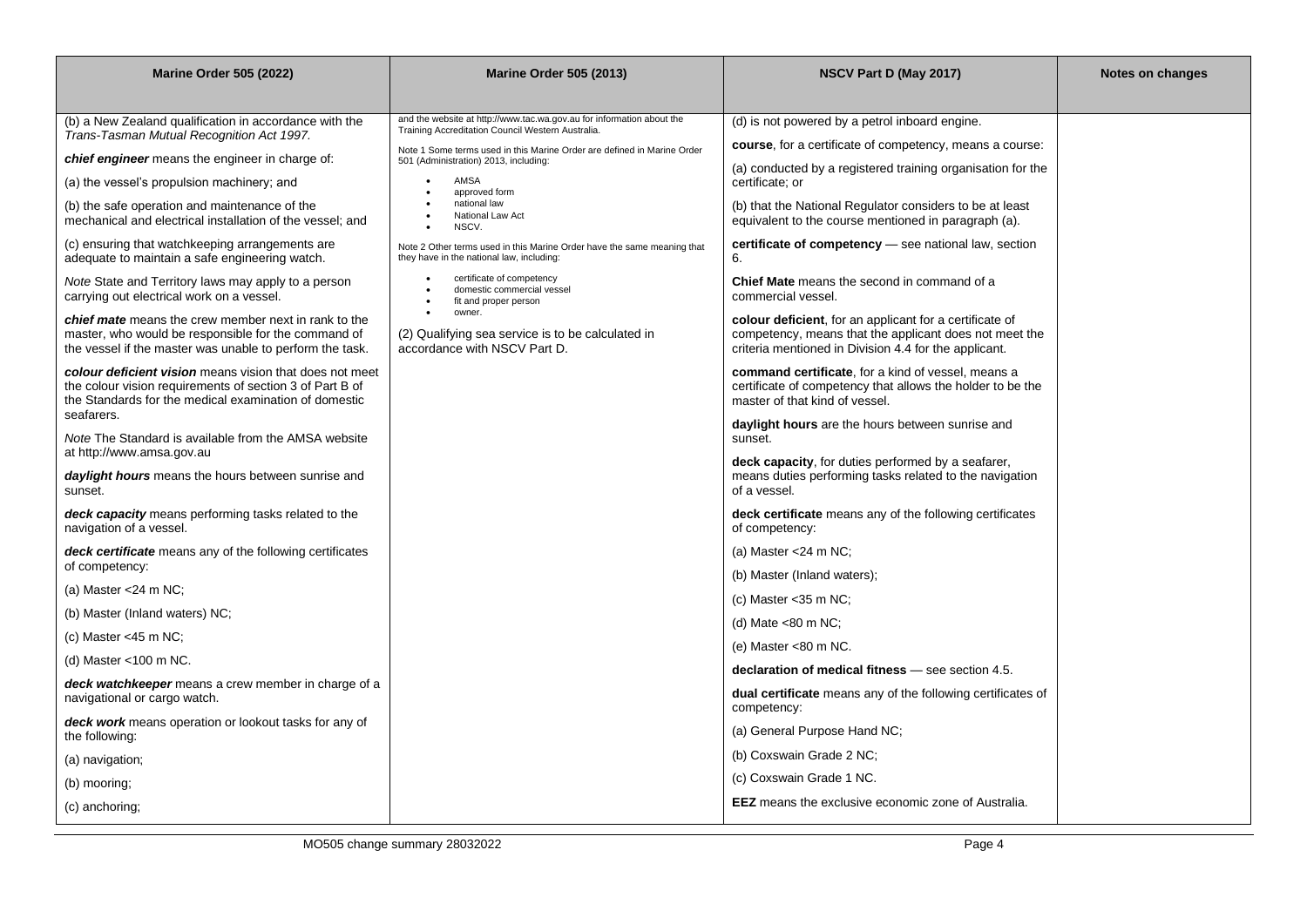| <b>Marine Order 505 (2022)</b>                                                                                                                                     | <b>Marine Order 505 (2013)</b> | NSCV Part D (May 2017)                                                                                                                                                                                                             | Notes on changes |
|--------------------------------------------------------------------------------------------------------------------------------------------------------------------|--------------------------------|------------------------------------------------------------------------------------------------------------------------------------------------------------------------------------------------------------------------------------|------------------|
|                                                                                                                                                                    |                                |                                                                                                                                                                                                                                    |                  |
| (d) cargo.                                                                                                                                                         |                                | Note The Seas and Submerged Lands Act 1973 provides that:                                                                                                                                                                          |                  |
| direct supervision means that the person being<br>supervised is frequently within sight and hearing of the<br>supervisor.                                          |                                | (a) the Governor-General may by proclamation declare the limits<br>of the whole or parts of the exclusive economic zone of Australia;<br>and                                                                                       |                  |
| <b>dual certificate</b> means any of the following certificates of<br>competency:                                                                                  |                                | (b) the Minister may prepare charts relating to the limits of the<br>exclusive economic zone of Australia.                                                                                                                         |                  |
| (a) General Purpose Hand NC;                                                                                                                                       |                                | engineering capacity, for duties performed by a<br>seafarer, means duties performing tasks related to the                                                                                                                          |                  |
| (b) Coxswain Grade 3 NC;                                                                                                                                           |                                | machinery of a vessel.                                                                                                                                                                                                             |                  |
| (c) Sailing Master Coastal NC;                                                                                                                                     |                                | engineering certificate means any of the following<br>certificates of competency:                                                                                                                                                  |                  |
| (d) Sailing Master Offshore NC;                                                                                                                                    |                                | (a) Marine Engine Driver Grade 3 NC;                                                                                                                                                                                               |                  |
| (e) Coxswain Grade 2 NC;                                                                                                                                           |                                | (b) Marine Engine Driver Grade 2 NC;                                                                                                                                                                                               |                  |
| (f) Coxswain Grade 1 NC.                                                                                                                                           |                                | (c) Marine Engine Driver Grade 1 NC;                                                                                                                                                                                               |                  |
| endorsement, on a certificate of competency, means<br>that the holder of the certificate is permitted to perform                                                   |                                | (d) Engineer Class 3 NC.                                                                                                                                                                                                           |                  |
| the additional duties or to have the additional functions<br>mentioned in the endorsement.                                                                         |                                | final assessment, for the following matters about a<br>certificate of competency, means an assessment by the                                                                                                                       |                  |
| engineering capacity means performing tasks related to<br>the operation of propulsion and auxiliary machinery of a<br>vessel.                                      |                                | National Regulator, or an organisation approved by the<br>National Regulator, of whether the applicant has<br>operational knowledge, and knowledge of Australian<br>maritime legislation, appropriate for the kind of certificate: |                  |
| engineering certificate means any of the following<br>certificates of competency:                                                                                  |                                | (a) an application for the certificate;                                                                                                                                                                                            |                  |
| (a) Marine Engine Driver Grade 3 NC;                                                                                                                               |                                | (b) an application for renewal of the certificate.                                                                                                                                                                                 |                  |
| (b) Marine Engine Driver Grade 2 NC;                                                                                                                               |                                | inland waters means non-tidal waters that are open for<br>public navigation.                                                                                                                                                       |                  |
| (c) Marine Engine Driver Grade 1 NC;                                                                                                                               |                                | national law means the Marine Safety (Domestic                                                                                                                                                                                     |                  |
| (d) Engineer Class 3 NC.                                                                                                                                           |                                | Commercial Vessel) National Law set out in Schedule 1                                                                                                                                                                              |                  |
| engine work means tasks relating to main or auxiliary<br>machinery used for any of the following:                                                                  |                                | to the Marine Safety (Domestic Commercial Vessel)<br>National Law Act 2012.                                                                                                                                                        |                  |
| (a) propulsion;                                                                                                                                                    |                                | <b>National Regulator</b> has the same meaning as in the<br>national law.                                                                                                                                                          |                  |
| (b) mooring;                                                                                                                                                       |                                | <b>NC</b> means near coastal.                                                                                                                                                                                                      |                  |
| (c) anchoring;                                                                                                                                                     |                                | <b>operate</b> a vessel has the same meaning as in the                                                                                                                                                                             |                  |
| (d) cargo.                                                                                                                                                         |                                | national law.                                                                                                                                                                                                                      |                  |
| final assessment, for a certificate of competency, means<br>an assessment by the National Regulator or an<br>organisation approved by the National Regulator under |                                | qualifying sea service — see section 3.1.<br>recreational vessel means a vessel that is being used<br>for recreational purposes.                                                                                                   |                  |
| Division 6, of whether the applicant has operational                                                                                                               |                                |                                                                                                                                                                                                                                    |                  |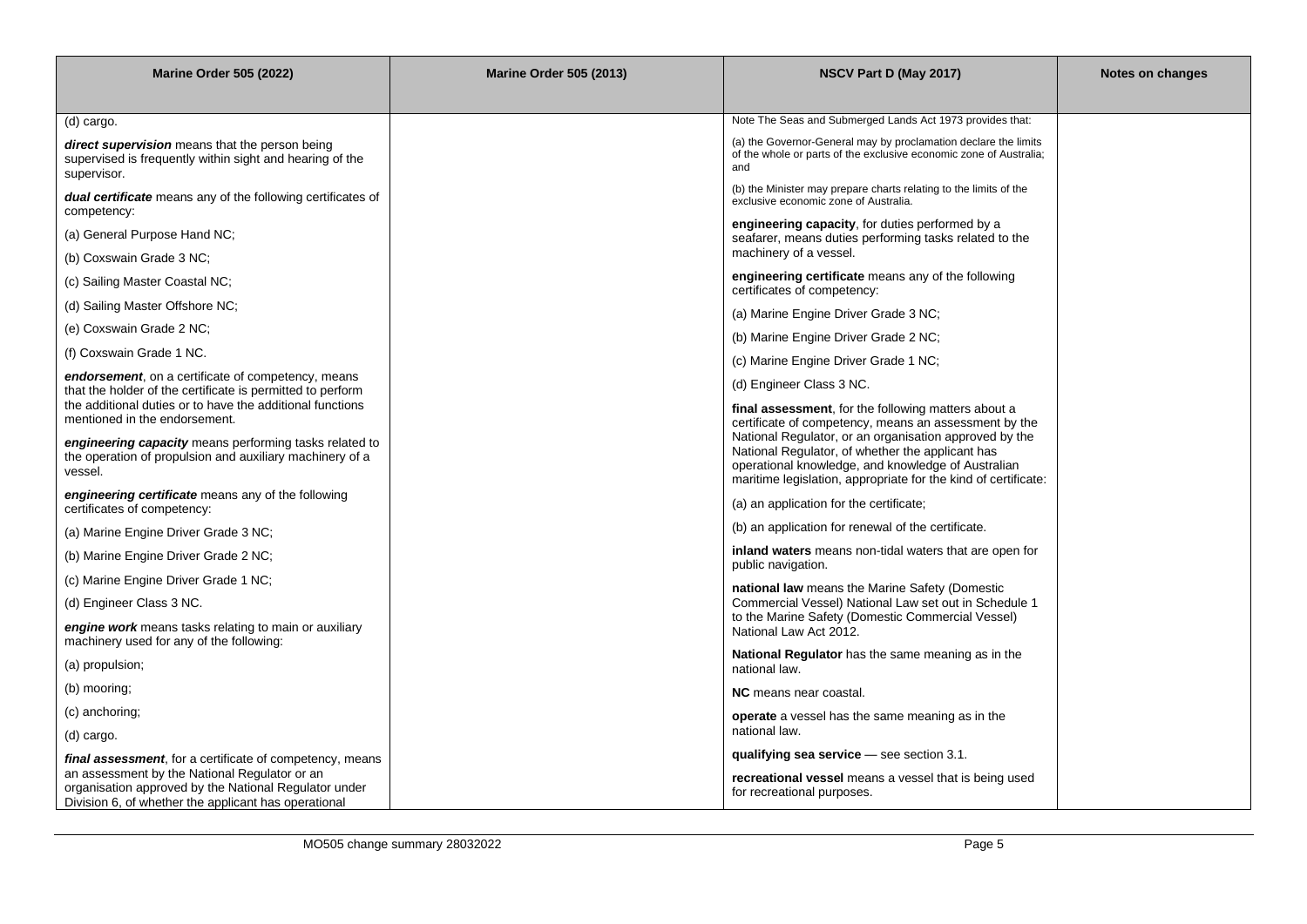| <b>Marine Order 505 (2022)</b>                                                                                                                                                                                         | <b>Marine Order 505 (2013)</b> | NSCV Part D (May 2017)                                                                                                                                                                                               | Notes on changes |
|------------------------------------------------------------------------------------------------------------------------------------------------------------------------------------------------------------------------|--------------------------------|----------------------------------------------------------------------------------------------------------------------------------------------------------------------------------------------------------------------|------------------|
| knowledge and knowledge of Australian maritime<br>legislation that is appropriate to the kind of certificate.                                                                                                          |                                | registered training organisation has the same meaning<br>as in Marine Order 505 (Certificates of competency -<br>national law) 2013.                                                                                 |                  |
| final assessor means the person who conducts a final<br>assessment.                                                                                                                                                    |                                | <b>STCW Code</b> means the Seafarers' Training, Certification                                                                                                                                                        |                  |
| general supervision means that the person being<br>supervised receives instruction and direction on tasks,<br>and recurrent personal contact from the supervisor, but is<br>not frequently attended by the supervisor. |                                | and Watchkeeping (STCW) Code as adopted by<br>resolution of the 2010 Conference of Parties to the<br>STCW Convention, as amended and in force for Australia<br>from time to time.                                    |                  |
| GT has the same meaning as gross tonnage (or GT) in<br>NSCV Part B.                                                                                                                                                    |                                | Note The resolution mentioned in the definition of STCW Code forms part of<br>a package of amendments (the Manila amendments) made by the 2010<br>Conference of the Parties to the STCW Convention (STCW/CONF.2/34). |                  |
| <i>inland waters</i> means non-tidal waters.                                                                                                                                                                           |                                | <b>STCW Convention</b> means the International Convention<br>on Standards of Training, Certification and Watchkeeping                                                                                                |                  |
| <b>inshore operations</b> has the meaning given by NSCV<br>Part B.                                                                                                                                                     |                                | for Seafarers, done at London on 7 July 1978, as in force<br>for Australia from time to time.                                                                                                                        |                  |
| <i>inshore waters</i> means inland waters and waters<br>landward of the outer limits for <i>inshore operations</i> .                                                                                                   |                                | tender means a vessel that:                                                                                                                                                                                          |                  |
| <b>long</b> , for a vessel, means the <b>measured length</b> of the<br>vessel.                                                                                                                                         |                                | (a) is used only to transport goods or people between the<br>shore and its parent vessel or between its parent vessel<br>and another vessel; and                                                                     |                  |
| <b>Marine Order 501 means Marine Order 501</b><br>(Administration - national law) 2013.                                                                                                                                |                                | (b) does not operate further from its parent vessel than 1<br>nautical mile, or another distance determined by the<br>National Regulator; and                                                                        |                  |
| <b>Marine Order 504 means Marine Order 504 (Certificates</b><br>of operation and operation requirements - national law)<br>2018.                                                                                       |                                | (c) is less than 7.5 m long, or another length approved by<br>the National Regulator.                                                                                                                                |                  |
| <b>MAR Maritime Training Package means the latest</b><br>version of the Maritime Training Package developed by<br>Australian Industry Standards.                                                                       |                                | training package has the same meaning as in the<br>Standards for VET Accredited Courses 2011.                                                                                                                        |                  |
| Note Details of the package are available at:                                                                                                                                                                          |                                | unit of competency has the same meaning as in the<br>Standards for VET Accredited Courses 2011.                                                                                                                      |                  |
| training.gov.au<br><b>Master &lt;35 m NC</b> means a Master <35 m NC certificate<br>of competency issued by the National Regulator before [1]                                                                          |                                | Note Standards for VET Accredited Courses 2011 is a legislative instrument<br>made under section 188 of the National Vocational Educational and Training<br>Regulator Act 2011.                                      |                  |
| January 2023].                                                                                                                                                                                                         |                                | workshop skill equivalent qualification means any of<br>the following:                                                                                                                                               |                  |
| <b>Master &lt;80 m NC</b> means a Master <80 m NC certificate<br>of competency issued by the National Regulator before [1]<br>January 2023].                                                                           |                                | (a) trade certificate as Diesel Fitter;                                                                                                                                                                              |                  |
| <b>Mate &lt;80 m NC</b> means a Mate <80 m NC certificate of                                                                                                                                                           |                                | (b) trade certificate as Electrical Fitter;                                                                                                                                                                          |                  |
| competency issued by the National Regulator before [1]<br>July 2022].                                                                                                                                                  |                                | (c) trade certificate in Fitter and turner/machinist;<br>(d) Certificate III in Automotive/mechanical - diesel fitter;                                                                                               |                  |
| <b>measured length</b> has the meaning given by NSCV Part<br>В.                                                                                                                                                        |                                | (e) Certificate III in Automotive/mechanical — heavy<br>vehicle Road Transport;                                                                                                                                      |                  |
| <i>mooring area</i> means an area that is:                                                                                                                                                                             |                                |                                                                                                                                                                                                                      |                  |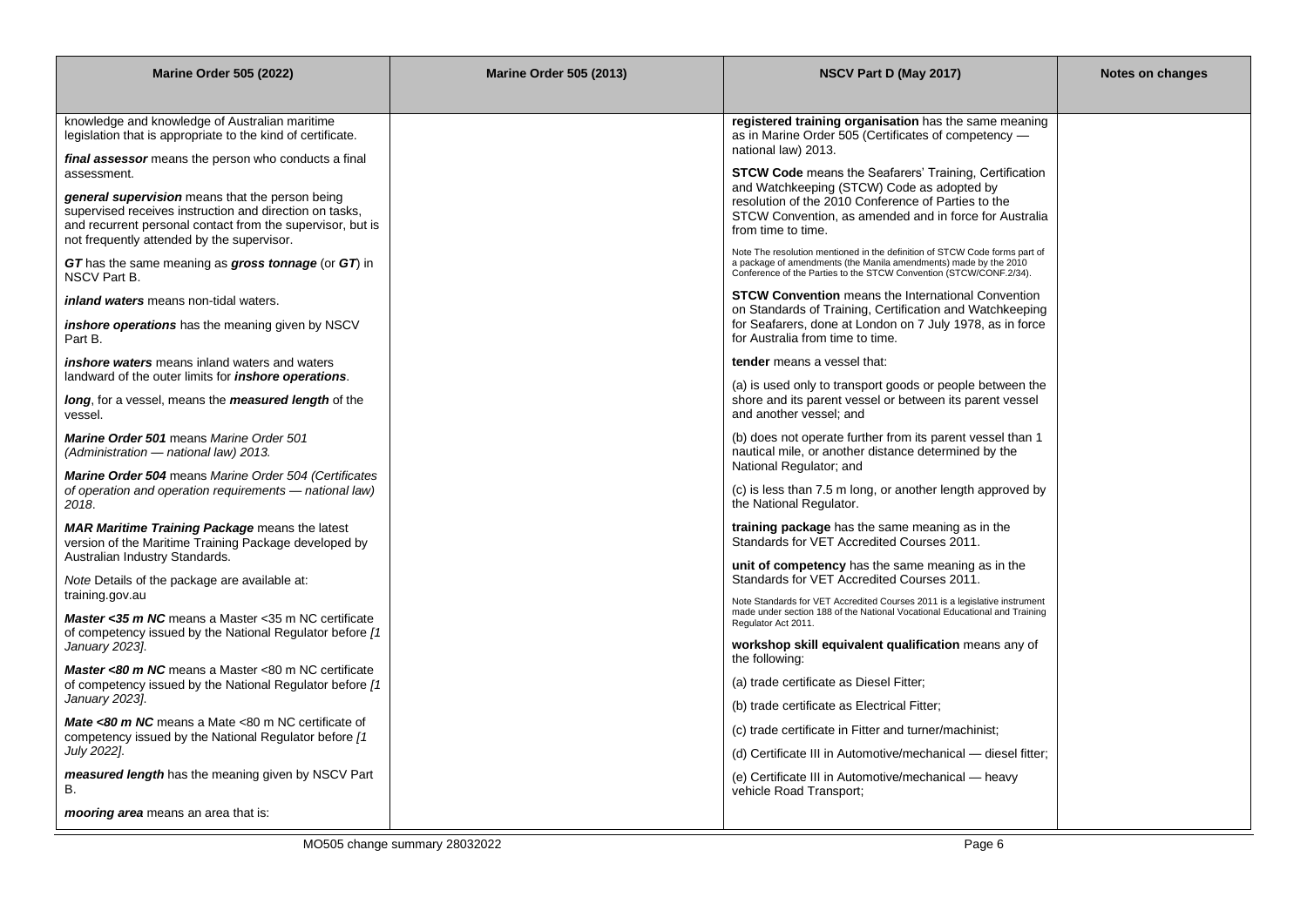| <b>Marine Order 505 (2022)</b>                                                                                                                                                                     | <b>Marine Order 505 (2013)</b> | NSCV Part D (May 2017)                                                                                                                           | <b>Notes on changes</b> |
|----------------------------------------------------------------------------------------------------------------------------------------------------------------------------------------------------|--------------------------------|--------------------------------------------------------------------------------------------------------------------------------------------------|-------------------------|
|                                                                                                                                                                                                    |                                |                                                                                                                                                  |                         |
| (a) near a marina that controls it; and                                                                                                                                                            |                                | (f) Certificate III in Automotive/mechanical — engine<br>reconditioning;                                                                         |                         |
| (b) determined under State or Territory waterways<br>management legislation to be an area for the mooring of<br>vessels.                                                                           |                                | (g) Certificate III in Automotive/mechanical — heavy<br>vehicle mobile equipment, plant/earthmoving/agriculture;                                 |                         |
| <b>Navigation Act</b> means the Navigation Act 2012.                                                                                                                                               |                                | (h) Certificate III in Boilermaking;                                                                                                             |                         |
| NC means near coastal and applies to waters including                                                                                                                                              |                                | (i) Certificate III in Engineering/mechanical trade;                                                                                             |                         |
| inland waters and waters to the outer limits of the<br>exclusive economic zone of Australia.                                                                                                       |                                | (i) Certificate III in ESI generation electrical/electronic;                                                                                     |                         |
| <b>NSCV Part B</b> means Part B — General requirements of                                                                                                                                          |                                | (k) Certificate III in ESI generation mechanical;                                                                                                |                         |
| the National Standard for Commercial Vessels, as<br>existing from time to time.                                                                                                                    |                                | (I) Certificate III in Marine mechanics;                                                                                                         |                         |
| Note The National Standard for Commercial Vessels, as<br>existing from time to time, is available on AMSA's website                                                                                |                                | (m) any other approved qualification that includes<br>workshop skills.                                                                           |                         |
| at http://www.amsa.gov.au.                                                                                                                                                                         |                                | (2) In this Part:                                                                                                                                |                         |
| partially smooth waters means waters that are<br>designated as partially smooth waters under a law in<br>force in a State or Territory.                                                            |                                | (a) commercial vessel, inshore, inshore operations<br>and sheltered waters have the meanings given by<br>NSCV Part B - General Requirements; and |                         |
| <b>passenger</b> has the meaning given by NSCV Part B.                                                                                                                                             |                                | (b) an <b>endorsement</b> , for a certificate of competency,                                                                                     |                         |
| recreational vessel means a vessel that is being used<br>for recreational purposes.                                                                                                                |                                | permits the holder of the certificate to perform the<br>additional duties or to have the additional functions<br>mentioned in the endorsement.   |                         |
| registered training organisation means an organisation<br>for the provision of training that has been registered by<br>one or more of the following:                                               |                                |                                                                                                                                                  |                         |
| (a) $ASQA$ ;                                                                                                                                                                                       |                                |                                                                                                                                                  |                         |
| (b) $VRA$ ;                                                                                                                                                                                        |                                |                                                                                                                                                  |                         |
| (c) $TAC$ .                                                                                                                                                                                        |                                |                                                                                                                                                  |                         |
| RYA means the Royal Yachting Association.                                                                                                                                                          |                                |                                                                                                                                                  |                         |
| sailing vessel has the same meaning given by NSCV<br>Part B.                                                                                                                                       |                                |                                                                                                                                                  |                         |
| seafarer certificate means a seafarer certificate issued<br>under section 31 of the Navigation Act.                                                                                                |                                |                                                                                                                                                  |                         |
| second engineer means the engineer next in rank to the<br>chief engineer and upon whom the responsibilities of the<br>chief engineer will fall in the event of the chief engineer's<br>incapacity. |                                |                                                                                                                                                  |                         |
| sheltered waters means waters that are either smooth<br>waters or partially smooth waters.                                                                                                         |                                |                                                                                                                                                  |                         |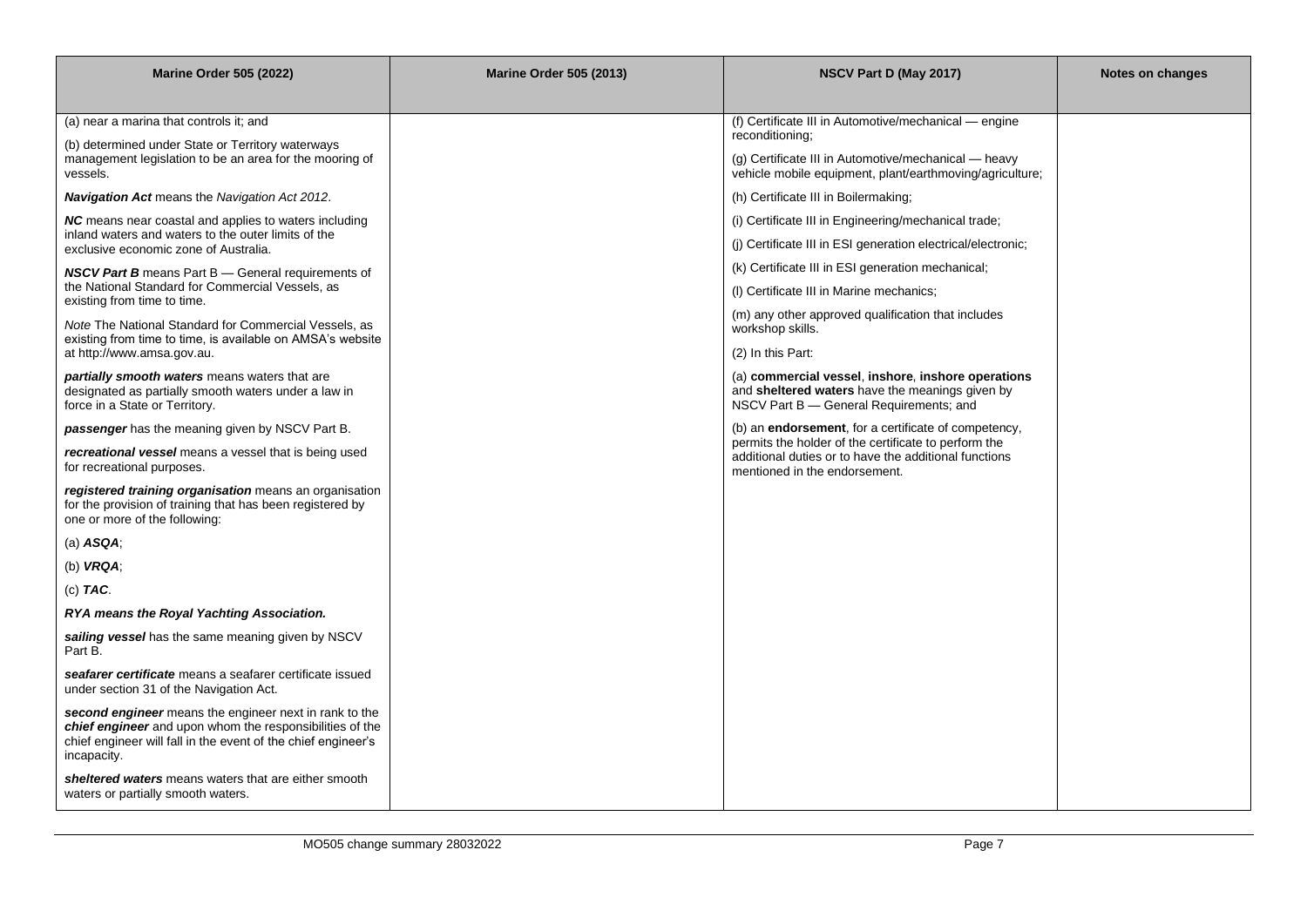| <b>Marine Order 505 (2022)</b>                                                                                                                                                                                   | <b>Marine Order 505 (2013)</b> | NSCV Part D (May 2017) | Notes on changes |
|------------------------------------------------------------------------------------------------------------------------------------------------------------------------------------------------------------------|--------------------------------|------------------------|------------------|
|                                                                                                                                                                                                                  |                                |                        |                  |
| smooth waters means waters that are designated as<br>smooth waters under a law in force in a State or Territory.                                                                                                 |                                |                        |                  |
| Standards for RTOs means the Standards for<br>Registered Training Organisations (RTOs) 2015 made<br>under subsections 185(1) and 186(1) of the National<br>Vocational Education and Training Regulator Act 2011. |                                |                        |                  |
| TAC means the Training Accreditation Council, Western<br>Australia.                                                                                                                                              |                                |                        |                  |
| tender has the meaning given by NSCV Part B.                                                                                                                                                                     |                                |                        |                  |
| VRQA means the Victorian Registration and<br>Qualifications Authority.                                                                                                                                           |                                |                        |                  |
| workshop skills equivalent qualification means any of<br>the following:                                                                                                                                          |                                |                        |                  |
| (a) Certificate III in Engineering/mechanical trade;                                                                                                                                                             |                                |                        |                  |
| (b) Certificate III in Electrical fitting;                                                                                                                                                                       |                                |                        |                  |
| (c) Certificate III in Automotive diesel engine technology;                                                                                                                                                      |                                |                        |                  |
| (d) Certificate III in Automotive/mechanical — diesel fitter;                                                                                                                                                    |                                |                        |                  |
| (e) Certificate III in Automotive/mechanical - heavy<br>vehicle road transport;                                                                                                                                  |                                |                        |                  |
| (f) Certificate III in Automotive/mechanical - heavy<br>vehicle mobile equipment, plant/earthmoving/agriculture;                                                                                                 |                                |                        |                  |
| (g) Certificate III in Automotive engine reconditioning;                                                                                                                                                         |                                |                        |                  |
| (h) Certificate IV in ESI generation maintenance -<br>electrical electronics;                                                                                                                                    |                                |                        |                  |
| (i) Certificate IV in ESI generation maintenance -<br>mechanical;                                                                                                                                                |                                |                        |                  |
| (j) an Australian trade certificate in fitter and<br>turner/machinist;                                                                                                                                           |                                |                        |                  |
| (k) an Australian trade certificate in diesel fitter;                                                                                                                                                            |                                |                        |                  |
| (I) an Australian trade certificate in electrical fitter;                                                                                                                                                        |                                |                        |                  |
| (m) an Australian Recognised Trade Certificate in the<br>same classification as an Australian trade certificate<br>mentioned in this definition;                                                                 |                                |                        |                  |
| (n) any other qualification that includes workshop skills<br>and is approved in writing by the National Regulator.                                                                                               |                                |                        |                  |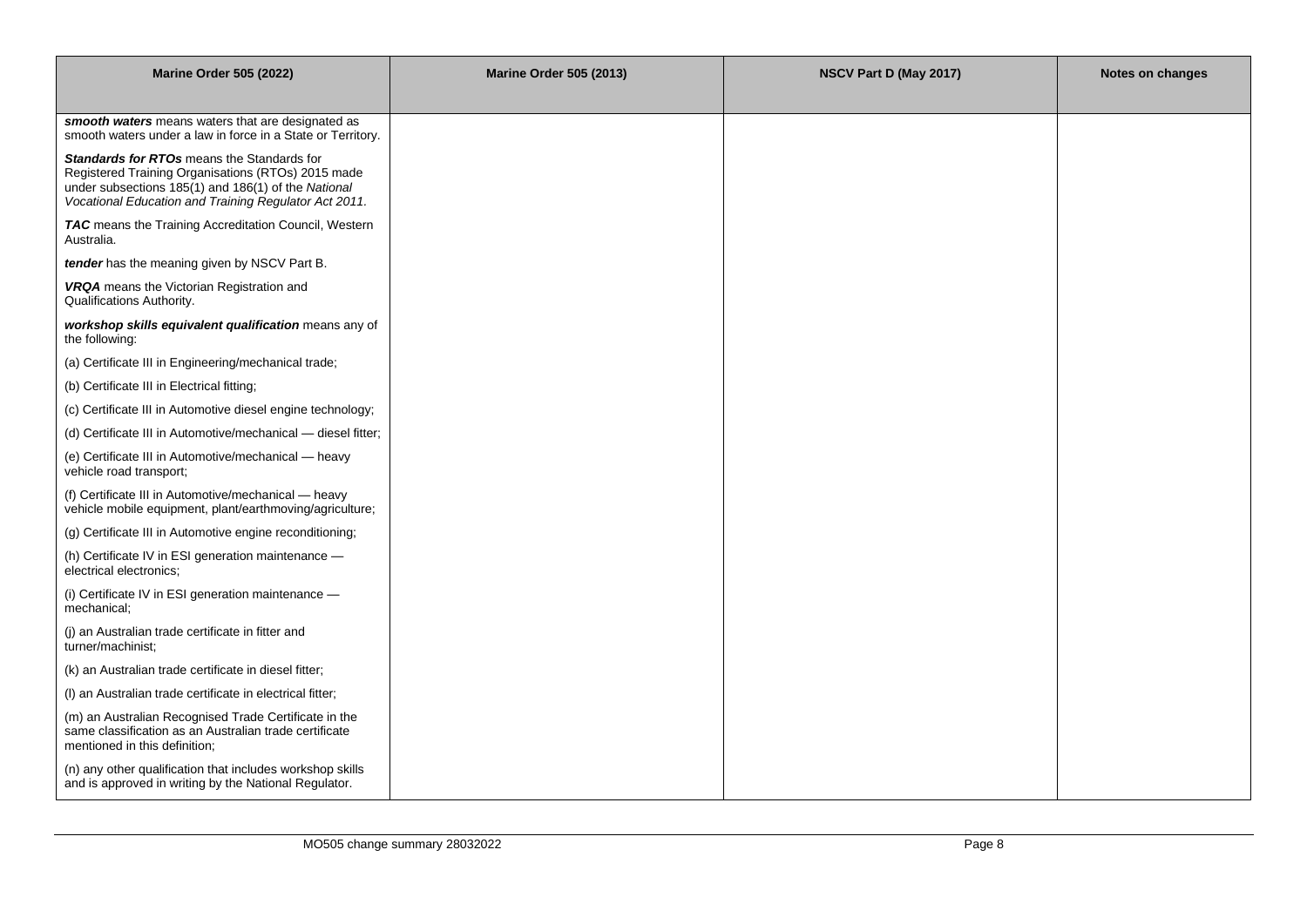| <b>Marine Order 505 (2022)</b>                                                                                                           |                                                                                                                                                       |                                                                                                                                                                                                        | <b>Marine Order 505 (2013)</b> |                      |                                                                                                                                                             | NSCV Part D (May 2017)                                                                                                                                                                                                            | Notes on changes                                                                   |
|------------------------------------------------------------------------------------------------------------------------------------------|-------------------------------------------------------------------------------------------------------------------------------------------------------|--------------------------------------------------------------------------------------------------------------------------------------------------------------------------------------------------------|--------------------------------|----------------------|-------------------------------------------------------------------------------------------------------------------------------------------------------------|-----------------------------------------------------------------------------------------------------------------------------------------------------------------------------------------------------------------------------------|------------------------------------------------------------------------------------|
|                                                                                                                                          |                                                                                                                                                       |                                                                                                                                                                                                        |                                |                      |                                                                                                                                                             |                                                                                                                                                                                                                                   |                                                                                    |
|                                                                                                                                          | Note for paragraph (m) Australian Recognised Trade<br>or other qualifications of a country other than Australia.                                      | Certificates are issued in recognition of trade certificates                                                                                                                                           |                                |                      |                                                                                                                                                             |                                                                                                                                                                                                                                   |                                                                                    |
|                                                                                                                                          | in Marine Order 501, including:                                                                                                                       | Note 1 Some terms used in this Marine Order are defined                                                                                                                                                |                                |                      |                                                                                                                                                             |                                                                                                                                                                                                                                   |                                                                                    |
| • AMSA                                                                                                                                   |                                                                                                                                                       |                                                                                                                                                                                                        |                                |                      |                                                                                                                                                             |                                                                                                                                                                                                                                   |                                                                                    |
|                                                                                                                                          | • approved form                                                                                                                                       |                                                                                                                                                                                                        |                                |                      |                                                                                                                                                             |                                                                                                                                                                                                                                   |                                                                                    |
| • national law                                                                                                                           |                                                                                                                                                       |                                                                                                                                                                                                        |                                |                      |                                                                                                                                                             |                                                                                                                                                                                                                                   |                                                                                    |
| $\cdot$ NSCV                                                                                                                             |                                                                                                                                                       |                                                                                                                                                                                                        |                                |                      |                                                                                                                                                             |                                                                                                                                                                                                                                   |                                                                                    |
| including:                                                                                                                               | Note 2 Other terms used in this Marine Order have the<br>same meaning that they have in the national law,                                             |                                                                                                                                                                                                        |                                |                      |                                                                                                                                                             |                                                                                                                                                                                                                                   |                                                                                    |
|                                                                                                                                          | • certificate of competency                                                                                                                           |                                                                                                                                                                                                        |                                |                      |                                                                                                                                                             |                                                                                                                                                                                                                                   |                                                                                    |
|                                                                                                                                          | · domestic commercial vessel                                                                                                                          |                                                                                                                                                                                                        |                                |                      |                                                                                                                                                             |                                                                                                                                                                                                                                   |                                                                                    |
|                                                                                                                                          | • fit and proper person                                                                                                                               |                                                                                                                                                                                                        |                                |                      |                                                                                                                                                             |                                                                                                                                                                                                                                   |                                                                                    |
| • master                                                                                                                                 |                                                                                                                                                       |                                                                                                                                                                                                        |                                |                      |                                                                                                                                                             |                                                                                                                                                                                                                                   |                                                                                    |
|                                                                                                                                          | • National Regulator                                                                                                                                  |                                                                                                                                                                                                        |                                |                      |                                                                                                                                                             |                                                                                                                                                                                                                                   |                                                                                    |
| • operate                                                                                                                                |                                                                                                                                                       |                                                                                                                                                                                                        |                                |                      |                                                                                                                                                             |                                                                                                                                                                                                                                   |                                                                                    |
| • owner                                                                                                                                  |                                                                                                                                                       |                                                                                                                                                                                                        |                                |                      |                                                                                                                                                             |                                                                                                                                                                                                                                   |                                                                                    |
| Note 3 For delegation of the National Regulator's powers<br>under this Marine Order - see the AMSA website at<br>http://www.amsa.gov.au. |                                                                                                                                                       |                                                                                                                                                                                                        |                                |                      |                                                                                                                                                             |                                                                                                                                                                                                                                   |                                                                                    |
|                                                                                                                                          | 5 Interpretation                                                                                                                                      |                                                                                                                                                                                                        |                                |                      | 1.3 Definitions                                                                                                                                             |                                                                                                                                                                                                                                   | This section is substantially the                                                  |
| The <b>propulsion power</b> of a vessel is determined<br>according to the following table.                                               |                                                                                                                                                       |                                                                                                                                                                                                        |                                |                      | accordance with the following table.                                                                                                                        | (3) The propulsion power of a vessel is determined in                                                                                                                                                                             | same as NSCV Part D. The<br>word "screw" has been changed<br>to "propeller shaft". |
| Item                                                                                                                                     | <b>Characteristics of</b><br>vessel                                                                                                                   | <b>Propulsion power</b>                                                                                                                                                                                |                                | Item<br>$\mathbf{1}$ | <b>Characteristics</b><br>of vessel<br>All of the<br>following:                                                                                             | <b>Propulsion power</b><br>The largest value of<br>maximum continuous rated                                                                                                                                                       | The area of operation has been<br>further clarified.                               |
| $\mathbf{1}$                                                                                                                             | All of the following:<br>(a) multi propeller<br>shaft or multi<br>propulsion;<br>$(b)$ < 35 m long;<br>(c) operating in inland<br>waters or waters to | The largest value of<br>maximum continuous<br>rated power of the<br>vessel's main propulsion<br>machinery, for the<br>propulsion of the vessel<br>by 1 propeller shaft as<br>indicated by the vessel's |                                | 2                    | (a) multi screw or<br>multi propulsion;<br>(b) $<$ 35 m long;<br>(c) operating in<br>waters to the<br>outer limits of the<br><b>EEZ</b><br>Any other vessel | power of the vessel's main<br>propulsion machinery, for<br>the propulsion of the<br>vessel by 1 screw, on the<br>vessel's certificate of<br>survey or certificate of<br>operation<br>The total maximum<br>continuous rated output |                                                                                    |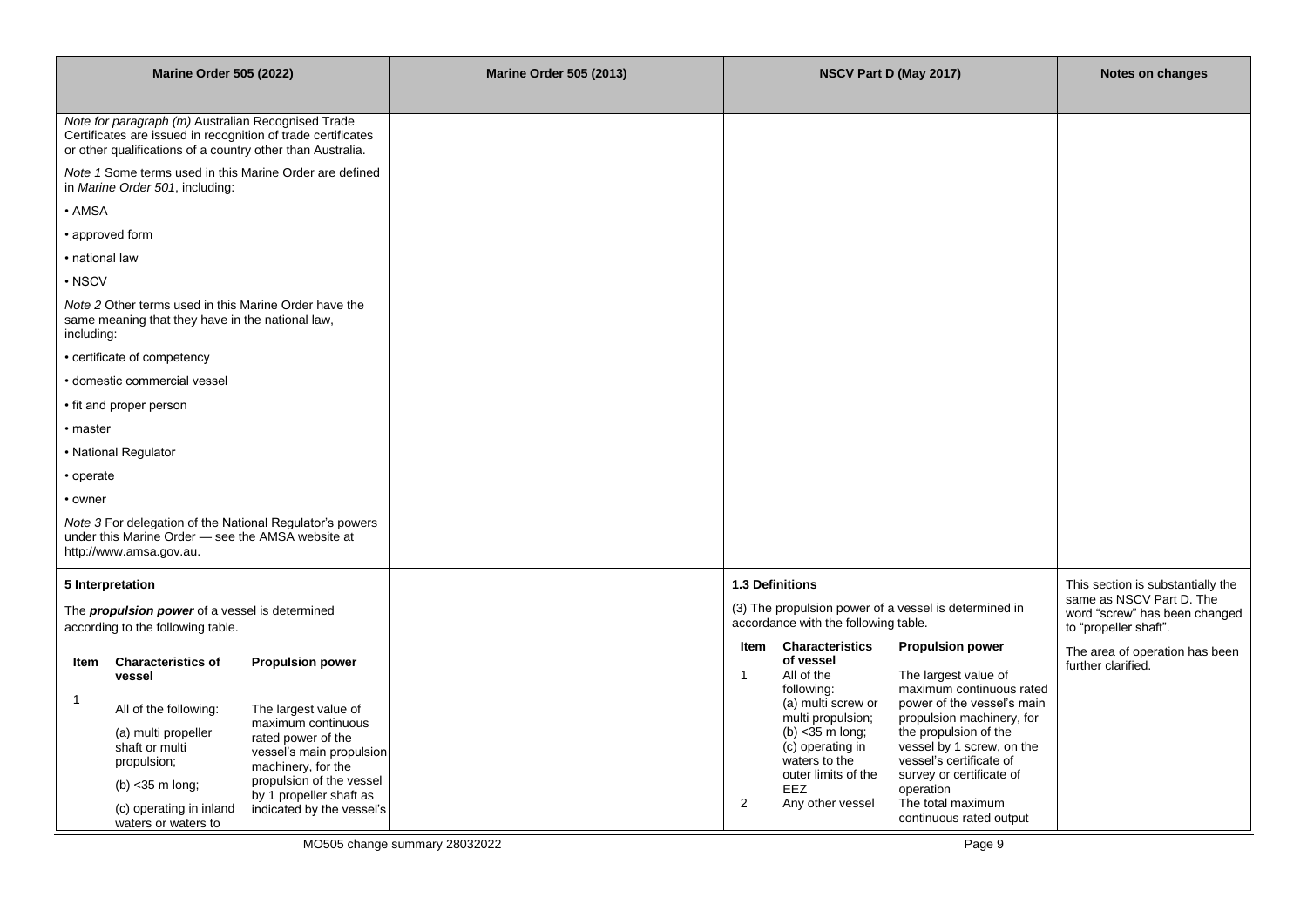| <b>Marine Order 505 (2022)</b>                                                                                                                                                                                                                                                                                                                                                                                                                                                                                                                                                                                                                                                                                                                                                                                                                                                                                                                                                                                                                                                                                                                                               | <b>Marine Order 505 (2013)</b>                                                                                                                                                                                                                                                                                                                                                                                                                                                                                                                                                                                                                                                                                                                                                                                                                                                                                                                                                                                                                                                                                                                                                                                                                                                                               | NSCV Part D (May 2017)                                                                                                            | <b>Notes on changes</b>                                                                                                                                                                                                                                                                                                                                     |
|------------------------------------------------------------------------------------------------------------------------------------------------------------------------------------------------------------------------------------------------------------------------------------------------------------------------------------------------------------------------------------------------------------------------------------------------------------------------------------------------------------------------------------------------------------------------------------------------------------------------------------------------------------------------------------------------------------------------------------------------------------------------------------------------------------------------------------------------------------------------------------------------------------------------------------------------------------------------------------------------------------------------------------------------------------------------------------------------------------------------------------------------------------------------------|--------------------------------------------------------------------------------------------------------------------------------------------------------------------------------------------------------------------------------------------------------------------------------------------------------------------------------------------------------------------------------------------------------------------------------------------------------------------------------------------------------------------------------------------------------------------------------------------------------------------------------------------------------------------------------------------------------------------------------------------------------------------------------------------------------------------------------------------------------------------------------------------------------------------------------------------------------------------------------------------------------------------------------------------------------------------------------------------------------------------------------------------------------------------------------------------------------------------------------------------------------------------------------------------------------------|-----------------------------------------------------------------------------------------------------------------------------------|-------------------------------------------------------------------------------------------------------------------------------------------------------------------------------------------------------------------------------------------------------------------------------------------------------------------------------------------------------------|
| the outer limits of the<br>certificate of survey or<br>certificate of operation.<br>exclusive economic<br>zone.<br>$\overline{2}$<br>The total maximum<br>Any other vessel<br>continuous rated output<br>power of all the vessel's<br>main propulsion<br>machinery as indicated<br>by the vessel's<br>certificate of survey or<br>certificate of operation.                                                                                                                                                                                                                                                                                                                                                                                                                                                                                                                                                                                                                                                                                                                                                                                                                  |                                                                                                                                                                                                                                                                                                                                                                                                                                                                                                                                                                                                                                                                                                                                                                                                                                                                                                                                                                                                                                                                                                                                                                                                                                                                                                              | power of all the vessel's<br>main propulsion machinery<br>on the vessel's certificate<br>of survey or certificate of<br>operation |                                                                                                                                                                                                                                                                                                                                                             |
| <b>6 Applications</b><br>(1) For subsection 59(2) of the national law, an<br>application for a certificate of competency must be made<br>in accordance with section 9 of Marine Order 501.<br>(2) Division 3 (other than section 13) of Marine Order 501<br>applies to an application for a certificate of competency.<br>(3) Division 3 of Marine Order 501 applies to an<br>application mentioned in:<br>(a) section 14; and<br>(b) Division 6.<br>(4) In accordance with subsection 8(2) of Marine Order<br>501, section 12 of Marine Order 501 is varied by altering<br>the period for consideration of:<br>(a) an application mentioned in section 14 - from 90<br>days to 30 days; and<br>(b) an application mentioned in Division $6 -$ from 90<br>days to 60 days.<br>Note 1 There is an approved form for applying for the<br>issue and reissue, endorsement, variation, suspension<br>and revocation of a certificate of competency - see the<br>AMSA website at http://www.amsa.gov.au.<br>Note 2 There is an approved form for applying for<br>approval for an organisation to conduct final<br>assessments - see the AMSA website at<br>http://www.amsa.gov.au. | 7 Applications under this Order<br>An application under this Order must be made in<br>accordance with Marine Order 501 (Administration -<br>national law) 2013, subject to modification of the period<br>mentioned in section 12 of that Order from 90 days to 30<br>days.<br>Note A decision is reviewable in accordance with the review process<br>mentioned in Marine Order 501 (Administration - national law) 2013.<br>14 Application (endorsements)<br>(1) An application for an endorsement must, in addition to<br>complying with section 9 of Marine Order 501<br>(Administration - national law) 2013:<br>(a) describe the certificate to be endorsed; and<br>(b) describe the endorsement sought; and<br>(c) if the certificate has been issued - include the<br>original certificate or a copy of the certificate to be<br>endorsed, certified by a person authorised to witness a<br>statutory declaration.<br>(2) The National Regulator may endorse a certificate if<br>satisfied that:<br>(a) the certificate is, or will be, in force at the time of<br>endorsement; and<br>(b) the applicant has completed any course of study or<br>training, or sea service, that is required for the<br>endorsement; and<br>(c) the form of endorsement has been approved by the<br>National Regulator. |                                                                                                                                   | This section has been simplified<br>and consolidated. It refers to<br>National Law and Marine Order<br>501 provisions for applications.<br>This section reduces the period<br>of time for consideration of an<br>application from that prescribed<br>by Marine Order 501.<br>Notes 1 and 2 refer to the<br>approved forms available on the<br>AMSA website. |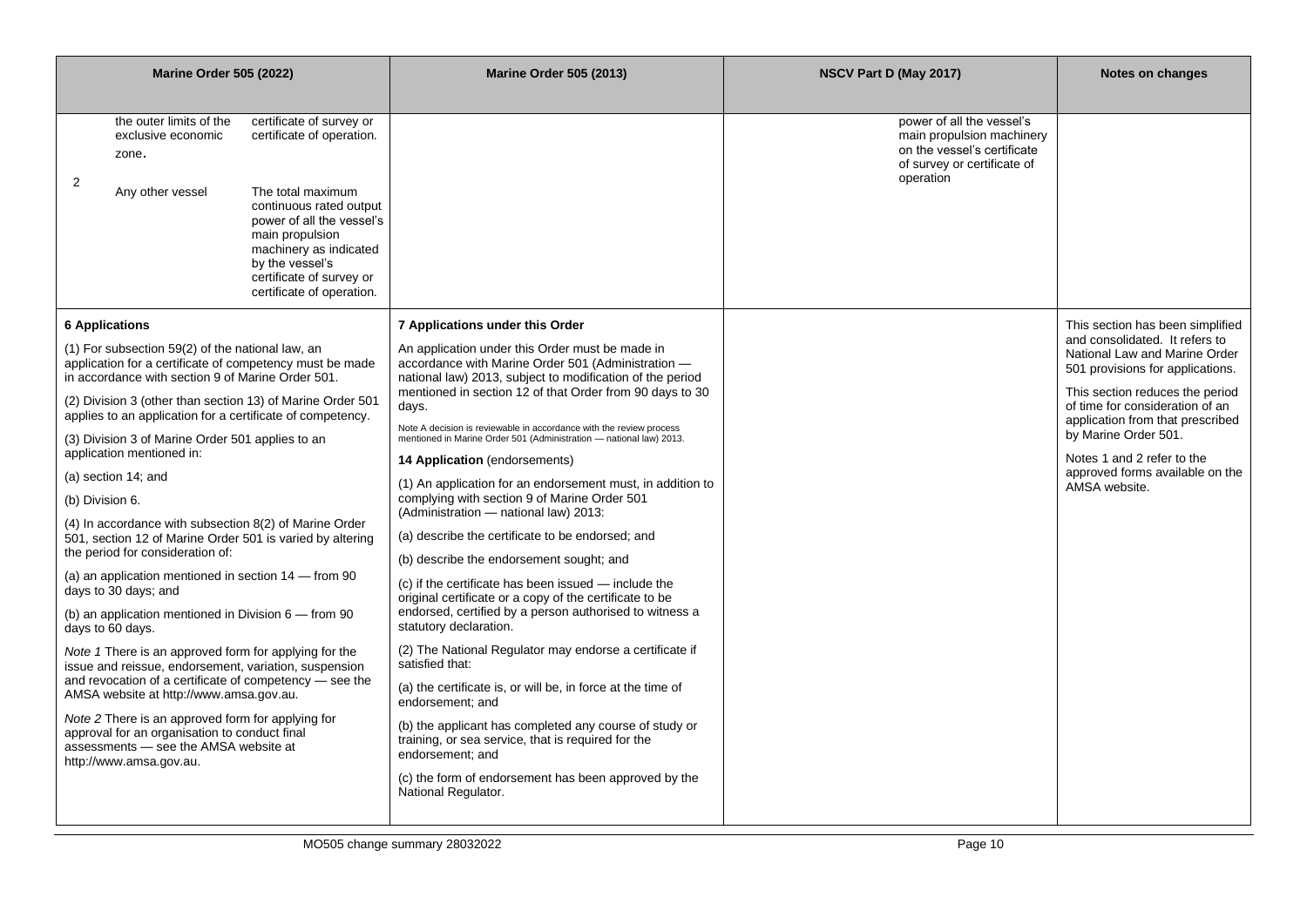| <b>Marine Order 505 (2022)</b>                                                                                                                                           | <b>Marine Order 505 (2013)</b>                                                                                                                                                 | NSCV Part D (May 2017)                                                                                                                                              | <b>Notes on changes</b>                                                                                                  |  |
|--------------------------------------------------------------------------------------------------------------------------------------------------------------------------|--------------------------------------------------------------------------------------------------------------------------------------------------------------------------------|---------------------------------------------------------------------------------------------------------------------------------------------------------------------|--------------------------------------------------------------------------------------------------------------------------|--|
|                                                                                                                                                                          |                                                                                                                                                                                |                                                                                                                                                                     |                                                                                                                          |  |
|                                                                                                                                                                          | Note Forms of endorsement that have been approved by the National<br>Regulator are in the document Marine Order 505                                                            |                                                                                                                                                                     |                                                                                                                          |  |
|                                                                                                                                                                          | 16 Application for variation, suspension or<br>revocation                                                                                                                      |                                                                                                                                                                     |                                                                                                                          |  |
|                                                                                                                                                                          | An application for variation, suspension or revocation of a<br>certificate of competency must be made by the holder of<br>the certificate in the approved form.                |                                                                                                                                                                     |                                                                                                                          |  |
|                                                                                                                                                                          | 20 Application process (renewals)                                                                                                                                              |                                                                                                                                                                     |                                                                                                                          |  |
|                                                                                                                                                                          | (1) A person may apply to the National Regulator for<br>renewal of a certificate.                                                                                              |                                                                                                                                                                     |                                                                                                                          |  |
|                                                                                                                                                                          | (2) The application must, in addition to complying with<br>section 9 of Marine Order 501 (Administration - national<br>law) 2013:                                              |                                                                                                                                                                     |                                                                                                                          |  |
|                                                                                                                                                                          | (a) mention the certificate to be renewed; and                                                                                                                                 |                                                                                                                                                                     |                                                                                                                          |  |
|                                                                                                                                                                          | (b) include details of how the applicant meets:                                                                                                                                |                                                                                                                                                                     |                                                                                                                          |  |
|                                                                                                                                                                          | (i) the requirements for renewal mentioned in this<br>Subdivision: and                                                                                                         |                                                                                                                                                                     |                                                                                                                          |  |
|                                                                                                                                                                          | (ii) the requirements for the certificate mentioned in<br>NSCV Part D.                                                                                                         |                                                                                                                                                                     |                                                                                                                          |  |
|                                                                                                                                                                          | (3) An application may be made at any time before or<br>after expiry of the certificate.                                                                                       |                                                                                                                                                                     |                                                                                                                          |  |
|                                                                                                                                                                          | (4) However, if the application is made after expiry of the<br>certificate, the certificate is not valid until it is renewed.                                                  |                                                                                                                                                                     |                                                                                                                          |  |
| Division 2 Certificate of competency                                                                                                                                     |                                                                                                                                                                                |                                                                                                                                                                     |                                                                                                                          |  |
| 7 Certificates of competency requirements                                                                                                                                | 8 Certificates that may be issued                                                                                                                                              | 2.2 What a certificate of competency permits                                                                                                                        | Sub section 7(1) rows 1, 2 & 3                                                                                           |  |
| If a person holds a certificate mentioned in an item<br>(1)<br>in column 2 of the following table, the person may<br>undertake a duty or perform a function mentioned in | (2) For paragraphs $65(1)(b)$ , $66(1)(b)$ and $67(1)(b)$ of the<br>national law, a person must hold a certificate of<br>competency mentioned in subsection (1) to perform the | (1) A person who holds a certificate of competency may<br>perform the duties mentioned for the certificate in<br>Schedule 2, subject to the following restrictions: | provides for a Mate<80m,<br>Master<35m & Master<80m<br>certificate holders to carry out<br>the duties and functions of a |  |
| Schedule 1 for the certificate mentioned for that item<br>in column 3 of the table.                                                                                      | duties or functions for a domestic commercial vessel for<br>which the certificate is required.                                                                                 | (a) any restrictions mentioned in Schedule 2 for the<br>certificate;                                                                                                | Master<24m, Master <45m &<br>Master <100m respectively,<br>when this order is implemented.                               |  |
|                                                                                                                                                                          |                                                                                                                                                                                | (b) if the person is colour deficient - he or she may<br>perform duties for the following kinds of certificate during<br>daylight hours only:                       | Sub section 7(2) and Schedule<br>2 incorporates existing AMSA<br>Exemption 30 which allows the                           |  |
|                                                                                                                                                                          |                                                                                                                                                                                | (i) Coxswain Grade 2 NC;                                                                                                                                            | holder of a seafarer certificate                                                                                         |  |
|                                                                                                                                                                          |                                                                                                                                                                                | (ii) Coxswain Grade 1 NC;                                                                                                                                           | issued under the Navigation Act<br>(STCW / Marine Orders 70-74)                                                          |  |
|                                                                                                                                                                          |                                                                                                                                                                                | (iii) Master <24 m NC;                                                                                                                                              |                                                                                                                          |  |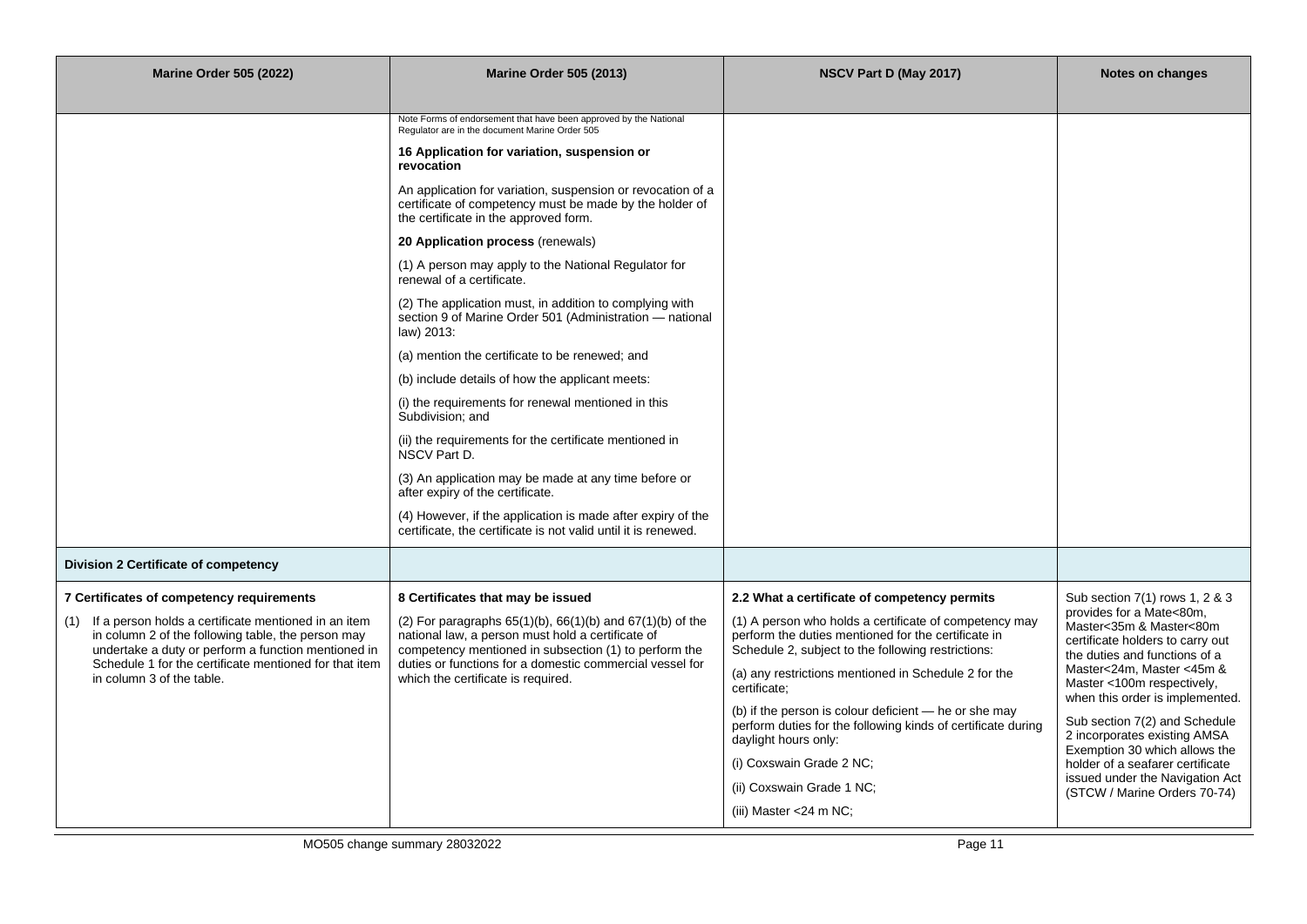| <b>Marine Order 505 (2022)</b> |                                                                                                                                                                                                                                                                                                                                                                                                                                                                                                                                                                                                                                                                                                                         |                                                                                                                                                                                                                                                  |                                                                                                                                                                                                | <b>Marine Order 505 (2013)</b> | NSCV Part D (May 2017)                                                                                                                                                                      | Notes on changes                                                                                                                                                                                                                                                       |
|--------------------------------|-------------------------------------------------------------------------------------------------------------------------------------------------------------------------------------------------------------------------------------------------------------------------------------------------------------------------------------------------------------------------------------------------------------------------------------------------------------------------------------------------------------------------------------------------------------------------------------------------------------------------------------------------------------------------------------------------------------------------|--------------------------------------------------------------------------------------------------------------------------------------------------------------------------------------------------------------------------------------------------|------------------------------------------------------------------------------------------------------------------------------------------------------------------------------------------------|--------------------------------|---------------------------------------------------------------------------------------------------------------------------------------------------------------------------------------------|------------------------------------------------------------------------------------------------------------------------------------------------------------------------------------------------------------------------------------------------------------------------|
|                                |                                                                                                                                                                                                                                                                                                                                                                                                                                                                                                                                                                                                                                                                                                                         |                                                                                                                                                                                                                                                  |                                                                                                                                                                                                |                                |                                                                                                                                                                                             |                                                                                                                                                                                                                                                                        |
|                                | ltem                                                                                                                                                                                                                                                                                                                                                                                                                                                                                                                                                                                                                                                                                                                    | <b>Certificate person</b>                                                                                                                                                                                                                        | Corresponding                                                                                                                                                                                  |                                | (iv) Master (Inland waters);                                                                                                                                                                | to undertake the corresponding                                                                                                                                                                                                                                         |
|                                |                                                                                                                                                                                                                                                                                                                                                                                                                                                                                                                                                                                                                                                                                                                         | holds                                                                                                                                                                                                                                            | certificate                                                                                                                                                                                    |                                | (v) Master < 35 m NC;                                                                                                                                                                       | duties.                                                                                                                                                                                                                                                                |
|                                | 1                                                                                                                                                                                                                                                                                                                                                                                                                                                                                                                                                                                                                                                                                                                       | Mate $<$ 80 m NC                                                                                                                                                                                                                                 | Master <24 m NC                                                                                                                                                                                |                                | (vi) Mate $<$ 80 m NC;                                                                                                                                                                      | Sub section 7(3) provides for a<br>person who applies for renewal                                                                                                                                                                                                      |
|                                |                                                                                                                                                                                                                                                                                                                                                                                                                                                                                                                                                                                                                                                                                                                         |                                                                                                                                                                                                                                                  |                                                                                                                                                                                                |                                | (vii) Master <80 m NC.                                                                                                                                                                      | prior to expiry to continue<br>working for 90 days after the                                                                                                                                                                                                           |
|                                | $\overline{2}$                                                                                                                                                                                                                                                                                                                                                                                                                                                                                                                                                                                                                                                                                                          | Master < 35 m NC                                                                                                                                                                                                                                 | Master <45 m NC                                                                                                                                                                                |                                | Note 1 It is an offence to perform duties or functions for a domestic<br>commercial vessel in breach of a condition of a certificate of competency -<br>see section 69 of the national law. | certificate has expired until the<br>renewal is processed.                                                                                                                                                                                                             |
|                                | 3<br>(2)                                                                                                                                                                                                                                                                                                                                                                                                                                                                                                                                                                                                                                                                                                                | Master <80 m NC                                                                                                                                                                                                                                  | Master <100 m NC<br>If a person holds a seafarer certificate mentioned in                                                                                                                      |                                | Note 2 A restriction may limit the holder to daylight hours, sheltered waters<br>or <100 kW inboard propulsion power.                                                                       | Sub section 7(4) incorporates<br>part of EX08 and provides for a                                                                                                                                                                                                       |
|                                |                                                                                                                                                                                                                                                                                                                                                                                                                                                                                                                                                                                                                                                                                                                         | Schedule 2, or an equivalent certificate of<br>recognition, the person may undertake a duty or<br>certificate of competency that corresponds to the<br>seafarer certificate in Schedule 2.                                                       | perform a function mentioned in Schedule 1 for the                                                                                                                                             |                                | (2) The person may also perform any duties mentioned in<br>an endorsement on the certificate in accordance with the<br>conditions for the endorsement.                                      | person to operate without<br>holding the appropriate<br>certificate, if a temporary<br>crewing permit has been issued<br>under Marine Order 504.                                                                                                                       |
|                                | (3)                                                                                                                                                                                                                                                                                                                                                                                                                                                                                                                                                                                                                                                                                                                     | reissue of a certificate of competency before it<br>expires, the person may undertake a duty or<br>certificate of competency, for 90 days after the<br>expiry of the certificate if:<br>(a) the certificate was not revoked or<br>suspended; and | If a person applies to the National Regulator for the<br>perform a function mentioned in Schedule 1 for the                                                                                    |                                |                                                                                                                                                                                             | Sub section 7(5) provides for a<br>person to operate as a<br>Coxswain Grade 3 without the<br>certificate of competency if the<br>person meets the eligibility<br>criteria required for Cox 3. A<br>person may also apply to AMSA                                       |
|                                |                                                                                                                                                                                                                                                                                                                                                                                                                                                                                                                                                                                                                                                                                                                         | (b)<br>(4) If a person is crewing in accordance with the<br>permit issued by the National Regulator under<br>Schedule 1 of Marine Order 504, the person may<br>Schedule 1 for a certificate of competency without                                | the person continues to comply with the<br>conditions of the expired certificate.<br>requirements and conditions of a temporary crewing<br>undertake a duty or perform a function mentioned in |                                |                                                                                                                                                                                             | to obtain a Coxswain Grade 3<br>NC certificate of competency.<br>Sub section 7(7) clarifies that if<br>a person is carrying out any of<br>the duties or functions listed in<br>Schedule 1 and if the above<br>does not apply, the person must<br>hold a certificate of |
|                                | holding the certificate.<br>A person may undertake a duty or perform a<br>(5)<br>function mentioned in Schedule 1 for a Coxswain<br>Grade 3 NC certificate of competency if the person:<br>(a) is at least 16 years old; and<br>is familiar enough with the English<br>(b)<br>language that the person can fully<br>understand directions and documents<br>relating to the performance of the duties<br>and functions mentioned; and<br>has a current Certificate of Medical<br>(c)<br>Fitness Domestic Seafarers that shows<br>the person meets the Standards for the<br>medical examination of domestic<br>seafarers; and<br>other than a person who works only in a<br>(d)<br>marina or mooring area - has a current |                                                                                                                                                                                                                                                  |                                                                                                                                                                                                |                                |                                                                                                                                                                                             | competency.                                                                                                                                                                                                                                                            |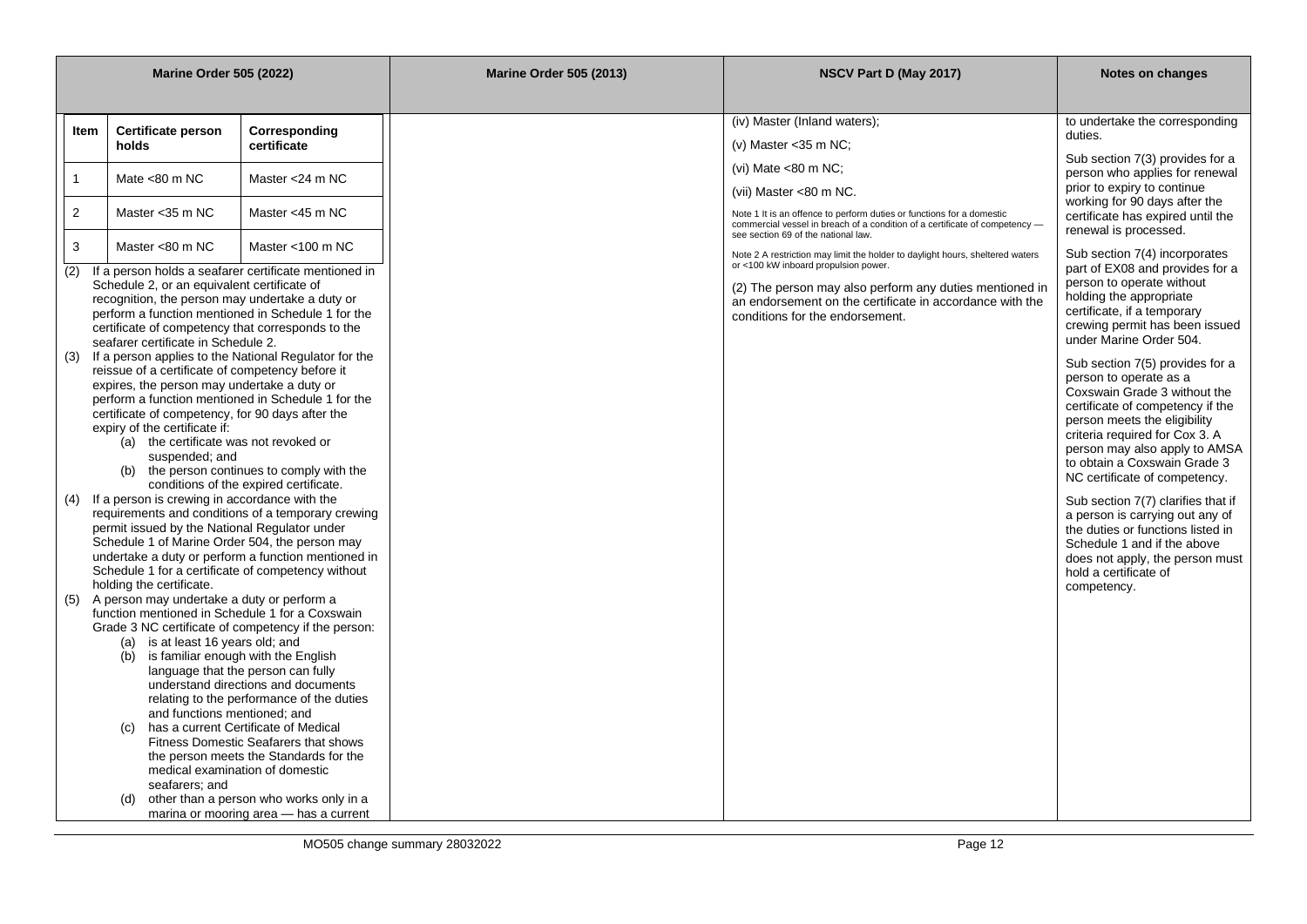| <b>Marine Order 505 (2022)</b>                                                                                                                                                                                                                                                                                                                                                                                                                                                                                                                                                                                                                                                                                                                                                                                                                                                                                                                                                                                                                                                                                                                                                                                                                                                                                                                                                                                                                                                                                                                                                                                                                                                                        | <b>Marine Order 505 (2013)</b>                                                                                                              | NSCV Part D (May 2017)                                                                                                                                                                                                                                                                                   | <b>Notes on changes</b>                                                                           |
|-------------------------------------------------------------------------------------------------------------------------------------------------------------------------------------------------------------------------------------------------------------------------------------------------------------------------------------------------------------------------------------------------------------------------------------------------------------------------------------------------------------------------------------------------------------------------------------------------------------------------------------------------------------------------------------------------------------------------------------------------------------------------------------------------------------------------------------------------------------------------------------------------------------------------------------------------------------------------------------------------------------------------------------------------------------------------------------------------------------------------------------------------------------------------------------------------------------------------------------------------------------------------------------------------------------------------------------------------------------------------------------------------------------------------------------------------------------------------------------------------------------------------------------------------------------------------------------------------------------------------------------------------------------------------------------------------------|---------------------------------------------------------------------------------------------------------------------------------------------|----------------------------------------------------------------------------------------------------------------------------------------------------------------------------------------------------------------------------------------------------------------------------------------------------------|---------------------------------------------------------------------------------------------------|
| first aid certificate equivalent to at least<br>HLTAID011 Provide first aid; and<br>meets any one of the eligibility<br>(e)<br>requirements for the certificate mentioned<br>in Schedule 3:<br>keeps evidence of meeting the eligibility<br>(f)<br>requirement on board any vessel on<br>which the person is undertaking the duty<br>or performing the function; and<br>undertakes the duty or performs the<br>(a)<br>function only in daylight hours in the case<br>of a person with colour deficient vision.<br>Note 1 A person may undertake the duties or perform<br>the functions of a Cox 3 in accordance with this<br>provision or, if the person satisfies the criteria in<br>section 9 for the issue of a Cox 3 certificate, apply for<br>the issue of that certificate.<br>Note 2 For paragraph (c), the form Certificate of<br>Medical Fitness Domestic Seafarers is available from<br>the AMSA website at: http://www.amsa.gov.au. The<br>Standards for the medical examination of domestic<br>seafarers are also available from the AMSA website.<br>To obtain a Certificate of Medical Fitness Domestic<br>Seafarers, the Standards for the medical examination<br>of domestic seafarers must be met.<br>Note 3 For paragraph (d), details of this course are<br>available at myskills.gov.au.<br>(6) A person may undertake a duty or perform a<br>function in accordance with section 23.<br>(7) In any other circumstance, a person must hold a<br>certificate of competency of a kind mentioned in<br>section 8 to undertake a duty or perform a function<br>on a domestic commercial vessel, if the duty or<br>function is mentioned in Schedule 1 for the kind of<br>certificate. |                                                                                                                                             |                                                                                                                                                                                                                                                                                                          |                                                                                                   |
| 8 Kinds of certificates of competency<br>The kinds of certificates of competency are:<br>(a) General Purpose Hand NC;                                                                                                                                                                                                                                                                                                                                                                                                                                                                                                                                                                                                                                                                                                                                                                                                                                                                                                                                                                                                                                                                                                                                                                                                                                                                                                                                                                                                                                                                                                                                                                                 | 8 Certificates that may be issued<br>(1) The following certificates mentioned in NSCV Part D<br>may be issued under this Order:             | 2.3 Equivalent certificates<br>(1) A person who holds a certificate mentioned in column<br>2 of Schedule 3 is taken to meet the requirements<br>mentioned in section 2.1 for the certificate of competency                                                                                               | Five additional certificates of<br>competency is made available:<br>Coxswain Grade 3 NC;          |
| (b) Coxswain Grade 3 NC;<br>(c) Coxswain Grade 2 NC;<br>(d) Coxswain Grade 1 NC:<br>(e) Sailing Master Coastal NC;<br>(f) Sailing Master Offshore NC;                                                                                                                                                                                                                                                                                                                                                                                                                                                                                                                                                                                                                                                                                                                                                                                                                                                                                                                                                                                                                                                                                                                                                                                                                                                                                                                                                                                                                                                                                                                                                 | (a) General Purpose Hand;<br>(b) Coxswain Grade 2 NC;<br>(c) Coxswain Grade 1 NC;<br>(d) Master $<$ 24 m NC;<br>(e) Master (Inland waters); | mentioned in column 3 of Schedule 3 for the certificate.<br>(2) A person who holds a certificate that the National<br>Regulator considers is equivalent to a certificate of<br>competency is taken to meet the sea service<br>requirements mentioned in Schedule 1 for the certificate<br>of competency. | Sailing Master Coastal NC;<br>Sailing Master Offshore NC;<br>Master <45 m NC;<br>Master <100 m NC |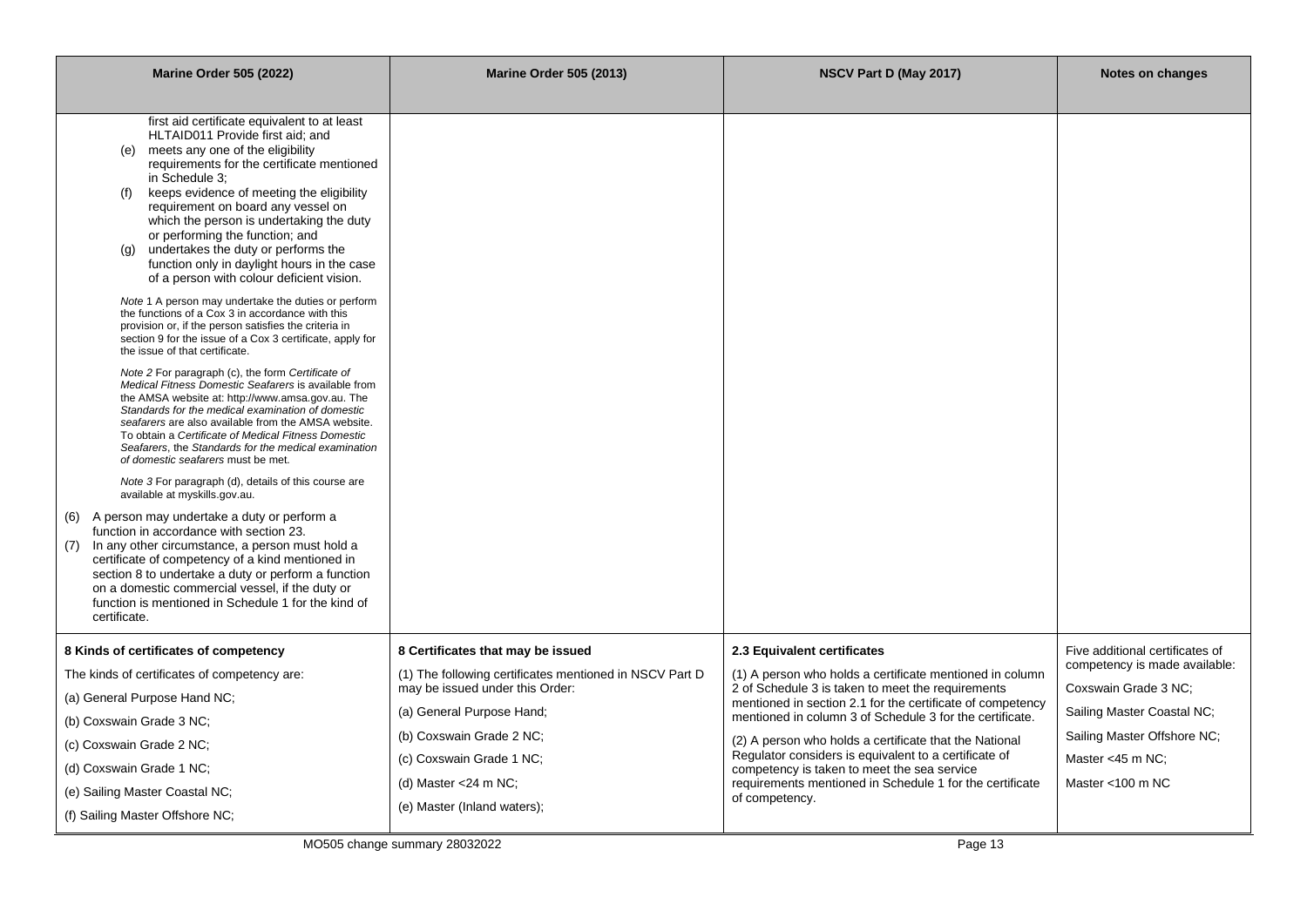| <b>Marine Order 505 (2022)</b>                                                                                        | <b>Marine Order 505 (2013)</b>                                                                                     | NSCV Part D (May 2017)                                                                                                | Notes on changes                                                  |
|-----------------------------------------------------------------------------------------------------------------------|--------------------------------------------------------------------------------------------------------------------|-----------------------------------------------------------------------------------------------------------------------|-------------------------------------------------------------------|
|                                                                                                                       |                                                                                                                    |                                                                                                                       |                                                                   |
| (g) Master (Inland waters) NC;                                                                                        | (f) Master $<$ 35 m NC;                                                                                            | (3) If the certificate held by the person is subject to a<br>restriction, the equivalent certificate of competency is | Three certificates of<br>competency will no longer be             |
| (h) Master $<$ 24 m NC;                                                                                               | (g) Mate $< 80$ m NC;                                                                                              | also subject to a restriction of the same kind.                                                                       | available:                                                        |
| (i) Master $<$ 45 m NC;                                                                                               | (h) Master $< 80$ m NC;                                                                                            | (4) Subsection (3) does not apply to a restriction:                                                                   | Master < 35 m NC;                                                 |
| (i) Master <100 m $NC$ ;                                                                                              | (i) Marine Engine Driver Grade 3 NC;                                                                               | (a) to duties within a State or the Northern Territory or an                                                          | Mate $<$ 80 m NC;                                                 |
| (k) Marine Engine Driver Grade 3 NC;                                                                                  | (j) Marine Engine Driver Grade 2 NC;                                                                               | area of a State or the Northern Territory; or                                                                         | Master <80 m NC.                                                  |
| (I) Marine Engine Driver Grade 2 NC;                                                                                  | (k) Marine Engine Driver Grade 1 NC;                                                                               | (b) to fishing.                                                                                                       |                                                                   |
| (m) Marine Engine Driver Grade 1 NC;                                                                                  | (I) Engineer Class 3 NC.                                                                                           |                                                                                                                       |                                                                   |
| (n) Engineer Class 3 NC.                                                                                              |                                                                                                                    |                                                                                                                       |                                                                   |
| 9 Issue of certificate                                                                                                | 9 Form of application                                                                                              | 2.1 Eligibility criteria for certificates of competency                                                               | This section sets out the                                         |
| First Issue                                                                                                           | An application for a certificate of competency must, in                                                            | (1) An applicant for a certificate of competency                                                                      | common criteria for issue of a<br>certificate of competency. The  |
| $(1)$ For paragraph $60(1)(b)$ of the national law, the criteria                                                      | addition to complying with section 9 of Marine Order 501<br>(Administration - national law) 2013, include:         | mentioned in Schedule 1 must:                                                                                         | requirements for issue or<br>renewal (re-issue) of certificate    |
| are that the person must:                                                                                             | (a) in accordance with the eligibility requirements for the                                                        | (a) be at least 16 years when the certificate is issued; and                                                          | of competency are consolidated                                    |
| (a) be at least 16 years old; and                                                                                     | certificate:                                                                                                       | (b) meet the requirements mentioned in Chapter 4<br>(Medical and eyesight requirements) and Schedule 1                | to remove repetition of common<br>elements.                       |
| (b) be familiar enough with the English language that the<br>person can fully understand directions and documents     | (i) a declaration of medical fitness; or                                                                           | (which includes course and qualifying sea service) for the                                                            |                                                                   |
| relating to the performance of the duties and functions                                                               | (ii) a certificate of medical fitness; and                                                                         | certificate; and                                                                                                      | A Standard of medical fitness                                     |
| permitted under the certificate; and                                                                                  | (b) details of how the applicant satisfies the eligibility                                                         | (c) for each certificate other than Coxswain Grade 2 -<br>hold a certificate that meets the requirements of the       | for near coastal seafarers is                                     |
| (c) meet the eligibility requirements mentioned in<br>Schedule 3 for the kind of certificate sought; and              | requirements for the certificate under the NSCV and                                                                | HLTFA unit of competency Apply first aid or another<br>certificate that the National Regulator considers to be        | referred to. This will allow the<br>specifics of the medical and  |
| (d) meet the requirements, if any, for qualifying sea                                                                 | (c) details of the grade of certificate applied for.                                                               | equivalent.                                                                                                           | eyesight requirements to be                                       |
| service mentioned in Schedule 3 for the kind of certificate                                                           | Note A fee may be charged - see section 9 of the National Law Act.                                                 | (2) The requirements for a Certificate 1, Certificate 2,                                                              | removed from the Order.                                           |
| sought; and                                                                                                           | 10 Criteria for issue of certificate                                                                               | Certificate 3, Certificate 4 or Diploma level mentioned in<br>Schedule 1 for a certificate of competency are those    |                                                                   |
| (e) have a current Certificate of Medical Fitness Domestic<br>Seafarers that shows the person meets the Standards for | (1) For paragraph $60(1)(b)$ of the national law, the<br>criterion to be met for the issue of a certificate of     | mentioned for the certificate of competency in Skills and                                                             | The term of certificate is no<br>longer specified in the Marine   |
| the medical examination of domestic seafarers; and                                                                    | competency is that the applicant meets the eligibility                                                             | knowledge required for NSCV certificates of competency,<br>published by the Australian Maritime Safety Authority.     | Order. Certificates will normally                                 |
| (f) have a current first aid certificate equivalent to at least                                                       | criteria:                                                                                                          | Note This document is available from the AMSA website at                                                              | be issued for a period of 5<br>years.                             |
| HLTAID011 Provide first aid.                                                                                          | (a) mentioned in NSCV Part D for the certificate; or                                                               | http://www.amsa.gov.au.                                                                                               | The skills and knowledge                                          |
| Note 1 For paragraph (e), the form Certificate of Medical<br>Fitness Domestic Seafarers is available from the AMSA    | (b) mentioned in NSCV Part D for another certificate of<br>competency subject to any conditions that the National  |                                                                                                                       | documents referenced in part D<br>is referenced as a note in      |
| website at: http://www.amsa.gov.au. The Standards for                                                                 | Regulator imposes on the certificate; or                                                                           | 4.2 Eyesight requirements                                                                                             | schedule 3.                                                       |
| the medical examination of domestic seafarers are also<br>available from the AMSA website. To obtain a Certificate    | (c) for an existing certificate - the eligibility criteria that                                                    | An applicant for a certificate of competency must meet<br>the eyesight standards mentioned in Division 4.3.           |                                                                   |
| of Medical Fitness Domestic Seafarers, the Standards for<br>the medical examination of domestic seafarers must be     | applied to it on 30 June 2013.                                                                                     |                                                                                                                       | Subsection (2) allows for the                                     |
| met.                                                                                                                  | (2) The National Regulator, or a person approved by the<br>National Regulator, may conduct a final assessment that | 4.3 Equivalence of Certificate of Medical Fitness<br>under Marine Order 9                                             | issue of a certificate of                                         |
| Note 2 For paragraph (f), details of this course are                                                                  | is a criterion for the issue of a certificate of competency.                                                       | An applicant for a certificate of competency for whom a                                                               | competency for a person who<br>has a certificate that is still in |
| available at myskills.gov.au.                                                                                         |                                                                                                                    | Certificate of Medical Fitness under Marine Order 9                                                                   | force or a certificate that has                                   |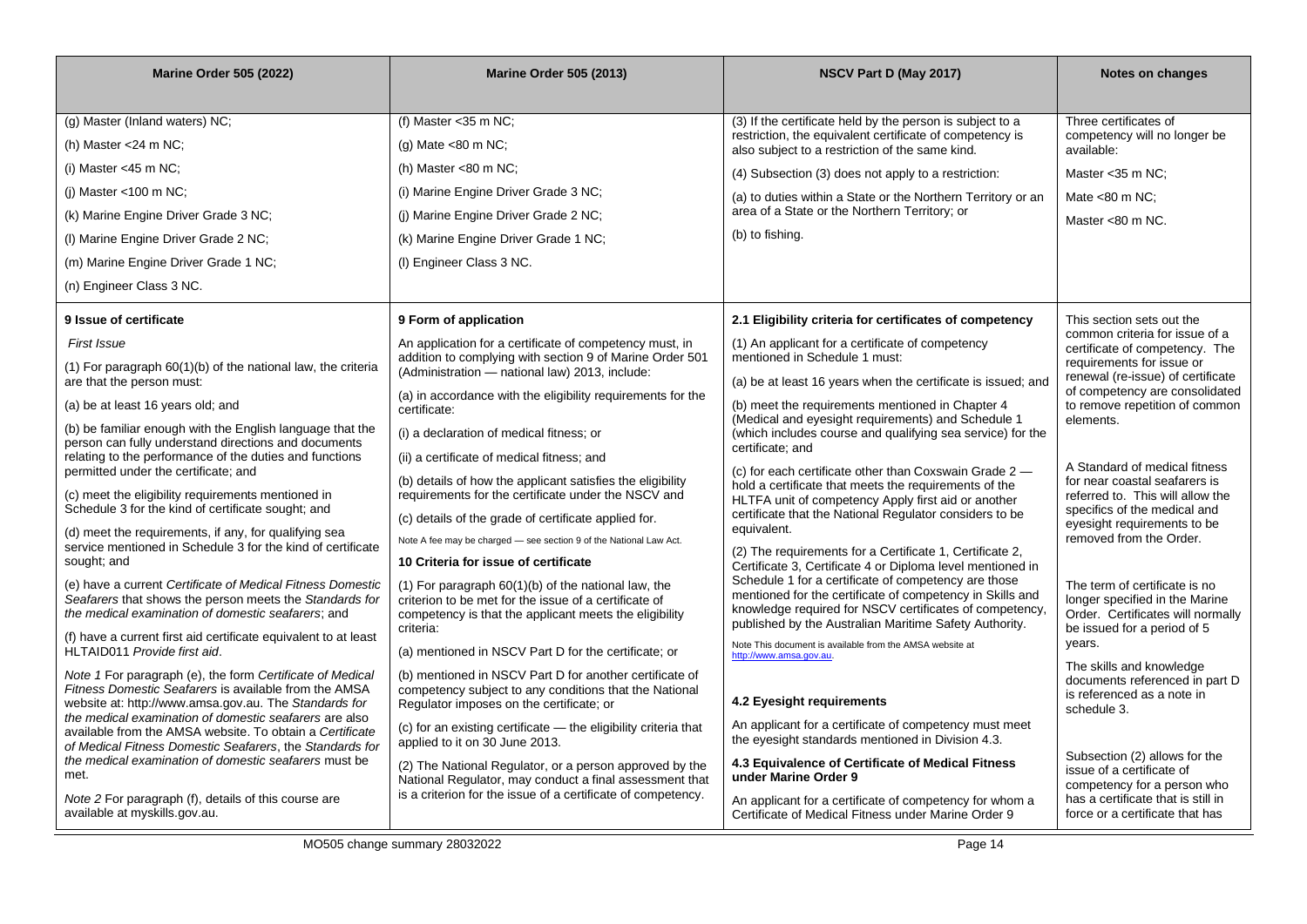| <b>Marine Order 505 (2022)</b>                                                                                           | <b>Marine Order 505 (2013)</b>                                                                                                                          | NSCV Part D (May 2017)                                                                                                | <b>Notes on changes</b>                                              |
|--------------------------------------------------------------------------------------------------------------------------|---------------------------------------------------------------------------------------------------------------------------------------------------------|-----------------------------------------------------------------------------------------------------------------------|----------------------------------------------------------------------|
|                                                                                                                          |                                                                                                                                                         |                                                                                                                       |                                                                      |
| Second or subsequent issue (reissue/renewal)                                                                             | (3) For paragraph (1)(b), if the applicant agrees to accept                                                                                             | (Health – medical fitness) 2010 is current is taken to                                                                | expired in the last 5 years.                                         |
| (2) However, the criteria set out in subsection (3) apply                                                                | the other certificate of competency instead of the<br>certificate for which the applicant applied, the application                                      | meet the medical and eyesight requirements of this Part.                                                              | Certificates of competency that<br>have expired are no longer        |
| for a kind of certificate if:                                                                                            | for the certificate of competency is taken to be an                                                                                                     | <b>Division 4.2 Medical requirements</b>                                                                              | valid and therefore cannot be<br>renewed under the National          |
| (a) a person holds a certificate of competency of that kind<br>that is in force: or                                      | application for the other certificate of competency.                                                                                                    | 4.4 Certificate of medical fitness                                                                                    | Law. This subsection makes                                           |
| (b) a person held a certificate of competency of that kind                                                               | 21 First aid (renewals)                                                                                                                                 | (1) An applicant for a certificate of competency must hold<br>a certificate of medical fitness signed by a medical    | allowances for someone whose<br>certificate has recently expired     |
| that ceased to be in force in the 5 years before the                                                                     | The applicant, other than an applicant for a Coxswain<br>Grade 2 certificate, must have a current first aid                                             | practitioner in a form approved by the National Regulator.                                                            | to be issued with a new                                              |
| person's application to the National Regulator; or                                                                       | certificate of at least HLTFA311A Apply first aid.                                                                                                      | (2) However, this section does not apply if:                                                                          | certificate by meeting the same<br>criteria as would be required for |
| (c) the kind of certificate is a Master $<$ 24 m NC and the<br>person holds, or held in the 5 years before the person's  | Note An applicant who holds a First Aid, Medical First Aid or Medical Care<br>certificate issued under STCW must comply with this provision — the HLTFA | (a) the applicant can demonstrate that he or she meets                                                                | the renewal of a certificate that                                    |
| application to the National Regulator, a Mate <80 m NC;                                                                  | Apply first aid is valid for 3 years while a STCW certificate may be valid for 3<br>to 5 years.                                                         | the medical fitness requirements mentioned in Division<br>$4.5$ ; or                                                  | is still in force.                                                   |
| or                                                                                                                       | 22 Replacement by another certificate                                                                                                                   |                                                                                                                       | The sea service requirements<br>for issuing a certificate and for    |
| (d) the kind of certificate is a Master $<45$ m NC and the<br>person holds, or held in the 5 years before the person's   | (1) If the applicant does not meet the eligibility criteria                                                                                             | (b) for certificate of competency mentioned in section 4.5<br>- the applicant makes a declaration of medical fitness. | re-issue/renewal for higher                                          |
| application to the National Regulator, a Master <35 m                                                                    | mentioned in this Order or NSCV Part D for the                                                                                                          | (3) A certificate of medical fitness must address the                                                                 | certificates are consolidated<br>into this section.                  |
| NC; or                                                                                                                   | certificate, the National Regulator may offer the applicant<br>another certificate of competency for which the applicant                                | medical fitness requirements mentioned in Division 4.5.                                                               |                                                                      |
| (e) the kind of certificate is a Master <100 m NC and the<br>person holds, or held in the 5 years before the person's    | does meet the eligibility criteria mentioned in this Order                                                                                              | 4.5 Declaration of medical fitness                                                                                    |                                                                      |
| application to the National Regulator, a Master <80 m                                                                    | and NSCV Part D subject to any conditions that the<br>National Regulator imposes on the certificate.                                                    | (1) This section applies to an application for any of the                                                             |                                                                      |
| NC.                                                                                                                      | (2) If the applicant agrees to accept the other certificate                                                                                             | following certificates of competency:                                                                                 |                                                                      |
| (3) The person must:                                                                                                     | of competency instead of the certificate for which the                                                                                                  | (a) General Purpose Hand NC;                                                                                          |                                                                      |
| (a) have a current first aid certificate equivalent to at least<br>HLTAID011 Provide first aid; and                      | applicant applied for renewal, the application for renewal<br>of the certificate of competency is taken to be an                                        | (b) Coxswain Grade 2 NC;                                                                                              |                                                                      |
|                                                                                                                          | application for renewal of the other certificate of                                                                                                     | (c) Coxswain Grade 1 NC;                                                                                              |                                                                      |
| (b) for a Master <45 m NC, a Master <100 m NC, a<br>Marine Engine Driver Grade 1 NC and an Engineer Class                | competency.                                                                                                                                             | (d) Master <24 m NC;                                                                                                  |                                                                      |
| 3 NC:                                                                                                                    | 23 Period for renewal                                                                                                                                   | (e) Master (Inland waters);                                                                                           |                                                                      |
| (i) have a current Certificate of Medical Fitness Domestic                                                               | A renewed certificate has effect for the lesser of:                                                                                                     | (f) Marine Engine Driver Grade 3 NC;                                                                                  |                                                                      |
| Seafarers that shows the person meets the Standards for<br>the medical examination of domestic seafarers; and            | (a) 5 years from the date of renewal; or                                                                                                                | (g) Marine Engine Driver Grade 2 NC.                                                                                  |                                                                      |
| (ii) have accrued, in the 5 years before the application,                                                                | (b) a lesser period determined by the National Regulator.                                                                                               | (2) The applicant must make a declaration, in a form                                                                  |                                                                      |
| qualifying sea service of at least 120 days in duties to                                                                 | <b>Subdivision 5.2 Standard renewals</b>                                                                                                                | approved by the National Regulator, that the applicant<br>has a satisfactory level of medical fitness.                |                                                                      |
| which the certificate applies, as navigational watch or in<br>an engineering capacity; and                               | 24 Certificates to which Subdivision 5.2 applies                                                                                                        |                                                                                                                       |                                                                      |
| (c) for a certificate of competency not mentioned in                                                                     | This Subdivision applies to an application for renewal of                                                                                               | (3) If the declaration shows that the applicant suffers from<br>a medical condition mentioned in Division 4.6, the    |                                                                      |
| paragraph (b) - make a declaration of medical fitness in<br>the approved form.                                           | any of the following certificates of competency:                                                                                                        | National Regulator must require a medical examination.                                                                |                                                                      |
|                                                                                                                          | (a) General Purpose Hand;                                                                                                                               | Division 4.3 Eyesight (vision)                                                                                        | In section 10 the "complete an                                       |
| Note 1 For paragraph (c), the approved form is available<br>from the AMSA website at http://www.amsa.gov.au.             | (b) Coxswain Grade 2 NC;                                                                                                                                | 4.6 Vision tests                                                                                                      | approved renewal course"                                             |
| Note 2 In accordance with subsection 60(6) of the                                                                        | (c) Coxswain Grade 1 NC;                                                                                                                                | A vision test must be conducted by an optometrist,                                                                    | option has been removed, for<br>applicants who do not meet the       |
| national law, a certificate comes into force on the day<br>specified in the certificate (or, if no day is specified, the | (d) Master $<$ 24 m NC;                                                                                                                                 | ophthalmologist or medical practitioner.                                                                              | required sea service for<br>revalidation of their certificate.       |

MO505 change summary 28032022 Page 15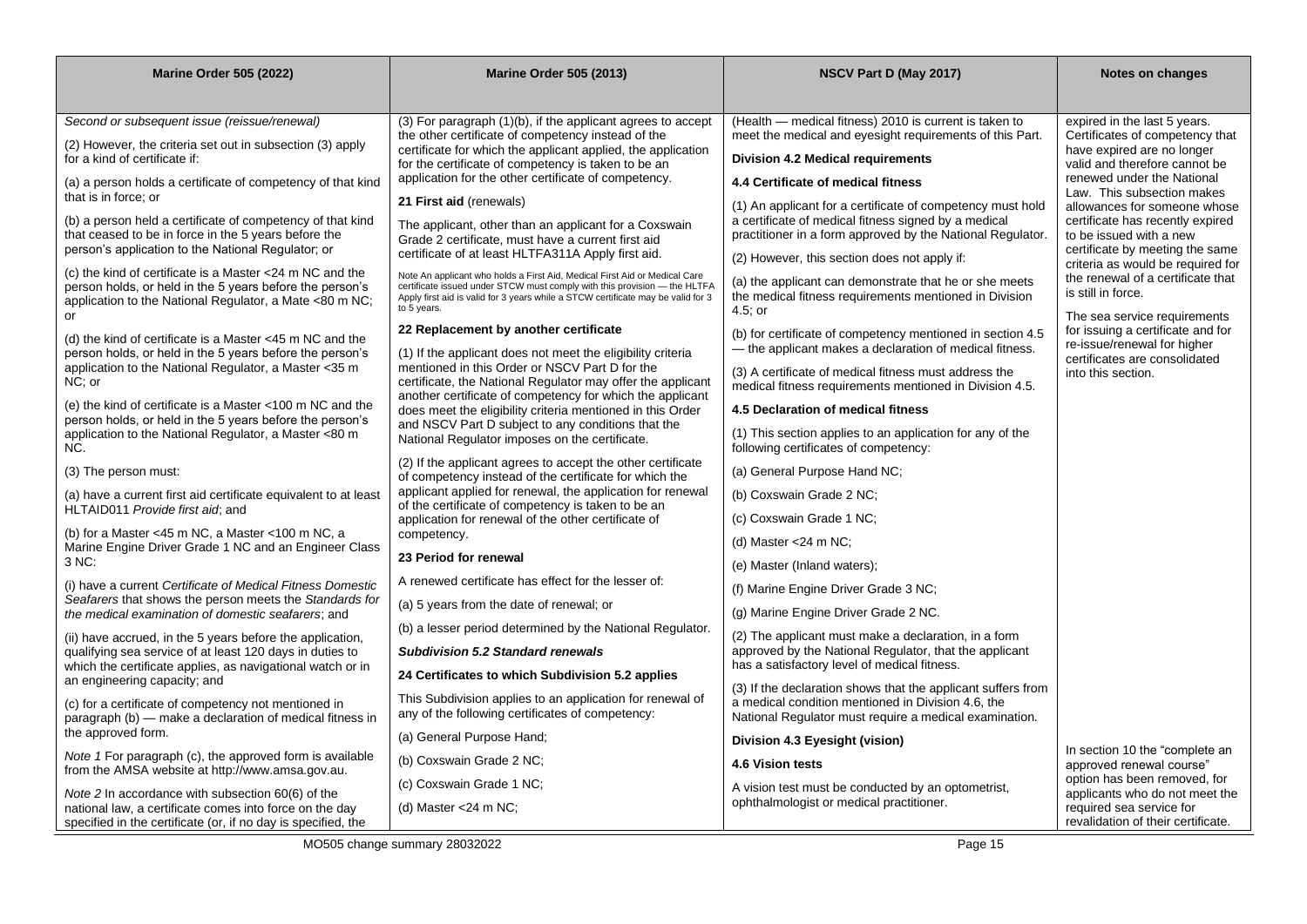| <b>Marine Order 505 (2022)</b>                                                                                                                                   | <b>Marine Order 505 (2013)</b>                                                                                                                          | NSCV Part D (May 2017)                                                                                                                                               | Notes on changes                              |
|------------------------------------------------------------------------------------------------------------------------------------------------------------------|---------------------------------------------------------------------------------------------------------------------------------------------------------|----------------------------------------------------------------------------------------------------------------------------------------------------------------------|-----------------------------------------------|
|                                                                                                                                                                  |                                                                                                                                                         |                                                                                                                                                                      |                                               |
| day on which the certificate is issued) and remains in<br>force until the day specified in the certificate.                                                      | (e) Master (Inland waters);                                                                                                                             | 4.7 Use of aid to vision                                                                                                                                             | The other alternate options are<br>available. |
| 10 Qualifying sea service                                                                                                                                        | (f) Marine Engine Driver Grade 3 NC;                                                                                                                    | (1) An aid to vision is the only kind of optical aid that may<br>be used in a vision test.                                                                           | The medical certificate                       |
|                                                                                                                                                                  | (g) Marine Engine Driver Grade 2 NC.                                                                                                                    |                                                                                                                                                                      | requirements are specified in a               |
| (1) Qualifying sea service for the issue or reissue of a<br>certificate of competency is calculated according to the                                             | 25 Renewal requirements                                                                                                                                 | (2) A person whose certificate of medical fitness,<br>including a Certificate of Medical Fitness under Marine                                                        | separate standard.                            |
| rules set out in Schedule 4.                                                                                                                                     | The applicant must:                                                                                                                                     | Order 9 (Health - medical fitness) 2010, indicates that<br>an aid to vision was used for the purpose of being found                                                  |                                               |
| (2) For the reissue of a certificate, a person who is not<br>able to meet the sea service requirement mentioned in<br>subparagraph 9(3)(b)(ii) may instead have: | (b) for a certificate other than a Coxswain grade 2<br>certificate - have a current first aid certificate of at least<br>HLTFA311A Apply first aid; and | medically fit must, at all times when on duty on a vessel,<br>use the aid when appropriate and keep a spare aid to<br>vision available.                              |                                               |
| (a) completed a final assessment approved in writing by<br>the National Regulator; or                                                                            | (b) make a declaration of medical fitness in accordance<br>with NSCV Part D.                                                                            | 4.8 Deck certificates or dual certificates                                                                                                                           |                                               |
| (b) accrued 60 days qualifying sea service in the 6<br>months before the application; or                                                                         | 26 Failing to meet medical requirements                                                                                                                 | (1) An application for a deck certificate or a dual<br>certificate must include a statement by an optometrist,<br>ophthalmologist or medical practitioner that the   |                                               |
| (c) for a seasonal fisher (eg an abalone fisher) — worked<br>in a seasonal fishery for at least 120 days in the 5 years                                          | (1) The National Regulator must not renew the certificate<br>if the applicant does not meet the medical requirements<br>of the NSCV Part D.             | applicant's vision meets the standards mentioned in<br>Table C1.                                                                                                     |                                               |
| before the application; or                                                                                                                                       | (2) However, the National Regulator may renew the                                                                                                       | (2) For an applicant who has vision in only 1 eye:                                                                                                                   |                                               |
| (d) other industry experience approved in writing by the<br>National Regulator; or                                                                               | certificate if the applicant meets the medical requirements<br>later because of eye acuity surgery or other ailment that                                | (a) the applicant does not have to meet the standard that<br>applies to the other eye; and                                                                           |                                               |
| (e) completed an AMSA approved task book for the<br>certificate.                                                                                                 | could be treated successfully over time.<br>Subdivision 5.3 Other renewals (revalidation)                                                               | (b) the certificate must include a statement that the<br>applicant meets the standard with monocular vision only.                                                    |                                               |
| Note For paragraph (d), examples include operational                                                                                                             | 27 Certificates to which Subdivision 5.3 applies                                                                                                        | Note A person with monocular vision and anyone employing or supervising                                                                                              |                                               |
| employee, fleet manager, shore-side servicing, teacher at<br>a registered training organisation for maritime studies,<br>marine surveyor.                        | This Subdivision applies to an application for renewal of<br>any of the following certificates of competency:                                           | the person should be aware of the dangers of operating a crane or other<br>lifting appliance where monocular vision may limit depth<br>perception and affect safety. |                                               |
| 11 National Regulator may offer alternative certificate                                                                                                          | (a) Master $<$ 35m NC;                                                                                                                                  |                                                                                                                                                                      |                                               |
| (1) If a person does not meet the eligibility criteria for the                                                                                                   | (b) Master $<80m$ NC;                                                                                                                                   | Table C1 Eyesight (vision) tests - deck certificates<br>or dual certificates                                                                                         |                                               |
| certificate mentioned in an application, the National<br>Regulator may offer the applicant another certificate of                                                | (c) Marine Engine Driver Grade 1 NC;                                                                                                                    |                                                                                                                                                                      |                                               |
| competency for which the applicant does meet the                                                                                                                 | (d) Engineer Class 3 NC;                                                                                                                                | With or without aid to vision                                                                                                                                        |                                               |
| eligibility criteria.                                                                                                                                            | (e) Mate <80 m NC.                                                                                                                                      | Snellen Principle 6/6 (0.0 LogMar) in the better eye                                                                                                                 |                                               |
| (2) If the person agrees to accept the other certificate of<br>competency instead of the certificate for which the                                               | 28 Renewal requirements                                                                                                                                 | Snellen Principle 6/9 (0.2 LogMar) in the other eye                                                                                                                  |                                               |
| person applied, the application for the certificate of<br>competency is taken to be an application for the other                                                 | The applicant must:                                                                                                                                     | Read N8 chart at 300 -500 mm                                                                                                                                         |                                               |
| certificate of competency.                                                                                                                                       | (a) have a current first aid certificate of at least<br>HLTFA311A Apply first aid; and                                                                  | 4.9 Engineering certificates                                                                                                                                         |                                               |
|                                                                                                                                                                  | (b) have a medical certificate of fitness in accordance<br>with NSCV Part D; and                                                                        | (1) An application for an engineering certificate must<br>include a statement by an optometrist, ophthalmologist or                                                  |                                               |
|                                                                                                                                                                  | (c) comply with section 30.                                                                                                                             | medical practitioner that the applicant's vision meets the<br>standards mentioned in Table C2.                                                                       |                                               |
|                                                                                                                                                                  |                                                                                                                                                         |                                                                                                                                                                      |                                               |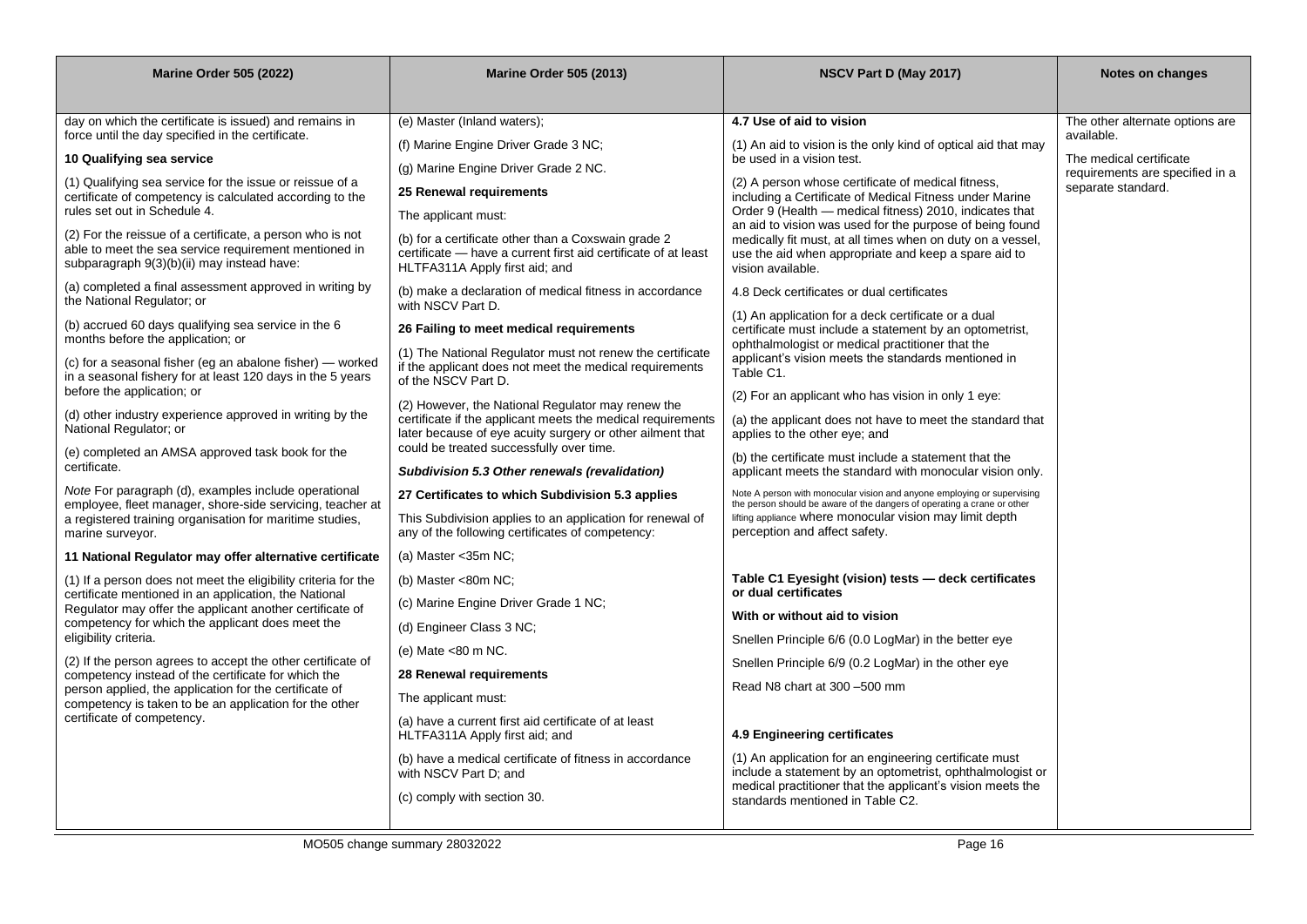| <b>Marine Order 505 (2022)</b> | <b>Marine Order 505 (2013)</b>                                                                                                                                                          | NSCV Part D (May 2017)                                                                                                                                                                                                                                                                                                                                          | Notes on changes |
|--------------------------------|-----------------------------------------------------------------------------------------------------------------------------------------------------------------------------------------|-----------------------------------------------------------------------------------------------------------------------------------------------------------------------------------------------------------------------------------------------------------------------------------------------------------------------------------------------------------------|------------------|
|                                |                                                                                                                                                                                         |                                                                                                                                                                                                                                                                                                                                                                 |                  |
|                                | 29 Sea service requirement                                                                                                                                                              | (2) For an applicant who has vision in only 1 eye:                                                                                                                                                                                                                                                                                                              |                  |
|                                | The applicant must have qualifying sea service as officer<br>of the watch, or undertaking engineering tasks, for duties<br>of the kind to which the certificate applies, accrued in the | (a) the applicant does not have to meet the standard that<br>applies to the other eye; and                                                                                                                                                                                                                                                                      |                  |
|                                | 5 years before the application, of at least:                                                                                                                                            | (b) the certificate must include a statement that the<br>applicant meets the standard with monocular vision only.                                                                                                                                                                                                                                               |                  |
|                                | (a) for a Marine Engine Driver Grade 1 NC certificate $-$<br>120 days; or                                                                                                               |                                                                                                                                                                                                                                                                                                                                                                 |                  |
|                                | (b) for a Class 3 Engineer NC certificate - 120 days; or                                                                                                                                | Table C2 Eyesight (vision) tests — engineering<br>certificates                                                                                                                                                                                                                                                                                                  |                  |
|                                | (c) for a Master $<$ 35 m NC certificate $-$ 120 days; or                                                                                                                               | With or without aids to vision                                                                                                                                                                                                                                                                                                                                  |                  |
|                                | (d) for a Master $<80$ m NC certificate $-$ 120 days; or                                                                                                                                | Snellen Principle 6/12 (0.2 LogMar) in 1 eye                                                                                                                                                                                                                                                                                                                    |                  |
|                                | (e) for a Mate <80 m NC certificate - 120 days.                                                                                                                                         | With or without aids to vision                                                                                                                                                                                                                                                                                                                                  |                  |
|                                | 30 Other requirements                                                                                                                                                                   | Snellen Principle 6/12 (0.2 LogMar) in the other eye                                                                                                                                                                                                                                                                                                            |                  |
|                                | An applicant who does not meet the sea service<br>requirement may instead:                                                                                                              | Read N8 chart at 300-500 mm                                                                                                                                                                                                                                                                                                                                     |                  |
|                                | (a) complete an approved renewal course; or                                                                                                                                             |                                                                                                                                                                                                                                                                                                                                                                 |                  |
|                                | (b) complete an approved final assessment; or                                                                                                                                           | Division 4.4 Eyesight (colour-vision)                                                                                                                                                                                                                                                                                                                           |                  |
|                                | (c) accrue 60 days qualifying sea service in the 6 months                                                                                                                               | 4.10 Colour-vision tests                                                                                                                                                                                                                                                                                                                                        |                  |
|                                | before the application; or                                                                                                                                                              | (1) A colour-vision test must be conducted by an                                                                                                                                                                                                                                                                                                                |                  |
|                                | (d) for a seasonal fisher (eg an abalone fisher) - have                                                                                                                                 | optometrist, ophthalmologist or medical practitioner.                                                                                                                                                                                                                                                                                                           |                  |
|                                | worked in a seasonal fishery for at least 120 days in the 5<br>years before the application; or                                                                                         | (2) A colour-corrective lens cannot be used in a colour-<br>vision test.                                                                                                                                                                                                                                                                                        |                  |
|                                | (e) have other approved industry experience (eg State or<br>Territory marine safety agency assessor or operational                                                                      | 4.11 Deck certificates or dual certificates                                                                                                                                                                                                                                                                                                                     |                  |
|                                | employee, fleet manager, shore-side servicing, teaching<br>at a registered training organisation for maritime studies,<br>marine surveyor); or                                          | (1) An application for a deck certificate or a dual<br>certificate must include a statement by an optometrist,<br>ophthalmologist or medical practitioner that the applicant                                                                                                                                                                                    |                  |
|                                | (f) complete a task book approved by the National                                                                                                                                       | has passed:                                                                                                                                                                                                                                                                                                                                                     |                  |
|                                | Regulator for the certificate.                                                                                                                                                          | (a) the Ishihara Test; or                                                                                                                                                                                                                                                                                                                                       |                  |
|                                |                                                                                                                                                                                         | (b) Holmes-Wright Lantern Test type B.                                                                                                                                                                                                                                                                                                                          |                  |
|                                |                                                                                                                                                                                         | (2) However, the National Regulator may instead accept<br>a statement from an optometrist, ophthalmologist or<br>medical practitioner that, after having examined the<br>applicant, the applicant suffers no greater abnormality in<br>colour-vision than could be tested by the Ishihara Test, if<br>the application is for any of the following certificates: |                  |
|                                |                                                                                                                                                                                         | (a) Coxswain Grade 2 NC;                                                                                                                                                                                                                                                                                                                                        |                  |
|                                |                                                                                                                                                                                         | (b) Coxswain Grade 1 NC;                                                                                                                                                                                                                                                                                                                                        |                  |
|                                |                                                                                                                                                                                         |                                                                                                                                                                                                                                                                                                                                                                 |                  |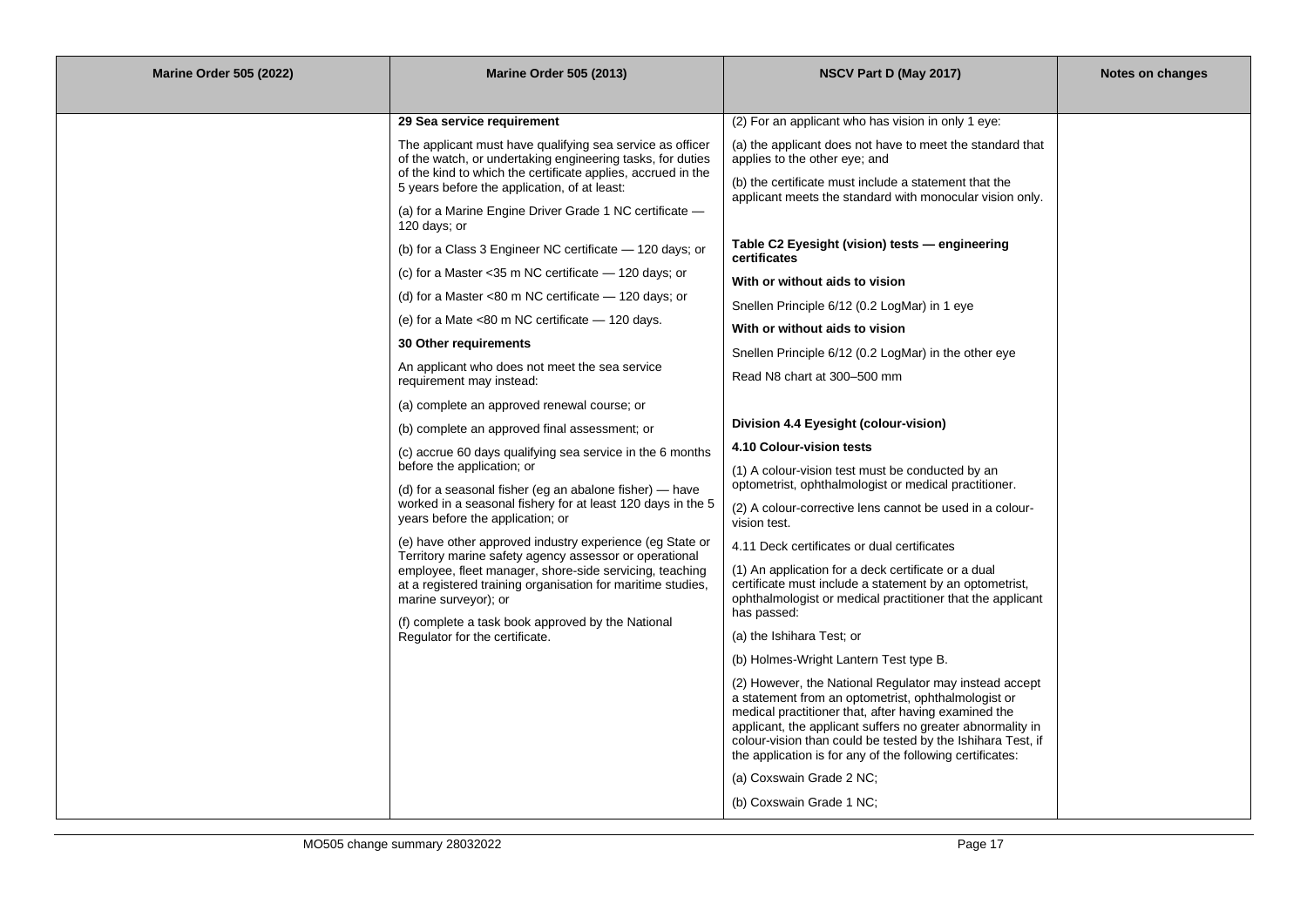| <b>Marine Order 505 (2022)</b> | <b>Marine Order 505 (2013)</b> | NSCV Part D (May 2017)                                                                                                                                                                                                                                          | Notes on changes |
|--------------------------------|--------------------------------|-----------------------------------------------------------------------------------------------------------------------------------------------------------------------------------------------------------------------------------------------------------------|------------------|
|                                |                                |                                                                                                                                                                                                                                                                 |                  |
|                                |                                | (c) Master <24 m NC;                                                                                                                                                                                                                                            |                  |
|                                |                                | (d) Master (Inland waters);                                                                                                                                                                                                                                     |                  |
|                                |                                | (e) Master $<$ 35 m NC;                                                                                                                                                                                                                                         |                  |
|                                |                                | (f) Mate <80 m NC;                                                                                                                                                                                                                                              |                  |
|                                |                                | (g) Master <80 m NC.                                                                                                                                                                                                                                            |                  |
|                                |                                | 4.12 Engineering certificates                                                                                                                                                                                                                                   |                  |
|                                |                                | (1) An application for a Marine Engine Driver Grade 1 NC<br>or Engineer Class 3 NC certificate must include a<br>statement by an optometrist, ophthalmologist or medical<br>practitioner that the applicant has passed:                                         |                  |
|                                |                                | (a) the Ishihara Test; or                                                                                                                                                                                                                                       |                  |
|                                |                                | (b) Holmes-Wright Lantern Test type B; or                                                                                                                                                                                                                       |                  |
|                                |                                | (c) a colour-matching test in accordance with Marine<br>Order 9 (Health - medical fitness) 2010.                                                                                                                                                                |                  |
|                                |                                | (2) However, the National Regulator may instead accept<br>a statement from an optometrist, ophthalmologist or<br>medical practitioner that, after having examined                                                                                               |                  |
|                                |                                | Division 4.5 Medical fitness requirements                                                                                                                                                                                                                       |                  |
|                                |                                | 4.14 Certification for particular medical conditions                                                                                                                                                                                                            |                  |
|                                |                                | (1) An application for a certificate of competency must<br>include a certificate of medical fitness if:                                                                                                                                                         |                  |
|                                |                                | (a) the applicant is aware that he or she has a medical<br>condition mentioned in Division 4.6; or                                                                                                                                                              |                  |
|                                |                                | (b) the National Regulator thinks, on reasonable grounds,<br>that the applicant has a medical condition mentioned in<br>Division 4.6.                                                                                                                           |                  |
|                                |                                | (2) However, for an applicant for whom a Certificate of<br>Medical Fitness under Marine Order 9 (Health - medical<br>fitness) 2010 is current, the following provisions do not<br>apply:                                                                        |                  |
|                                |                                | (a) subsection $(1)$ ;                                                                                                                                                                                                                                          |                  |
|                                |                                | (b) a requirement to make a declaration of medical<br>fitness.                                                                                                                                                                                                  |                  |
|                                |                                | Note For review of a decision about a certificate, including a decision about<br>whether an applicant satisfies criteria of medical fitness or conditions relating<br>to medical fitness to which a certificate is subject - see Part 8 of the<br>national law. |                  |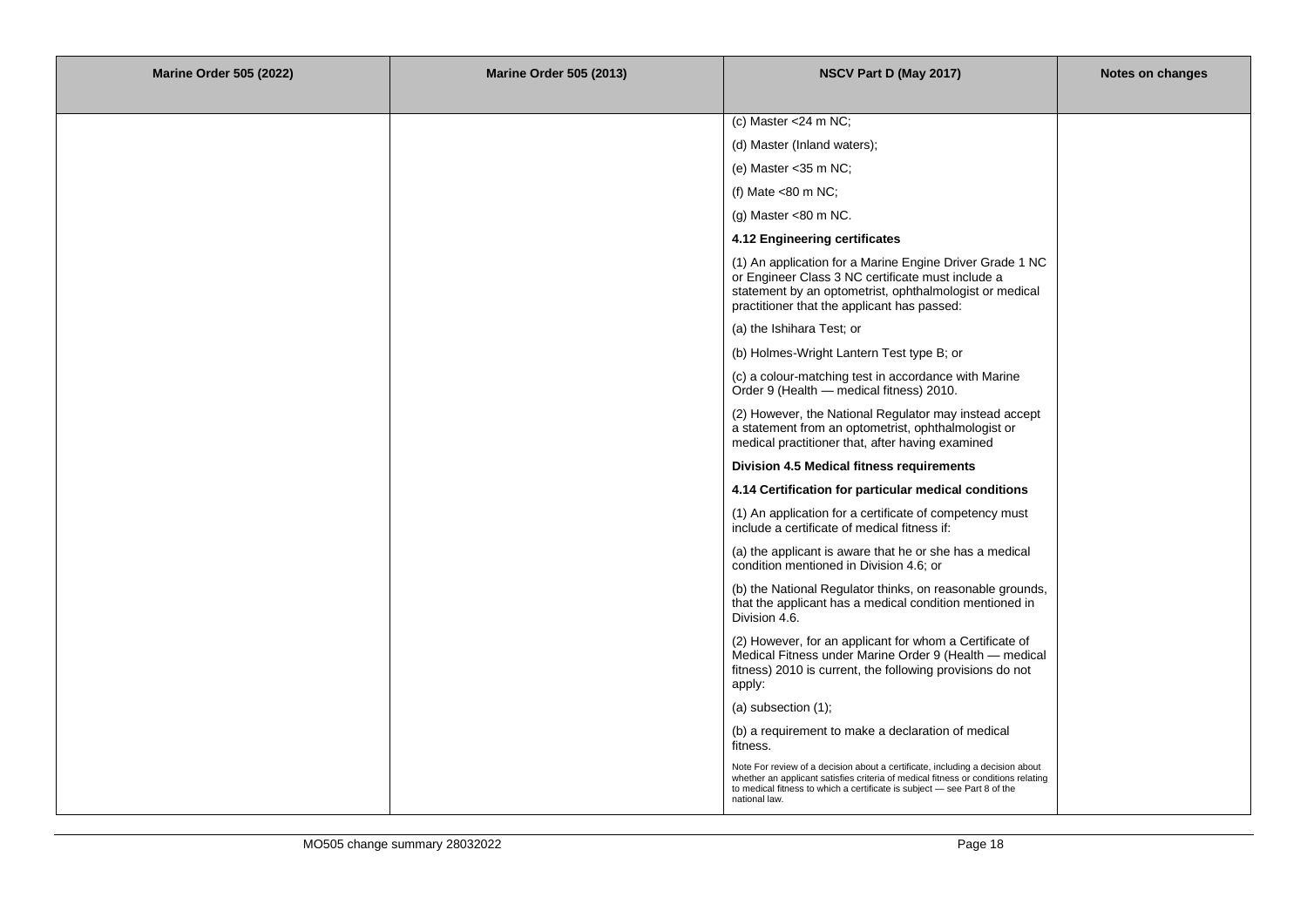| <b>Marine Order 505 (2022)</b> | <b>Marine Order 505 (2013)</b> | NSCV Part D (May 2017)                                                                                                                                                                                                                                           | Notes on changes |
|--------------------------------|--------------------------------|------------------------------------------------------------------------------------------------------------------------------------------------------------------------------------------------------------------------------------------------------------------|------------------|
|                                |                                |                                                                                                                                                                                                                                                                  |                  |
|                                |                                | 4.15 Loss of medical fitness                                                                                                                                                                                                                                     |                  |
|                                |                                | The holder of a certificate of competency whose level of<br>medical fitness changes so that the holder no longer has<br>a satisfactory level of medical fitness in accordance with<br>section 4.6:                                                               |                  |
|                                |                                | (a) must not, after becoming aware of the change in his<br>or her level of medical fitness, perform duties or functions<br>authorised by the certificate of competency without a<br>medical certificate mentioned in paragraph (b); and                          |                  |
|                                |                                | (b) may resume performing duties or functions authorised<br>by the certificate of competency if a medical practitioner<br>certifies that the holder's level of medical fitness is<br>restored so that the holder has a satisfactory level of<br>medical fitness. |                  |
|                                |                                | 4.16 Examinations                                                                                                                                                                                                                                                |                  |
|                                |                                | A certificate of medical fitness may be given only by the<br>medical practitioner who conducts a medical examination<br>of the applicant.                                                                                                                        |                  |
|                                |                                | 4.17 Matters relevant to medical fitness                                                                                                                                                                                                                         |                  |
|                                |                                | For a certificate of medical fitness or a declaration of<br>medical fitness, the following must be taken into account:                                                                                                                                           |                  |
|                                |                                | (a) the nature of employment for which certificate or<br>declaration is to be made;                                                                                                                                                                              |                  |
|                                |                                | (b) the medical and employment history of the applicant;                                                                                                                                                                                                         |                  |
|                                |                                | (c) the requirements mentioned in Division 4.6.                                                                                                                                                                                                                  |                  |
|                                |                                | <b>Division 4.6 Particular medical conditions</b>                                                                                                                                                                                                                |                  |
|                                |                                | 4.18 Purpose of Division 4.6                                                                                                                                                                                                                                     |                  |
|                                |                                | This Division sets out particular medical conditions and<br>requirements relating to them that must be taken into<br>account for a certificate of medical fitness or a declaration<br>of medical fitness.                                                        |                  |
|                                |                                | 4.19 Hernia                                                                                                                                                                                                                                                      |                  |
|                                |                                | The applicant must not have a hernia that has not<br>satisfactorily been corrected by a curative operation,<br>other than:                                                                                                                                       |                  |
|                                |                                | (a) a small inguinal hernia for which there is:                                                                                                                                                                                                                  |                  |
|                                |                                | (i) no risk of strangulation; and                                                                                                                                                                                                                                |                  |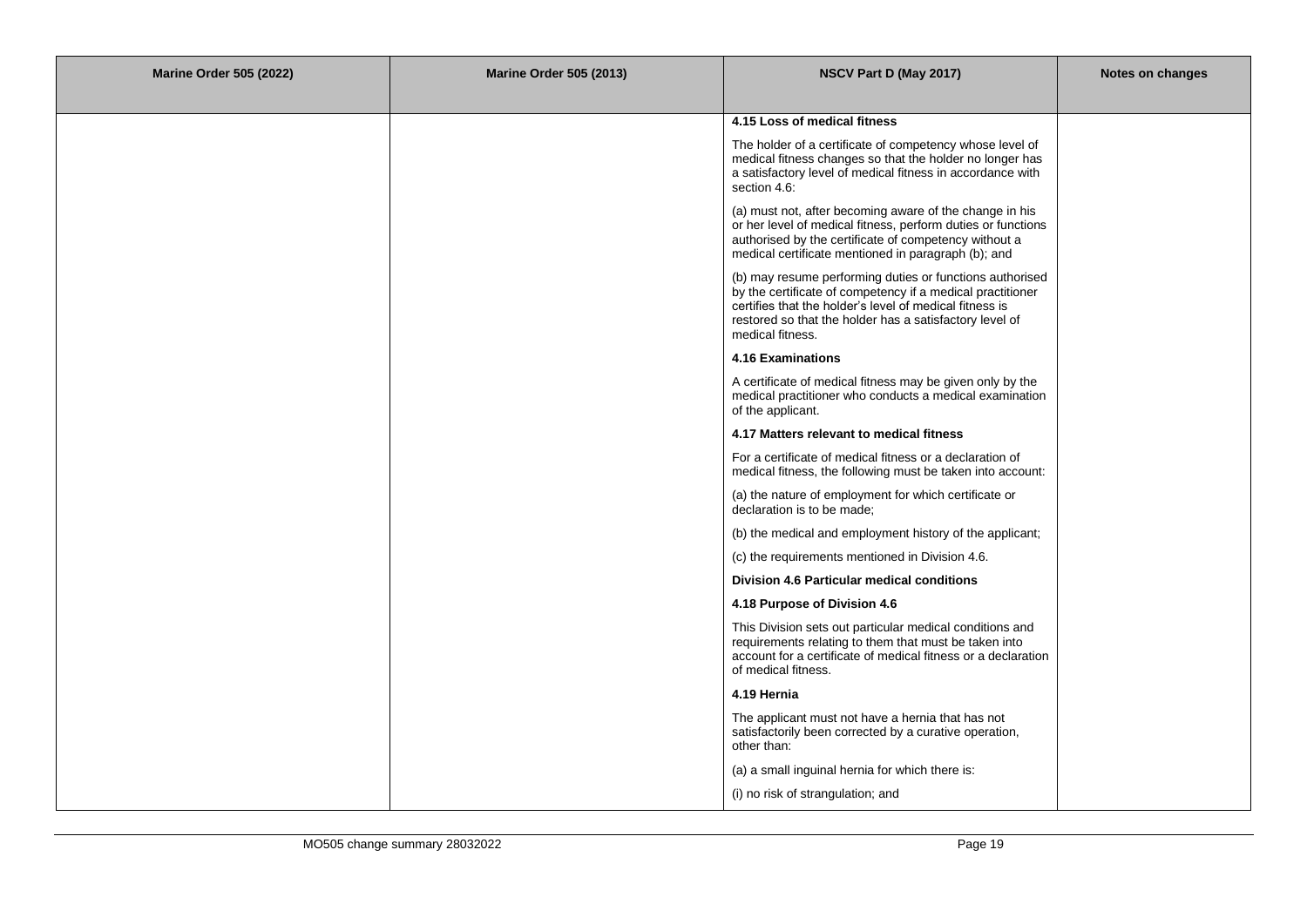| <b>Marine Order 505 (2022)</b> | <b>Marine Order 505 (2013)</b> | NSCV Part D (May 2017)                                                                                                                                                                                                 | Notes on changes |
|--------------------------------|--------------------------------|------------------------------------------------------------------------------------------------------------------------------------------------------------------------------------------------------------------------|------------------|
|                                |                                |                                                                                                                                                                                                                        |                  |
|                                |                                | (ii) surgical opinion stating that there is no clinical<br>indication for surgery and the applicant may be accepted<br>as fit for lifting tasks; or                                                                    |                  |
|                                |                                | (b) a diaphragmatic hernia without disabling reflux<br>oesophagitis or other symptoms.                                                                                                                                 |                  |
|                                |                                | 4.20 Speech                                                                                                                                                                                                            |                  |
|                                |                                | The applicant's speech must be clear and without<br>hesitation so that orders can be communicated effectively<br>to other crew during times of emergency and messages<br>can be transmitted and understood on a radio. |                  |
|                                |                                | 4.21 Hearing                                                                                                                                                                                                           |                  |
|                                |                                | (1) The whispered voice, a watch or other proven tests<br>may be used to test hearing ability.                                                                                                                         |                  |
|                                |                                | (2) However, if there is doubt about the fitness of the<br>applicant, testing must be conducted by means of an<br>audiogram.                                                                                           |                  |
|                                |                                | (2) When an audiogram is used, the hearing<br>requirements are:                                                                                                                                                        |                  |
|                                |                                | (a) hearing loss in the better ear must be $\leq 40$ decibels<br>(AMA standard) for the frequencies of 500 Hz, 1000 Hz<br>and 2000 Hz; and                                                                             |                  |
|                                |                                | (b) if hearing level does not meet the standard mentioned<br>in paragraph $(a)$ - a hearing aid may be used if the<br>standard can be met when using the aid.                                                          |                  |
|                                |                                | (3) The applicant may meet the standard by<br>demonstrating hearing that meets the standard in 1 ear.                                                                                                                  |                  |
|                                |                                | 4.22 External prostheses                                                                                                                                                                                               |                  |
|                                |                                | For an applicant with an external prosthesis, it must not<br>interfere with the normal duties the applicant would be<br>expected to perform.                                                                           |                  |
|                                |                                | 4.23 Cardiac pacemaker                                                                                                                                                                                                 |                  |
|                                |                                | For an applicant with a cardiac pacemaker, a medical<br>practitioner, taking into account the state of the<br>applicant's health and the reliability of the pacemaker,<br>must state that:                             |                  |
|                                |                                | (a) the applicant could perform the normal duties the<br>applicant would be expected to perform; and                                                                                                                   |                  |
|                                |                                | (b) the safe operation of a vessel would not be affected<br>by the applicant's condition.                                                                                                                              |                  |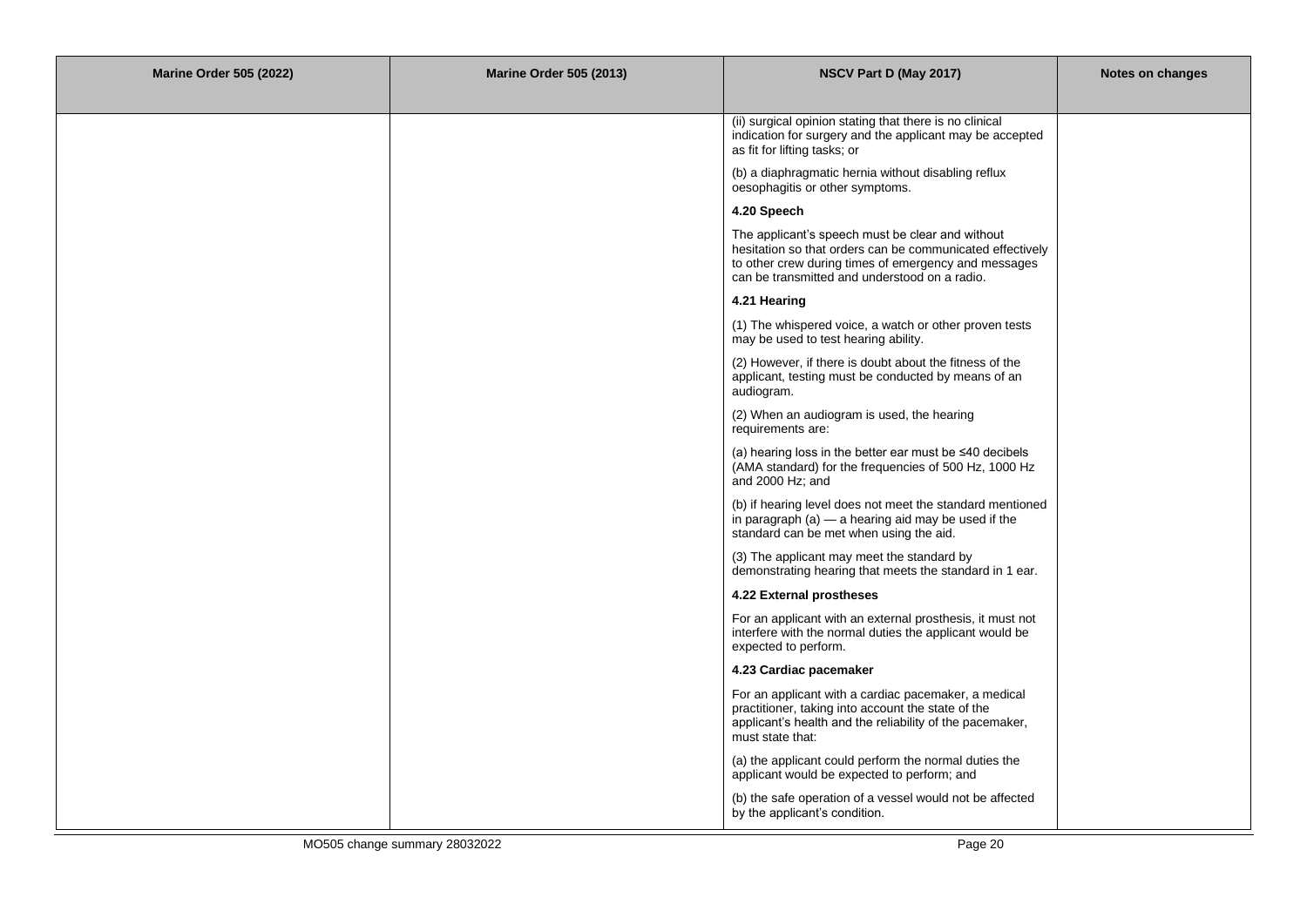| <b>Marine Order 505 (2022)</b>                                                                          | <b>Marine Order 505 (2013)</b>                                     | NSCV Part D (May 2017)                                                                                                                                                                                                                                                                                                          | Notes on changes                                         |
|---------------------------------------------------------------------------------------------------------|--------------------------------------------------------------------|---------------------------------------------------------------------------------------------------------------------------------------------------------------------------------------------------------------------------------------------------------------------------------------------------------------------------------|----------------------------------------------------------|
|                                                                                                         |                                                                    | 4.24 Epilepsy                                                                                                                                                                                                                                                                                                                   |                                                          |
|                                                                                                         |                                                                    | For an applicant with a history of epilepsy, a medical<br>practitioner, taking into account the state of the<br>applicant's health, must state that:                                                                                                                                                                            |                                                          |
|                                                                                                         |                                                                    | (a) the applicant is managing the epilepsy effectively; and                                                                                                                                                                                                                                                                     |                                                          |
|                                                                                                         |                                                                    | (b) the applicant could perform the normal duties that the<br>applicant would be expected to perform; and                                                                                                                                                                                                                       |                                                          |
|                                                                                                         |                                                                    | (c) the safe operation of a vessel would not be affected<br>by the applicant's condition.                                                                                                                                                                                                                                       |                                                          |
|                                                                                                         |                                                                    | 4.25 Diabetes                                                                                                                                                                                                                                                                                                                   |                                                          |
|                                                                                                         |                                                                    | For an applicant with insulin-dependent diabetes, a<br>medical practitioner must state that the person is<br>managing the diabetes effectively.                                                                                                                                                                                 |                                                          |
|                                                                                                         |                                                                    | <b>4.26 Tuberculosis</b>                                                                                                                                                                                                                                                                                                        |                                                          |
|                                                                                                         |                                                                    | An applicant with pulmonary tuberculosis must<br>demonstrate that the disease is controlled or has been<br>inactive for at least the previous 6 months.                                                                                                                                                                         |                                                          |
|                                                                                                         |                                                                    | Division 4.7 Other matters                                                                                                                                                                                                                                                                                                      |                                                          |
|                                                                                                         |                                                                    | 4.27 Period of currency of medical certificate                                                                                                                                                                                                                                                                                  |                                                          |
|                                                                                                         |                                                                    | (1) A medical practitioner issuing a certificate of medical<br>fitness, or a medical practitioner, optometrist or<br>ophthalmologist giving a statement about a vision or a<br>colour vision test, must specify the date the examination<br>was undertaken and the period for which the certificate or<br>statement is current. |                                                          |
|                                                                                                         |                                                                    | (2) The period of currency for a certificate of medical<br>fitness or statement about a vision or colour vision test<br>must not be more than 2 years.                                                                                                                                                                          |                                                          |
| 12 Form of certificate                                                                                  | 11 Form of certificate                                             |                                                                                                                                                                                                                                                                                                                                 | This section has been amended                            |
| (1) A certificate of competency must include the following:                                             | (1) A certificate of competency must include the following:        |                                                                                                                                                                                                                                                                                                                                 | to remove the reference to<br>agencies of a State or the |
| (a) the name of the person to whom it is issued;                                                        | (a) the name of the person to whom it is issued;                   |                                                                                                                                                                                                                                                                                                                                 | Northern Territory.                                      |
| (b) the date of birth of the person;                                                                    | (b) the date of birth of the person;                               |                                                                                                                                                                                                                                                                                                                                 |                                                          |
| (c) a passport-style photograph taken in the 6 months<br>before the person applied for the certificate; | (c) a passport-style photograph taken in the previous 6<br>months: |                                                                                                                                                                                                                                                                                                                                 |                                                          |
| (d) the date the certificate comes into force;                                                          | (d) the date of expiry of the certificate;                         |                                                                                                                                                                                                                                                                                                                                 |                                                          |
| (e) the date the certificate ceases to be in force;                                                     | (e) the kind of certificate;                                       |                                                                                                                                                                                                                                                                                                                                 |                                                          |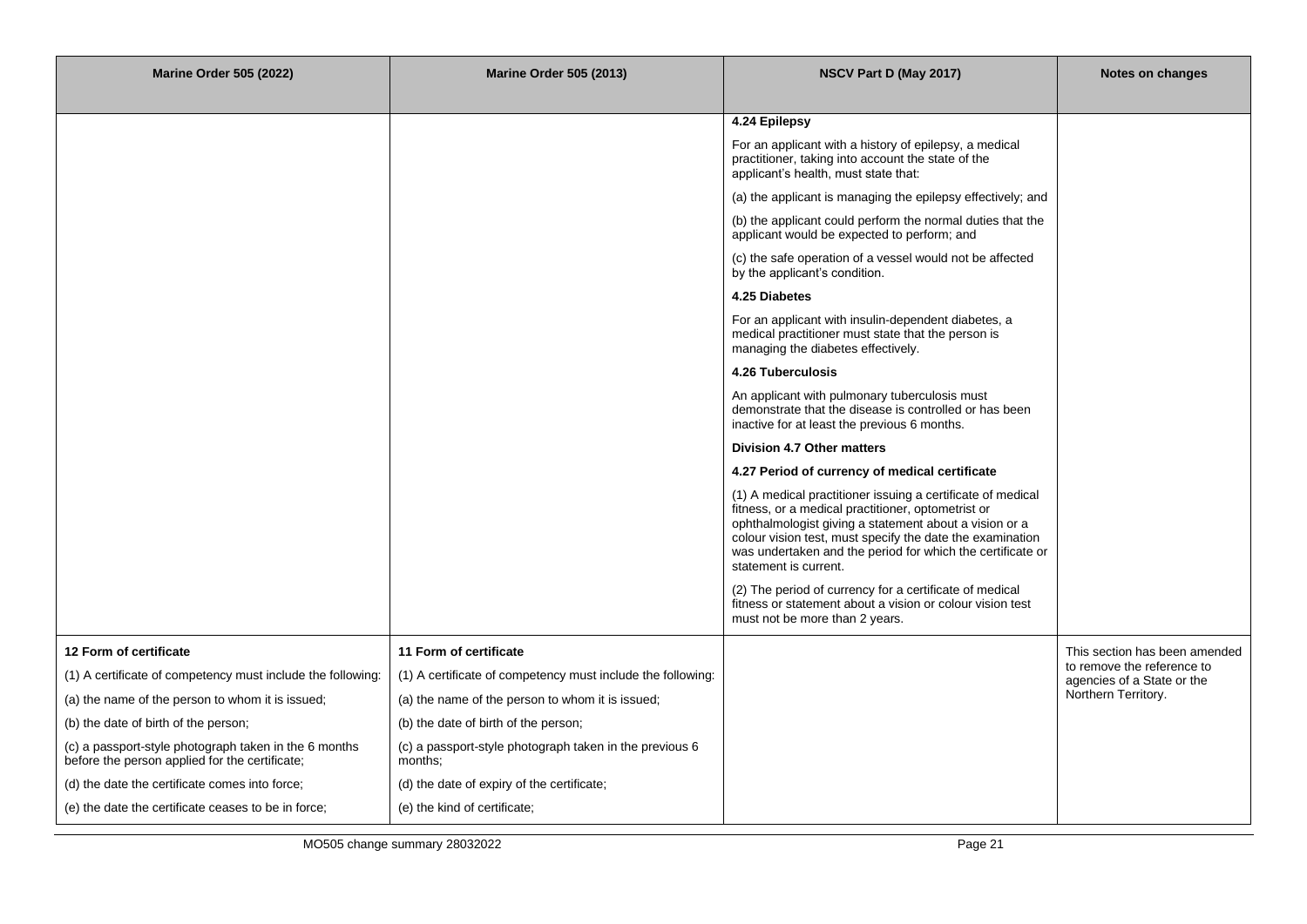| <b>Marine Order 505 (2022)</b>                                                                                                                                                                                                                                                                  | <b>Marine Order 505 (2013)</b>                                                                                                                                                                                                                                                                       | NSCV Part D (May 2017) | <b>Notes on changes</b>                                                                                                                              |
|-------------------------------------------------------------------------------------------------------------------------------------------------------------------------------------------------------------------------------------------------------------------------------------------------|------------------------------------------------------------------------------------------------------------------------------------------------------------------------------------------------------------------------------------------------------------------------------------------------------|------------------------|------------------------------------------------------------------------------------------------------------------------------------------------------|
|                                                                                                                                                                                                                                                                                                 |                                                                                                                                                                                                                                                                                                      |                        |                                                                                                                                                      |
| (f) the kind of certificate;                                                                                                                                                                                                                                                                    | (f) the restrictions (if any) on the certificate;                                                                                                                                                                                                                                                    |                        |                                                                                                                                                      |
| (g) conditions imposed by the national Regulator on the                                                                                                                                                                                                                                         | (g) the conditions (if any) on the certificate;                                                                                                                                                                                                                                                      |                        |                                                                                                                                                      |
| certificate;                                                                                                                                                                                                                                                                                    | (h) the endorsements (if any) on the certificate;                                                                                                                                                                                                                                                    |                        |                                                                                                                                                      |
| (h) the endorsements (if any) on the certificate.<br>(2) However, after the National Regulator decides to<br>issue a certificate of competency and before the person<br>to whom it is issued receives it, a letter from the National<br>Regulator setting out the details of the certificate of | (i) if the delegate who issued the certificate is an<br>employee of an agency of a State or the Northern<br>Territory — the name (or abbreviated name) of the<br>agency.                                                                                                                             |                        |                                                                                                                                                      |
| competency is taken to be a certificate of competency.<br>Note This is intended to allow the person to use the<br>certificate while the plastic card including the photograph<br>is prepared and before the person receives it.                                                                 | (2) However, after the National Regulator decides to<br>issue a certificate of competency and before the person<br>to whom it is issued receives it, a letter from the National<br>Regulator setting out the details of the certificate of<br>competency is taken to be a certificate of competency. |                        |                                                                                                                                                      |
| (3) A certificate of competency may include anything else<br>the National Regulator considers relevant.                                                                                                                                                                                         | Note This is intended to allow the person to use the certificate while the<br>plastic card including the photograph is prepared and before the person<br>receives it.                                                                                                                                |                        |                                                                                                                                                      |
|                                                                                                                                                                                                                                                                                                 | (3) A certificate of competency may include anything else<br>the National Regulator considers relevant.                                                                                                                                                                                              |                        |                                                                                                                                                      |
| 13 Conditions on certificate                                                                                                                                                                                                                                                                    | <b>12 Conditions</b>                                                                                                                                                                                                                                                                                 |                        | A 90-day period has been                                                                                                                             |
| For paragraph 60(4)(ab) of the national law, a certificate<br>of competency is subject to the following conditions:                                                                                                                                                                             | For paragraph 60(4)(b) of the national law, a certificate of<br>competency is subject to the following conditions and<br>endorsements:                                                                                                                                                               |                        | included to the requirement to<br>notify the National Regulator of<br>any long term or permanent                                                     |
| (a) the holder of the certificate must tell the National<br>Regulator, in writing within 90 days, about any long term<br>or permanent medical condition that is likely to affect the<br>holder's ability to perform duties under the certificate;                                               | (a) the holder must tell the National Regulator, in writing,<br>about any long term or permanent medical condition that<br>is likely to affect the holder's ability to perform duties<br>under the certificate;                                                                                      |                        | medical condition.<br>The requirement to notify the<br>National Regulator within 21<br>days of a change of address<br>has been increased to 90 days. |
| (b) the holder must tell the National Regulator, in writing<br>within 90 days, if:                                                                                                                                                                                                              | (b) the holder must tell the National Regulator, in writing<br>within 21 days, if:                                                                                                                                                                                                                   |                        | The condition limiting persons                                                                                                                       |
| (i) the holder changes their name or address; or                                                                                                                                                                                                                                                | (i) the holder changes address; or                                                                                                                                                                                                                                                                   |                        | with a colour deficiency vision<br>to duties during daylight hours                                                                                   |
| (ii) a matter recorded on the certificate is no longer<br>correct:                                                                                                                                                                                                                              | (ii) a matter recorded on the certificate is no longer                                                                                                                                                                                                                                               |                        | has been moved to this section.<br>This section now includes a                                                                                       |
| (c) the holder must undertake a medical examination or<br>medical tests, if required to do so by the National<br>Regulator;                                                                                                                                                                     | correct;<br>(c) the National Regulator may require the holder to<br>undertake medical examination or testing;                                                                                                                                                                                        |                        | stipulation that a certificate<br>must be carried on board a<br>vessel on which a holder is                                                          |
| (d) if the holder of any of the following certificates of<br>competency has colour deficient vision, the holder must<br>undertake a duty or perform a function for which the                                                                                                                    | (d) if the certificate is issued because the applicant met<br>the eligibility criteria that applied to an existing certificate<br>on 30 June 2013 – the conditions that applied to the                                                                                                               |                        | performing duties required by<br>the certificate.<br>The term (duration) of certificate                                                              |
| certificate is required during daylight hours only:                                                                                                                                                                                                                                             | existing certificate on 30 June 2013.                                                                                                                                                                                                                                                                |                        | is no longer specified in the<br>Marine Order. Section 60(6) of                                                                                      |
| (i) Coxswain Grade 3 NC;                                                                                                                                                                                                                                                                        | Note The National Regulator may impose other conditions - See Act, s<br>$60(4)(b)$ .                                                                                                                                                                                                                 |                        | the National Law refers to when                                                                                                                      |
| (ii) Coxswain Grade 2 NC;                                                                                                                                                                                                                                                                       | 13 Term of certificate                                                                                                                                                                                                                                                                               |                        | a certificate is in force.                                                                                                                           |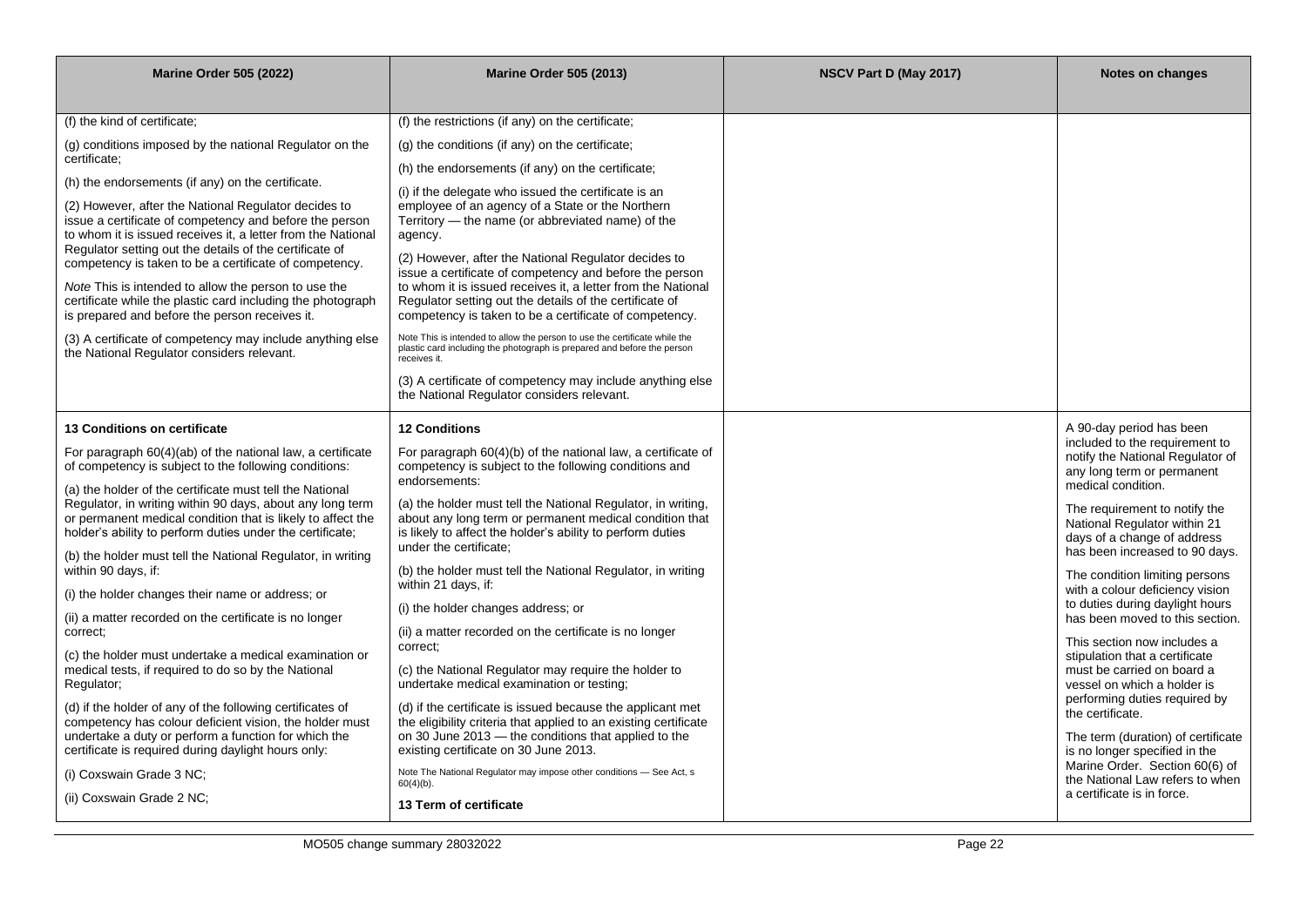| <b>Marine Order 505 (2022)</b>                                                                                                                                                                                                                                                                                                    | <b>Marine Order 505 (2013)</b>                                                                                                                                                                                                                                                     | NSCV Part D (May 2017) | Notes on changes                                                                                                                    |
|-----------------------------------------------------------------------------------------------------------------------------------------------------------------------------------------------------------------------------------------------------------------------------------------------------------------------------------|------------------------------------------------------------------------------------------------------------------------------------------------------------------------------------------------------------------------------------------------------------------------------------|------------------------|-------------------------------------------------------------------------------------------------------------------------------------|
|                                                                                                                                                                                                                                                                                                                                   |                                                                                                                                                                                                                                                                                    |                        |                                                                                                                                     |
| (iii) Coxswain Grade 1 NC;                                                                                                                                                                                                                                                                                                        | A certificate of competency expires at the earlier of:                                                                                                                                                                                                                             |                        | As a matter of policy, AMSA will<br>issue certificates of competency                                                                |
| (iv) Sailing Master Coastal NC;                                                                                                                                                                                                                                                                                                   | (a) 5 years after it is issued or renewed; or                                                                                                                                                                                                                                      |                        | for a period up to 5 years.                                                                                                         |
| (v) Sailing Master Offshore NC;                                                                                                                                                                                                                                                                                                   | (b) a lesser period determined by the National Regulator.                                                                                                                                                                                                                          |                        |                                                                                                                                     |
| (vi) Master (Inland waters) NC;                                                                                                                                                                                                                                                                                                   |                                                                                                                                                                                                                                                                                    |                        |                                                                                                                                     |
| (vii) Master $<$ 24 m NC;                                                                                                                                                                                                                                                                                                         |                                                                                                                                                                                                                                                                                    |                        |                                                                                                                                     |
| (viii) Master <45 m NC;                                                                                                                                                                                                                                                                                                           |                                                                                                                                                                                                                                                                                    |                        |                                                                                                                                     |
| (ix) Master <100 m NC.                                                                                                                                                                                                                                                                                                            |                                                                                                                                                                                                                                                                                    |                        |                                                                                                                                     |
| (e) if the holder of a General Purpose Hand certificate of<br>competency has colour deficient vision, the holder must<br>perform lookout duties during daylight hours only unless<br>under direct supervision.                                                                                                                    |                                                                                                                                                                                                                                                                                    |                        |                                                                                                                                     |
| Note This means that duties other than lookout duties<br>may be performed by the holder of a General Purpose<br>Hand certificate of competency both in daylight hours and<br>at any other time.                                                                                                                                   |                                                                                                                                                                                                                                                                                    |                        |                                                                                                                                     |
| (f) the holder must keep the certificate on board any<br>vessel on which the holder is performing duties for which<br>the certificate is required;                                                                                                                                                                                |                                                                                                                                                                                                                                                                                    |                        |                                                                                                                                     |
| (g) if the holder is taken to have a Coxswain Grade 3 NC<br>certificate of competency in accordance with subsection<br>7(4), the holder must keep evidence of the eligibility<br>requirement that applies to the holder on board any<br>vessel on which the holder is performing duties for which<br>the certificate is required. |                                                                                                                                                                                                                                                                                    |                        |                                                                                                                                     |
| Note 1 The National Regulator may impose other<br>conditions — see paragraph $60(4)(b)$ of the national law.                                                                                                                                                                                                                      |                                                                                                                                                                                                                                                                                    |                        |                                                                                                                                     |
| Note 2 It is an offence to perform duties or functions for a<br>domestic commercial vessel in breach of a condition of a<br>certificate of competency - see section 69 of the<br>national law.                                                                                                                                    |                                                                                                                                                                                                                                                                                    |                        |                                                                                                                                     |
| <b>14 Endorsement on certificate</b>                                                                                                                                                                                                                                                                                              | 15 Effect of endorsement                                                                                                                                                                                                                                                           |                        | This section refers to the                                                                                                          |
| (1) A person who is performing the duties or functions<br>that apply to an endorsement in an item in Schedule 5<br>must have the certificate of competency mentioned in the<br>item, appropriately endorsed as mentioned in the item.                                                                                             | (1) An endorsement on a certificate of competency is<br>taken to be an exemption granted under section 143 of<br>the national law to the extent that it permits the holder of<br>the certificate to perform duties or functions that the<br>certificate does not otherwise permit. |                        | endorsements listed in<br>Schedule 5.<br>Some of the endorsements<br>listed in the National Regulator<br>Endorsements Approval 2014 |
| (2) A person who holds a certificate of competency may<br>apply to the National Regulator for an endorsement on<br>the certificate.                                                                                                                                                                                               | (2) Breach of a condition of an endorsement is taken to<br>be a breach of a condition of the certificate that is<br>endorsed.                                                                                                                                                      |                        | are incorporated into this Order<br>or are no longer required<br>because of changes to the                                          |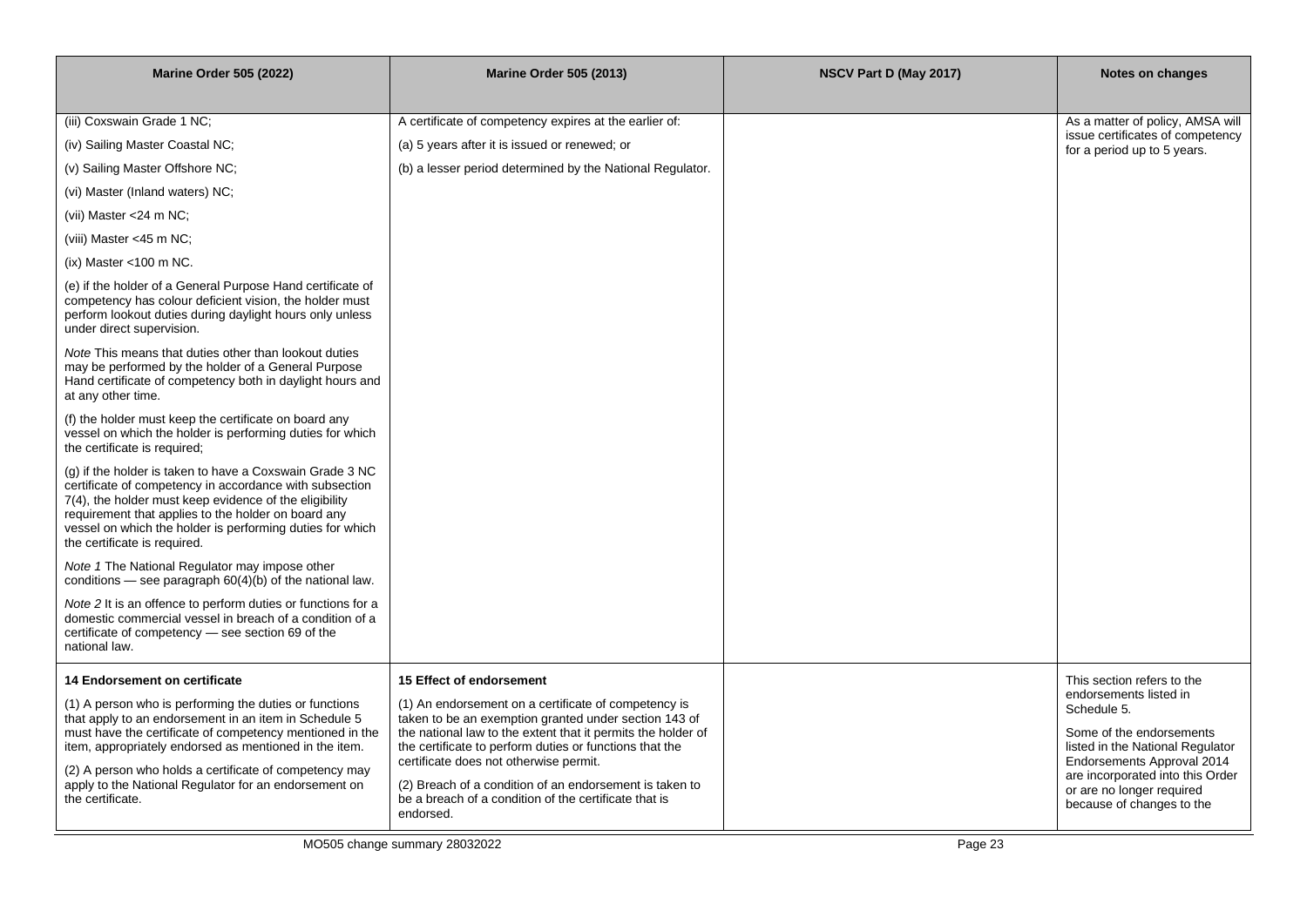| <b>Marine Order 505 (2022)</b>                                                                                                                                                                                                                                                                                                                                                                                                                                                                                                                                                                                                               | <b>Marine Order 505 (2013)</b> | NSCV Part D (May 2017)                                                                                                                                                                                                                                                                                                                                                                                                                                                                                                                                                                                                                                  | Notes on changes                                                                                                                        |
|----------------------------------------------------------------------------------------------------------------------------------------------------------------------------------------------------------------------------------------------------------------------------------------------------------------------------------------------------------------------------------------------------------------------------------------------------------------------------------------------------------------------------------------------------------------------------------------------------------------------------------------------|--------------------------------|---------------------------------------------------------------------------------------------------------------------------------------------------------------------------------------------------------------------------------------------------------------------------------------------------------------------------------------------------------------------------------------------------------------------------------------------------------------------------------------------------------------------------------------------------------------------------------------------------------------------------------------------------------|-----------------------------------------------------------------------------------------------------------------------------------------|
| (3) The application must be made in accordance with<br>Marine Order 501.<br>(4) The National Regulator may endorse a certificate of<br>competency if the holder of the certificate:<br>(a) has applied for endorsement in accordance with this<br>Marine Order; and<br>(b) meets the requirements set out in Schedule 5 for the<br>endorsement sought.<br>(5) A decision by the National Regulator to refuse to<br>endorse a certificate is taken to be a reviewable decision<br>for section 16 of Marine Order 501.                                                                                                                         |                                |                                                                                                                                                                                                                                                                                                                                                                                                                                                                                                                                                                                                                                                         | Order. Endorsements to<br>600nm will no longer be issued.                                                                               |
| 15 Eligibility requirements - equivalence<br>(1) This section applies to a person who completes<br>training that the National Regulator considers equivalent<br>to all or part of:<br>(a) training that is an eligibility requirement mentioned in<br>Schedule 3 for a certificate of competency; or<br>(b) a requirement mentioned in Schedule 5 for<br>endorsement on a certificate of competency.<br>(2) The training completed is taken to meet the eligibility<br>requirement mentioned in Schedule 3 or the requirement<br>for endorsement mentioned in Schedule 5 to the extent<br>that the National Regulator considers appropriate. |                                | 2.1 Eligibility criteria for certificates of competency<br>$(3)$ For paragraph $(1)(b)$ , an applicant is taken to meet the<br>requirement to complete a course mentioned in Schedule<br>1 if the National Regulator determines that the applicant's<br>sea service is equivalent to the requirement.<br>(4) For subsection (3), the National Regulator may take<br>into account the following:<br>(a) the kind of certificate held when the applicant<br>undertook the sea service;<br>(b) any training undertaken or to be undertaken by the<br>applicant;<br>(c) the kinds of duties performed by the applicant when<br>undertaking the sea service. | This section allows recognition<br>of training that is considered<br>equivalent to the training<br>requirement listed in Schedule<br>3. |
| 16 Sea service requirements - equivalence<br>(1) This section applies to a person who completes sea<br>service that the National Regulator considers equivalent<br>to all or part of:<br>(a) a sea service requirement mentioned in Schedule 3<br>for a certificate of competency; or<br>(b) a requirement mentioned in Schedule 5 for<br>endorsement on a certificate of competency.<br>(2) The sea service completed is taken to meet the sea<br>service requirement mentioned in Schedule 3 or the<br>requirement for endorsement mentioned in Schedule 5 to<br>the extent that the National Regulator considers<br>appropriate.          |                                | 3.3 Equivalence in service<br>(1) This section applies to a person who completes sea<br>service that the National Regulator considers equal to all<br>or part of qualifying sea service being considered for<br>eligibility of the person to hold a certificate of<br>competency.<br>(2) The sea service is taken to be qualifying sea service<br>for the certificate of competency to the extent that the<br>National Regulator considers appropriate.                                                                                                                                                                                                 | This section incorporates the<br>corresponding section from<br>NSCV Part D and is largely<br>unchanged.                                 |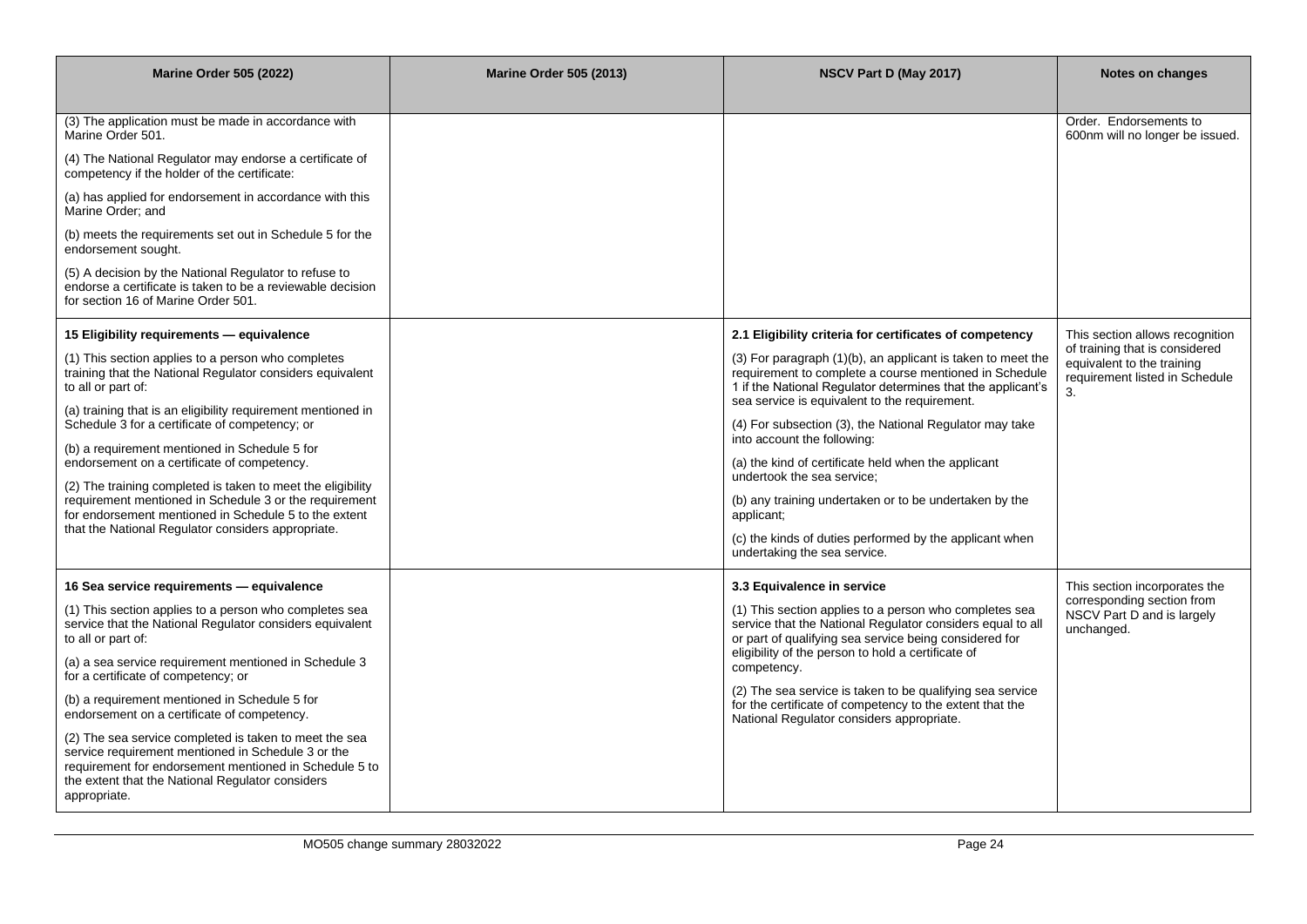| <b>Marine Order 505 (2022)</b>                                                                                                                                                                                                            | <b>Marine Order 505 (2013)</b>                                                                                                                                                              | NSCV Part D (May 2017) | Notes on changes                                                                                            |
|-------------------------------------------------------------------------------------------------------------------------------------------------------------------------------------------------------------------------------------------|---------------------------------------------------------------------------------------------------------------------------------------------------------------------------------------------|------------------------|-------------------------------------------------------------------------------------------------------------|
| 17 National Regulator may give information about<br>certificates of competency                                                                                                                                                            |                                                                                                                                                                                             |                        | This section allows AMSA to<br>provide information on the                                                   |
| (1) The National Regulator may give information on the<br>status of a certificate of competency that it has issued or<br>an endorsement on a certificate of competency that it has<br>issued, if a request is made by:                    |                                                                                                                                                                                             |                        | status of a certificate of<br>competency to the<br>owner/master of a DCV or to a<br>foreign administration. |
| (a) a foreign administration; or                                                                                                                                                                                                          |                                                                                                                                                                                             |                        |                                                                                                             |
| (b) the owner or master of a vessel on which the person<br>to whom the certificate was issued works, or may work in<br>the future: or                                                                                                     |                                                                                                                                                                                             |                        |                                                                                                             |
| (c) a State or Territory maritime agency; or                                                                                                                                                                                              |                                                                                                                                                                                             |                        |                                                                                                             |
| (d) a State or Territory law enforcement agency.                                                                                                                                                                                          |                                                                                                                                                                                             |                        |                                                                                                             |
| (2) The information may include whether the certificate<br>has been suspended or revoked.                                                                                                                                                 |                                                                                                                                                                                             |                        |                                                                                                             |
| Division 3 Variation, suspension and revocation of<br>certificates of competency                                                                                                                                                          |                                                                                                                                                                                             |                        |                                                                                                             |
| 18 Criteria for variation of certificate                                                                                                                                                                                                  | 17 Criteria for variation                                                                                                                                                                   |                        | This section has been extended                                                                              |
| (1) For paragraph 62(1)(b) of the national law, the criteria<br>for the National Regulator to vary a certificate of<br>competency on application are that:                                                                                | $(1)$ For paragraph 62 $(1)(b)$ of the national law, the<br>criterion for the National Regulator to vary a certificate of<br>competency on application is that the certificate no longer    |                        | to more clearly describe the<br>criteria for variation of a<br>certificate.                                 |
| (a) the certificate contains incorrect information; or                                                                                                                                                                                    | reflects the qualifications or competencies of the<br>applicant.                                                                                                                            |                        |                                                                                                             |
| (b) the certificate no longer reflects the qualifications or<br>competencies of the applicant.                                                                                                                                            | $(2)$ For paragraph $62(2)(a)$ of the national law, the<br>criterion for variation of a certificate of competency by the                                                                    |                        |                                                                                                             |
| (2) For paragraph 62(2)(a) of the national law, the criteria<br>for variation of a certificate of competency by the National<br>Regulator on the National Regulator's initiative are that:                                                | National Regulator on the National Regulator's initiative<br>is that the National Regulator considers that any of the<br>information mentioned in the certificate is no longer<br>accurate. |                        |                                                                                                             |
| (a) the certificate contains incorrect information; or                                                                                                                                                                                    |                                                                                                                                                                                             |                        |                                                                                                             |
| (b) for the variation, imposition or removal of a condition<br>on the certificate - the variation is required for the safe<br>performance by the holder of the certificate of the duties<br>or functions permitted by the certificate; or |                                                                                                                                                                                             |                        |                                                                                                             |
| (c) the person cannot, for any reason, properly perform<br>the duties the person is permitted to perform under the<br>certificate.                                                                                                        |                                                                                                                                                                                             |                        |                                                                                                             |
| Note Under subsection 72(1) of the national law, the<br>National Regulator must, before varying a certificate of<br>competency, give the holder of the certificate a notice                                                               |                                                                                                                                                                                             |                        |                                                                                                             |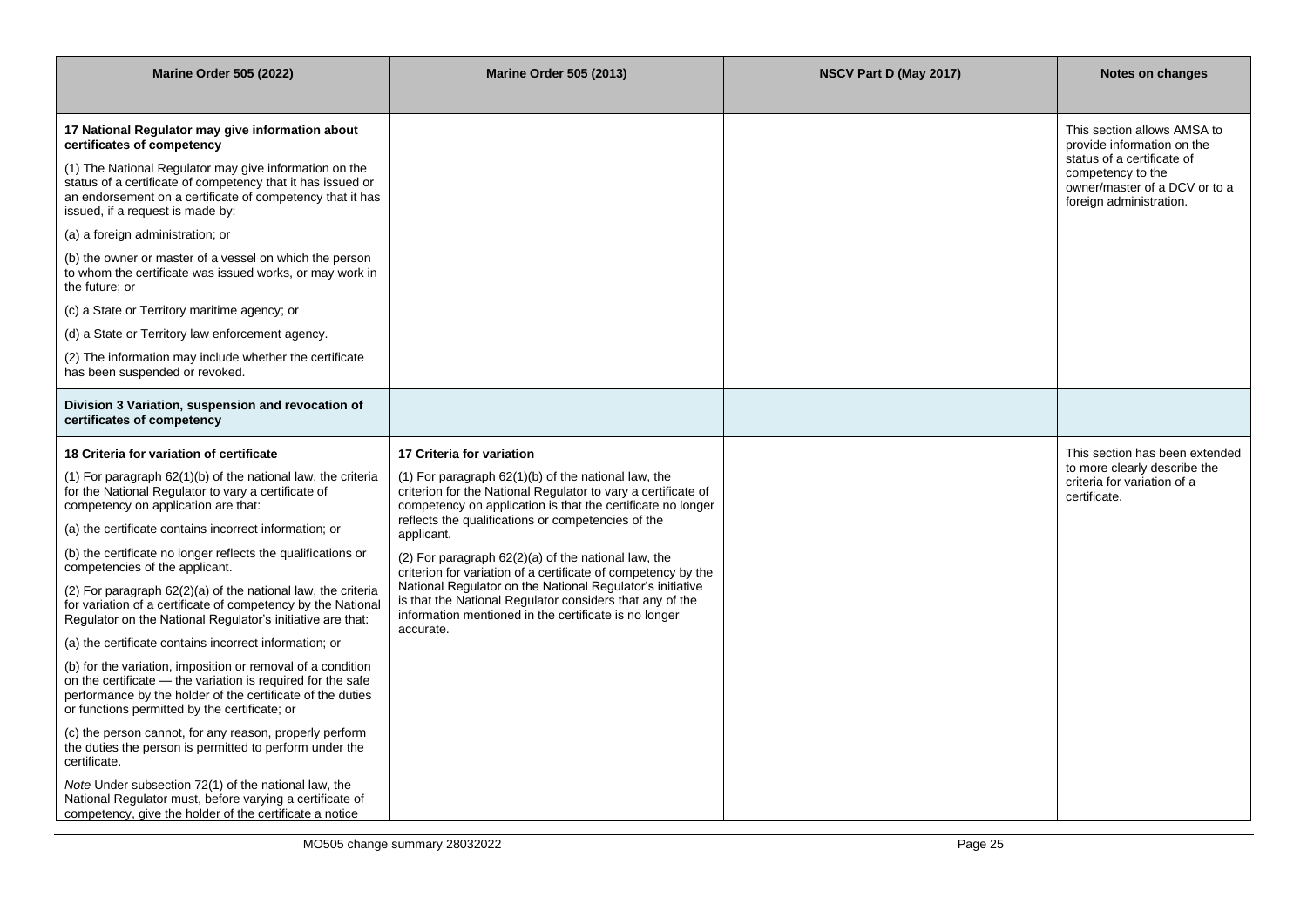| <b>Marine Order 505 (2022)</b>                                                                                                                                                                                                                                                                                               | <b>Marine Order 505 (2013)</b>                                                                                                                                                                         | NSCV Part D (May 2017) | Notes on changes                                                                     |
|------------------------------------------------------------------------------------------------------------------------------------------------------------------------------------------------------------------------------------------------------------------------------------------------------------------------------|--------------------------------------------------------------------------------------------------------------------------------------------------------------------------------------------------------|------------------------|--------------------------------------------------------------------------------------|
| inviting the holder to show cause, within a reasonable<br>period specified in the notice, why the variation should<br>not be made.                                                                                                                                                                                           |                                                                                                                                                                                                        |                        |                                                                                      |
| 19 Suspension of certificate                                                                                                                                                                                                                                                                                                 | 18 Criteria or purposes for suspension                                                                                                                                                                 |                        | This section has been extended                                                       |
| (1) For paragraph 63(1)(b) of the national law, the criteria<br>for the National Regulator to suspend a certificate of<br>competency on application are that the holder of the                                                                                                                                               | $(1)$ For paragraph 63 $(1)(b)$ of the national law, the criteria<br>for the National Regulator to suspend a certificate of<br>competency on application are that:                                     |                        | to consolidate all provisions<br>with respect to the suspension<br>of a certificate. |
| certificate has given the National Regulator a declaration<br>that the certificate will not be used for the period for<br>which the suspension is sought.                                                                                                                                                                    | (a) the holder of the certificate has given the National<br>Regulator a declaration that the certificate will not be<br>used for the period for which the suspension is sought;                        |                        |                                                                                      |
| (2) For subsection 63(2A) of the national law, the<br>purposes for the suspension of a certificate of                                                                                                                                                                                                                        | and                                                                                                                                                                                                    |                        |                                                                                      |
| competency by the National Regulator on the National                                                                                                                                                                                                                                                                         | (b) any fees relating to the certificate have been paid.                                                                                                                                               |                        |                                                                                      |
| Regulator's initiative are the following:<br>(a) to ensure that fees owed to the National Regulator<br>are recovered;                                                                                                                                                                                                        | (2) For subsection 63(2A) of the national law, purposes<br>for the suspension of a certificate of competency by the<br>National Regulator on the National Regulator's initiative<br>are the following: |                        |                                                                                      |
| (b) to ensure that the eligibility and medical requirements<br>of this Marine Order are met:                                                                                                                                                                                                                                 | (a) ensuring unpaid fees are recovered;                                                                                                                                                                |                        |                                                                                      |
| (c) to investigate whether the holder of the certificate:                                                                                                                                                                                                                                                                    | (b) ensuring the competency and medical requirements<br>of NSCV Part D are met.                                                                                                                        |                        |                                                                                      |
| (i) gave information to the National Regulator that was<br>false or misleading;                                                                                                                                                                                                                                              | Note The National Regulator may also suspend a certificate on its initiative if<br>satisfied the suspension is necessary for other purposes (eg protecting                                             |                        |                                                                                      |
| (ii) contravened, or is contravening, a condition of the<br>certificate;                                                                                                                                                                                                                                                     | human life) - see subsection 63(2) of the national law.                                                                                                                                                |                        |                                                                                      |
| (iii) has demonstrated incompetence or misconduct<br>relating to the safe navigation, management or working of<br>a vessel;                                                                                                                                                                                                  |                                                                                                                                                                                                        |                        |                                                                                      |
| (iv) cannot, for any reason, properly perform the duties<br>the person is permitted to perform under the certificate.                                                                                                                                                                                                        |                                                                                                                                                                                                        |                        |                                                                                      |
| Note The National Regulator must suspend a certificate if<br>satisfied the suspension is necessary for other purposes:<br>protecting human life, securing the safe navigation of<br>vessels or dealing with an emergency involving a serious<br>threat to the environment $-$ see subsection $63(2)$ of the<br>national law. |                                                                                                                                                                                                        |                        |                                                                                      |
| (3) For subparagraph 63(3)(b) of the national law, the<br>prescribed period is:                                                                                                                                                                                                                                              |                                                                                                                                                                                                        |                        |                                                                                      |
| (a) for a suspension on application mentioned in<br>subsection 63(1) of the national law - 18 months; and                                                                                                                                                                                                                    |                                                                                                                                                                                                        |                        |                                                                                      |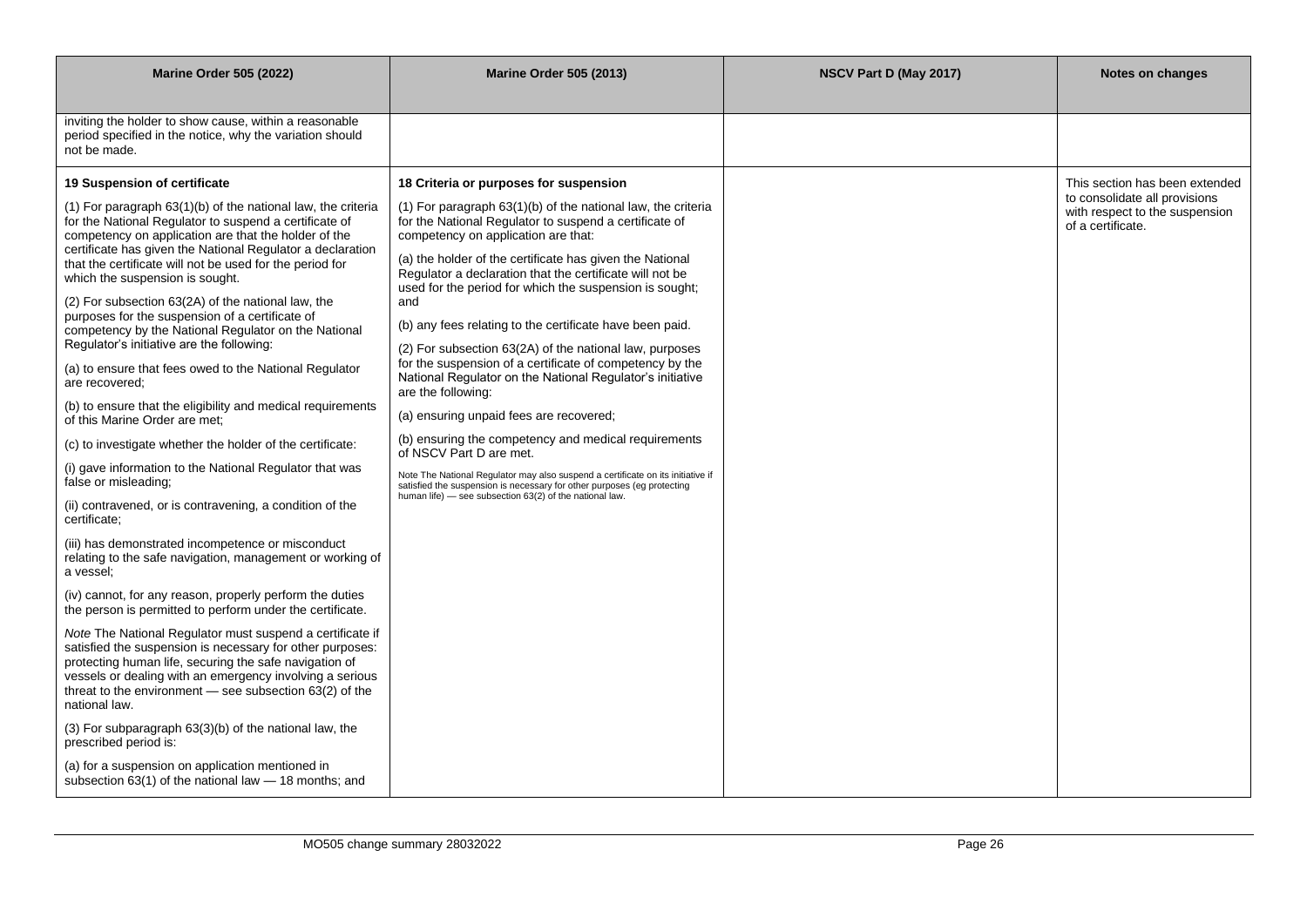| <b>Marine Order 505 (2022)</b>                                                                                                                                                                                                                                                                                                                                                                 | <b>Marine Order 505 (2013)</b>                                                                                                                                                                                | NSCV Part D (May 2017) | Notes on changes                                                             |
|------------------------------------------------------------------------------------------------------------------------------------------------------------------------------------------------------------------------------------------------------------------------------------------------------------------------------------------------------------------------------------------------|---------------------------------------------------------------------------------------------------------------------------------------------------------------------------------------------------------------|------------------------|------------------------------------------------------------------------------|
|                                                                                                                                                                                                                                                                                                                                                                                                |                                                                                                                                                                                                               |                        |                                                                              |
| (b) for a suspension on the National Regulator's initiative<br>mentioned in subsections 63(2) and (2A) of the national<br>law - 24 months.                                                                                                                                                                                                                                                     |                                                                                                                                                                                                               |                        |                                                                              |
| Note 1 Under paragraph 72(2)(a) of the national law the<br>National Regulator must, before suspending a certificate<br>under subsection 63(2A), give the holder of the certificate<br>a notice inviting the holder to show cause, within a<br>reasonable period specified in the notice, why the<br>certificate should not be suspended.                                                       |                                                                                                                                                                                                               |                        |                                                                              |
| Note 2 The prescribed period is the maximum period a<br>suspension may remain in force - the National<br>Regulator may specify in writing an earlier period - see<br>paragraph 63(3)(b) of the national law. The period may<br>be described by reference to the fulfilment of a<br>requirement or condition specified by the National<br>Regulator – see subsection 63(4) of the national law. |                                                                                                                                                                                                               |                        |                                                                              |
| Note 3 Because of the operation of subsection 60(6) of<br>the national law, suspension of a certificate of<br>competency does not extend the duration of the<br>certificate.                                                                                                                                                                                                                   |                                                                                                                                                                                                               |                        |                                                                              |
| 20 Criteria for revocation of certificate                                                                                                                                                                                                                                                                                                                                                      | 19 Criteria for revocation                                                                                                                                                                                    |                        | This section has been extended                                               |
| $(1)$ For paragraph 64 $(1)(b)$ of the national law, the<br>criterion for the National Regulator to revoke a certificate<br>of competency on application is that the holder of the<br>certificate has given the National Regulator a declaration                                                                                                                                               | $(1)$ For paragraph 64 $(1)(b)$ of the national law, the criteria<br>for the National Regulator to revoke a certificate of<br>competency on application are that:                                             |                        | to more clearly describe the<br>criteria for revocation of a<br>certificate. |
| that the certificate is no longer in use.                                                                                                                                                                                                                                                                                                                                                      | (a) the holder of the certificate has given the National<br>Regulator a declaration that the certificate is no longer in                                                                                      |                        |                                                                              |
| (2) For paragraph 64(2)(a) of the national law, the criteria<br>for revocation of a certificate of competency by the                                                                                                                                                                                                                                                                           | use; and                                                                                                                                                                                                      |                        |                                                                              |
| National Regulator on the National Regulator's initiative<br>are that:                                                                                                                                                                                                                                                                                                                         | (b) any fees relating to the certificate have been paid.<br>(2) For paragraph 64(2)(a) of the national law, the criteria                                                                                      |                        |                                                                              |
| (a) it is necessary in the interest of marine safety or<br>protecting the environment; or                                                                                                                                                                                                                                                                                                      | for revocation of a certificate of competency by the<br>National Regulator on the National Regulator's initiative<br>are that:                                                                                |                        |                                                                              |
| (b) the certificate was wrongly issued; or                                                                                                                                                                                                                                                                                                                                                     | (a) the National Regulator considers it to be necessary in                                                                                                                                                    |                        |                                                                              |
| (c) the person gave information to the National Regulator<br>that was false or misleading; or                                                                                                                                                                                                                                                                                                  | the interest of marine safety or protecting the<br>environment: or                                                                                                                                            |                        |                                                                              |
| (d) the person contravened, or is contravening, a<br>condition of the certificate: or                                                                                                                                                                                                                                                                                                          | (b) the certificate was issued erroneously.                                                                                                                                                                   |                        |                                                                              |
| (e) the person has demonstrated incompetence or<br>misconduct relating to the safe navigation, management<br>or working of a vessel; or                                                                                                                                                                                                                                                        | Note The National Regulator may also revoke a certificate of competency if<br>satisfied that the holder is not a fit and proper person to hold the certificate<br>- see subsection 64(3) of the national law. |                        |                                                                              |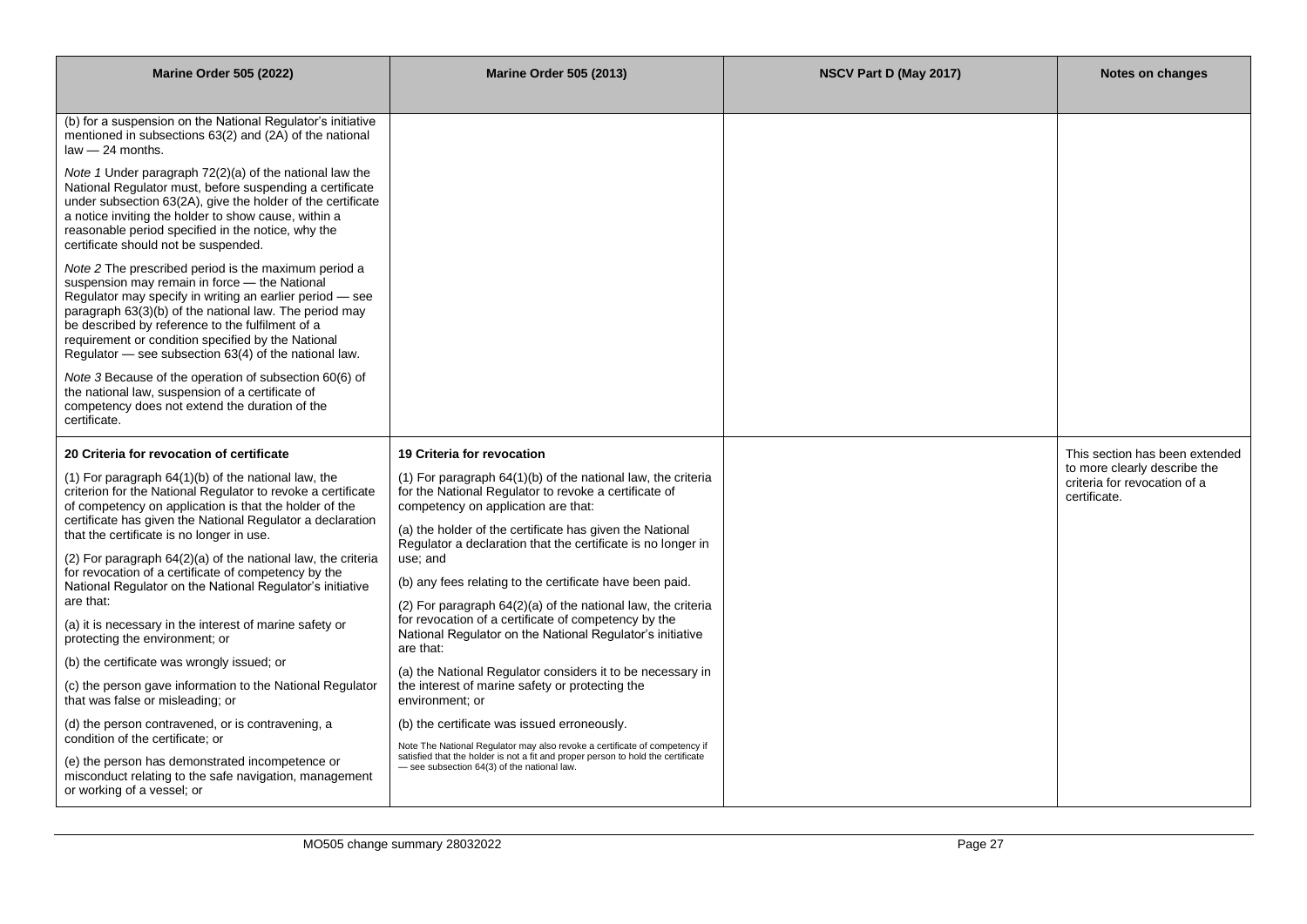| <b>Marine Order 505 (2022)</b>                                                                                                                                                                                                                                                                                            | <b>Marine Order 505 (2013)</b> | NSCV Part D (May 2017) | Notes on changes                                                                                                                           |
|---------------------------------------------------------------------------------------------------------------------------------------------------------------------------------------------------------------------------------------------------------------------------------------------------------------------------|--------------------------------|------------------------|--------------------------------------------------------------------------------------------------------------------------------------------|
| (f) the person cannot, for any reason, properly perform<br>the duties the person is permitted to perform under the<br>certificate.                                                                                                                                                                                        |                                |                        |                                                                                                                                            |
| Note 1 The National Regulator may also revoke a<br>certificate of competency if satisfied that the holder is not<br>a fit and proper person to hold the certificate - see<br>subsection 64(3) of the national law.                                                                                                        |                                |                        |                                                                                                                                            |
| Note 2 Under subsection 72(1) of the national law, the<br>National Regulator must, before revoking a certificate of<br>competency, give the holder of the certificate a notice<br>inviting the holder to show cause, within a reasonable<br>period specified in the notice, why the certificate should<br>not be revoked. |                                |                        |                                                                                                                                            |
| 21 Return of revoked certificate                                                                                                                                                                                                                                                                                          |                                |                        | A new section has been                                                                                                                     |
| For section 84 of the national law, the revoked certificate<br>must be delivered to the National Regulator within 90<br>days of the day the certificate was revoked.                                                                                                                                                      |                                |                        | inserted requiring a revoked<br>certificate to be returned to<br>AMSA.                                                                     |
| Division 4 Time before issue of certificate - signed<br>declaration by final assessor                                                                                                                                                                                                                                     |                                |                        | A new division has been<br>inserted to incorporate Division<br>3 of Marine Safety (Temporary<br>service) Exemption 2020<br>(Exemption 08). |
| 22 Application of Division                                                                                                                                                                                                                                                                                                |                                |                        | A new section to incorporate                                                                                                               |
| This Division applies if:                                                                                                                                                                                                                                                                                                 |                                |                        | Division 3 of Marine Safety<br>(Temporary service) Exemption                                                                               |
| (a) a person has applied for any of the following<br>certificates:                                                                                                                                                                                                                                                        |                                |                        | 2020 (Exemption 08).                                                                                                                       |
| (i) General Purpose Hand NC;                                                                                                                                                                                                                                                                                              |                                |                        |                                                                                                                                            |
| (ii) Coxswain Grade 2 NC;                                                                                                                                                                                                                                                                                                 |                                |                        |                                                                                                                                            |
| (iii) Coxswain Grade 1 NC;                                                                                                                                                                                                                                                                                                |                                |                        |                                                                                                                                            |
| (iv) Master (Inland waters) NC;                                                                                                                                                                                                                                                                                           |                                |                        |                                                                                                                                            |
| (v) Master <24 m NC;                                                                                                                                                                                                                                                                                                      |                                |                        |                                                                                                                                            |
| (vi) Marine Engine Driver Grade 3 NC;                                                                                                                                                                                                                                                                                     |                                |                        |                                                                                                                                            |
| (vii) Marine Engine Driver Grade 2 NC; and                                                                                                                                                                                                                                                                                |                                |                        |                                                                                                                                            |
| (b) the person meets the requirements mentioned in<br>paragraphs 9(1)(a) and (b); and                                                                                                                                                                                                                                     |                                |                        |                                                                                                                                            |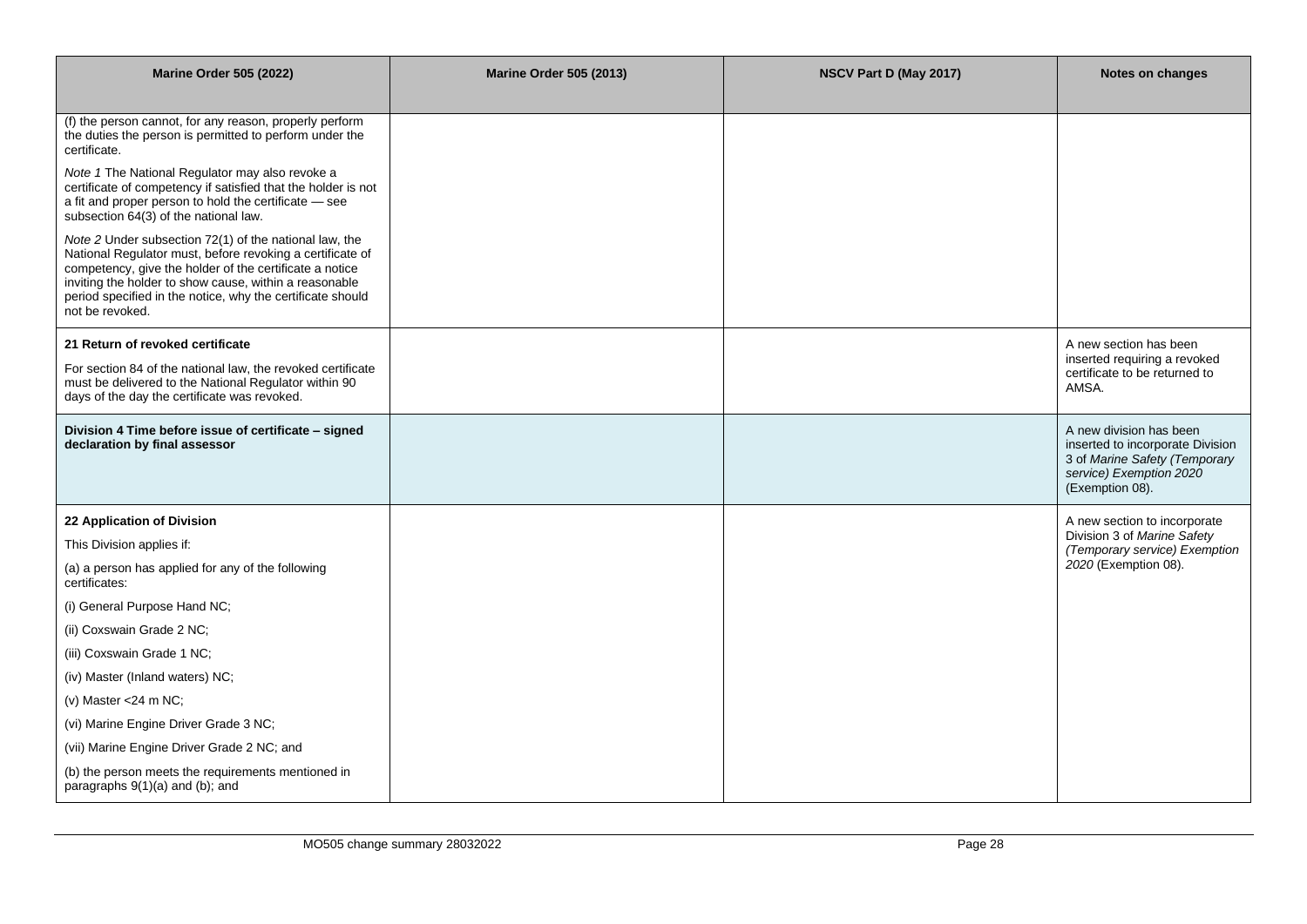| <b>Marine Order 505 (2022)</b>                                                                                                                                                                         | <b>Marine Order 505 (2013)</b> | NSCV Part D (May 2017) | Notes on changes                                                                                                                   |
|--------------------------------------------------------------------------------------------------------------------------------------------------------------------------------------------------------|--------------------------------|------------------------|------------------------------------------------------------------------------------------------------------------------------------|
| (c) a final assessor has provided a signed declaration on<br>the approved form that the person has:                                                                                                    |                                |                        |                                                                                                                                    |
| (i) a current Certificate of Medical Fitness Domestic<br>Seafarers that shows the person meets the Standards for<br>the medical examination of domestic seafarers; and                                 |                                |                        |                                                                                                                                    |
| (ii) a current first aid certificate equivalent to at least<br>HLTAID011 Provide first aid, and                                                                                                        |                                |                        |                                                                                                                                    |
| (iii) satisfied the eligibility requirements mentioned in<br>Schedule 3 for the certificate applied for; and                                                                                           |                                |                        |                                                                                                                                    |
| (iv) stated that any sea service requirement for the<br>certificate applied for has been met.                                                                                                          |                                |                        |                                                                                                                                    |
| 23 Service on vessel prior to issue of certificate                                                                                                                                                     |                                |                        | A new section to incorporate                                                                                                       |
| The person may undertake a duty or perform a function<br>for which the certificate is required starting on the day of<br>the signed declaration by the final assessor and ending<br>on the earlier of: |                                |                        | Division 3 of Marine Safety<br>(Temporary service) Exemption<br>2020 (Exemption 08).                                               |
| (a) 60 days after the signed declaration; or                                                                                                                                                           |                                |                        |                                                                                                                                    |
| (b) the day the National Regulator decides the<br>application.                                                                                                                                         |                                |                        |                                                                                                                                    |
| 24 Matters about signed declaration                                                                                                                                                                    |                                |                        | A new section to incorporate                                                                                                       |
| (1) Section 23 does not apply if the signed declaration by<br>the final assessor was made in error or based on<br>incorrect information.                                                               |                                |                        | Division 3 of Marine Safety<br>(Temporary service) Exemption<br>2020 (Exemption 08).                                               |
| (2) If requested by any of the following, the person must<br>give the signed declaration to:                                                                                                           |                                |                        |                                                                                                                                    |
| (a) the owner or master of a vessel on which the person<br>works or may work in the future;                                                                                                            |                                |                        |                                                                                                                                    |
| (b) a marine safety inspector;                                                                                                                                                                         |                                |                        |                                                                                                                                    |
| (c) the National Regulator.                                                                                                                                                                            |                                |                        |                                                                                                                                    |
| <b>Division 5 Regulatory action</b>                                                                                                                                                                    |                                |                        |                                                                                                                                    |
| 25 Regulatory action by the National Regulator                                                                                                                                                         |                                |                        | A new section has been added                                                                                                       |
| (1) The National Regulator may require a person who<br>holds a certificate of competency to perform regulatory<br>action if:                                                                           |                                |                        | to make provision for regulatory<br>action, such as requiring a<br>person to complete appropriate<br>training or a drug or alcohol |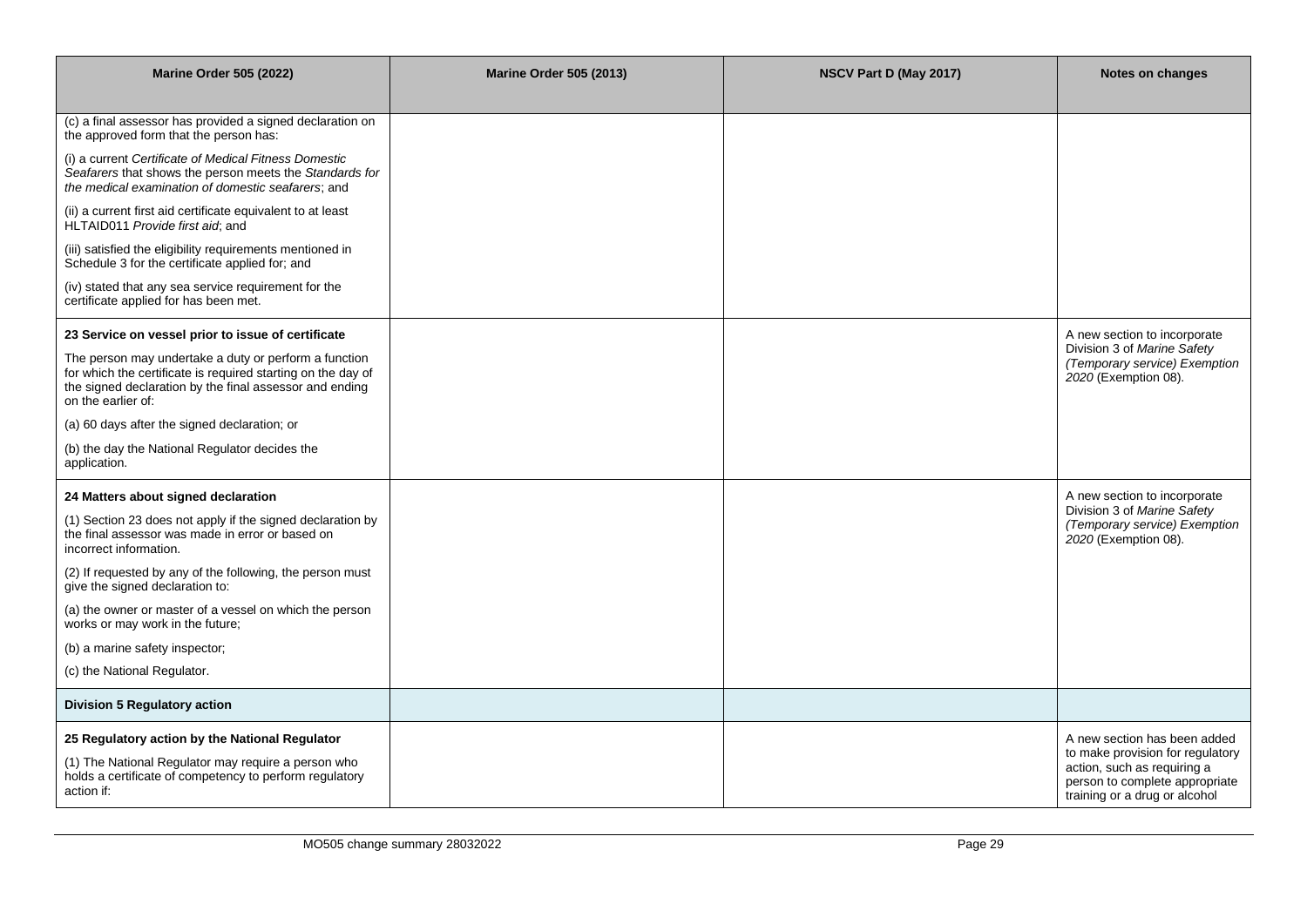| <b>Marine Order 505 (2022)</b>                                                                                                                                                         | <b>Marine Order 505 (2013)</b> | NSCV Part D (May 2017) | Notes on changes                                                                          |
|----------------------------------------------------------------------------------------------------------------------------------------------------------------------------------------|--------------------------------|------------------------|-------------------------------------------------------------------------------------------|
|                                                                                                                                                                                        |                                |                        |                                                                                           |
| (a) the person gave information to the National Regulator<br>about the application for the person's certificate that was<br>false or misleading; or                                    |                                |                        | rehabilitation program, if<br>required.                                                   |
| (b) the person contravened, or is contravening, a<br>condition of the certificate; or                                                                                                  |                                |                        |                                                                                           |
| (c) the person has demonstrated incompetence or<br>misconduct relating to the safe navigation, management<br>or working of a vessel; or                                                |                                |                        |                                                                                           |
| (d) the person cannot, for any reason, properly perform<br>the duties the person is permitted to perform under the<br>certificate.                                                     |                                |                        |                                                                                           |
| Examples of regulatory action:                                                                                                                                                         |                                |                        |                                                                                           |
| • completing a drug or alcohol rehabilitation program                                                                                                                                  |                                |                        |                                                                                           |
| • completing, to the satisfaction of the National Regulator,<br>specified training appropriate to the duties or functions<br>the person is permitted to perform under the certificate. |                                |                        |                                                                                           |
| (2) A decision by the National Regulator to require a<br>person to perform regulatory action is taken to be a<br>reviewable decision for section 16 of Marine Order 501.               |                                |                        |                                                                                           |
| Division 6 Approval of organisations to conduct final<br>assessments                                                                                                                   |                                |                        |                                                                                           |
| 26 Application for approval of organisation to<br>conduct final assessments                                                                                                            |                                |                        | New sections have been added<br>for the approval of an                                    |
| (1) A person may apply to the National Regulator for<br>approval of an organisation to conduct final assessments<br>for any of the following certificates:                             |                                |                        | organisation to conduct final<br>assessments for some of the<br>lower grade certificates. |
| (a) Coxswain Grade 2 NC;                                                                                                                                                               |                                |                        | Detailed information on<br>approval of registered training                                |
| (b) Coxswain Grade 1 NC;                                                                                                                                                               |                                |                        | organisations as final assessors<br>is published on the AMSA                              |
| (c) Marine Engine Driver Grade 3 NC;                                                                                                                                                   |                                |                        | website                                                                                   |
| (d) Marine Engine Driver Grade 2 NC;                                                                                                                                                   |                                |                        | https://www.amsa.gov.au/gualifi                                                           |
| (e) Master <24 m NC;                                                                                                                                                                   |                                |                        | cations-training/domestic-<br>qualifications/registered-                                  |
| (f) Master (Inland waters) NC.                                                                                                                                                         |                                |                        | training-organisations-delivering                                                         |
| (2) The application must be made in accordance with<br>Marine Order 501.                                                                                                               |                                |                        |                                                                                           |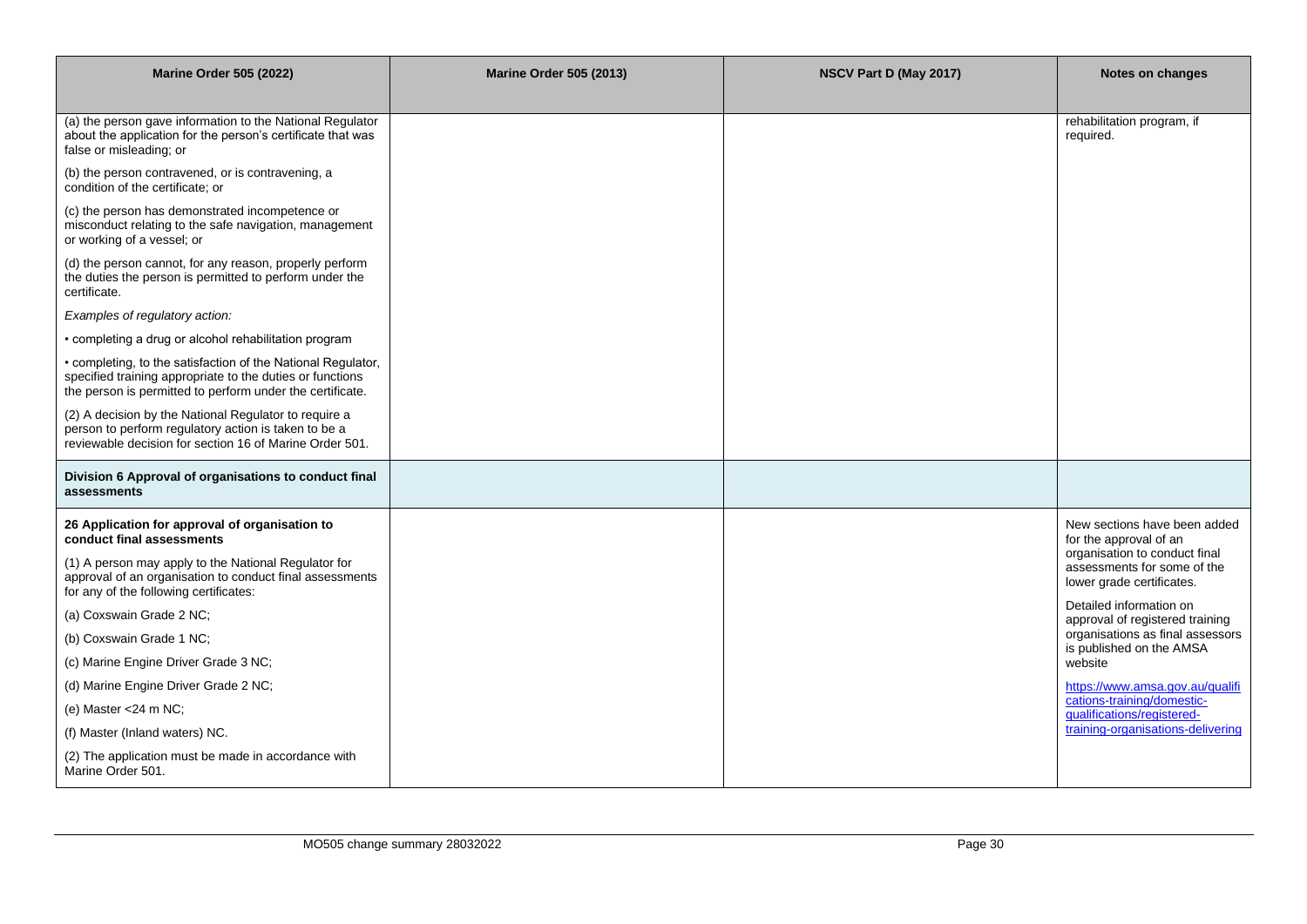| <b>Marine Order 505 (2022)</b>                                                                                                                                                                                                                                                                                                                                                                                                                                                                                                                                                                                                                                                                                                                                                                                                                                                                                                                                                                                                         | <b>Marine Order 505 (2013)</b> | NSCV Part D (May 2017) | Notes on changes                                                                                                                          |
|----------------------------------------------------------------------------------------------------------------------------------------------------------------------------------------------------------------------------------------------------------------------------------------------------------------------------------------------------------------------------------------------------------------------------------------------------------------------------------------------------------------------------------------------------------------------------------------------------------------------------------------------------------------------------------------------------------------------------------------------------------------------------------------------------------------------------------------------------------------------------------------------------------------------------------------------------------------------------------------------------------------------------------------|--------------------------------|------------------------|-------------------------------------------------------------------------------------------------------------------------------------------|
| 27 Approval of organisation<br>(1) The National Regulator may approve an organisation<br>to conduct final assessments if the criteria in Schedule 6<br>are met.<br>(2) The approval must be in writing and specify the<br>certificates for which the organisation is approved to<br>provide final assessments.                                                                                                                                                                                                                                                                                                                                                                                                                                                                                                                                                                                                                                                                                                                         |                                |                        | A new section added for the<br>approval of an organisation to<br>conduct final assessments.                                               |
| 28 Conditions attached to approval<br>An approval to conduct final assessments is subject to:<br>(a) the conditions in Schedule 7; and<br>(b) any additional condition attached to the approval by<br>the National Regulator.                                                                                                                                                                                                                                                                                                                                                                                                                                                                                                                                                                                                                                                                                                                                                                                                          |                                |                        | A new section and schedule<br>have been added for the<br>conditions of an approval of an<br>organisation to conduct final<br>assessments. |
| 29 Term of approval<br>(1) An approval of an organisation to conduct final<br>assessments has effect from the day it is issued.<br>(2) The approval ceases to have effect:<br>(a) if it is revoked - on the day of revocation; or<br>(b) if it is not revoked - 9 months after it is issued.<br>(3) The holder of an approval to conduct final<br>assessments may apply to the National Regulator for an<br>extension of the approval.<br>(4) The National Regulator may extend an approval for<br>up to 3 years from the date of issue of the approval if it is<br>satisfied that:<br>(a) the organisation continues to meet the criteria in<br>Schedule 6; and<br>(b) the organisation has complied with the conditions in<br>Schedule 7.<br>(5) The National Regulator may, on application from the<br>holder of the approval, make further extensions of the<br>approval, each for up to 3 years, if the criteria mentioned<br>in subsection (4) are met.<br>(6) An approval is not in effect at any time that it is<br>suspended. |                                |                        | This section details the term of<br>approval for an organisation to<br>conduct final assessments.                                         |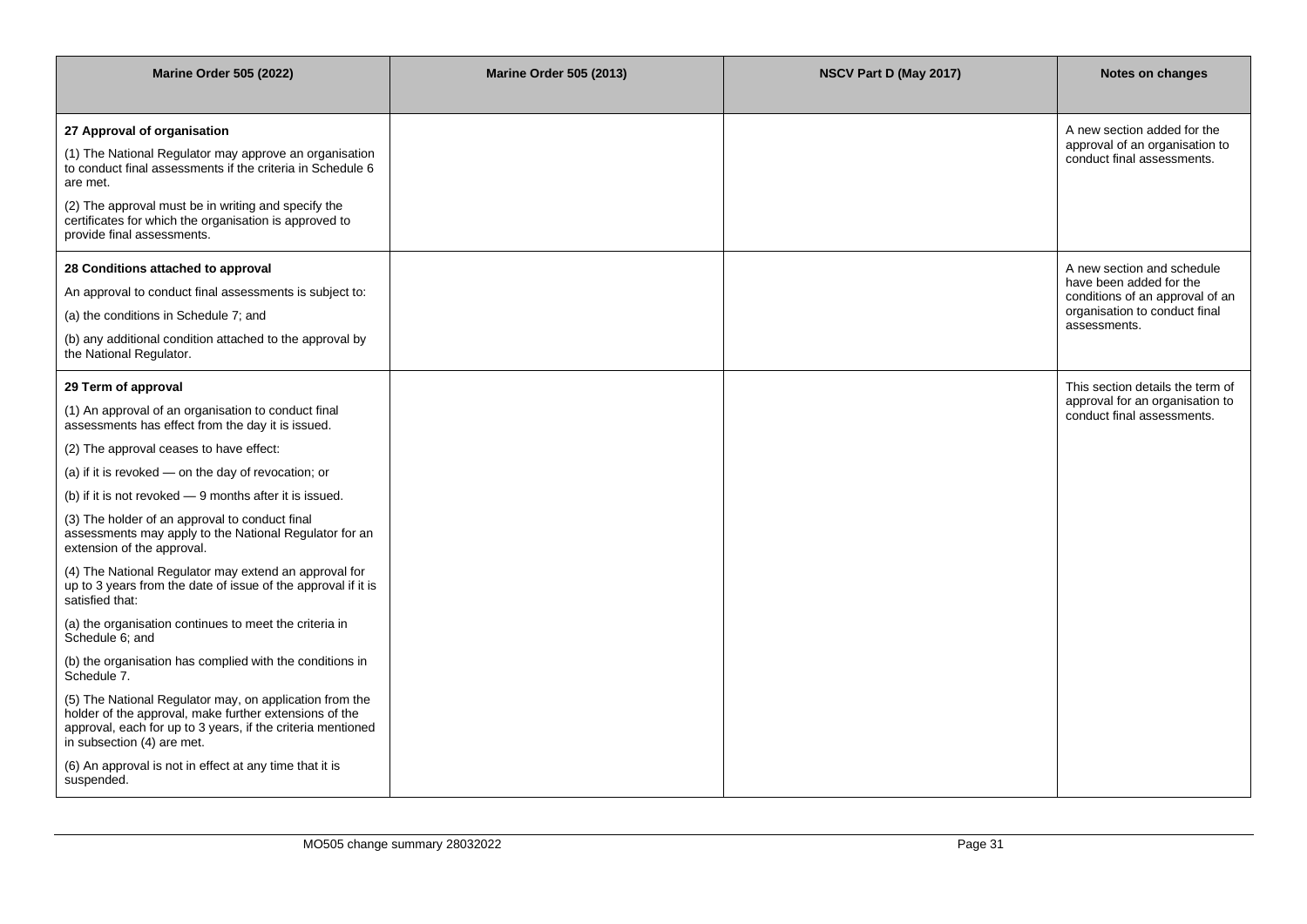| <b>Marine Order 505 (2022)</b>                                                                                                                                    | <b>Marine Order 505 (2013)</b> | NSCV Part D (May 2017) | Notes on changes                                                                                                            |
|-------------------------------------------------------------------------------------------------------------------------------------------------------------------|--------------------------------|------------------------|-----------------------------------------------------------------------------------------------------------------------------|
| 30 Variation, suspension and revocation of approval                                                                                                               |                                |                        | A new section has been added                                                                                                |
| (1) The holder of an approval to conduct final<br>assessments may apply to the National Regulator for the<br>variation, suspension or revocation of the approval. |                                |                        | for the variation, suspension<br>and revocation of approvals to<br>conduct final assessments.                               |
| (2) The National Regulator may, in writing, vary an<br>approval if it is satisfied that:                                                                          |                                |                        |                                                                                                                             |
| (a) the variation sought means that the organisation<br>continues to meet the criteria in Schedule 6; and                                                         |                                |                        |                                                                                                                             |
| (b) the organisation has complied with the conditions in<br>Schedule 7.                                                                                           |                                |                        |                                                                                                                             |
| (3) The National Regulator may, in writing, suspend or<br>revoke an approval if it considers that:                                                                |                                |                        |                                                                                                                             |
| (a) the organisation does not meet one or more of the<br>criteria in Schedule 6; or                                                                               |                                |                        |                                                                                                                             |
| (b) the organisation fails to comply with a condition in<br>Schedule 7; or                                                                                        |                                |                        |                                                                                                                             |
| (c) a proposed partnership or subcontracting<br>arrangement is not appropriate for the delivery of<br>assessments.                                                |                                |                        |                                                                                                                             |
| (4) A suspension has effect for the time specified, in<br>writing, by the National Regulator.                                                                     |                                |                        |                                                                                                                             |
| 31 Review of approval decisions                                                                                                                                   |                                |                        | This new section lists the                                                                                                  |
| The following decisions by the National Regulator are<br>taken to be reviewable decisions for section 16 of Marine<br>Order 501:                                  |                                |                        | reviewable decisions with<br>respect to organisations with<br>approval or seeking approval to<br>conduct final assessments. |
| (a) to refuse to approve an organisation to conduct final<br>assessments;                                                                                         |                                |                        |                                                                                                                             |
| (b) to refuse to extend an approval;                                                                                                                              |                                |                        |                                                                                                                             |
| (c) to vary an approval;                                                                                                                                          |                                |                        |                                                                                                                             |
| (d) to refuse to vary an approval;                                                                                                                                |                                |                        |                                                                                                                             |
| (e) to suspend an approval;                                                                                                                                       |                                |                        |                                                                                                                             |
| (f) to refuse to suspend an approval;                                                                                                                             |                                |                        |                                                                                                                             |
| (g) to revoke an approval;                                                                                                                                        |                                |                        |                                                                                                                             |
| (h) to refuse to revoke an approval.                                                                                                                              |                                |                        |                                                                                                                             |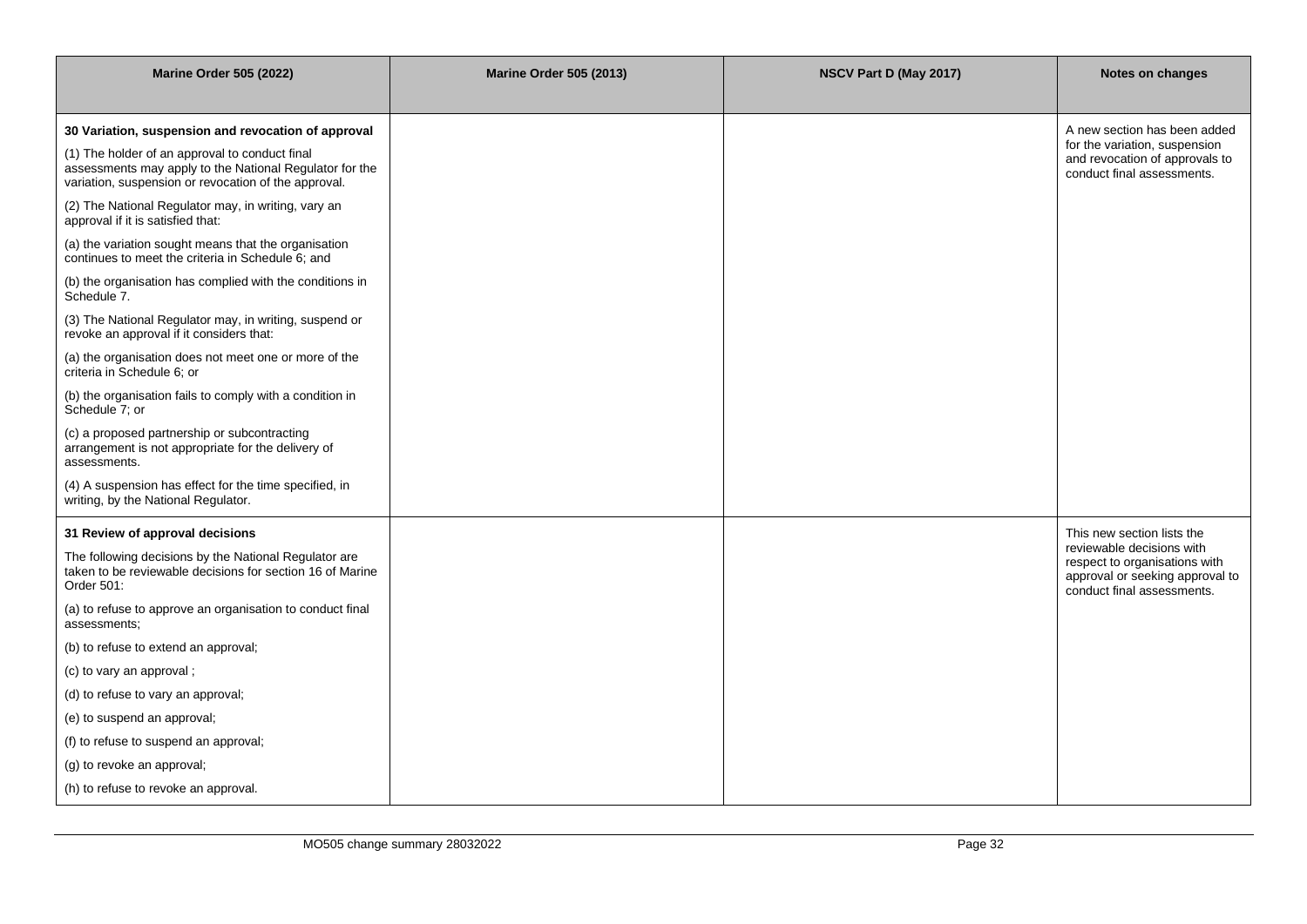| <b>Marine Order 505 (2022)</b>                                                                                                                                                                                                                                                                                                                                                                                                             | <b>Marine Order 505 (2013)</b> | NSCV Part D (May 2017) | Notes on changes                                                                                                             |
|--------------------------------------------------------------------------------------------------------------------------------------------------------------------------------------------------------------------------------------------------------------------------------------------------------------------------------------------------------------------------------------------------------------------------------------------|--------------------------------|------------------------|------------------------------------------------------------------------------------------------------------------------------|
| Division 7 Transitional and savings                                                                                                                                                                                                                                                                                                                                                                                                        |                                |                        |                                                                                                                              |
| <b>32 Transitional</b>                                                                                                                                                                                                                                                                                                                                                                                                                     |                                |                        | This section provides for                                                                                                    |
| (1) Subsections (2) to (5) apply to an application to the<br>National Regulator for any matter mentioned in this<br>Marine Order if the application:                                                                                                                                                                                                                                                                                       |                                |                        | applications that are made prior<br>to the commencement of this<br>Order but that have not been<br>decided until after the   |
| (a) is made before [1 January 2023]; and                                                                                                                                                                                                                                                                                                                                                                                                   |                                |                        | commencement of the order.                                                                                                   |
| (b) is not decided before [1 January 2023].                                                                                                                                                                                                                                                                                                                                                                                                |                                |                        |                                                                                                                              |
| (2) The application is taken to be an application to which<br>this Marine Order applies.                                                                                                                                                                                                                                                                                                                                                   |                                |                        |                                                                                                                              |
| (3) If the application is for the issue of a Master <35 m<br>NC, it is taken to be an application for a Master <45 m<br>NC.                                                                                                                                                                                                                                                                                                                |                                |                        |                                                                                                                              |
| (4) If the application is for the issue of a Master <80 m<br>NC, it is taken to be an application for a Master <100 m<br>NC.                                                                                                                                                                                                                                                                                                               |                                |                        |                                                                                                                              |
| (5) If the application is for the issue of a Mate <80 m NC,<br>it is taken to be an application for a Master <24 m NC.                                                                                                                                                                                                                                                                                                                     |                                |                        |                                                                                                                              |
| 33 Savings                                                                                                                                                                                                                                                                                                                                                                                                                                 |                                |                        | This section provides for                                                                                                    |
| (1) Subsections (2) and (3) apply to an approval for an<br>organisation to conduct <i>final assessment</i> s that was in<br>effect on [31 December 2022].                                                                                                                                                                                                                                                                                  |                                |                        | approvals to conduct final<br>assessments that were made<br>prior to the commencement of<br>this Order to be continued after |
| (2) The approval continues to apply to the organisation.                                                                                                                                                                                                                                                                                                                                                                                   |                                |                        | the commencement of the<br>order.                                                                                            |
| (3) Sections 28 to 30 of this Marine Order apply to the<br>approval.                                                                                                                                                                                                                                                                                                                                                                       |                                |                        |                                                                                                                              |
| (4) An endorsement on a certificate on [31December<br>$2022$ ] continues to apply to the certificate after [31<br>December 2022] until the certificate is no longer in force.                                                                                                                                                                                                                                                              |                                |                        |                                                                                                                              |
| Note A certificate of competency issued before the<br>commencement of this Marine Order continues to<br>operate until the day specified in the certificate - see<br>subsection 60(6) of the national law. The certificate is<br>subject to the conditions mentioned in this Marine Order<br>(paragraph 60(4)(ab) of the national law) and any<br>conditions imposed by the National Regulator (paragraph<br>60(4)(b) of the national law). |                                |                        |                                                                                                                              |
| Schedule 1 Duties and functions for which a<br>certificate of competency is required                                                                                                                                                                                                                                                                                                                                                       |                                |                        |                                                                                                                              |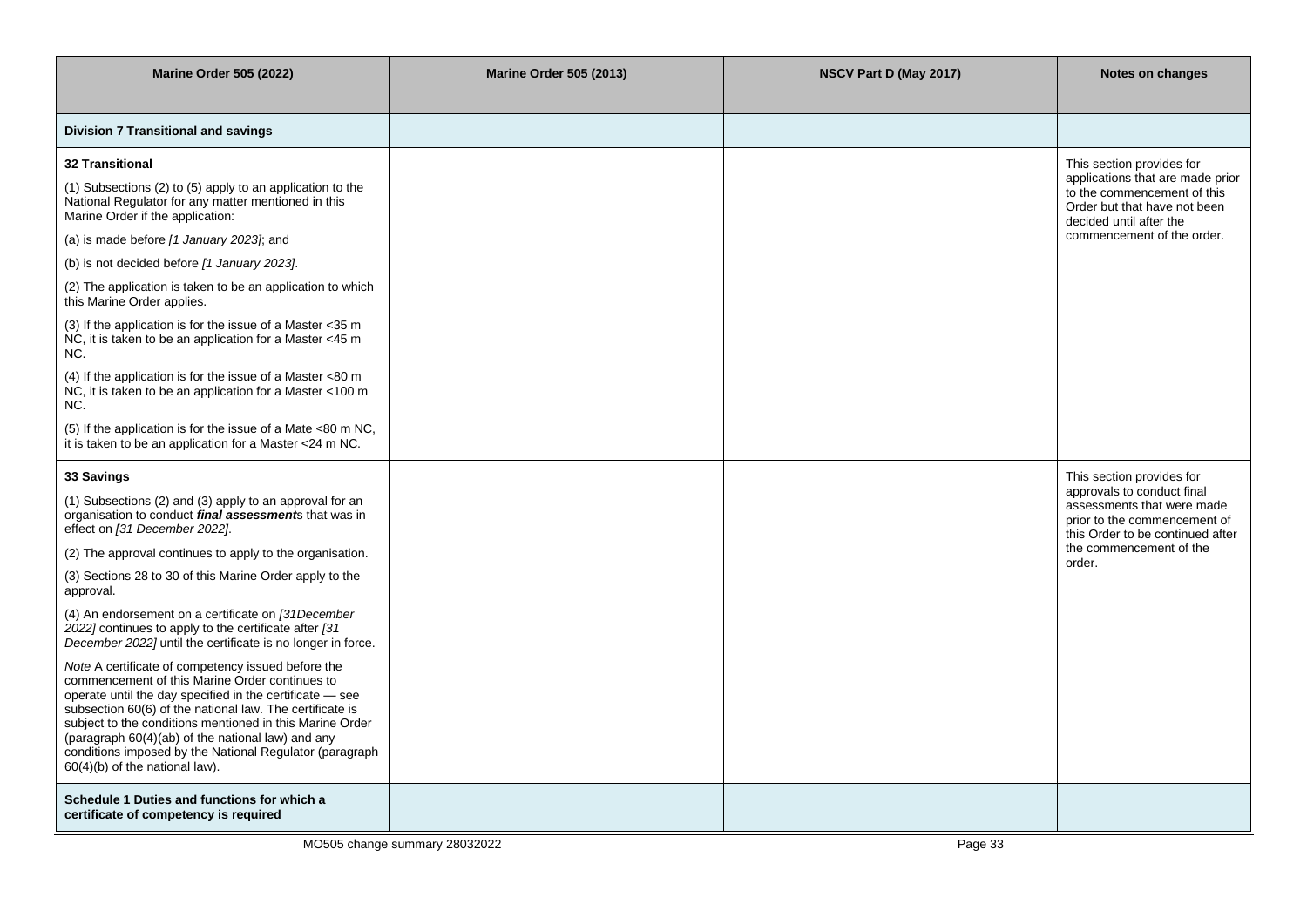| <b>Marine Order 505 (2022)</b>                                                                                                                                                                                                                                                                                                                                                                                                                                                                                                                                                                                                                                                                                                                                                                                                                                                                                                                                                                                                                                                                                                                                                                                             | <b>Marine Order 505 (2013)</b> | NSCV Part D (May 2017)                                                                                                                                                                                                                                                                                                                        | <b>Notes on changes</b>                                                                                                                                                                                                                                       |
|----------------------------------------------------------------------------------------------------------------------------------------------------------------------------------------------------------------------------------------------------------------------------------------------------------------------------------------------------------------------------------------------------------------------------------------------------------------------------------------------------------------------------------------------------------------------------------------------------------------------------------------------------------------------------------------------------------------------------------------------------------------------------------------------------------------------------------------------------------------------------------------------------------------------------------------------------------------------------------------------------------------------------------------------------------------------------------------------------------------------------------------------------------------------------------------------------------------------------|--------------------------------|-----------------------------------------------------------------------------------------------------------------------------------------------------------------------------------------------------------------------------------------------------------------------------------------------------------------------------------------------|---------------------------------------------------------------------------------------------------------------------------------------------------------------------------------------------------------------------------------------------------------------|
|                                                                                                                                                                                                                                                                                                                                                                                                                                                                                                                                                                                                                                                                                                                                                                                                                                                                                                                                                                                                                                                                                                                                                                                                                            |                                |                                                                                                                                                                                                                                                                                                                                               |                                                                                                                                                                                                                                                               |
| (subsection 7)                                                                                                                                                                                                                                                                                                                                                                                                                                                                                                                                                                                                                                                                                                                                                                                                                                                                                                                                                                                                                                                                                                                                                                                                             |                                |                                                                                                                                                                                                                                                                                                                                               |                                                                                                                                                                                                                                                               |
| In this schedule $\leq$ <b>EZ</b> means in inland waters and in<br>waters to the outer limits of the exclusive economic zone<br>of Australia.                                                                                                                                                                                                                                                                                                                                                                                                                                                                                                                                                                                                                                                                                                                                                                                                                                                                                                                                                                                                                                                                              |                                |                                                                                                                                                                                                                                                                                                                                               | This provides the meaning of<br><eez.< td=""></eez.<>                                                                                                                                                                                                         |
| <b>General Purpose Hand NC</b><br>Note The terms deck work, direct supervision, engine<br>work, and general supervision are defined in section 4.<br>1. assist with deck work on a vessel <100 m long and<br><3000 GT <eez general="" master<br="" of="" supervision="" the="" under="">of the vessel or an appropriately certificated crew<br/>member to whom the master delegates the supervision<br/>2. assist with engine work on a vessel with propulsion<br/>power &lt;3000 kW <eez general="" of="" supervision="" td="" the<="" under=""><td></td><td>2.1 General Purpose Hand NC<br/>(a) assist a master or engineer in any tasks that may be<br/>required on board, while working under the direct<br/>supervision of the person in charge of the vessel or its<br/>engines<br/>(b) work:<br/>(i) on deck or in the engine room of a vessel &lt;80 m long<br/>in waters to the outer limits of the EEZ; and</td><td>The permitted duties for this<br/>certificate has not increased.<br/>but have been further clarified.<br/>The certificate holder can assist<br/>with deck work under general<br/>supervision.<br/>The vessel length has been<br/>increased to &lt;100m and &lt;3000<br/>GT.</td></eez></eez> |                                | 2.1 General Purpose Hand NC<br>(a) assist a master or engineer in any tasks that may be<br>required on board, while working under the direct<br>supervision of the person in charge of the vessel or its<br>engines<br>(b) work:<br>(i) on deck or in the engine room of a vessel <80 m long<br>in waters to the outer limits of the EEZ; and | The permitted duties for this<br>certificate has not increased.<br>but have been further clarified.<br>The certificate holder can assist<br>with deck work under general<br>supervision.<br>The vessel length has been<br>increased to <100m and <3000<br>GT. |
| chief engineer of the vessel or another appropriately<br>certificated crew member to whom the chief engineer<br>delegates the supervision                                                                                                                                                                                                                                                                                                                                                                                                                                                                                                                                                                                                                                                                                                                                                                                                                                                                                                                                                                                                                                                                                  |                                | (ii) in the engine room only for a vessel with propulsion<br>power <3000 kW                                                                                                                                                                                                                                                                   |                                                                                                                                                                                                                                                               |
| Note This means that a person assisting with deck work<br>or engine work under direct supervision rather than<br>general supervision is not required to hold a certificate.                                                                                                                                                                                                                                                                                                                                                                                                                                                                                                                                                                                                                                                                                                                                                                                                                                                                                                                                                                                                                                                |                                |                                                                                                                                                                                                                                                                                                                                               |                                                                                                                                                                                                                                                               |
| <b>Coxswain Grade 3 NC</b>                                                                                                                                                                                                                                                                                                                                                                                                                                                                                                                                                                                                                                                                                                                                                                                                                                                                                                                                                                                                                                                                                                                                                                                                 |                                |                                                                                                                                                                                                                                                                                                                                               | Coxswain Grade 3 is a new                                                                                                                                                                                                                                     |
| 1. command, and operate the engines of a vessel <12 m<br>long:                                                                                                                                                                                                                                                                                                                                                                                                                                                                                                                                                                                                                                                                                                                                                                                                                                                                                                                                                                                                                                                                                                                                                             |                                |                                                                                                                                                                                                                                                                                                                                               | certificate based generally on<br>the permitted duties of a person<br>operating under an Exemption                                                                                                                                                            |
| (a) carrying no more than 6 persons including crew and<br>master unless the vessel is a tender mentioned in<br>paragraph (d); and                                                                                                                                                                                                                                                                                                                                                                                                                                                                                                                                                                                                                                                                                                                                                                                                                                                                                                                                                                                                                                                                                          |                                |                                                                                                                                                                                                                                                                                                                                               | 38.<br>This new certificate enables<br>repealing some general                                                                                                                                                                                                 |
| (b) if the vessel is carrying passengers - only in daylight<br>hours; and                                                                                                                                                                                                                                                                                                                                                                                                                                                                                                                                                                                                                                                                                                                                                                                                                                                                                                                                                                                                                                                                                                                                                  |                                |                                                                                                                                                                                                                                                                                                                                               | exemptions.                                                                                                                                                                                                                                                   |
| (c) with propulsion power:                                                                                                                                                                                                                                                                                                                                                                                                                                                                                                                                                                                                                                                                                                                                                                                                                                                                                                                                                                                                                                                                                                                                                                                                 |                                |                                                                                                                                                                                                                                                                                                                                               |                                                                                                                                                                                                                                                               |
| (i) for an inboard engine $-$ <100 kW; or                                                                                                                                                                                                                                                                                                                                                                                                                                                                                                                                                                                                                                                                                                                                                                                                                                                                                                                                                                                                                                                                                                                                                                                  |                                |                                                                                                                                                                                                                                                                                                                                               |                                                                                                                                                                                                                                                               |
| (ii) for an outboard engine $-$ <250 kW; and                                                                                                                                                                                                                                                                                                                                                                                                                                                                                                                                                                                                                                                                                                                                                                                                                                                                                                                                                                                                                                                                                                                                                                               |                                |                                                                                                                                                                                                                                                                                                                                               |                                                                                                                                                                                                                                                               |
| (d) if the vessel is a tender that has a parent vessel <eez<br>and the tender is capable of communicating with the<br/>parent vessel:</eez<br>                                                                                                                                                                                                                                                                                                                                                                                                                                                                                                                                                                                                                                                                                                                                                                                                                                                                                                                                                                                                                                                                             |                                |                                                                                                                                                                                                                                                                                                                                               |                                                                                                                                                                                                                                                               |
| (i) within 3 n mile of the parent vessel for a person who<br>satisfies eligibility requirement (c) or (e) under Coxswain<br>Grade 3 NC in Schedule 3; and                                                                                                                                                                                                                                                                                                                                                                                                                                                                                                                                                                                                                                                                                                                                                                                                                                                                                                                                                                                                                                                                  |                                |                                                                                                                                                                                                                                                                                                                                               |                                                                                                                                                                                                                                                               |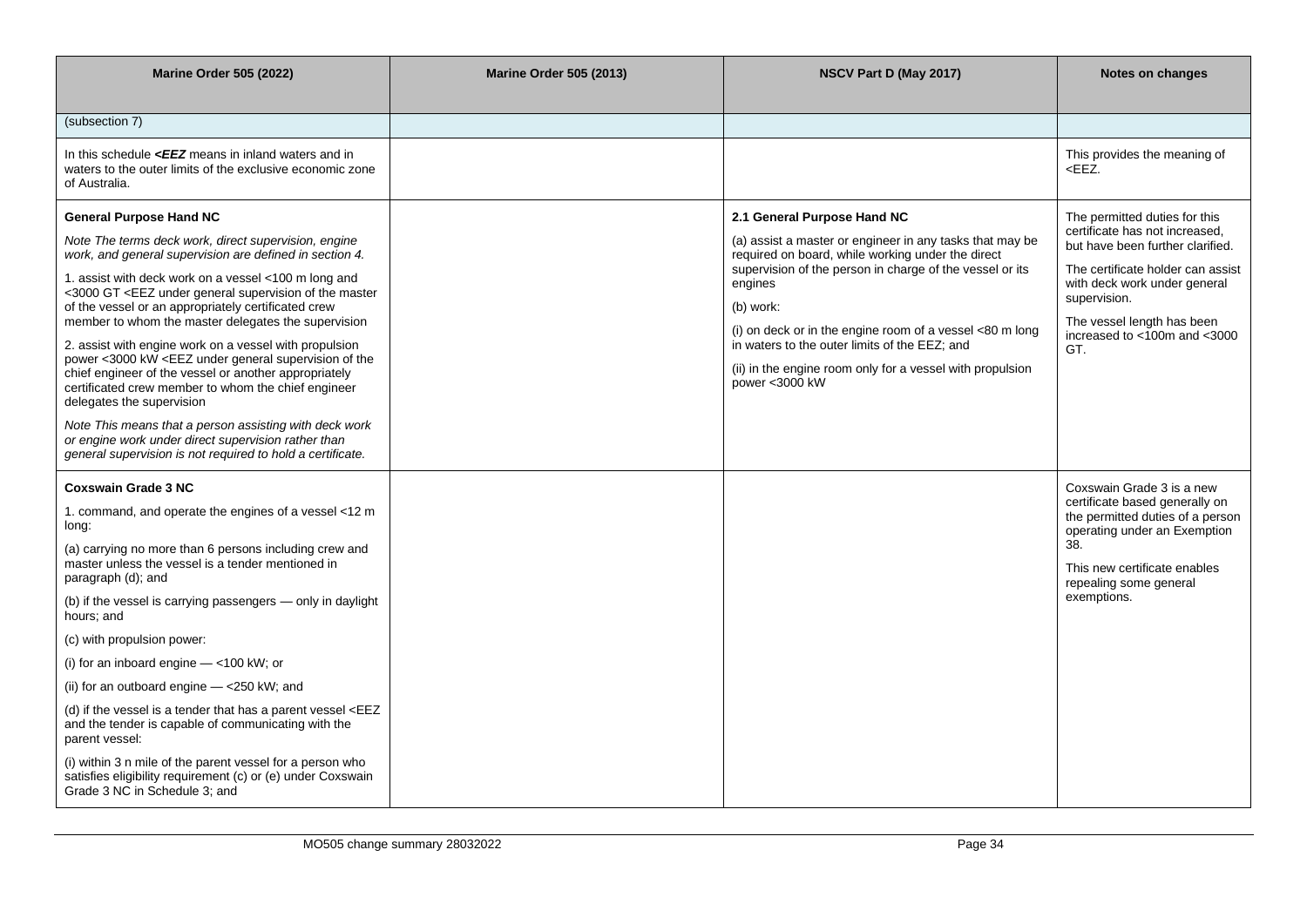| <b>Marine Order 505 (2022)</b>                                                                   | <b>Marine Order 505 (2013)</b> | NSCV Part D (May 2017)                                                                                  | Notes on changes                                            |
|--------------------------------------------------------------------------------------------------|--------------------------------|---------------------------------------------------------------------------------------------------------|-------------------------------------------------------------|
|                                                                                                  |                                |                                                                                                         |                                                             |
| (ii) within 1 n mile of the parent vessel for a person not<br>mentioned in subparagraph (i); and |                                |                                                                                                         |                                                             |
| (iii) in line of sight of the parent vessel; and                                                 |                                |                                                                                                         |                                                             |
| (e) if the vessel is not mentioned in paragraph $(d)$ — in<br>any of the following:              |                                |                                                                                                         |                                                             |
| (i) a marina;                                                                                    |                                |                                                                                                         |                                                             |
| (ii) a mooring area in sight and communication of a<br>marina;                                   |                                |                                                                                                         |                                                             |
| (iii) inland waters;                                                                             |                                |                                                                                                         |                                                             |
| (iv) smooth waters;                                                                              |                                |                                                                                                         |                                                             |
| (v) waters within 1 n mile of shore;                                                             |                                |                                                                                                         |                                                             |
| (vi) waters:                                                                                     |                                |                                                                                                         |                                                             |
| (A) of an aquaculture lease approved by a State or<br>Territory; or                              |                                |                                                                                                         |                                                             |
| (B) approved by a State or Territory for daily transit to<br>and from an aquaculture lease; or   |                                |                                                                                                         |                                                             |
| (C) within 1 n mile of a State or Territory approved<br>aquaculture lease;                       |                                |                                                                                                         |                                                             |
| (vii) waters within 250 m of a structure fixed to the shore.                                     |                                |                                                                                                         |                                                             |
| 2. command and operate the engines of a vessel < 12 m<br>long:                                   |                                |                                                                                                         |                                                             |
| (a) that is used only for towing people; and                                                     |                                |                                                                                                         |                                                             |
| (b) with propulsion power for an inboard or outboard<br>engine of $<$ 500 kW; and                |                                |                                                                                                         |                                                             |
| (c) in waters approved as a water ski area by a State or<br>Territory authority; and             |                                |                                                                                                         |                                                             |
| (d) in daylight hours only.                                                                      |                                |                                                                                                         |                                                             |
| <b>Coxswain Grade 2 NC</b>                                                                       |                                | 2.6 Coxswain Grade 2 NC                                                                                 | Coxswain Grade 2 NC is no                                   |
| 1. command, and operate the engines, of a vessel <12 m<br>long:                                  |                                | (a) command and operate the engines of a vessel <12 m<br>long that is not carrying passengers:          | longer restricted to non-<br>passenger carrying operations. |
| (a) in sheltered waters or within 5 n mile of shore or an<br>aquaculture lease; and              |                                | (i) in sheltered waters or within 5 nm from point of<br>departure, shore base or aquaculture lease; and |                                                             |
| (b) with propulsion power:                                                                       |                                | (ii) with propulsion power:                                                                             |                                                             |
| (i) for an inboard engine - <100 kW; or                                                          |                                |                                                                                                         |                                                             |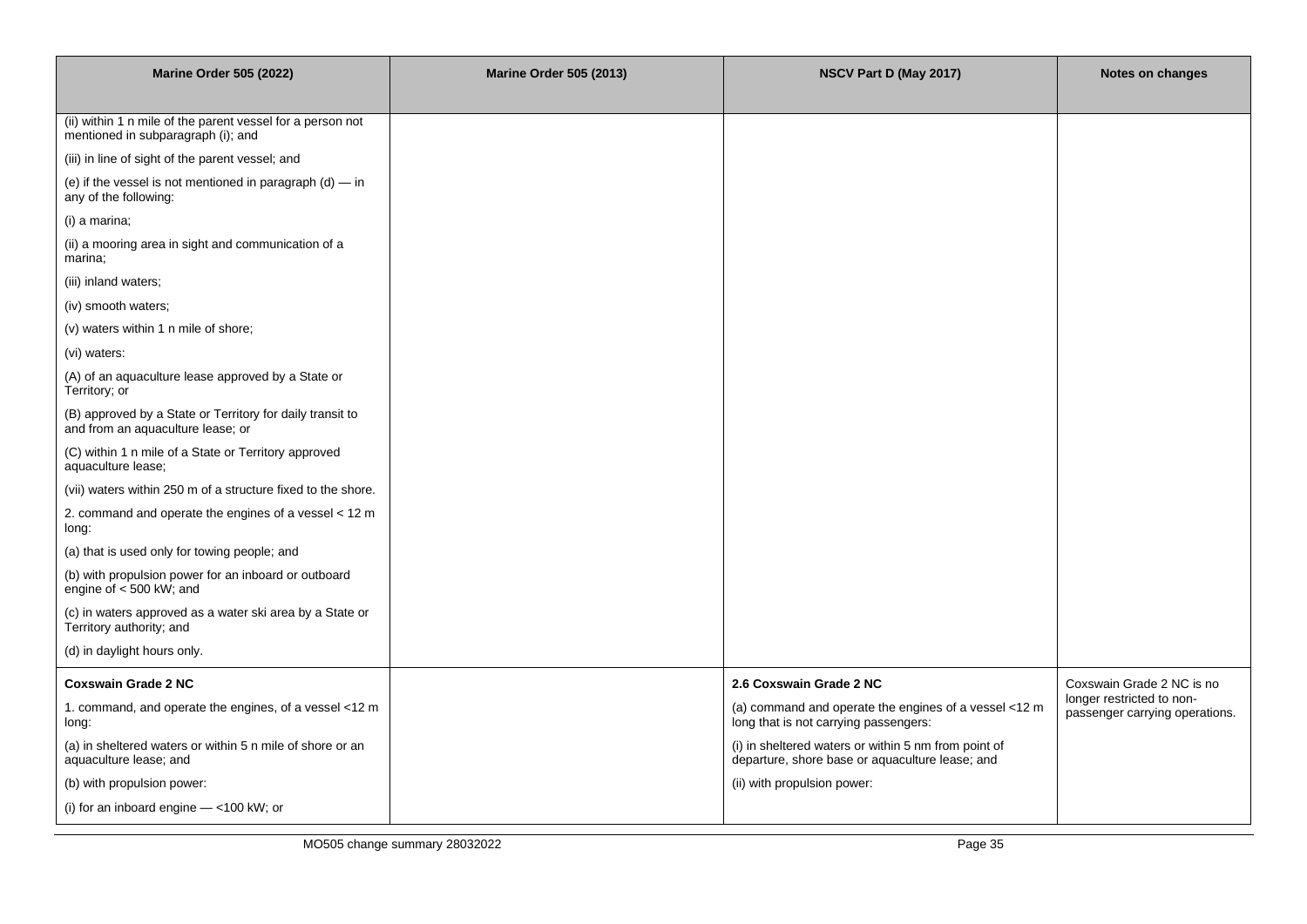| <b>Marine Order 505 (2022)</b>                                                                                                                                                                                                 | <b>Marine Order 505 (2013)</b> | NSCV Part D (May 2017)                                                                                                                                                                                                         | Notes on changes                                                                       |
|--------------------------------------------------------------------------------------------------------------------------------------------------------------------------------------------------------------------------------|--------------------------------|--------------------------------------------------------------------------------------------------------------------------------------------------------------------------------------------------------------------------------|----------------------------------------------------------------------------------------|
|                                                                                                                                                                                                                                |                                |                                                                                                                                                                                                                                |                                                                                        |
| (ii) for an outboard engine - unlimited                                                                                                                                                                                        |                                | (A) for an inboard engine - < 100 kW unless endorsed to                                                                                                                                                                        |                                                                                        |
| 2. command, and operate the engines, of a vessel <12 m<br>long:                                                                                                                                                                |                                | <500 kW inboard propulsion; or<br>(B) for an outboard engine - unlimited                                                                                                                                                       |                                                                                        |
| (a) as a tender within 3 n mile of the parent vessel <eez;<br>and</eez;<br>                                                                                                                                                    |                                | (b) command and operate the engines of a vessel that is<br>not carrying passengers:                                                                                                                                            |                                                                                        |
| (b) with propulsion power:                                                                                                                                                                                                     |                                | (i) as a tender or auxiliary vessel within 3 nm of a parent<br>vessel in waters to the outer limits of the EEZ; and                                                                                                            |                                                                                        |
| (i) for an inboard engine $-$ <100 kW; or                                                                                                                                                                                      |                                |                                                                                                                                                                                                                                |                                                                                        |
| (ii) for an outboard engine - unlimited                                                                                                                                                                                        |                                | (ii) with propulsion power:                                                                                                                                                                                                    |                                                                                        |
| 3. undertake the duties and perform the functions of a<br>Coxswain Grade 3 NC                                                                                                                                                  |                                | (A) for an inboard engine $-$ <100 kW unless endorsed to<br><500 kW inboard propulsion; or                                                                                                                                     |                                                                                        |
|                                                                                                                                                                                                                                |                                | (B) for an outboard engine - unlimited                                                                                                                                                                                         |                                                                                        |
| <b>Coxswain Grade 1 NC</b>                                                                                                                                                                                                     |                                | 2.7 Coxswain Grade 1 NC                                                                                                                                                                                                        | The Coxswain Grade 1                                                                   |
| 1. command, and operate the engines, of a vessel <12 m<br>long:                                                                                                                                                                |                                | (a) command and operate the engines of a vessel <12 m<br>long:                                                                                                                                                                 | limitations have not changed.<br>Sheltered waters only limitation<br>has been removed. |
| (a) in inshore waters, or in waters designated for a<br>specific purpose by a State or Territory authority in which<br>it permits holders of this certificate to operate, subject to<br>any conditions that it may impose; and |                                | (i) in inshore waters, or in waters designated for a specific<br>purpose by a State or Territory authority in which it<br>permits holders of this certificate to operate, subject to<br>any conditions that it may impose; and |                                                                                        |
| (b) with propulsion power:                                                                                                                                                                                                     |                                | (ii) with propulsion power:                                                                                                                                                                                                    |                                                                                        |
| (i) for an inboard engine $-$ <500 kW; or                                                                                                                                                                                      |                                | (A) for an inboard engine $-$ <500 kW; or                                                                                                                                                                                      |                                                                                        |
| (ii) for an outboard engine - unlimited                                                                                                                                                                                        |                                | (B) for an outboard engine — unlimited; and                                                                                                                                                                                    |                                                                                        |
| 2. command, and operate the engines, of the vessel <12<br>m long:                                                                                                                                                              |                                | (iii) if the vessel is a tender or auxiliary vessel — within 3<br>nm of a parent vessel in waters to the outer limits of the                                                                                                   |                                                                                        |
| (a) as a tender within 3 n mile of the parent vessel <eez;<br>and</eez;<br>                                                                                                                                                    |                                | <b>EEZ</b><br>Restricted to:                                                                                                                                                                                                   |                                                                                        |
| (b) with propulsion power:                                                                                                                                                                                                     |                                | (b) if the holder completes only the entry level motor                                                                                                                                                                         |                                                                                        |
| (i) for an inboard engine $-$ <500 kW; or                                                                                                                                                                                      |                                | engineering unit of the Transport and Logistics Industry<br>Skills Council Ltd maritime training package - vessels                                                                                                             |                                                                                        |
| (ii) for an outboard engine - unlimited                                                                                                                                                                                        |                                | with unlimited outboard propulsion power or inboard                                                                                                                                                                            |                                                                                        |
| 3. act as chief mate or deck watchkeeper on a vessel <24                                                                                                                                                                       |                                | propulsion power <100 kW; and                                                                                                                                                                                                  |                                                                                        |
| m long in inshore waters                                                                                                                                                                                                       |                                | (c) if the holder does not meet the sea service<br>requirement mentioned in paragraph 1.7(2)(a) of                                                                                                                             |                                                                                        |
| 4. undertake the duties and perform the functions of a<br>General Purpose Hand NC, a Coxswain Grade 3 NC and<br>Coxswain Grade 2 NC                                                                                            |                                | Schedule 1 - command and operate the engines of a<br>vessel only in sheltered waters or within 5 nm from point<br>of departure, shore base or aquaculture lease                                                                |                                                                                        |
| <b>Sailing Master Coastal NC</b>                                                                                                                                                                                               |                                |                                                                                                                                                                                                                                | Sailing Master Coastal NC is a<br>new certificate that allows a                        |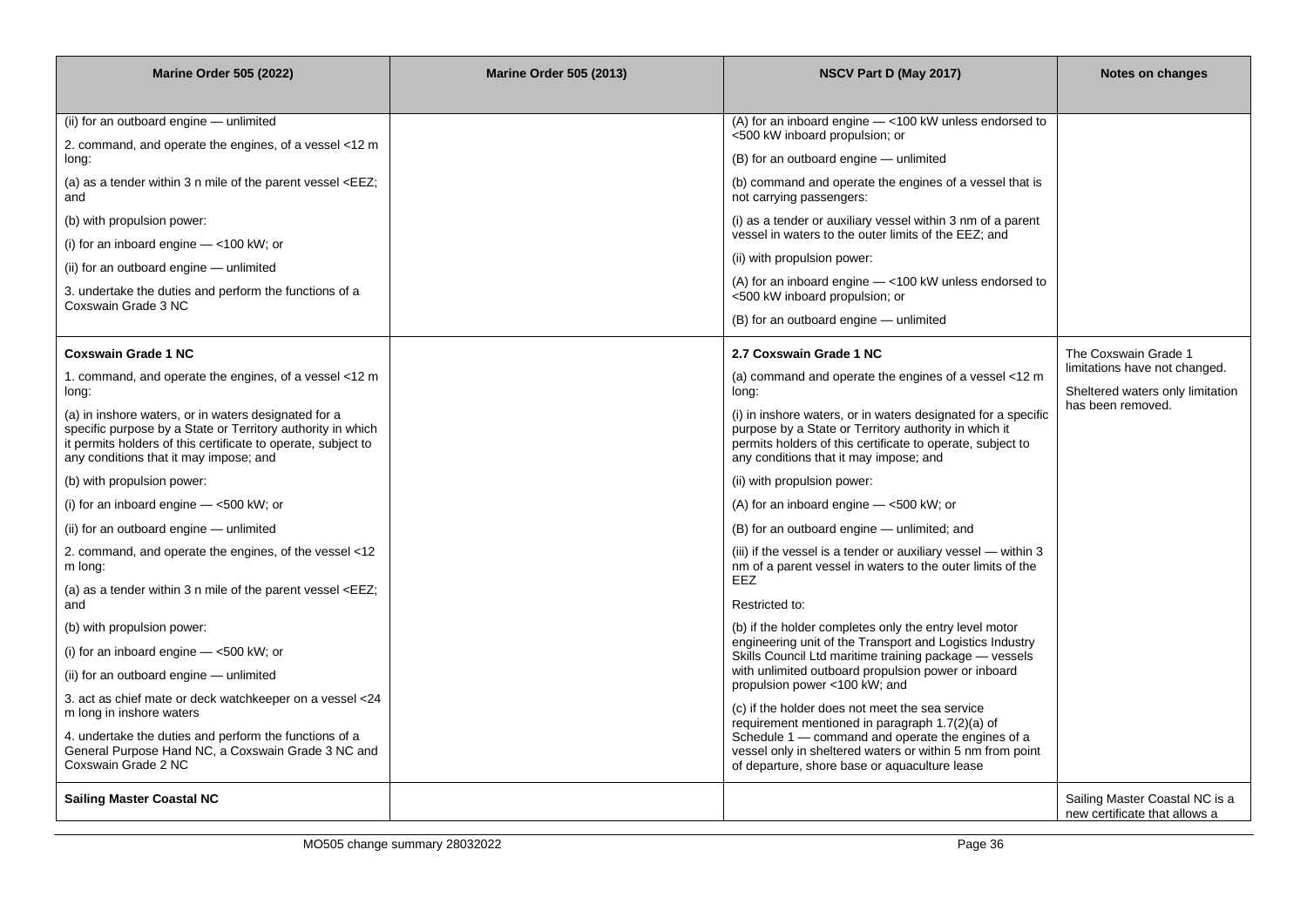| <b>Marine Order 505 (2022)</b>                                                                                                                                                                                                                                                                                                                             | <b>Marine Order 505 (2013)</b> | NSCV Part D (May 2017)                                                                 | Notes on changes                                                                                        |
|------------------------------------------------------------------------------------------------------------------------------------------------------------------------------------------------------------------------------------------------------------------------------------------------------------------------------------------------------------|--------------------------------|----------------------------------------------------------------------------------------|---------------------------------------------------------------------------------------------------------|
|                                                                                                                                                                                                                                                                                                                                                            |                                |                                                                                        |                                                                                                         |
| 1. command, and operate the engines, of a sailing vessel<br><24 m long:                                                                                                                                                                                                                                                                                    |                                |                                                                                        | person who holds a<br>commercially endorsed RYA                                                         |
| (b) with propulsion power <100 kW; and                                                                                                                                                                                                                                                                                                                     |                                |                                                                                        | Coastal Yachtmaster certificate<br>to obtain a certificate of                                           |
| (c) in inshore waters                                                                                                                                                                                                                                                                                                                                      |                                |                                                                                        | competency to command and<br>operate the engines of sailing                                             |
| 2. chief mate or deck watchkeeper of a sailing vessel <45<br>m long in inshore waters                                                                                                                                                                                                                                                                      |                                |                                                                                        | vessels <24m, <100kW<br>operating in inshore waters.                                                    |
| 3. operate a tender:                                                                                                                                                                                                                                                                                                                                       |                                |                                                                                        | This certificate is issued in                                                                           |
| (a) for the vessel under the command of the master; and                                                                                                                                                                                                                                                                                                    |                                |                                                                                        | compliance with the MOU with<br>RYA to recognise their                                                  |
| (b) with propulsion power <100 kW                                                                                                                                                                                                                                                                                                                          |                                |                                                                                        | qualifications.                                                                                         |
| 4. undertake the duties and perform the functions of a<br>General Purpose Hand NC                                                                                                                                                                                                                                                                          |                                |                                                                                        |                                                                                                         |
| <b>Sailing Master Offshore NC</b>                                                                                                                                                                                                                                                                                                                          |                                |                                                                                        | Sailing Master Offshore NC is a                                                                         |
| 1. command, and operate the engines, of a sailing vessel<br><24 m long <eez:< td=""><td></td><td></td><td>new certificate that allows a<br/>person who holds a<br/>commercially endorsed RYA</td></eez:<>                                                                                                                                                  |                                |                                                                                        | new certificate that allows a<br>person who holds a<br>commercially endorsed RYA                        |
| (a) with propulsion power <100 kW; and                                                                                                                                                                                                                                                                                                                     |                                |                                                                                        | Yachtmaster Offshore or<br>Yachtmaster Ocean certificate                                                |
| (b) with no more than 12 passengers if outside inshore<br>waters                                                                                                                                                                                                                                                                                           |                                |                                                                                        | to obtain a certificate of<br>competency to command and                                                 |
| 2. chief mate or deck watchkeeper of a sailing vessel <45<br>m long $\leq$ EEZ                                                                                                                                                                                                                                                                             |                                |                                                                                        | operate the engines of sailing<br>vessels <24m, <100kW to<br>operate within the EEZ.                    |
| 3. operate a tender:                                                                                                                                                                                                                                                                                                                                       |                                |                                                                                        | Passengers are restricted to no                                                                         |
| (a) for the vessel under the command of the master; and                                                                                                                                                                                                                                                                                                    |                                |                                                                                        | more than 12 passengers if<br>operating as master beyond                                                |
| (b) with propulsion power <100 kW                                                                                                                                                                                                                                                                                                                          |                                |                                                                                        | inshore waters. This certificate                                                                        |
| 4. undertake the duties and perform the functions of a<br>General Purpose Hand NC                                                                                                                                                                                                                                                                          |                                |                                                                                        | is issued in compliance with the<br>MOU with RYA to recognise<br>their qualifications.                  |
| Master (Inland waters) NC                                                                                                                                                                                                                                                                                                                                  |                                | 2.9 Master (Inland waters)                                                             | The length limitation on the                                                                            |
| 1. command a vessel <45 m long in inland waters                                                                                                                                                                                                                                                                                                            |                                | command a commercial vessel <24 m long in inland                                       | Master (Inland waters) has<br>been changed from <24m to                                                 |
| 2. undertake the duties and perform the functions of a<br>General Purpose Hand NC                                                                                                                                                                                                                                                                          |                                | waters                                                                                 | <45 m.                                                                                                  |
| Master <24 m NC                                                                                                                                                                                                                                                                                                                                            |                                | 2.8 Master < 24 m NC                                                                   | The limitations for the Master                                                                          |
| 1. command a vessel <24 m long <eez<br>2. act as chief mate on a vessel &lt;45 m long <eez< td=""><td></td><td>(a) command a commercial vessel &lt;24 m long in waters<br/>to the outer limits of the EEZ</td><td>&lt;24 m NC have changed to<br/>align with the new Master &lt;45<br/>m NC and Master &lt;100 m NC<br/>certificates.</td></eez<></eez<br> |                                | (a) command a commercial vessel <24 m long in waters<br>to the outer limits of the EEZ | <24 m NC have changed to<br>align with the new Master <45<br>m NC and Master <100 m NC<br>certificates. |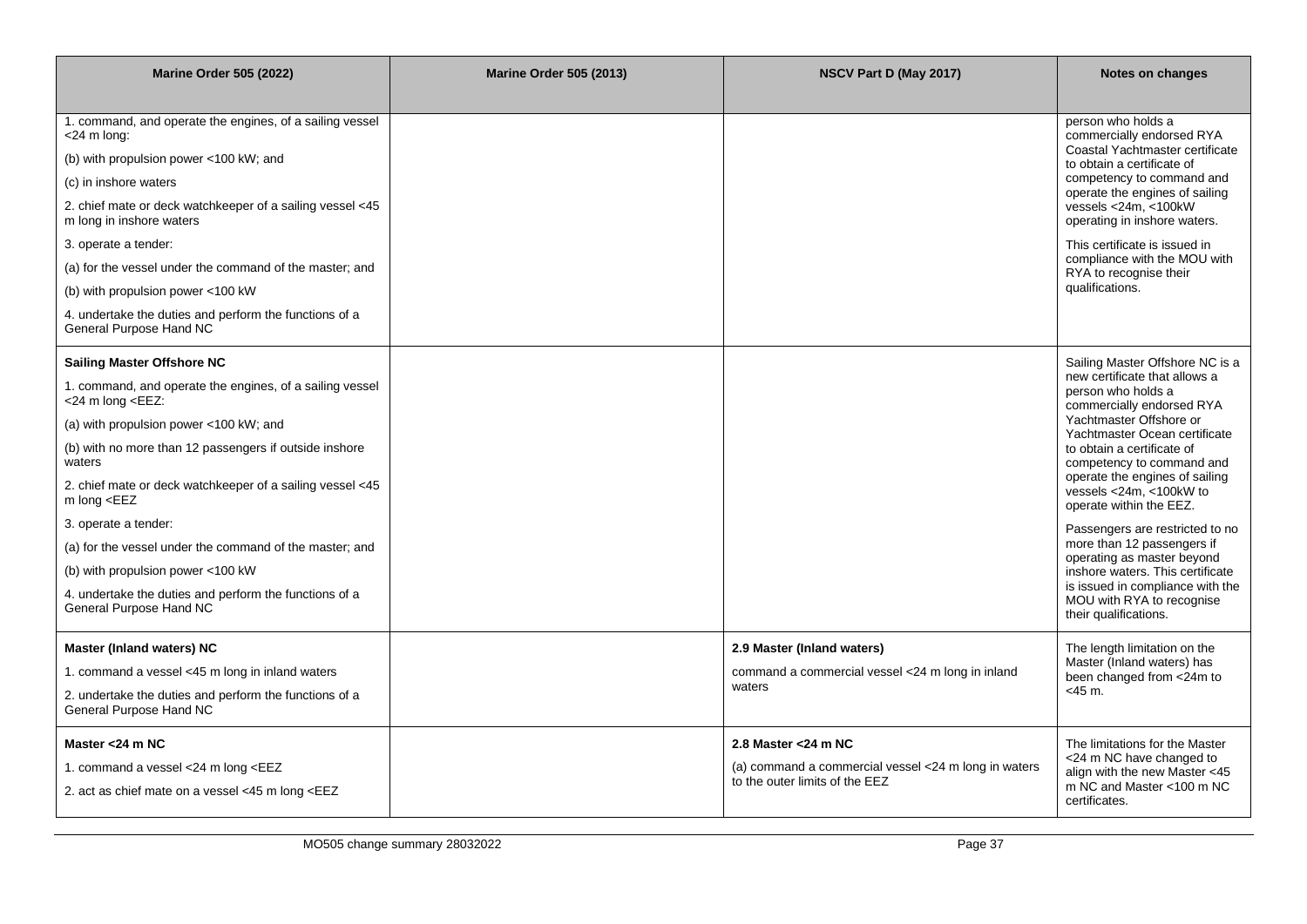| <b>Marine Order 505 (2022)</b>                                                                                                                                                                                                                                                                                                                                                                                                                                                                                                        | <b>Marine Order 505 (2013)</b> | NSCV Part D (May 2017)                                                                                                                                                                                                                                                                                                                                                                                                                  | Notes on changes                                                                                                                                            |
|---------------------------------------------------------------------------------------------------------------------------------------------------------------------------------------------------------------------------------------------------------------------------------------------------------------------------------------------------------------------------------------------------------------------------------------------------------------------------------------------------------------------------------------|--------------------------------|-----------------------------------------------------------------------------------------------------------------------------------------------------------------------------------------------------------------------------------------------------------------------------------------------------------------------------------------------------------------------------------------------------------------------------------------|-------------------------------------------------------------------------------------------------------------------------------------------------------------|
| 3. act as deck watchkeeper on a vessel <100 m and<br><3000 GT <eez<br>4. act as chief mate on a vessel &lt;100 m and &lt;3000 GT in<br/>inshore waters<br/>5. undertake the duties and perform the functions of a<br/>General Purpose Hand NC and Master (Inland waters)<br/>NC.</eez<br>                                                                                                                                                                                                                                             |                                | (b) act as Chief Mate or deck watchkeeper on a vessel<br><35 m long in waters to the outer limits of the EEZ<br>(c) act as Chief Mate or deck watchkeeper on a vessel<br><80m long in inshore waters<br>Paragraph (a) restricted to:<br>(d) if the holder does not meet the sea service<br>requirement mentioned in paragraph 1.8(3)(a) of<br>Schedule 1 – command of a vessel only in sheltered<br>waters                              | Limits increased to enable<br>watchkeeper duties on <100m<br>and <3000GT vessels to <eez<br>Sheltered waters only limitation<br/>has been removed.</eez<br> |
| Master <45 m NC<br>1. command a vessel <45 m long <eez<br>2. command a vessel &lt;100 m and &lt;3000 GT in inshore<br/>waters<br/>3. act as chief mate or deck watchkeeper on a vessel<br/>&lt;100 m and &lt;3000 GT <eez<br>4. undertake the duties and perform the functions of a<br/>General Purpose Hand NC</eez<br></eez<br>                                                                                                                                                                                                     |                                | 2.10 Master < $35 \text{ m}$ NC<br>(a) command a commercial vessel <35 m long in waters<br>to the outer limits of the EEZ<br>(b) be Master of a vessel <80 m long in inshore waters<br>(c) act as Chief Mate or deck watchkeeper on a vessel<br><80 m long in waters to the outer limits of the EEZ                                                                                                                                     | The Master <45 m NC is a new<br>certificate that replaces the<br>Master < 35 m NC.                                                                          |
|                                                                                                                                                                                                                                                                                                                                                                                                                                                                                                                                       |                                | 2.11 Mate <80 m NC<br>be second in command of a commercial vessel <80 m<br>long operating in waters to the outer limits of the EEZ                                                                                                                                                                                                                                                                                                      | The Mate <80 m NC will no<br>longer be issued.                                                                                                              |
| Master <100 m NC<br>1. command a vessel <100 m and <3000 GT <eez<br>2. undertake the duties and perform the functions of a<br/>General Purpose Hand NC, Master &lt;24 m NC and<br/>Master&lt;45 m NC</eez<br>                                                                                                                                                                                                                                                                                                                         |                                | 2.12 Master <80 m NC<br>(a) command a commercial vessel <80m long in waters<br>to the outer limits of the EEZ<br>(b) act as Chief Mate or deck watchkeeper on a vessel<br><80 m long in waters to the outer limits of the EEZ<br>Restricted to:<br>(c) if the holder does not meet the qualifying sea service<br>requirement mentioned in paragraph 1.12(3)(a) of<br>Schedule 1 - command of a vessel <80 m long in<br>sheltered waters | The Master $<$ 100 m NC is a<br>new certificate and replaces the<br>Master $< 80$ m NC certificate.                                                         |
| <b>Marine Engine Driver Grade 3 NC</b><br>1. chief engineer on a vessel with an inboard engine with<br>propulsion power <500 kW <eez<br>2. chief engineer on a vessel with an outboard engine of<br/>unlimited propulsion power <eez< td=""><td></td><td>2.2 Marine Engine Driver Grade 3 NC<br/>(a) Chief Engineer on a vessel with an inboard engine<br/>with propulsion power &lt;500 kW in waters to the outer<br/>limits of the EEZ</td><td>The permitted duties for this<br/>certificate have not changed.</td></eez<></eez<br> |                                | 2.2 Marine Engine Driver Grade 3 NC<br>(a) Chief Engineer on a vessel with an inboard engine<br>with propulsion power <500 kW in waters to the outer<br>limits of the EEZ                                                                                                                                                                                                                                                               | The permitted duties for this<br>certificate have not changed.                                                                                              |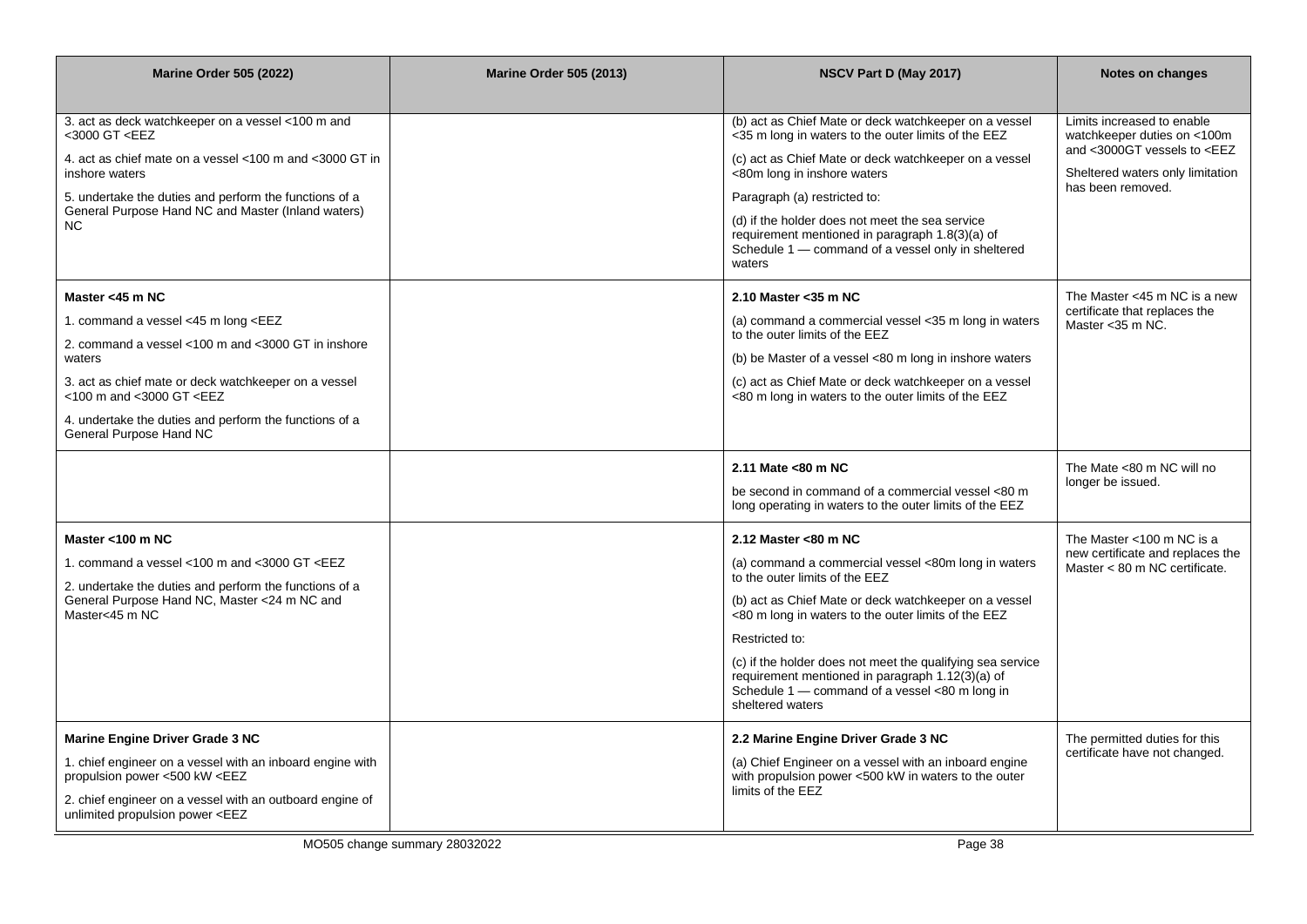| <b>Marine Order 505 (2022)</b>                                                                                                                                                                                                                                                                                                                                                                                                                                                                                                                                                                                                                                                                                                                                                                                                                                                                                                                                                                                                                                                                                                                                                                                                                                                                                                                                                                                                                                                                                                         | <b>Marine Order 505 (2013)</b> | NSCV Part D (May 2017)                                                                                                                                                                                                                                                                                                                                                                                                                                                                                                                                                                                                                                                                                                                                                                                                 | Notes on changes                                               |
|----------------------------------------------------------------------------------------------------------------------------------------------------------------------------------------------------------------------------------------------------------------------------------------------------------------------------------------------------------------------------------------------------------------------------------------------------------------------------------------------------------------------------------------------------------------------------------------------------------------------------------------------------------------------------------------------------------------------------------------------------------------------------------------------------------------------------------------------------------------------------------------------------------------------------------------------------------------------------------------------------------------------------------------------------------------------------------------------------------------------------------------------------------------------------------------------------------------------------------------------------------------------------------------------------------------------------------------------------------------------------------------------------------------------------------------------------------------------------------------------------------------------------------------|--------------------------------|------------------------------------------------------------------------------------------------------------------------------------------------------------------------------------------------------------------------------------------------------------------------------------------------------------------------------------------------------------------------------------------------------------------------------------------------------------------------------------------------------------------------------------------------------------------------------------------------------------------------------------------------------------------------------------------------------------------------------------------------------------------------------------------------------------------------|----------------------------------------------------------------|
| 3. second engineer on a vessel with an inboard engine<br>with propulsion power <750 kW <eez<br>4. assist an engineer in any tasks that may be required<br/>on board while working under the general supervision of<br/>the person in charge of the vessel's engines <eez<br>5. work in the engine room of a vessel with an inboard<br/>engine with propulsion power &lt;3000 kW <eez< td=""><td></td><td>(b) Second Engineer (second in charge of the engine<br/>room) on a vessel with an inboard engine with propulsion<br/>power &lt;750 kW in waters to the outer limits of the EEZ<br/>(c) Chief Engineer or Second Engineer on a vessel with<br/>an outboard engine with unlimited propulsion in waters to<br/>the outer limits of the EEZ<br/>(d) assist an engineer in any tasks that may be required<br/>on board while working under the direct supervision of<br/>the person in charge of the vessel's engines<br/>(e) work in the engine room of a vessel &lt;80 m long with<br/>propulsion power &lt;3000 kW<br/>Restricted to:<br/>(f) if subclause <math>1.2(2)</math> of Schedule 1 applies — Chief<br/>Engineer or Second Engineer on a vessel with an<br/>outboard engine with unlimited propulsion in waters to the<br/>outer limits of the EEZ</td><td></td></eez<></eez<br></eez<br>                                                                                                                                                                                                                              |                                | (b) Second Engineer (second in charge of the engine<br>room) on a vessel with an inboard engine with propulsion<br>power <750 kW in waters to the outer limits of the EEZ<br>(c) Chief Engineer or Second Engineer on a vessel with<br>an outboard engine with unlimited propulsion in waters to<br>the outer limits of the EEZ<br>(d) assist an engineer in any tasks that may be required<br>on board while working under the direct supervision of<br>the person in charge of the vessel's engines<br>(e) work in the engine room of a vessel <80 m long with<br>propulsion power <3000 kW<br>Restricted to:<br>(f) if subclause $1.2(2)$ of Schedule 1 applies — Chief<br>Engineer or Second Engineer on a vessel with an<br>outboard engine with unlimited propulsion in waters to the<br>outer limits of the EEZ |                                                                |
| Marine Engine Driver Grade 2 NC<br>1. chief engineer on a vessel with an inboard engine with<br>propulsion power <750 kW <eez<br>2. chief engineer on a vessel with an outboard engine of<br/>unlimited propulsion power <eez<br>3. second engineer on a vessel with an inboard engine<br/>with propulsion power &lt;1500 kW <eez<br>4. assist an engineer in any tasks that may be required<br/>on board while working under the general supervision of<br/>the person in charge of the vessel's engines <eez<br>5. work in the engine room of a vessel with an inboard<br/>engine with propulsion power &lt;3000 kW <eez< td=""><td></td><td>2.3 Marine Engine Driver Grade 2 NC<br/>(a) Chief Engineer on a vessel with an inboard engine<br/>with propulsion power &lt;750 kW in waters to the outer<br/>limits of the EEZ<br/>(b) Second Engineer on a vessel with an inboard engine<br/>with propulsion power &lt;1500 kW in waters to the outer<br/>limits of the EEZ<br/>(c) Chief Engineer or Second Engineer on a vessel with<br/>an outboard engine with unlimited propulsion in waters to<br/>the outer limits of the EEZ<br/>(d) assist an engineer in any tasks that may be required<br/>on board while working under the direct supervision of<br/>the person in charge of the vessel's engines<br/>(e) work in the engine room of a vessel &lt;80 m long with<br/>propulsion power &lt;3000 kW</td><td>The permitted duties for this<br/>certificate have not changed.</td></eez<></eez<br></eez<br></eez<br></eez<br> |                                | 2.3 Marine Engine Driver Grade 2 NC<br>(a) Chief Engineer on a vessel with an inboard engine<br>with propulsion power <750 kW in waters to the outer<br>limits of the EEZ<br>(b) Second Engineer on a vessel with an inboard engine<br>with propulsion power <1500 kW in waters to the outer<br>limits of the EEZ<br>(c) Chief Engineer or Second Engineer on a vessel with<br>an outboard engine with unlimited propulsion in waters to<br>the outer limits of the EEZ<br>(d) assist an engineer in any tasks that may be required<br>on board while working under the direct supervision of<br>the person in charge of the vessel's engines<br>(e) work in the engine room of a vessel <80 m long with<br>propulsion power <3000 kW                                                                                  | The permitted duties for this<br>certificate have not changed. |
| Marine Engine Driver Grade 1 NC<br>1. chief engineer on a vessel with an inboard engine with<br>propulsion power <1500 kW <eez<br>2. second engineer on a vessel with an inboard engine<br/>with propulsion power &lt;3000 kW <eez<br>3. chief engineer on a vessel with an outboard engine<br/>with unlimited propulsion power <eez< td=""><td></td><td>2.4 Marine Engine Driver Grade 1 NC<br/>(a) Chief Engineer on a vessel with an inboard engine<br/>with propulsion power &lt;1500 kW in waters to the outer<br/>limits of the EEZ<br/>(b) Second Engineer on a vessel with an inboard engine<br/>with propulsion power&lt;3000 kW in waters to the outer<br/>limits of the EEZ</td><td>The permitted duties for this<br/>certificate have not changed.</td></eez<></eez<br></eez<br>                                                                                                                                                                                                                                                                                                                                                                                                                                                                                                                                                                                                                                                                                                                                           |                                | 2.4 Marine Engine Driver Grade 1 NC<br>(a) Chief Engineer on a vessel with an inboard engine<br>with propulsion power <1500 kW in waters to the outer<br>limits of the EEZ<br>(b) Second Engineer on a vessel with an inboard engine<br>with propulsion power<3000 kW in waters to the outer<br>limits of the EEZ                                                                                                                                                                                                                                                                                                                                                                                                                                                                                                      | The permitted duties for this<br>certificate have not changed. |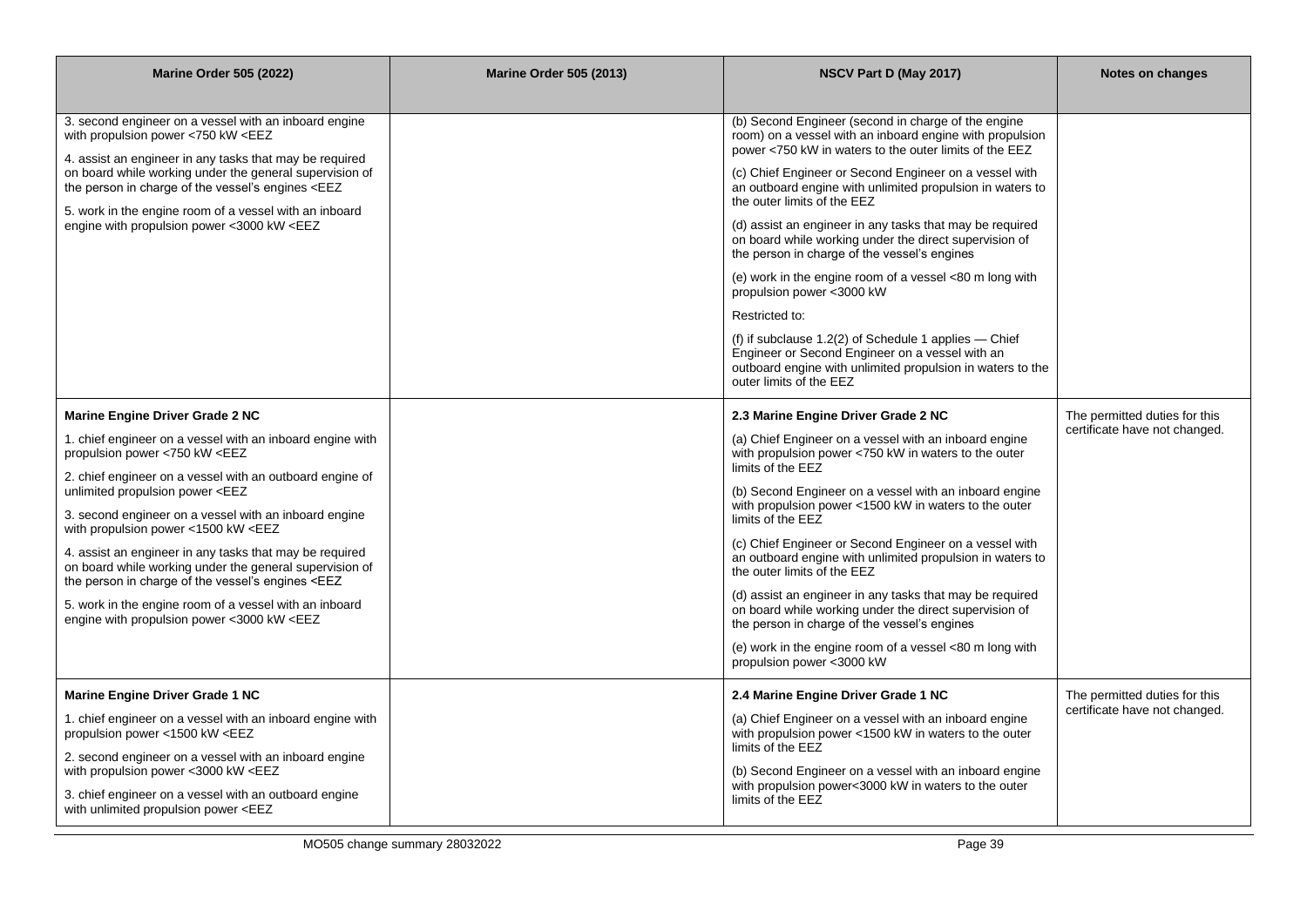|                            | <b>Marine Order 505 (2022)</b>                                                                                                                                                                                                                                                                                                                                                                                                                                                                                                                                                                                                                                                                                                                                                                                                                                                                                                                                                                                                                                                                                                                                                                                                                                              |                                                                                                                                                                                                                                                                                                       | <b>Marine Order 505 (2013)</b> | NSCV Part D (May 2017)                                                                                                                                                                                                                                                                                                                                                                                                                                                                                                                                                             | Notes on changes                                                                                                                                                                                                                              |
|----------------------------|-----------------------------------------------------------------------------------------------------------------------------------------------------------------------------------------------------------------------------------------------------------------------------------------------------------------------------------------------------------------------------------------------------------------------------------------------------------------------------------------------------------------------------------------------------------------------------------------------------------------------------------------------------------------------------------------------------------------------------------------------------------------------------------------------------------------------------------------------------------------------------------------------------------------------------------------------------------------------------------------------------------------------------------------------------------------------------------------------------------------------------------------------------------------------------------------------------------------------------------------------------------------------------|-------------------------------------------------------------------------------------------------------------------------------------------------------------------------------------------------------------------------------------------------------------------------------------------------------|--------------------------------|------------------------------------------------------------------------------------------------------------------------------------------------------------------------------------------------------------------------------------------------------------------------------------------------------------------------------------------------------------------------------------------------------------------------------------------------------------------------------------------------------------------------------------------------------------------------------------|-----------------------------------------------------------------------------------------------------------------------------------------------------------------------------------------------------------------------------------------------|
|                            | 4. assist an engineer in any tasks that may be required<br>on board while working under the general supervision of<br>the the person in charge of the vessel's engines <eez<br>5. work in the engine room of a vessel with an inboard<br/>engine with propulsion power &lt;3000 kW <eez< td=""><td></td><td></td><td>(c) Chief Engineer or Second Engineer on a vessel with<br/>an outboard engine with unlimited propulsion in waters to<br/>the outer limits of the EEZ<br/>(d) assist an engineer in any tasks that may be required<br/>on board while working under the direct supervision of<br/>the person in charge of the vessel's engines<br/>(e) work in the engine room of a vessel &lt;80 m long with<br/>propulsion power &lt;3000 kW</td><td></td></eez<></eez<br>                                                                                                                                                                                                                                                                                                                                                                                                                                                                                            |                                                                                                                                                                                                                                                                                                       |                                | (c) Chief Engineer or Second Engineer on a vessel with<br>an outboard engine with unlimited propulsion in waters to<br>the outer limits of the EEZ<br>(d) assist an engineer in any tasks that may be required<br>on board while working under the direct supervision of<br>the person in charge of the vessel's engines<br>(e) work in the engine room of a vessel <80 m long with<br>propulsion power <3000 kW                                                                                                                                                                   |                                                                                                                                                                                                                                               |
|                            | <b>Engineer Class 3 NC</b><br>1. chief engineer on a vessel with an inboard engine with<br>propulsion power <3000 kW <eez<br>2. chief engineer on a vessel with an outboard engine<br/>with unlimited propulsion power <eez<br>3. assist an engineer in any tasks that may be required<br/>on board while working under the general supervision of<br/>the the person in charge of the vessel's engines <eez<br>4. work in the engine room of a vessel with an inboard<br/>engine with propulsion power &lt;3000 kW <eez< td=""><td></td><td></td><td>2.5 Engineer Class 3 NC<br/>(a) Chief Engineer on a vessel with an inboard engine<br/>with propulsion power &lt;3000 kW in waters to the outer<br/>limits of the EEZ<br/>(b) Chief Engineer or Second Engineer on a vessel with<br/>an outboard engine with unlimited propulsion in waters to<br/>the outer limits of the EEZ<br/>(c) assist an engineer in any tasks that may be required<br/>on board while working under the direct supervision of<br/>the person in charge of the vessel's engines<br/>(d) work in the engine room of a vessel &lt;80 m long with<br/>propulsion power &lt;3000 kW</td><td>The permitted duties for this<br/>certificate have not changed.</td></eez<></eez<br></eez<br></eez<br> |                                                                                                                                                                                                                                                                                                       |                                | 2.5 Engineer Class 3 NC<br>(a) Chief Engineer on a vessel with an inboard engine<br>with propulsion power <3000 kW in waters to the outer<br>limits of the EEZ<br>(b) Chief Engineer or Second Engineer on a vessel with<br>an outboard engine with unlimited propulsion in waters to<br>the outer limits of the EEZ<br>(c) assist an engineer in any tasks that may be required<br>on board while working under the direct supervision of<br>the person in charge of the vessel's engines<br>(d) work in the engine room of a vessel <80 m long with<br>propulsion power <3000 kW | The permitted duties for this<br>certificate have not changed.                                                                                                                                                                                |
|                            | <b>Schedule 2 Corresponding certificates</b><br>(subsection 7(2))                                                                                                                                                                                                                                                                                                                                                                                                                                                                                                                                                                                                                                                                                                                                                                                                                                                                                                                                                                                                                                                                                                                                                                                                           |                                                                                                                                                                                                                                                                                                       |                                |                                                                                                                                                                                                                                                                                                                                                                                                                                                                                                                                                                                    |                                                                                                                                                                                                                                               |
| 2<br>3<br>4<br>5<br>6<br>8 | Seafarer certificate<br>Item<br>Navigational Watch<br>Rating<br>Engine Room Watch<br>Rating<br>Able Seafarer - Deck<br>Able Seafarer - Engine<br><b>Integrated Rating</b><br><b>Chief Integrated Rating</b><br>Watchkeeper (Deck)<br><500 GT<br>Watchkeeper (Deck)<br><500 GT with <3000 GT<br>NC endorsement                                                                                                                                                                                                                                                                                                                                                                                                                                                                                                                                                                                                                                                                                                                                                                                                                                                                                                                                                               | <b>Certificate of</b><br>competency<br><b>General Purpose</b><br>Hand NC<br><b>General Purpose</b><br>Hand NC<br><b>General Purpose</b><br>Hand NC<br><b>General Purpose</b><br>Hand NC<br><b>General Purpose</b><br>Hand NC<br><b>General Purpose</b><br>Hand NC<br>Master <24m NC<br>Master <24m NC |                                |                                                                                                                                                                                                                                                                                                                                                                                                                                                                                                                                                                                    | This schedule lists the<br>corresponding certificate of<br>competency for a person that<br>holds a seafarer certificate<br>issued under the Navigation Act<br>(Marine Order 70).<br>This schedule incorporates<br>EX30 with minor amendments. |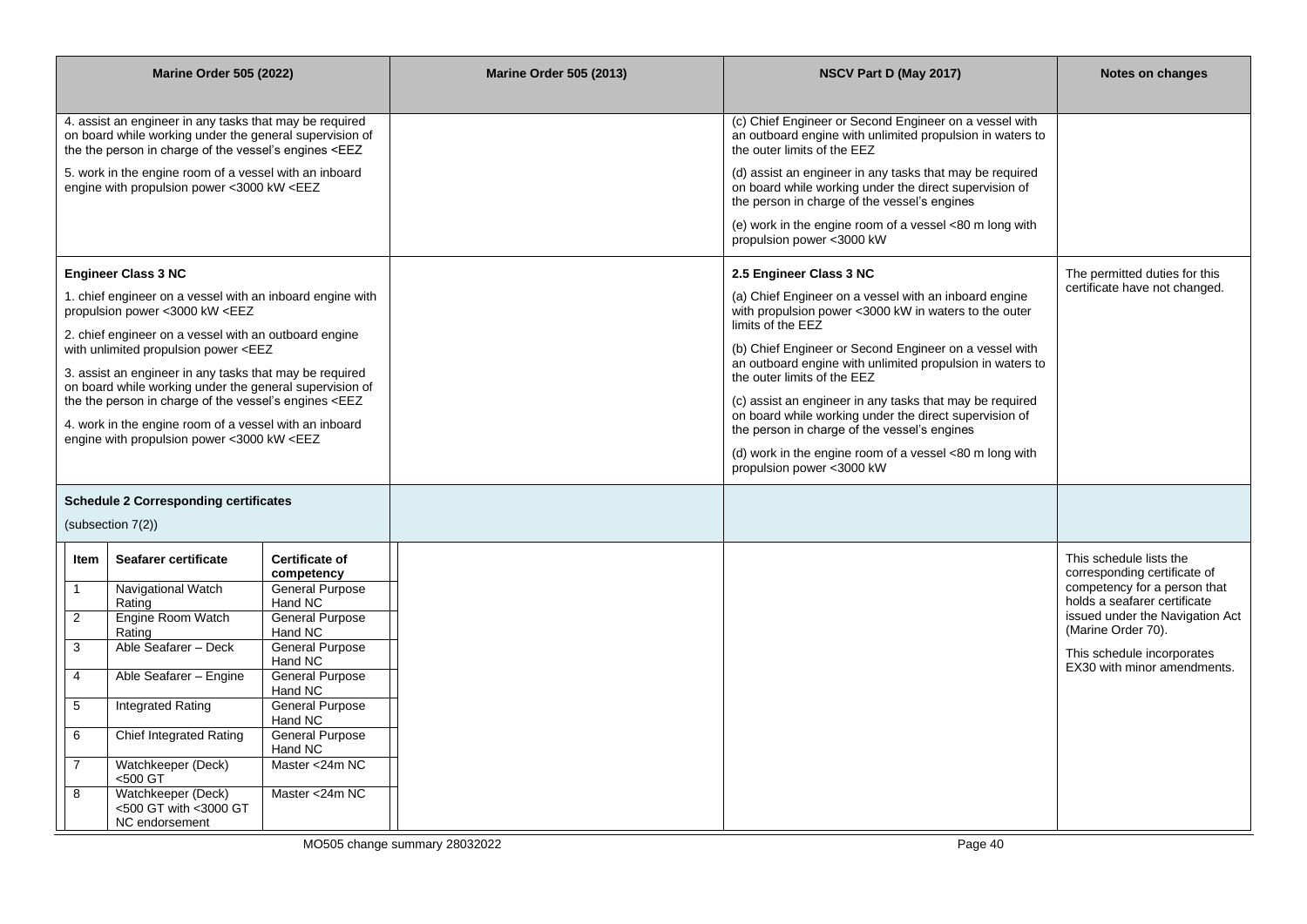| <b>Marine Order 505 (2022)</b> |                                                                                        |                                                                     | <b>Marine Order 505 (2013)</b> | NSCV Part D (May 2017) | Notes on changes |
|--------------------------------|----------------------------------------------------------------------------------------|---------------------------------------------------------------------|--------------------------------|------------------------|------------------|
|                                |                                                                                        |                                                                     |                                |                        |                  |
| 9                              | Watchkeeper Deck                                                                       | Coxswain Grade 1                                                    |                                |                        |                  |
|                                | <3000 GT (Yachts)                                                                      | NC.                                                                 |                                |                        |                  |
| 10                             | Watchkeeper (Deck)                                                                     | Master <24m NC                                                      |                                |                        |                  |
| 11                             | Mate <500 GT                                                                           | Master <45m NC                                                      |                                |                        |                  |
| 12                             | Mate <500 GT with Chief<br>Mate <3000 GT NC<br>endorsement                             | Master <45m NC                                                      |                                |                        |                  |
| 13                             | Chief Mate <3000 GT<br>(Yachts)                                                        | Coxswain Grade 1<br>NC.                                             |                                |                        |                  |
| 14                             | Chief Mate <3000 GT                                                                    | Master <24m NC                                                      |                                |                        |                  |
| 15                             | Chief Mate <3000 GT<br>with Master <500 GT<br>unlimited and <3000 GT<br>NC endorsement | Master <100 m NC                                                    |                                |                        |                  |
| 16                             | <b>Chief Mate</b>                                                                      | Master <24m NC                                                      |                                |                        |                  |
| 17                             | Chief Mate with Master<br><500 GT unlimited and<br><3000 GT endorsement                | Master <100 m NC                                                    |                                |                        |                  |
| 18                             | Master <24m FG                                                                         | Master <24m NC                                                      |                                |                        |                  |
| 19                             | Master <500 GT<br>(Yachts)                                                             | Coxswain Grade 1<br>NC.                                             |                                |                        |                  |
| 20                             | Master <500GT                                                                          | Master <100 m NC                                                    |                                |                        |                  |
| 21                             | Master <3000 GT<br>(Yachts)                                                            | Coxswain Grade 1<br>NC                                              |                                |                        |                  |
| 22                             | Master <3000 GT                                                                        | Master <100 m NC                                                    |                                |                        |                  |
| 23                             | Master                                                                                 | Master <100 m NC                                                    |                                |                        |                  |
| 24                             | Electro-technical officer                                                              | Marine Engine Driver<br>Grade 2 NC                                  |                                |                        |                  |
| 25                             | Engineer Watchkeeper<br>(Motor)                                                        | Marine Engine Driver<br>Grade 1 NC<br>endorsed for <750<br>kW steam |                                |                        |                  |
| 26                             | Engineer Watchkeeper<br>(Motor and Steam)                                              | Marine Engine Driver<br>Grade 1 NC<br>endorsed for <750<br>kW steam |                                |                        |                  |
| 27                             | Engineer Watchkeeper<br>endorsed Second<br>Engineer <3000kW<br>(Motor)                 | Engineer Class 3 NC<br>endorsed for<br><750kW steam                 |                                |                        |                  |
| 28                             | Engineer Watchkeeper<br>endorsed Chief Engineer<br><3000kW NC (Motor and<br>steam)     | Engineer Class 3 NC<br>endorsed for<br><750kW steam                 |                                |                        |                  |
| 29                             | Engineer Class 2 (Motor)                                                               | Engineer Class 3 NC<br>endorsed for<br><750kW steam                 |                                |                        |                  |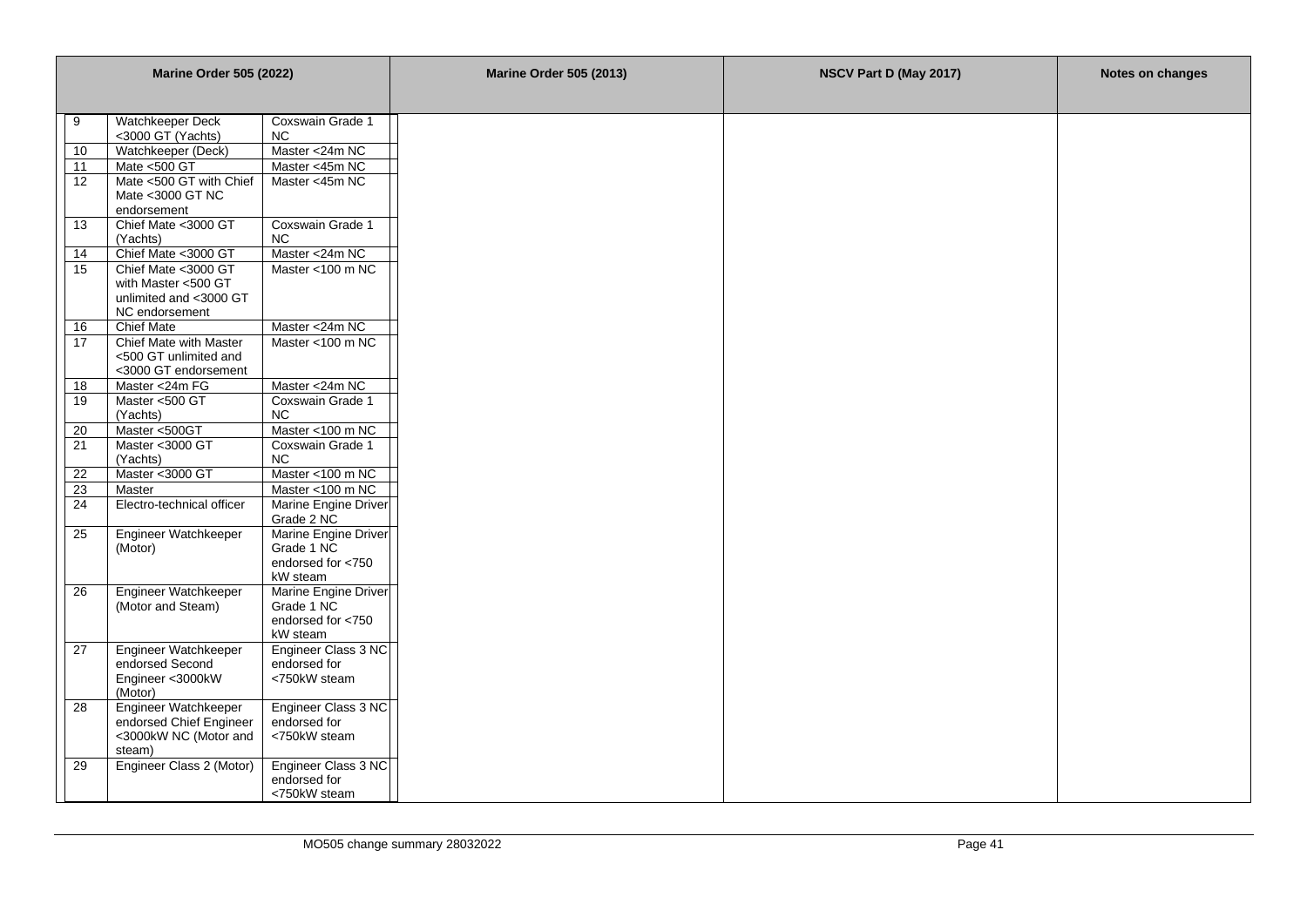|                      | <b>Marine Order 505 (2022)</b>                                                                                                                                                                                                                                                                                                                                                                                                                                                                        |                                                                                                                                                                   | <b>Marine Order 505 (2013)</b> | NSCV Part D (May 2017)                                                                                                                                                                                                                  | Notes on changes                                                                                                                                                                                                                                                                                                                                          |
|----------------------|-------------------------------------------------------------------------------------------------------------------------------------------------------------------------------------------------------------------------------------------------------------------------------------------------------------------------------------------------------------------------------------------------------------------------------------------------------------------------------------------------------|-------------------------------------------------------------------------------------------------------------------------------------------------------------------|--------------------------------|-----------------------------------------------------------------------------------------------------------------------------------------------------------------------------------------------------------------------------------------|-----------------------------------------------------------------------------------------------------------------------------------------------------------------------------------------------------------------------------------------------------------------------------------------------------------------------------------------------------------|
| 30<br>31<br>32       | Engineer Class 2 (Motor<br>and Steam)<br>Engineer Class 1 (Motor)<br>Engineer Class 1 (Motor<br>and Steam)<br>Schedule 3 Eligibility and sea service requirements<br>(paragraphs $9(1)(c)$ and $(d)$ )                                                                                                                                                                                                                                                                                                | Engineer Class 3 NC<br>endorsed for<br><750kW steam<br>Engineer Class 3 NC<br>endorsed for<br><750kW steam<br>Engineer Class 3 NC<br>endorsed for<br><750kW steam |                                |                                                                                                                                                                                                                                         |                                                                                                                                                                                                                                                                                                                                                           |
|                      |                                                                                                                                                                                                                                                                                                                                                                                                                                                                                                       |                                                                                                                                                                   |                                |                                                                                                                                                                                                                                         |                                                                                                                                                                                                                                                                                                                                                           |
| vessel               | <b>General Purpose Hand NC</b><br><b>Eligibility requirement</b><br>General Purpose Hand course at certificate 1 level<br>Sea service requirement<br>At least 5 days qualifying sea service on a commercial                                                                                                                                                                                                                                                                                           |                                                                                                                                                                   |                                | 1.1 General Purpose Hand NC<br>Note This is the lowest level of certificate for crew who are not in charge of a<br>vessel or its engines.<br>The applicant must have completed a General Purpose<br>Hand course at Certificate 1 level. | Five days sea service on a<br>commercial vessel is now<br>required.                                                                                                                                                                                                                                                                                       |
|                      | <b>Coxswain Grade 3 NC</b><br><b>Eligibility requirements</b><br>Any one of the following:<br>(a) Australian Sailing Powerboat Handling course;<br>(b) RYA level 2 Powerboat course;<br>(c) completion before [1 January 2023] of training and final<br>practical assessment in accordance with Marine Safety<br>(Low complexity duties) Exemption 2020 for the<br>performance of low complexity duties;<br>(d) each of the following:<br>(i) a licence, issued by a State or Territory, to operate a |                                                                                                                                                                   |                                |                                                                                                                                                                                                                                         | The Coxswain Grade 3 NC<br>eligibility requirements are<br>generally based on Exemption<br>38.<br>A recreational boat licence has<br>been included as an eligibility<br>option (Allows for repealing<br>exemptions 13, 15, 20, 21 &<br>38's-marina operations)<br>Ex 38 training, completed prior<br>to implementation of this Order<br>will be accepted. |
| recreational vessel; | (ii) at least 1 day qualifying sea service on a commercial                                                                                                                                                                                                                                                                                                                                                                                                                                            |                                                                                                                                                                   |                                |                                                                                                                                                                                                                                         |                                                                                                                                                                                                                                                                                                                                                           |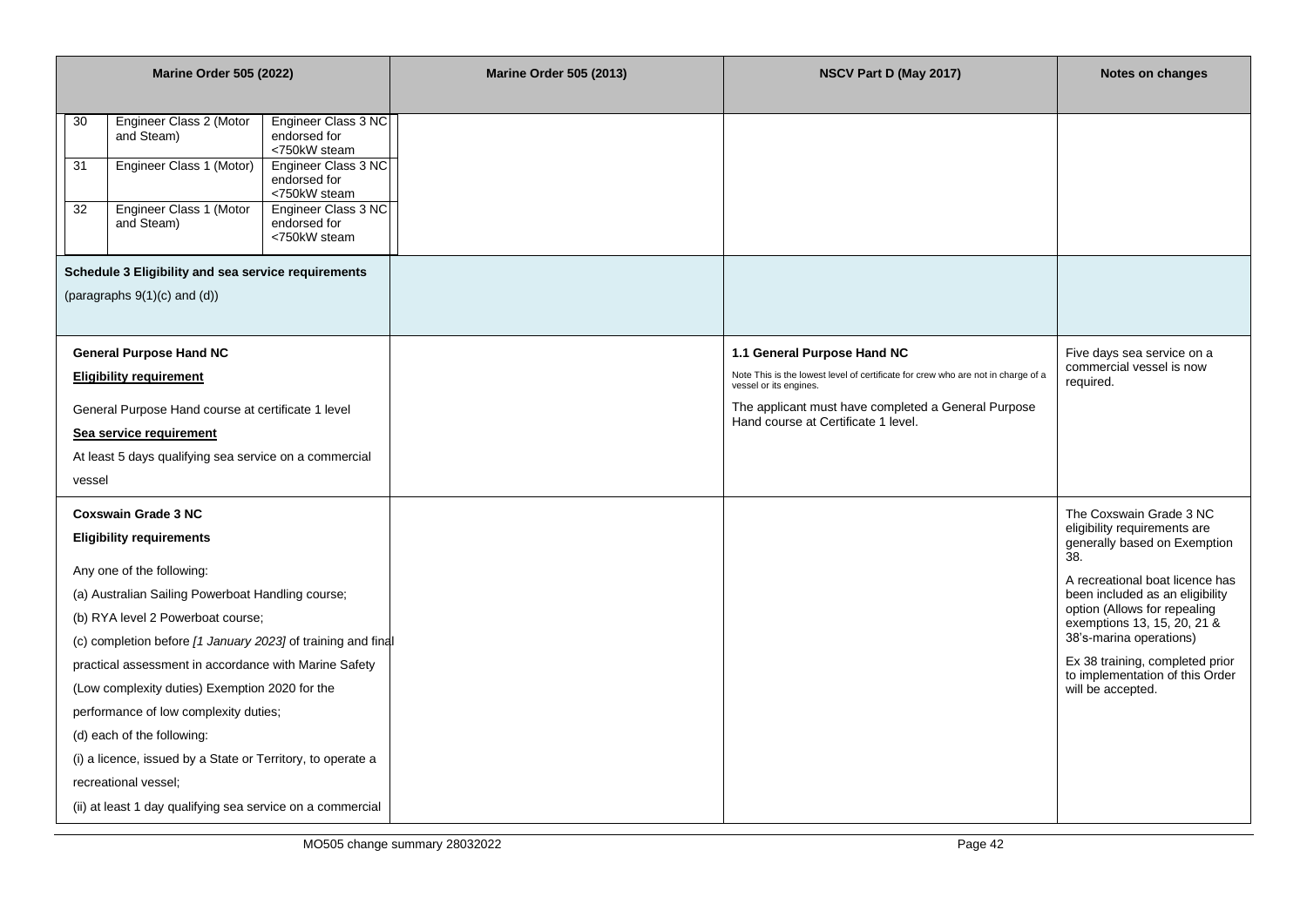| <b>Marine Order 505 (2022)</b>                                                                                                                                                                                                                                                                                                                                                                                                                                     | <b>Marine Order 505 (2013)</b> | NSCV Part D (May 2017)                                                                                                                                                                                                                                                                                                                                                                                                                                                                                               | Notes on changes                                                                                                                                                                                                                                                                       |
|--------------------------------------------------------------------------------------------------------------------------------------------------------------------------------------------------------------------------------------------------------------------------------------------------------------------------------------------------------------------------------------------------------------------------------------------------------------------|--------------------------------|----------------------------------------------------------------------------------------------------------------------------------------------------------------------------------------------------------------------------------------------------------------------------------------------------------------------------------------------------------------------------------------------------------------------------------------------------------------------------------------------------------------------|----------------------------------------------------------------------------------------------------------------------------------------------------------------------------------------------------------------------------------------------------------------------------------------|
| vessel;<br>(iii) a declaration on the approved form;<br>(e) each of the following courses from the MAR Maritime<br>Training Package, or a course developed as part of the<br>MAR Maritime Training Package to cover the same skills:<br>(i) MARI003 Comply with regulations to ensure safe<br>operation of a vessel up to 12 metres;<br>(ii) MARK007 Handle a vessel up to 12 metres;<br>(iii) MARN008 Apply seamanship skills aboard a vessel<br>up to 12 metres. |                                |                                                                                                                                                                                                                                                                                                                                                                                                                                                                                                                      |                                                                                                                                                                                                                                                                                        |
| <b>Coxswain Grade 2 NC</b><br><b>Eligibility requirements</b><br>1. Coxswain Grade 2 course at certificate 1 level<br>2. Final assessment<br>Sea service requirement<br>With AMSA approved task book:<br>At least 10 days qualifying sea service on a commercial<br>or recreational vessel<br>Without AMSA approved task book:<br>At least 50 days qualifying sea service on a commercial<br>or recreational vessel                                                |                                | 1.6 Coxswain Grade 2 NC<br>The applicant must:<br>(a) have completed a Coxswain Grade 2 course at<br>Certificate 1 level; and<br>(b) have at least:<br>(i) 7 days qualifying sea service on commercial or<br>recreational vessels, and a completed approved task<br>book; or<br>(ii) 60 days qualifying sea service on commercial or<br>recreational vessels; and<br>(c) after meeting all the other requirements for the<br>certificate - pass a final assessment.                                                  | The sea service requirement<br>has been changed to 10 days<br>with a task book and 50 days<br>without a task book for<br>rationalising.                                                                                                                                                |
| <b>Coxswain Grade 1 NC</b><br><b>Eligibility requirements</b><br>1. Coxswain Grade 1 course at certificate 2 level<br>2. Short Range Operator Certificate of Proficiency issued<br>by ACMA (or higher qualification)<br>3. Final assessment<br>Sea service requirement<br>With AMSA approved task book:                                                                                                                                                            |                                | 1.7 Coxswain Grade 1 NC<br>(1) The applicant must:<br>(a) have completed a Coxswain Grade 1 course at<br>Certificate 2 level; and<br>(b) hold a Marine Radio Operators VHF Certificate of<br>Proficiency issued by the Australian Communications and<br>Media Authority, or higher qualification, or an equivalent<br>qualification approved by the National Regulator; and<br>(c) have at least:<br>(i) 30 days qualifying sea service working on board<br>commercial vessels ≥5 m long while working in a deck, or | The sea service requirement<br>has been changed to 150 days<br>without a task book for<br>rationalising.<br>The name of the Marine Radio<br>Operator's qualification has<br>been updated.<br>The requirement to obtain sea<br>service seaward of sheltered<br>waters has been removed. |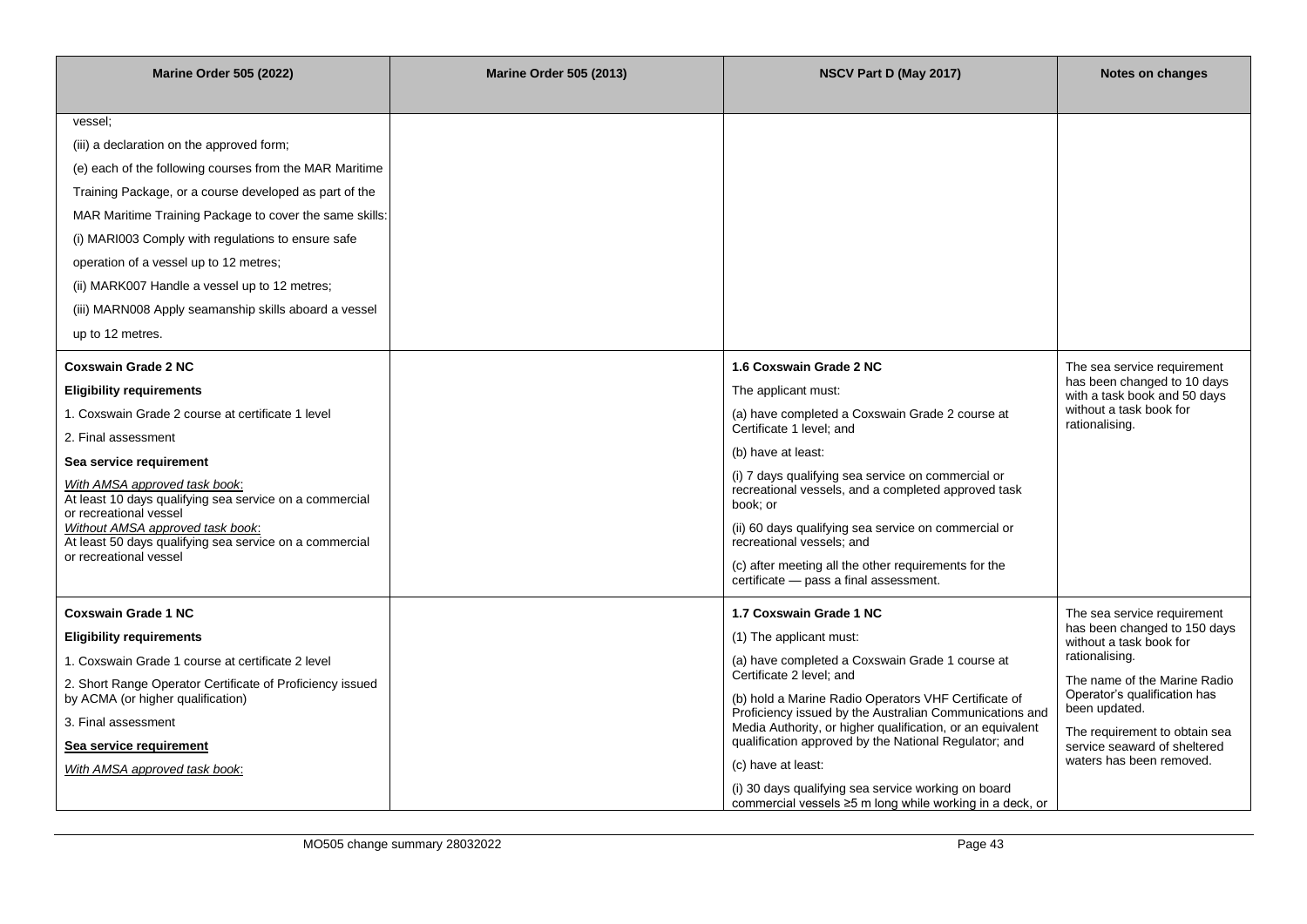| <b>Marine Order 505 (2022)</b>                                                                                                                                                       | <b>Marine Order 505 (2013)</b> | NSCV Part D (May 2017)                                                                                                                                                 | Notes on changes                                                |
|--------------------------------------------------------------------------------------------------------------------------------------------------------------------------------------|--------------------------------|------------------------------------------------------------------------------------------------------------------------------------------------------------------------|-----------------------------------------------------------------|
|                                                                                                                                                                                      |                                |                                                                                                                                                                        |                                                                 |
| At least 30 days qualifying sea service on a commercial<br>vessel ≥5 m long, working in a deck capacity or working                                                                   |                                | deck and engineering, capacity on board, and a<br>completed approved task book; or                                                                                     |                                                                 |
| both in a deck capacity and an engineering capacity<br>Without AMSA approved task book:                                                                                              |                                | (ii) 240 days qualifying sea service working on board<br>commercial or recreational vessels ≥5 m long while<br>working as a deck, or deck and engineering, capacity on |                                                                 |
| At least 150 days qualifying sea service on a commercial<br>or recreational vessel ≥5 m long, working in a deck                                                                      |                                | board: and                                                                                                                                                             |                                                                 |
| capacity or working both in a deck capacity and an<br>engineering capacity                                                                                                           |                                | (d) after meeting all the other requirements for the<br>certificate - pass a final assessment.                                                                         |                                                                 |
|                                                                                                                                                                                      |                                | (2) For the qualifying sea service mentioned in paragraph<br>$(1)(c)$ :                                                                                                |                                                                 |
|                                                                                                                                                                                      |                                | (a) at least half must be seaward of sheltered waters; or                                                                                                              |                                                                 |
|                                                                                                                                                                                      |                                | (b) the applicant may be issued with a Coxswain Grade 1<br>NC certificate restricted to sheltered waters.                                                              |                                                                 |
| Sailing Master Coastal NC                                                                                                                                                            |                                |                                                                                                                                                                        | The eligibility requirements for a                              |
| <b>Eligibility requirement</b>                                                                                                                                                       |                                |                                                                                                                                                                        | Sailing Master Coastal NC are<br>a commercially endorsed RYA    |
| 1. Commercially endorsed RYA Yachtmaster Coastal<br>certificate                                                                                                                      |                                |                                                                                                                                                                        | certificate as well as an<br>engineering training<br>component. |
| 2. Short Range Operator Certificate of Proficiency issued<br>by ACMA (or higher qualification)                                                                                       |                                |                                                                                                                                                                        |                                                                 |
| 3. Any one of the following:                                                                                                                                                         |                                |                                                                                                                                                                        |                                                                 |
| (a) Coxswain Grade 1 NC certificate of competency;                                                                                                                                   |                                |                                                                                                                                                                        |                                                                 |
| (b) Marine Engine Driver Grade 3 certificate of<br>competency;                                                                                                                       |                                |                                                                                                                                                                        |                                                                 |
| (c) MAR Maritime Training Package MARC037 Operate<br>inboard and outboard motors, or a course developed as<br>part of the MAR Maritime Training Package to cover the<br>same skills; |                                |                                                                                                                                                                        |                                                                 |
| (d) RYA Diesel Engine course and the Australian Sailing<br>Powerboat Handling course;                                                                                                |                                |                                                                                                                                                                        |                                                                 |
| (e) The RYA Diesel Engine course and the RYA level 2<br>Powerboat course                                                                                                             |                                |                                                                                                                                                                        |                                                                 |
| <b>Sailing Master Offshore NC</b>                                                                                                                                                    |                                |                                                                                                                                                                        | The eligibility requirements for a                              |
| Eligibility requirements                                                                                                                                                             |                                |                                                                                                                                                                        | Sailing Master Offshore NC are<br>a commercially endorsed RYA   |
| Commercially endorsed RYA Yachtmaster<br>1.                                                                                                                                          |                                |                                                                                                                                                                        | certificate as well as an<br>engineering training               |
| Offshore or Yachtmaster Ocean certificate                                                                                                                                            |                                |                                                                                                                                                                        | component.                                                      |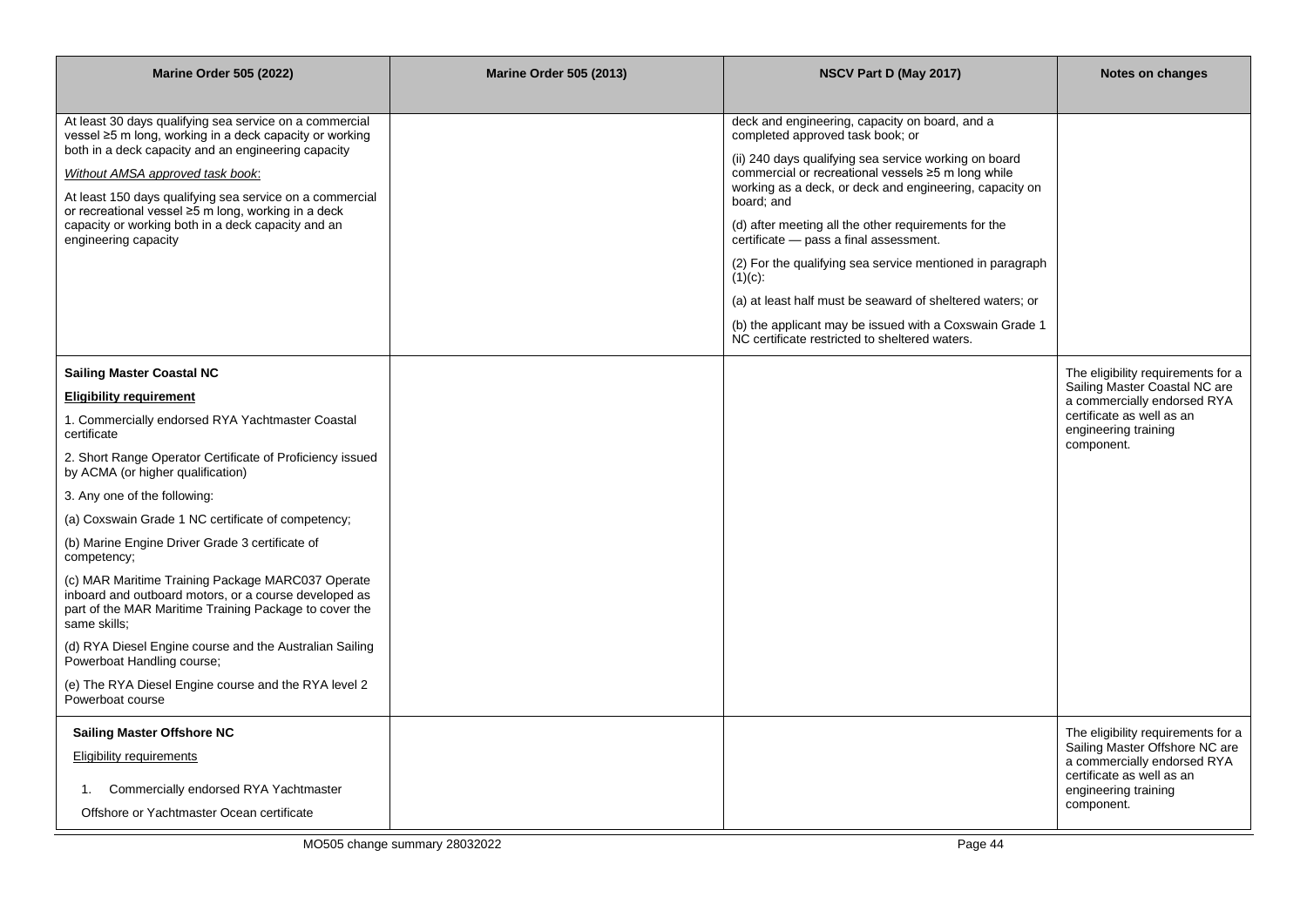| <b>Marine Order 505 (2022)</b>                                                                                                                                                                                                                                                                                                                                                                                                                                                                                                                                                                           | <b>Marine Order 505 (2013)</b> | NSCV Part D (May 2017)                                                                                                                                                                                                                                                                                                                                                                        | Notes on changes                                            |
|----------------------------------------------------------------------------------------------------------------------------------------------------------------------------------------------------------------------------------------------------------------------------------------------------------------------------------------------------------------------------------------------------------------------------------------------------------------------------------------------------------------------------------------------------------------------------------------------------------|--------------------------------|-----------------------------------------------------------------------------------------------------------------------------------------------------------------------------------------------------------------------------------------------------------------------------------------------------------------------------------------------------------------------------------------------|-------------------------------------------------------------|
| Long Range Operator Certificate of Proficiency<br>2.<br>(or higher) issued by ACMA<br>3. Any one of the following:<br>(a) Coxswain Grade 1 NC certificate of competency;<br>(b) Marine Engine Driver Grade 3 certificate of<br>competency;<br>(c) MAR Maritime Training Package MARC037 Operate<br>inboard and outboard motors, or a course developed as<br>part of the MAR Maritime Training Package to cover the<br>same skills;<br>(d) RYA Diesel Engine course and the Australian<br>Sailing Powerboat Handling course;<br>(e) The RYA Diesel Engine course and the RYA level 2<br>Powerboat course. |                                |                                                                                                                                                                                                                                                                                                                                                                                               |                                                             |
| Master (Inland waters) NC<br><b>Eligibility requirements</b><br>1. Master (Inland waters) NC course at certificate 3 level<br>2. Final assessment<br>Sea service requirement<br>With AMSA approved task book:                                                                                                                                                                                                                                                                                                                                                                                            |                                | 1.9 Master (Inland waters)<br>(1) The applicant must:<br>(a) have completed a Master (Inland waters) course at<br>Certificate 3 level; and<br>(b) have at least:<br>(i) 60 days qualifying sea service on commercial vessels<br>$\ge$ 7.5 m long and a completed approved task book while                                                                                                     | No changes to the eligibility<br>requirements.              |
| At least 60 days qualifying sea service on a commercial<br>vessel ≥7.5 m long working in a deck capacity<br>Without AMSA approved task book:<br>At least 120 days qualifying sea service on a commercial<br>or recreational vessel ≥7.5 m long, working in a deck<br>capacity or working both in a deck capacity and an<br>engineering capacity                                                                                                                                                                                                                                                          |                                | working in any deck capacity on board; or<br>(ii) 120 days qualifying sea service on vessels ≥7.5 m<br>long while working on board in a deck, or deck and<br>engineering, capacity on board; and<br>(c) after meeting all the other requirements for the<br>certificate - pass a final assessment.<br>(2) For subparagraph (1)(b)(ii), all the sea service may be<br>on recreational vessels. |                                                             |
| Master <24 m NC<br><b>Eligibility requirements</b>                                                                                                                                                                                                                                                                                                                                                                                                                                                                                                                                                       |                                | 1.8 Master < 24 m NC<br>(1) The applicant must:                                                                                                                                                                                                                                                                                                                                               | The sea service requirement<br>has been changed to 360 days |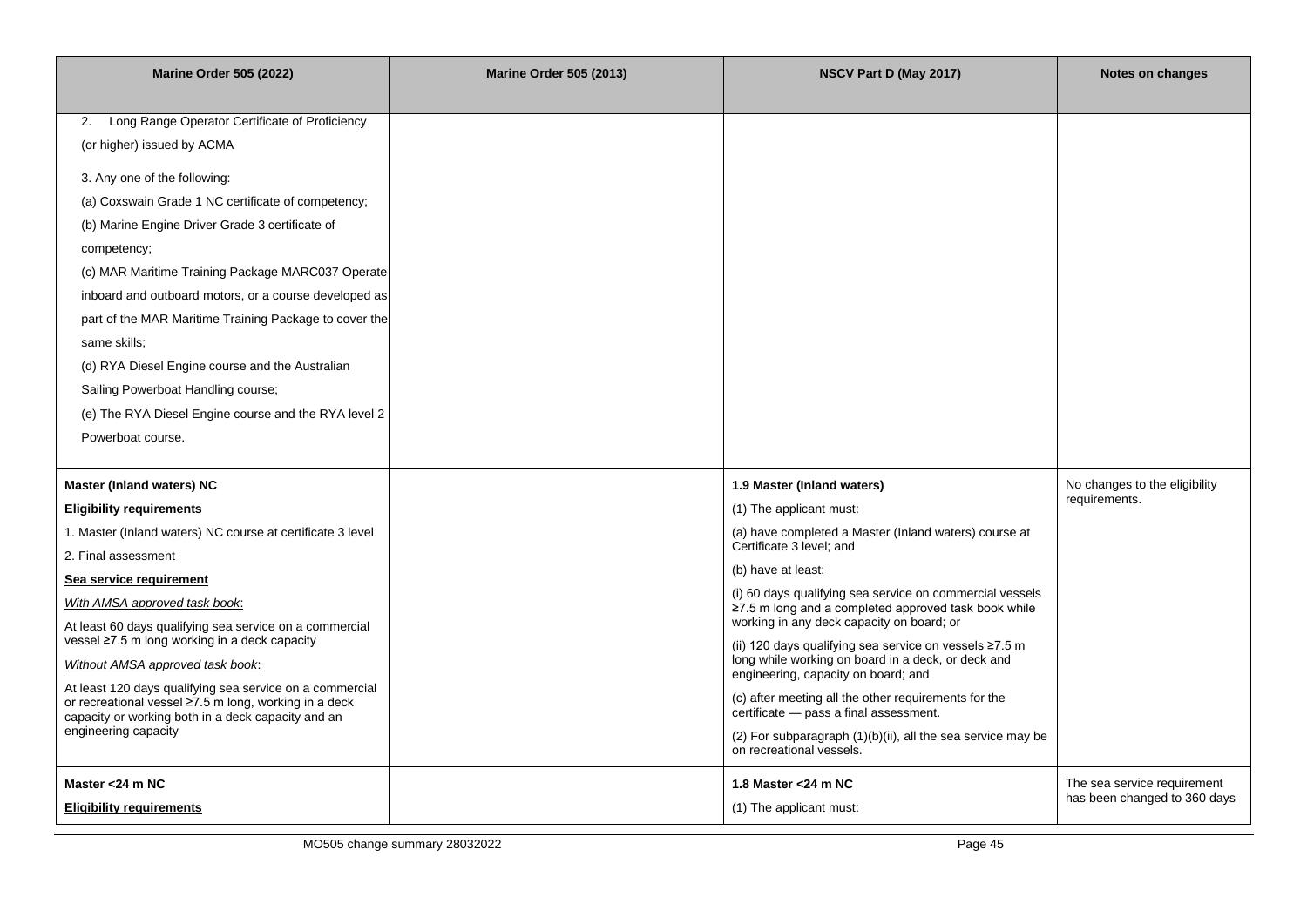| <b>Marine Order 505 (2022)</b>                                                                                      | <b>Marine Order 505 (2013)</b> | NSCV Part D (May 2017)                                                                                                                    | Notes on changes                                                                          |
|---------------------------------------------------------------------------------------------------------------------|--------------------------------|-------------------------------------------------------------------------------------------------------------------------------------------|-------------------------------------------------------------------------------------------|
|                                                                                                                     |                                |                                                                                                                                           |                                                                                           |
| 1. Masters <24 m course at certificate 3 level                                                                      |                                | (a) have completed a Master <24 m course at Certificate<br>3 level: and                                                                   | without a task book for<br>rationalising.                                                 |
| 2. Long Range Operator Certificate of Proficiency (or<br>higher) issued by ACMA                                     |                                | (b) hold a Marine Radio Operators Certificate of<br>Proficiency issued by the Australian Communications and                               | All sea service must be<br>completed on vessels ≥7.5m                                     |
| 3. Final assessment                                                                                                 |                                | Media Authority, or higher qualification, or an equivalent<br>qualification approved by the National Regulator; and                       | (Option of completing up to half<br>sea service on smaller vessels                        |
| Sea service requirement<br>With AMSA approved task book:                                                            |                                | (c) have at least:                                                                                                                        | has been removed)                                                                         |
| At least 120 days qualifying sea service on a commercial<br>vessel ≥7.5 m long working in a deck capacity           |                                | (i) 120 days of qualifying sea service in the 5 years<br>before the application working on board commercial                               | The name of the Marine Radio<br>Operator's qualification has<br>been updated.             |
| Without AMSA approved task book:                                                                                    |                                | vessels ≥7.5 m long, and completed an approved task<br>book; or                                                                           | The requirement to obtain sea<br>service seaward of sheltered                             |
| At least 360 days qualifying sea service on a vessel ≥7.5<br>m long (of which at least half must be on a commercial |                                | (ii) 600 days of qualifying sea service, of which:                                                                                        | waters has been removed.                                                                  |
| vessel), working in a deck capacity or working both in a<br>deck capacity and an engineering capacity               |                                | (A) at least half must be accrued on vessels $\geq 7.5$ m long;<br>and                                                                    |                                                                                           |
|                                                                                                                     |                                | (B) at least half must be accrued on commercial vessels;<br>and                                                                           |                                                                                           |
|                                                                                                                     |                                | (C) up to half may be accrued on recreational vessels $\geq 5$<br>m long; and                                                             |                                                                                           |
|                                                                                                                     |                                | (d) after meeting all the other requirements for the<br>certificate - pass a final assessment.                                            |                                                                                           |
|                                                                                                                     |                                | (2) The applicant must have accrued the qualifying sea<br>service while working in a deck, or deck and engineering,<br>capacity on board. |                                                                                           |
|                                                                                                                     |                                | (3) For the qualifying sea service mentioned in paragraph<br>$(1)(c)$ :                                                                   |                                                                                           |
|                                                                                                                     |                                | (a) at least half must be seaward of sheltered waters; or                                                                                 |                                                                                           |
|                                                                                                                     |                                | (b) the applicant may be issued with a Master $<$ 24 m NC<br>certificate restricted to sheltered waters.                                  |                                                                                           |
| Master <45 m NC                                                                                                     |                                | 1.10 Master < 35 m NC                                                                                                                     | The Master <45 m NC eligibility                                                           |
| <b>Eligibility requirements</b>                                                                                     |                                | (1) The applicant must:                                                                                                                   | requirements are based on the<br>Master < 35 m NC certificate                             |
| 1. Master <24 m NC or Mate <80 m NC certificate of<br>competency                                                    |                                | (a) have completed a Master < 35m course at Certificate<br>4 level; and                                                                   | previously available.                                                                     |
| 2. Master <45 m course at certificate 4 level                                                                       |                                | (b) hold a Marine Radio Operators Certificate of                                                                                          | The name of the Marine Radio<br>Operator's qualification has                              |
| 3. Long Range Operator Certificate of Proficiency (or                                                               |                                | Proficiency issued by the Australian Communications and<br>Media Authority, or higher qualification, or an equivalent                     | been updated.                                                                             |
| higher) issued by ACMA<br>4. Final assessment                                                                       |                                | qualification approved by the National Regulator; and                                                                                     | The requirement to obtain sea<br>service seaward of sheltered<br>waters has been removed. |
|                                                                                                                     |                                |                                                                                                                                           |                                                                                           |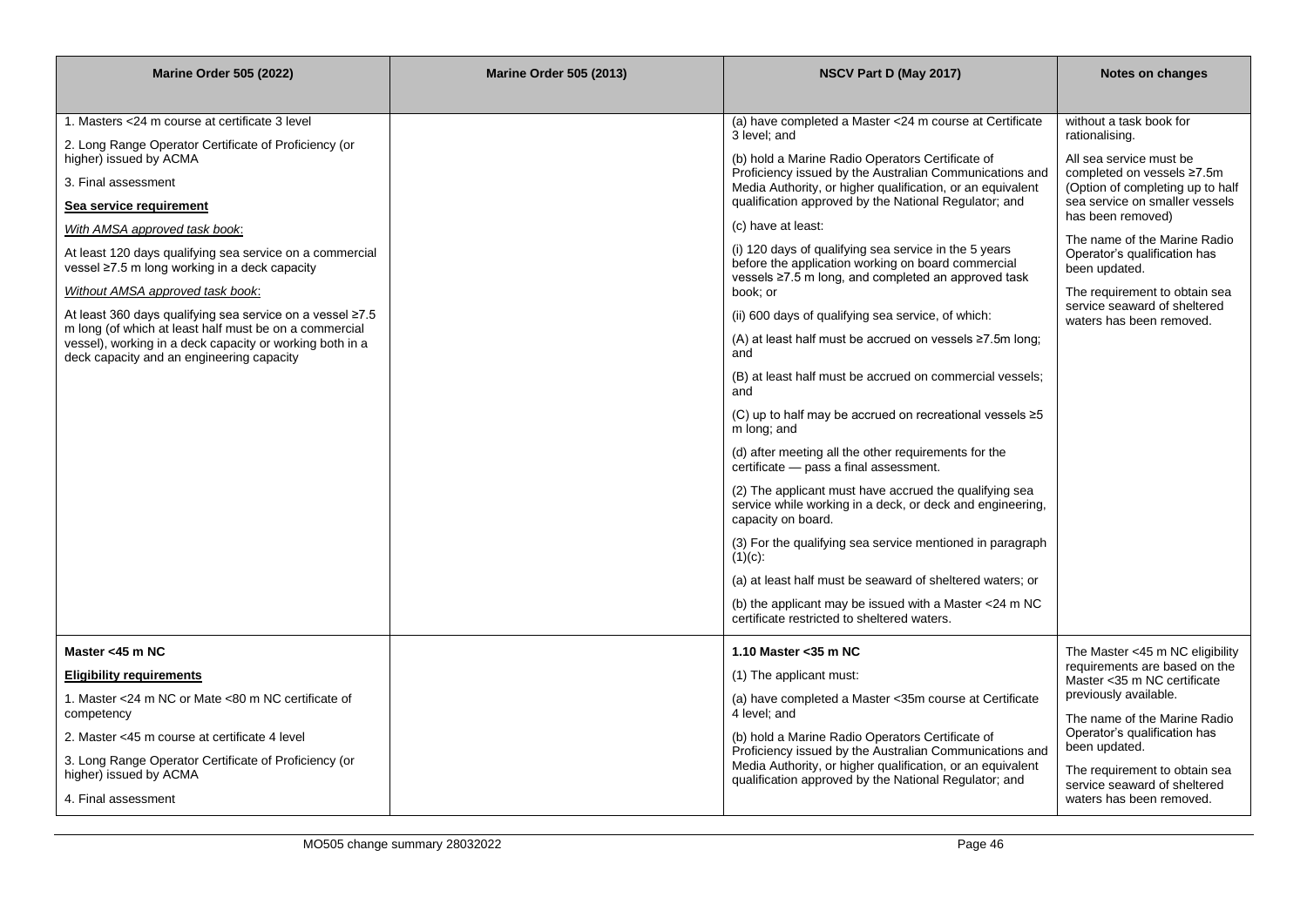| <b>Marine Order 505 (2022)</b>                                                                                                                                                                                                | <b>Marine Order 505 (2013)</b> | NSCV Part D (May 2017)                                                                                                                                                                                                             | Notes on changes          |
|-------------------------------------------------------------------------------------------------------------------------------------------------------------------------------------------------------------------------------|--------------------------------|------------------------------------------------------------------------------------------------------------------------------------------------------------------------------------------------------------------------------------|---------------------------|
|                                                                                                                                                                                                                               |                                |                                                                                                                                                                                                                                    |                           |
| Sea service requirement                                                                                                                                                                                                       |                                | (c) while holding a Master <24 m NC or a Mate <80m NC<br>certificate, or a certificate that the National Regulator                                                                                                                 |                           |
| With AMSA approved task book.                                                                                                                                                                                                 |                                | considers is equivalent to it:                                                                                                                                                                                                     |                           |
| At least 180 days qualifying sea service on a commercial<br>vessel ≥12 m long while holding a Master <24 m NC<br>certificate or a Mate <80 m NC certificate including 120<br>days as person in charge of a navigational watch |                                | (i) have 180 days qualifying sea service on commercial<br>vessels ≥12 m long, including 120 days as person in<br>charge of a navigational watch, and a completed<br>approved task book; or                                         |                           |
| Without AMSA approved task book:<br>At least 360 days qualifying sea service on a commercial<br>vessel ≥12 m long while holding a Master <24 m NC                                                                             |                                | (ii) have 360 days qualifying sea service on commercial<br>vessels ≥12 m long, including 240 days as person in<br>charge of a navigational watch; and                                                                              |                           |
| certificate or a Mate <80 m NC certificate including 240<br>days as person in charge of a navigational watch                                                                                                                  |                                | (d) after meeting all the other requirements for the<br>certificate - pass a final assessment.                                                                                                                                     |                           |
|                                                                                                                                                                                                                               |                                | (2) For the qualifying sea service mentioned in paragraph<br>$(1)(c)$ :                                                                                                                                                            |                           |
|                                                                                                                                                                                                                               |                                | (a) at least half must be seaward of sheltered waters; or                                                                                                                                                                          |                           |
|                                                                                                                                                                                                                               |                                | (b) the applicant may be issued with a Master $<$ 35 m NC<br>certificate restricted to sheltered waters.                                                                                                                           |                           |
|                                                                                                                                                                                                                               |                                | 1.11 Mate <80 m NC                                                                                                                                                                                                                 | The Mate <80 m NC will no |
|                                                                                                                                                                                                                               |                                | (1) The applicant must:                                                                                                                                                                                                            | longer be issued.         |
|                                                                                                                                                                                                                               |                                | (a) have completed a Master < 35m course at Certificate<br>4 level; and                                                                                                                                                            |                           |
|                                                                                                                                                                                                                               |                                | (b) hold a Marine Radio Operators Certificate of<br>Proficiency issued by the Australian Communications and<br>Media Authority, or higher qualification, or an equivalent<br>qualification approved by the National Regulator; and |                           |
|                                                                                                                                                                                                                               |                                | (c) have at least:                                                                                                                                                                                                                 |                           |
|                                                                                                                                                                                                                               |                                | (i) 300 days qualifying sea service working on board<br>commercial vessels ≥12 m and a completed Master <35<br>m NC approved task book while working in any deck<br>capacity on board; or                                          |                           |
|                                                                                                                                                                                                                               |                                | (ii) 600 days qualifying sea service working on board<br>commercial vessels ≥12 m while working in any deck<br>capacity on board; and                                                                                              |                           |
|                                                                                                                                                                                                                               |                                | (d) after meeting all the other requirements for the<br>certificate - pass a final assessment.                                                                                                                                     |                           |
|                                                                                                                                                                                                                               |                                | $(2)$ For paragraph $(1)(c)$ :                                                                                                                                                                                                     |                           |
|                                                                                                                                                                                                                               |                                | (a) at least half the sea service must have been seaward<br>of sheltered waters; or                                                                                                                                                |                           |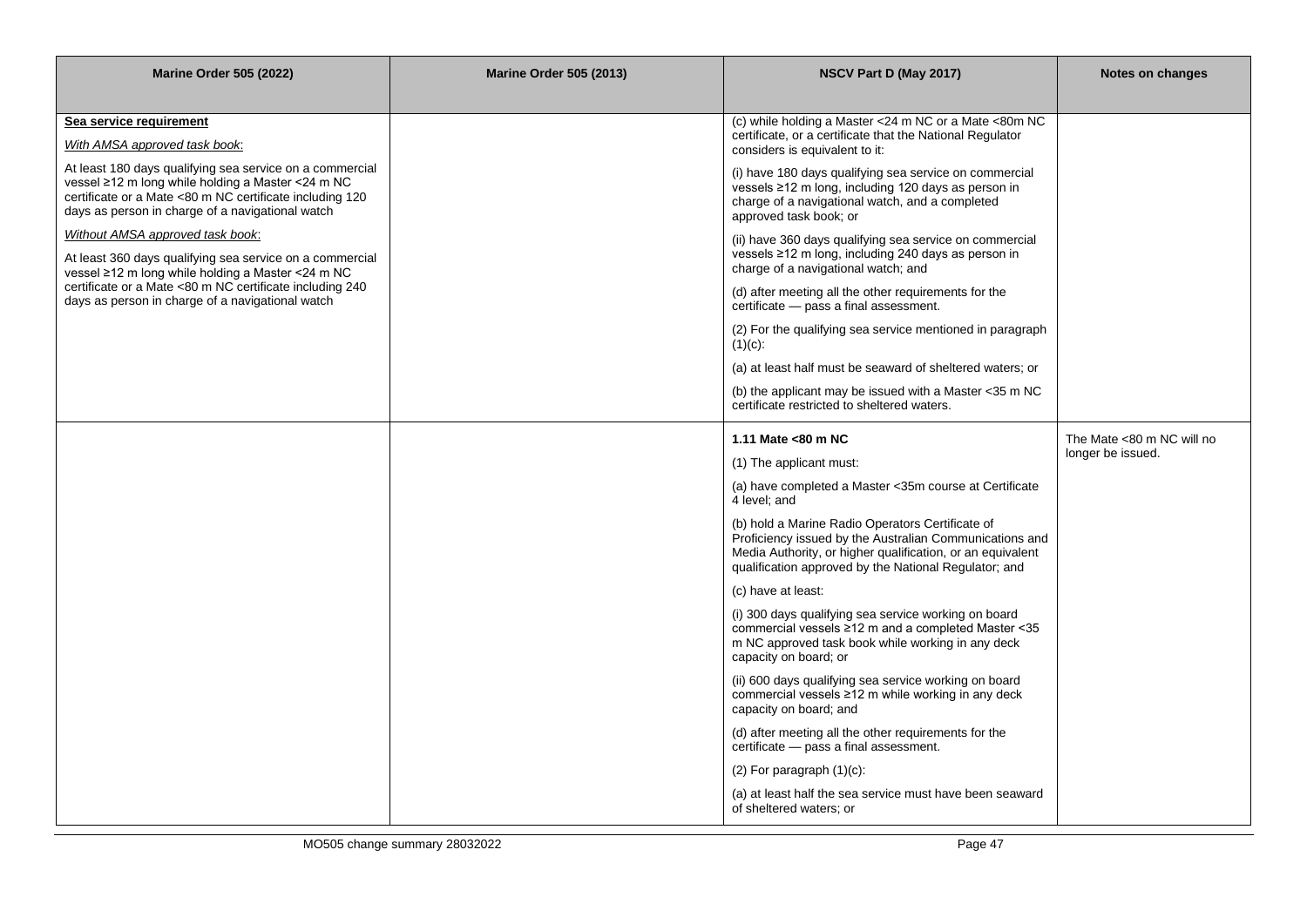| <b>Marine Order 505 (2022)</b>                                                                                                                                                                               | <b>Marine Order 505 (2013)</b> | NSCV Part D (May 2017)                                                                                                                                                                                             | Notes on changes                                                  |
|--------------------------------------------------------------------------------------------------------------------------------------------------------------------------------------------------------------|--------------------------------|--------------------------------------------------------------------------------------------------------------------------------------------------------------------------------------------------------------------|-------------------------------------------------------------------|
|                                                                                                                                                                                                              |                                |                                                                                                                                                                                                                    |                                                                   |
|                                                                                                                                                                                                              |                                | (b) the applicant may be issued with a Mate $<80$ m NC<br>certificate that is restricted to sheltered waters.                                                                                                      |                                                                   |
| Master <100 m NC                                                                                                                                                                                             |                                | 1.12 Master <80 m NC                                                                                                                                                                                               | The Master <100 m NC                                              |
| <b>Eligibility requirements</b>                                                                                                                                                                              |                                | (1) The applicant must:                                                                                                                                                                                            | eligibility requirements are<br>based on the Master <80 m NC      |
| 1. Master <35 m NC, Master <45 m NC, or Mate <80 m<br>NC certificate of competency                                                                                                                           |                                | (a) have completed a Master <80m course at Diploma<br>level; and                                                                                                                                                   | certificate previously available.<br>The name of the Marine Radio |
| 2. Master <100 m course at diploma level                                                                                                                                                                     |                                | (b) hold a Marine Radio Operators Certificate of                                                                                                                                                                   | Operator's qualification has<br>been updated.                     |
| 3. Long Range Operator Certificate of Proficiency (or<br>higher) issued by ACMA                                                                                                                              |                                | Proficiency issued by the Australian Communications and<br>Media Authority, or higher qualification, or an equivalent<br>qualification approved by the National Regulator; and                                     |                                                                   |
| 4. Final assessment                                                                                                                                                                                          |                                | (c) have at least:                                                                                                                                                                                                 |                                                                   |
| Sea service requirement                                                                                                                                                                                      |                                | (i) while holding a Master <35 m NC certificate - 180                                                                                                                                                              |                                                                   |
| With AMSA approved task book:                                                                                                                                                                                |                                | days qualifying sea service on commercial vessels ≥24 m<br>long including 120 days as person in charge of a                                                                                                        |                                                                   |
| Either of the following:                                                                                                                                                                                     |                                | navigational watch, and a completed approved task book;                                                                                                                                                            |                                                                   |
| (a) at least 180 days qualifying sea service on a<br>commercial vessel ≥24 m long while holding a Master<br><45 m NC certificate including 120 days as officer of the<br>watch on a commercial vessel ≥24 m; |                                | or<br>(ii) while holding a Master $<$ 35 m NC certificate $-$ 360<br>days qualifying sea service on commercial vessels ≥24 m<br>long including 240 days as person in charge of a                                   |                                                                   |
| (b) at least 360 days qualifying sea service as officer of<br>the watch on a commercial vessel ≥24 m long while<br>holding a Mate <80 m NC or a non command seafarer<br>certificate.                         |                                | navigational watch; or<br>(iii) while holding a Mate <80 m NC or other non-<br>command certificate -360 days as officer of the watch<br>on commercial vessels ≥24 m long and a completed<br>approved task book; or |                                                                   |
| Without AMSA approved task book:                                                                                                                                                                             |                                | (iv) while holding a Mate <80 m NC or other non-                                                                                                                                                                   |                                                                   |
| Either of the following:<br>(a) at least 360 days qualifying sea service on a                                                                                                                                |                                | command certificate -720 days as officer of the watch<br>on commercial vessels ≥24 m long; and                                                                                                                     |                                                                   |
| commercial vessel ≥24 m long while holding a Master<br><45 m NC certificate including 120 days as officer of the<br>watch on a commercial vessel ≥24 m;                                                      |                                | (d) after meeting all the other requirements for the<br>certificate - pass a final assessment.                                                                                                                     |                                                                   |
| (b) at least 720 days qualifying sea service as officer of<br>the watch on a commercial vessel ≥24 m long while                                                                                              |                                | Note for paragraph (1)(c) The National Regulator considers the certificates<br>mentioned in Schedule 3, as equivalent to the Master <35 m NC certificate,<br>to be equivalent.                                     |                                                                   |
| holding a Mate <80 m NC or a non command seafarer<br>certificate.                                                                                                                                            |                                | (2) For subparagraphs (1)(c)(iii) and (iv), a non-command<br>certificate is a certificate other than one that allows its                                                                                           |                                                                   |
| Note The following seafarer certificates are non<br>command:                                                                                                                                                 |                                | holder to command a vessel.                                                                                                                                                                                        |                                                                   |
|                                                                                                                                                                                                              |                                | $(3)$ For paragraph $(1)(c)$ :                                                                                                                                                                                     |                                                                   |
| • Watchkeeper Deck <500 GT                                                                                                                                                                                   |                                | (a) at least half the sea service must have been seaward<br>of sheltered waters; or                                                                                                                                |                                                                   |
| • Watchkeeper Deck <3000 GT (Yachts)<br>• Watchkeeper Deck                                                                                                                                                   |                                | (b) the applicant may be issued with a certificate that is<br>restricted to sheltered waters.                                                                                                                      |                                                                   |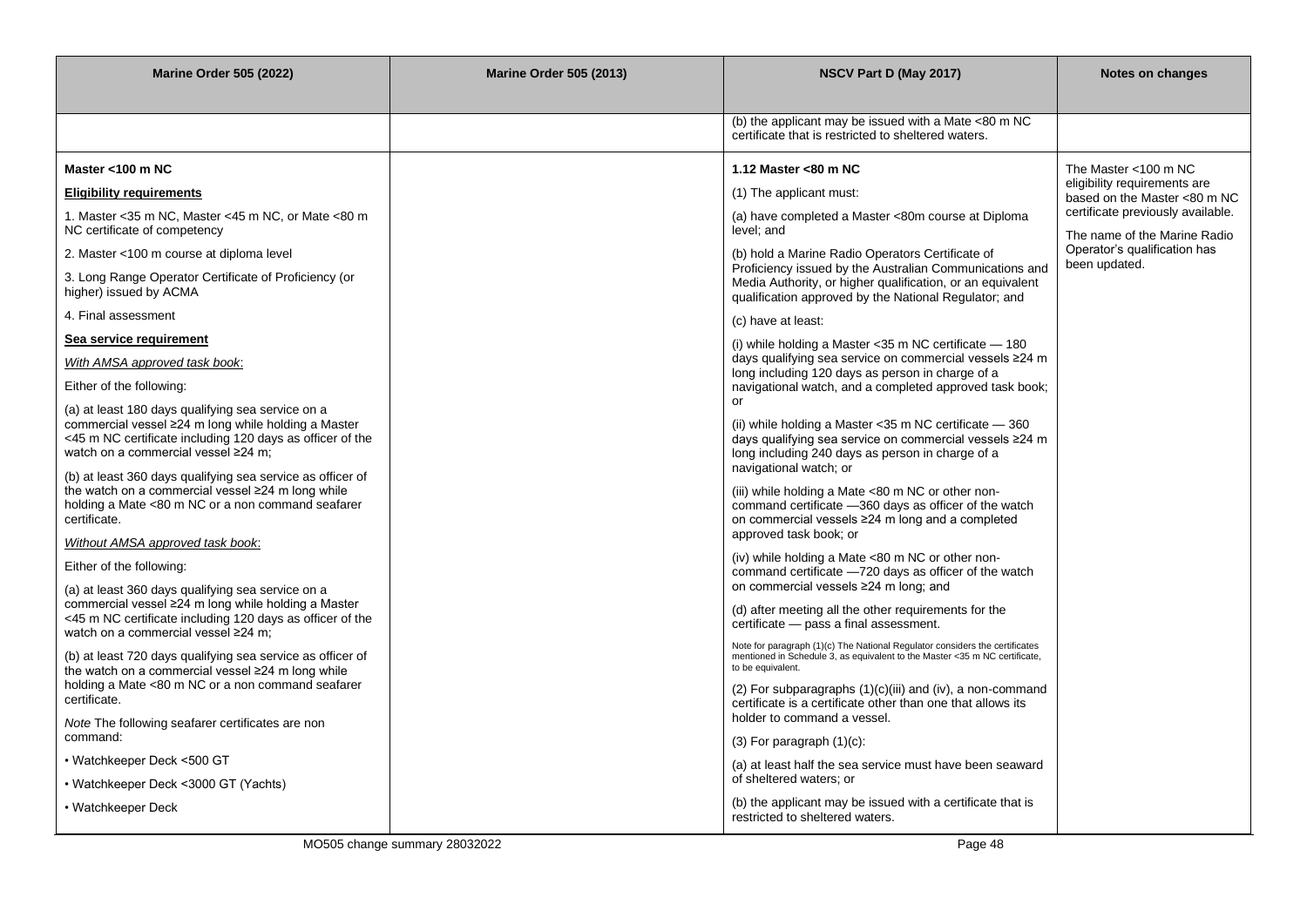| <b>Marine Order 505 (2022)</b>                                                                                                                                                                                                                                                                                                                                                                                                                                                                                                                                                                                                                                                                                                                                                                                                                                                                                                                                                    | <b>Marine Order 505 (2013)</b> | NSCV Part D (May 2017)                                                                                                                                                                                                                                                                                                                                                                                                                                                                                                                                                                                                                                                                                                                                                                                                                                                                                                                                                                                                                                                                                                                                                                                | Notes on changes                                                                                                                        |
|-----------------------------------------------------------------------------------------------------------------------------------------------------------------------------------------------------------------------------------------------------------------------------------------------------------------------------------------------------------------------------------------------------------------------------------------------------------------------------------------------------------------------------------------------------------------------------------------------------------------------------------------------------------------------------------------------------------------------------------------------------------------------------------------------------------------------------------------------------------------------------------------------------------------------------------------------------------------------------------|--------------------------------|-------------------------------------------------------------------------------------------------------------------------------------------------------------------------------------------------------------------------------------------------------------------------------------------------------------------------------------------------------------------------------------------------------------------------------------------------------------------------------------------------------------------------------------------------------------------------------------------------------------------------------------------------------------------------------------------------------------------------------------------------------------------------------------------------------------------------------------------------------------------------------------------------------------------------------------------------------------------------------------------------------------------------------------------------------------------------------------------------------------------------------------------------------------------------------------------------------|-----------------------------------------------------------------------------------------------------------------------------------------|
| • Chief Mate < 3000 GT (Yachts)<br>• Chief Mate <3000 GT<br>• Chief Mate<br><b>Marine Engine Driver Grade 3 NC</b><br><b>Eligibility requirements</b><br>1. Marine Engine Driver 3 course at certificate 2 level<br>2. Final assessment<br>Sea service requirement<br>With AMSA approved task book:<br>At least 20 days qualifying sea service on a commercial<br>vessel with propulsion power ≥75 kW that includes at<br>least 10 days on a vessel with an inboard diesel engine.<br>Without AMSA approved task book:<br>At least 60 days qualifying sea service on a commercial<br>vessel with propulsion power ≥75 kW that includes at<br>least 30 days on a vessel with an inboard diesel engine.<br>In each case the qualifying sea service must be<br>completed while performing duties as a general purpose<br>hand (whether certificated or not), Coxswain Grade 1 NC,<br>Coxswain Grade 2 NC, assistant to a marine engine<br>driver, chief engineer or second engineer. |                                | 1.2 Marine Engine Driver Grade 3 NC<br>(1) The applicant must:<br>(a) have completed a Marine Engine Driver Grade 3<br>course at Certificate 2 level; and<br>(b) have at least:<br>(i) 20 days qualifying sea service on commercial vessels<br>with propulsion power ≥75 kW that includes at least 10<br>days on vessels with inboard diesel engines and a<br>completed approved task book; or<br>(ii) 60 days qualifying sea service on vessels with<br>propulsion power ≥75 kW that includes at least 30 days<br>on vessels with inboard diesel engines; and<br>(c) after meeting all the other requirements for the<br>certificate - pass a final assessment.<br>(2) The applicant may be issued with a Marine Engine<br>Driver Grade 3 NC certificate restricted to outboard<br>engines if the applicant:<br>(a) does not meet the requirements for qualifying sea<br>service on vessels with inboard diesel engines mentioned<br>in paragraph (1)(b); and<br>$(b)$ has:<br>(i) 20 days qualifying sea service on commercial vessels<br>with propulsion power ≥75 kW and a completed approved<br>task book: or<br>(ii) 60 days qualifying sea service on vessels with<br>propulsion power ≥75 kW. | Restriction to outboard engines<br>has been removed.<br>The sea service requirements<br>on vessels with inboard engines<br>must be met. |
|                                                                                                                                                                                                                                                                                                                                                                                                                                                                                                                                                                                                                                                                                                                                                                                                                                                                                                                                                                                   |                                |                                                                                                                                                                                                                                                                                                                                                                                                                                                                                                                                                                                                                                                                                                                                                                                                                                                                                                                                                                                                                                                                                                                                                                                                       |                                                                                                                                         |
|                                                                                                                                                                                                                                                                                                                                                                                                                                                                                                                                                                                                                                                                                                                                                                                                                                                                                                                                                                                   |                                |                                                                                                                                                                                                                                                                                                                                                                                                                                                                                                                                                                                                                                                                                                                                                                                                                                                                                                                                                                                                                                                                                                                                                                                                       |                                                                                                                                         |
|                                                                                                                                                                                                                                                                                                                                                                                                                                                                                                                                                                                                                                                                                                                                                                                                                                                                                                                                                                                   |                                |                                                                                                                                                                                                                                                                                                                                                                                                                                                                                                                                                                                                                                                                                                                                                                                                                                                                                                                                                                                                                                                                                                                                                                                                       |                                                                                                                                         |
|                                                                                                                                                                                                                                                                                                                                                                                                                                                                                                                                                                                                                                                                                                                                                                                                                                                                                                                                                                                   |                                |                                                                                                                                                                                                                                                                                                                                                                                                                                                                                                                                                                                                                                                                                                                                                                                                                                                                                                                                                                                                                                                                                                                                                                                                       |                                                                                                                                         |
|                                                                                                                                                                                                                                                                                                                                                                                                                                                                                                                                                                                                                                                                                                                                                                                                                                                                                                                                                                                   |                                | (3) The qualifying sea service must be completed while<br>performing any of the following:                                                                                                                                                                                                                                                                                                                                                                                                                                                                                                                                                                                                                                                                                                                                                                                                                                                                                                                                                                                                                                                                                                            |                                                                                                                                         |
|                                                                                                                                                                                                                                                                                                                                                                                                                                                                                                                                                                                                                                                                                                                                                                                                                                                                                                                                                                                   |                                | (a) duties as a general purpose hand;<br>(b) duties permitted for a Coxswain Grade 1 NC or<br>Coxswain Grade 2 NC certificate;                                                                                                                                                                                                                                                                                                                                                                                                                                                                                                                                                                                                                                                                                                                                                                                                                                                                                                                                                                                                                                                                        |                                                                                                                                         |
|                                                                                                                                                                                                                                                                                                                                                                                                                                                                                                                                                                                                                                                                                                                                                                                                                                                                                                                                                                                   |                                | (c) duties as an assistant to an engine driver, to a chief<br>engineer or to a second engineer.                                                                                                                                                                                                                                                                                                                                                                                                                                                                                                                                                                                                                                                                                                                                                                                                                                                                                                                                                                                                                                                                                                       |                                                                                                                                         |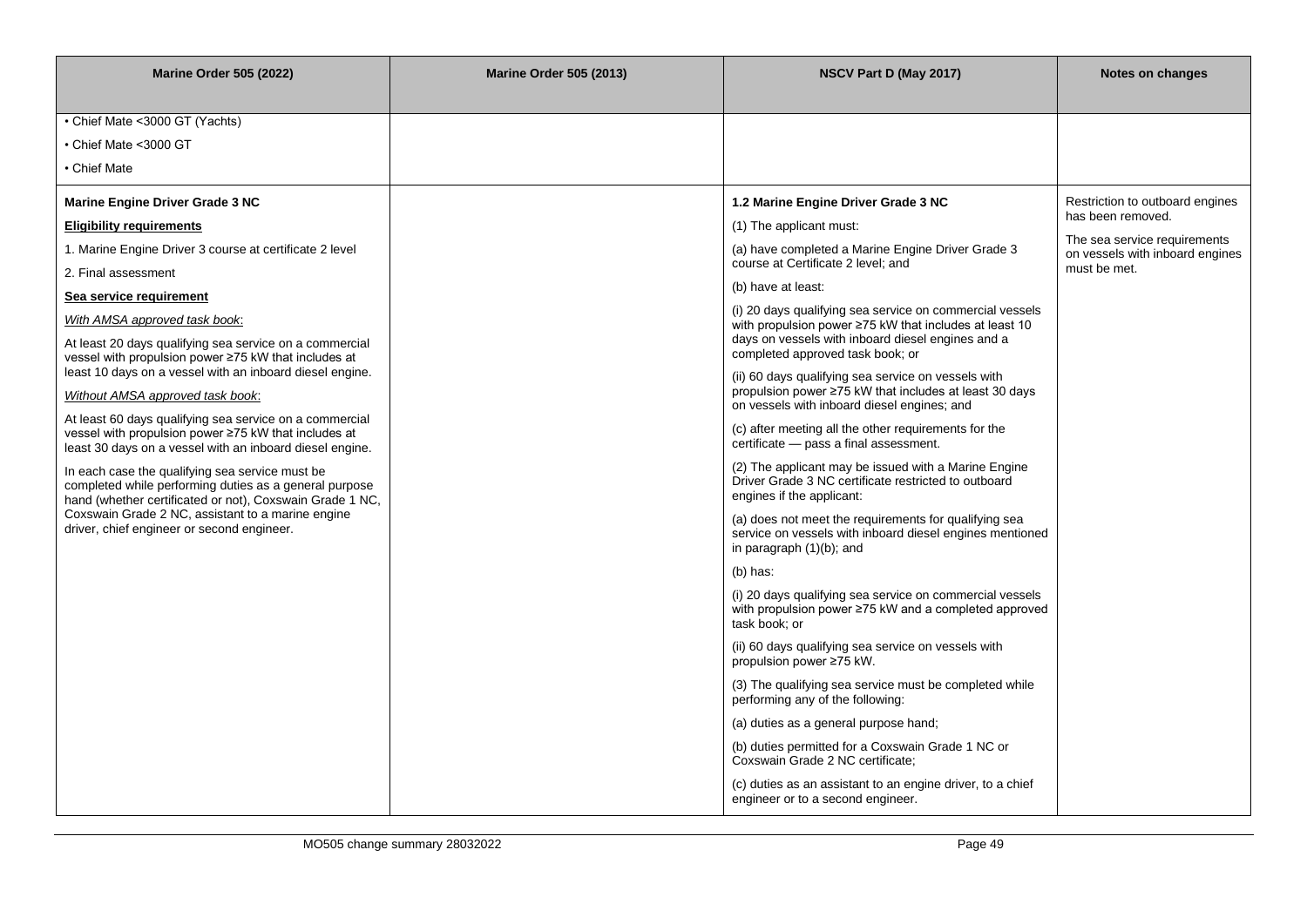| <b>Marine Order 505 (2022)</b>                                                                                                                                                                                                                                                           | <b>Marine Order 505 (2013)</b> |                                                                                                                                                                                                                                                                                                                                                | Notes on changes                                                      |
|------------------------------------------------------------------------------------------------------------------------------------------------------------------------------------------------------------------------------------------------------------------------------------------|--------------------------------|------------------------------------------------------------------------------------------------------------------------------------------------------------------------------------------------------------------------------------------------------------------------------------------------------------------------------------------------|-----------------------------------------------------------------------|
| <b>Marine Engine Driver Grade 2 NC</b>                                                                                                                                                                                                                                                   |                                | 1.3 Marine Engine Driver Grade 2 NC                                                                                                                                                                                                                                                                                                            | Qualifying sea service options                                        |
| <b>Eligibility requirements</b>                                                                                                                                                                                                                                                          |                                | (1) The applicant must:                                                                                                                                                                                                                                                                                                                        | are limited to without holding a<br>qualification or whilst holding a |
| 1. Marine Engine Driver 2 course at certificate 3 level<br>2. Final assessment                                                                                                                                                                                                           |                                | (a) have completed a Marine Engine Driver Grade 2<br>course at Certificate 3 level; and                                                                                                                                                                                                                                                        | workshop skills equivalent<br>qualification.                          |
|                                                                                                                                                                                                                                                                                          |                                | (b) have at least:                                                                                                                                                                                                                                                                                                                             |                                                                       |
| Sea service requirement<br>With AMSA approved task book                                                                                                                                                                                                                                  |                                | (i) 180 days qualifying sea service on commercial vessels<br>with inboard diesel engines with propulsion power $\geq 150$<br>kW and a completed approved task book; or                                                                                                                                                                         |                                                                       |
| Either of the following:<br>(a) at least 180 days qualifying sea service on a                                                                                                                                                                                                            |                                | (ii) 360 days qualifying sea service on commercial<br>vessels with inboard diesel engines with propulsion<br>power ≥150 kW; or                                                                                                                                                                                                                 |                                                                       |
| commercial vessel with inboard diesel propulsion power<br>≥150 kW;<br>(b) at least 90 days qualifying sea service on a<br>commercial vessel with inboard diesel propulsion power<br>≥150 kW while holding a workshop skills equivalent<br>qualification.                                 |                                | (iii) 120 days qualifying sea service on commercial<br>vessels with inboard diesel engines with propulsion<br>power ≥150 kW and a completed approved task book,<br>while holding a Coxswain Grade 1 NC or Coxswain<br>Grade 2 NC certificate endorsed for 500 kW inboard<br>propulsion or a Marine Engine Driver Grade 3 NC<br>certificate; or |                                                                       |
| Without AMSA approved task book:                                                                                                                                                                                                                                                         |                                | (iv) 240 days qualifying sea service on commercial                                                                                                                                                                                                                                                                                             |                                                                       |
| Either of the following:<br>(a) at least 360 days qualifying sea service on a<br>commercial vessel with inboard diesel propulsion power<br>≥150 kW;                                                                                                                                      |                                | vessels with inboard diesel engines with propulsion<br>power ≥150 kW, while holding a Coxswain Grade 1 NC or<br>Coxswain Grade 2 NC certificate endorsed for 500 kW<br>inboard propulsion or Marine Engine Driver Grade 3 NC<br>certificate; or                                                                                                |                                                                       |
| (b) at least 180 days qualifying sea service on a<br>commercial vessel with inboard diesel propulsion power<br>≥150 kW while holding a workshop skills equivalent<br>qualification.                                                                                                      |                                | (v) 90 days qualifying sea service on commercial vessels<br>with inboard diesel engines with propulsion power ≥150<br>kW and a completed approved task book while holding a<br>workshop skill equivalent qualification; or                                                                                                                     |                                                                       |
| In each case the qualifying sea service must be<br>completed while performing duties as a general purpose<br>hand (whether certificated or not), an engineer, a marine<br>engine driver, an assistant to a marine engine driver, an<br>assistant to a chief engineer or second engineer. |                                | (vi) 180 days qualifying sea service on commercial<br>vessels with inboard diesel engines with propulsion<br>power ≥150 kW, while holding a workshop skill equivalent<br>qualification; and                                                                                                                                                    |                                                                       |
|                                                                                                                                                                                                                                                                                          |                                | (c) after meeting all the other requirements for the<br>certificate - pass a final assessment.                                                                                                                                                                                                                                                 |                                                                       |
|                                                                                                                                                                                                                                                                                          |                                | (2) The qualifying sea service must be completed while<br>performing duties as:                                                                                                                                                                                                                                                                |                                                                       |
|                                                                                                                                                                                                                                                                                          |                                | (a) an engineer, an engine driver, a chief engineer or<br>second engineer; or                                                                                                                                                                                                                                                                  |                                                                       |
|                                                                                                                                                                                                                                                                                          |                                | (b) an assistant to an engine driver, to a chief engineer or<br>to a second engineer; or                                                                                                                                                                                                                                                       |                                                                       |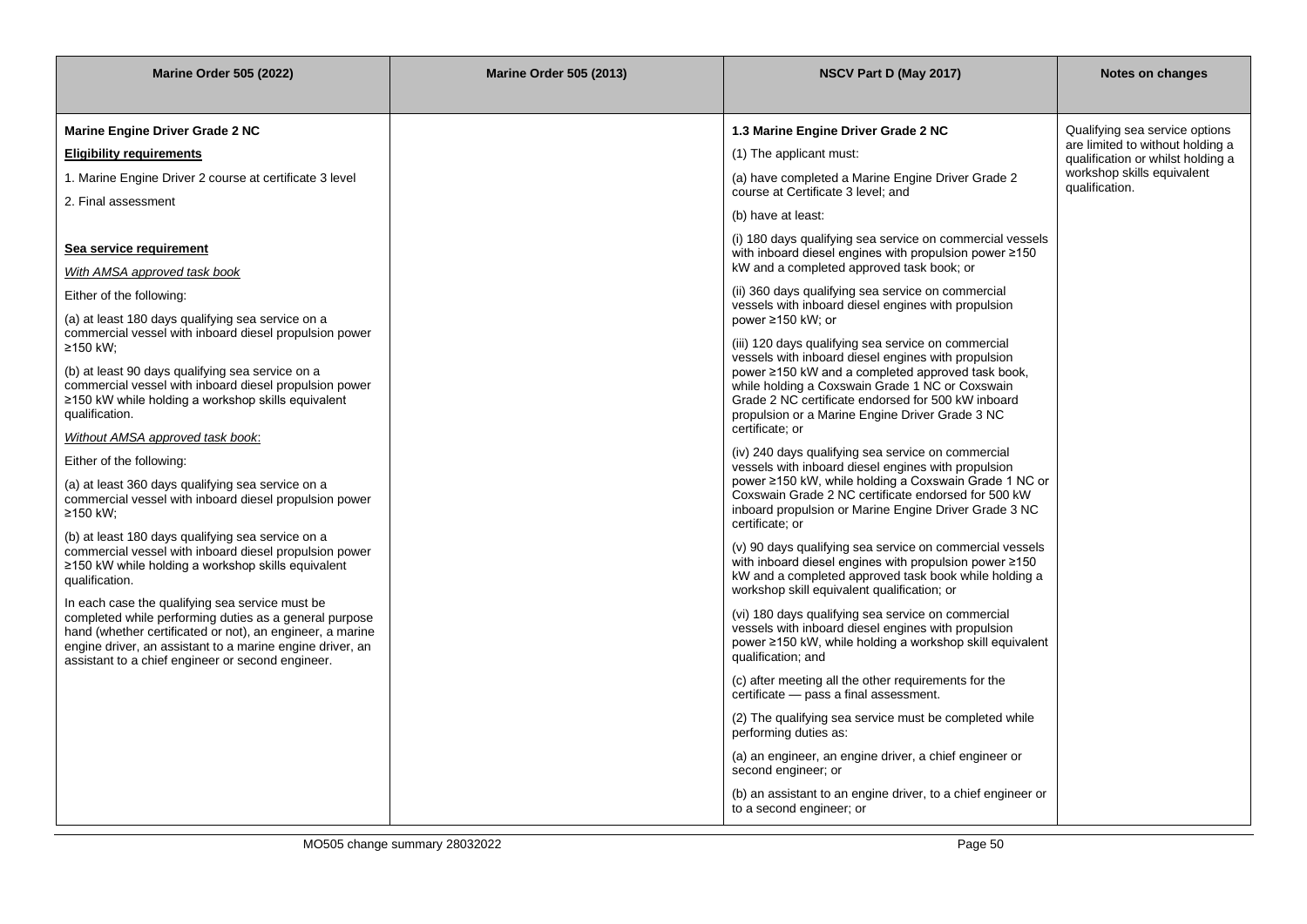| <b>Marine Order 505 (2022)</b>                                                                              | <b>Marine Order 505 (2013)</b> | NSCV Part D (May 2017)                                                                                              | Notes on changes                                               |
|-------------------------------------------------------------------------------------------------------------|--------------------------------|---------------------------------------------------------------------------------------------------------------------|----------------------------------------------------------------|
|                                                                                                             |                                |                                                                                                                     |                                                                |
|                                                                                                             |                                | (c) a general purpose hand.                                                                                         |                                                                |
| <b>Marine Engine Driver Grade 1 NC</b>                                                                      |                                | 1.4 Marine Engine Driver Grade 1 NC                                                                                 | The options have been                                          |
| <b>Eligibility requirements</b>                                                                             |                                | (1) The applicant must:                                                                                             | changed to either sea service<br>while holding a Marine Engine |
| 1. Marine Engine Driver 1 course at certificate 4 level                                                     |                                | (a) have completed a Marine Engine Driver Grade 1                                                                   | Driver Grade 2 NC; or sea<br>service while holding a           |
| 2. Final assessment                                                                                         |                                | course at Certificate 4 level: and                                                                                  | workshop skill equivalent                                      |
| Sea service requirement                                                                                     |                                | (b) have at least:                                                                                                  | qualification.                                                 |
| With AMSA approved task book                                                                                |                                | (i) 240 days qualifying sea service on commercial vessels<br>with inboard diesel engines with propulsion power ≥375 |                                                                |
| Either of the following:                                                                                    |                                | kW and a completed approved task book while holding a<br>Coxswain Grade 1 NC or Coxswain Grade 2 NC                 |                                                                |
| (a) at least 120 days qualifying sea service on a<br>commercial vessel with inboard diesel engines with     |                                | certificate endorsed for 500 kW inboard propulsion; or                                                              |                                                                |
| propulsion power ≥375 kW, while holding a Marine                                                            |                                | (ii) 480 days qualifying sea service on commercial<br>vessels with inboard diesel engines with propulsion           |                                                                |
| Engine Driver Grade 2 NC certificate of competency;                                                         |                                | power ≥375 kW while holding a Coxswain Grade 1 NC or                                                                |                                                                |
| (b) at least 90 days qualifying sea service on a<br>commercial vessel with inboard diesel propulsion power  |                                | Coxswain Grade 2 NC certificate endorsed for 500 kW<br>inboard propulsion; or                                       |                                                                |
| ≥375 kW while holding a workshop skills equivalent<br>qualification.                                        |                                | (iii) 180 days qualifying sea service on commercial                                                                 |                                                                |
| Without AMSA approved task book:                                                                            |                                | vessels with inboard diesel engines with propulsion<br>power ≥375 kW and a completed approved task book,            |                                                                |
| Either of the following:                                                                                    |                                | while holding a Marine Engine Driver Grade 3 NC<br>certificate; or                                                  |                                                                |
| (a) at least 240 days qualifying sea service on a                                                           |                                | (iv) 360 days qualifying sea service on commercial                                                                  |                                                                |
| commercial vessel with inboard diesel engines with<br>propulsion power ≥375 kW, while holding a Marine      |                                | vessels with inboard diesel engines with propulsion                                                                 |                                                                |
| Engine Driver Grade 2 NC certificate of competency;                                                         |                                | power ≥375 kW, while holding a Marine Engine Driver<br>Grade 3 NC certificate: or                                   |                                                                |
| (b) at least 180 days qualifying sea service on a<br>commercial vessel with inboard diesel propulsion power |                                | (v) 90 days qualifying sea service on commercial vessels                                                            |                                                                |
| ≥375 kW while holding a workshop skills equivalent                                                          |                                | with inboard diesel engines with propulsion power ≥375<br>kW and a completed approved task book, while holding a    |                                                                |
| qualification.                                                                                              |                                | workshop skill equivalent qualification; or                                                                         |                                                                |
| In each case the qualifying sea service must be<br>completed while:                                         |                                | (vi) 180 days qualifying sea service on commercial<br>vessels with inboard diesel engines with propulsion           |                                                                |
| (a) performing duties as an engineer, marine engine<br>driver, chief engineer or second engineer; or        |                                | power ≥375 kW, while holding a workshop skill equivalent                                                            |                                                                |
| (b) assisting a marine engine driver, chief engineer or                                                     |                                | qualification; or                                                                                                   |                                                                |
| second engineer in the performance of tasks appropriate<br>to the certificate.                              |                                | (vii) 120 days qualifying sea service on commercial<br>vessels with inboard diesel engines with propulsion          |                                                                |
|                                                                                                             |                                | power ≥375 kW and a completed approved task book,<br>while holding a Marine Engine Driver Grade 2 NC                |                                                                |
|                                                                                                             |                                | certificate; or                                                                                                     |                                                                |
|                                                                                                             |                                | (viii) 240 days qualifying sea service on commercial<br>vessels with inboard diesel engines with propulsion         |                                                                |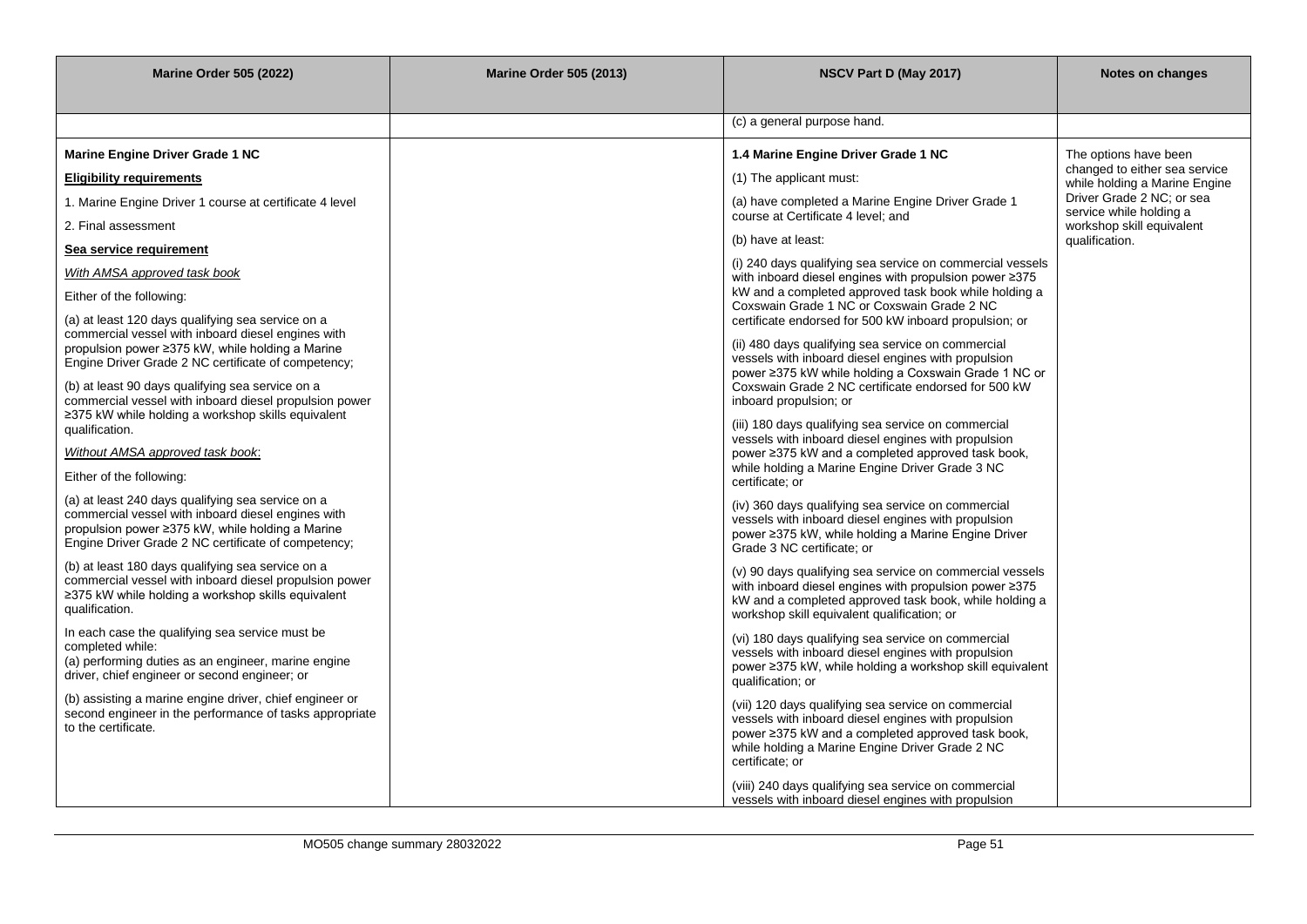| <b>Marine Order 505 (2022)</b>                                                                           | <b>Marine Order 505 (2013)</b> | NSCV Part D (May 2017)                                                                                             | Notes on changes                                               |
|----------------------------------------------------------------------------------------------------------|--------------------------------|--------------------------------------------------------------------------------------------------------------------|----------------------------------------------------------------|
|                                                                                                          |                                |                                                                                                                    |                                                                |
|                                                                                                          |                                | power ≥375 kW, while holding a Marine Engine Driver<br>Grade 2 NC certificate; and                                 |                                                                |
|                                                                                                          |                                | (c) after meeting all the other requirements for the<br>certificate - pass a final assessment.                     |                                                                |
|                                                                                                          |                                | (2) The qualifying sea service must be completed while<br>performing duties as:                                    |                                                                |
|                                                                                                          |                                | (a) an engineer, an engine driver, a chief engineer or<br>second engineer; or                                      |                                                                |
|                                                                                                          |                                | (b) an assistant to an engine driver, to a chief engineer or<br>to a second engineer; or                           |                                                                |
|                                                                                                          |                                | (c) a general purpose hand.                                                                                        |                                                                |
| <b>Engineer Class 3 NC</b>                                                                               |                                | 1.5 Engineer Class 3 NC                                                                                            | The options have been                                          |
| <b>Eligibility requirements</b>                                                                          |                                | The applicant must:                                                                                                | changed to sea service while<br>holding a Marine Engine Driver |
| 1. Engineer Class 3 course at diploma level                                                              |                                | (a) have completed an Engineer Class 3 course at<br>Diploma level; and                                             | Grade 1 NC; or sea service<br>while holding a workshop skill   |
| 2. Final assessment                                                                                      |                                |                                                                                                                    | equivalent qualification; or sea                               |
| Sea service requirement                                                                                  |                                | (b) have qualifying sea service on commercial vessels<br>with inboard diesel engines with ≥400 kW propulsion       | service while holding an<br>Engineer Watchkeeper seafarer      |
| With AMSA approved task book                                                                             |                                | power of at least:                                                                                                 | certificate.                                                   |
| Either of the following:                                                                                 |                                | (i) while holding a Marine Engine Driver Grade 1<br>certificate – 180 days working on board as engineer in         |                                                                |
| (a) at least 180 days qualifying sea service on a<br>commercial vessel with inboard diesel engines with  |                                | charge or on duties assisting the engineer in charge, and<br>a completed approved task book; or                    |                                                                |
| propulsion power ≥400 kW, while holding a Marine<br>Engine Driver Grade 1 NC qualification;              |                                | (ii) while holding a Marine Engine Driver Grade 1                                                                  |                                                                |
| (b) at least 120 days qualifying sea service on a                                                        |                                | certificate - 360 days working on board as engineer in<br>charge or on duties assisting the engineer in charge; or |                                                                |
| commercial vessel with inboard diesel engines with                                                       |                                | (iii) for an applicant holding a workshop skill equivalent                                                         |                                                                |
| propulsion power ≥400 kW, while holding a workshop<br>skills equivalent qualification;                   |                                | qualification - 120 days working on board on duties                                                                |                                                                |
| Without AMSA approved task book:                                                                         |                                | assisting the engineer in charge, and a completed<br>approved task book; or                                        |                                                                |
| Any one of the following:                                                                                |                                | (iv) for an applicant holding a workshop skill equivalent                                                          |                                                                |
| (a) at least 360 days qualifying sea service on a                                                        |                                | qualification - 240 days working on board on duties<br>assisting the engineer in charge; or                        |                                                                |
| commercial vessel with inboard diesel engines with<br>propulsion power ≥400 kW, while holding a Marine   |                                | (v) while holding a certificate of competency as Engineer                                                          |                                                                |
| Engine Driver Grade 1 NC qualification;                                                                  |                                | Watchkeeper issued under the Navigation Act 2012 - 90                                                              |                                                                |
| (b) at least 240 days qualifying sea service on a                                                        |                                | days of working on board performing engine-room<br>watchkeeping duties; and                                        |                                                                |
| commercial vessel with inboard diesel engines with<br>propulsion power ≥400 kW, while holding a workshop |                                | (c) after meeting all the other requirements for the                                                               |                                                                |
| skills equivalent qualification;                                                                         |                                | certificate - pass a final assessment.                                                                             |                                                                |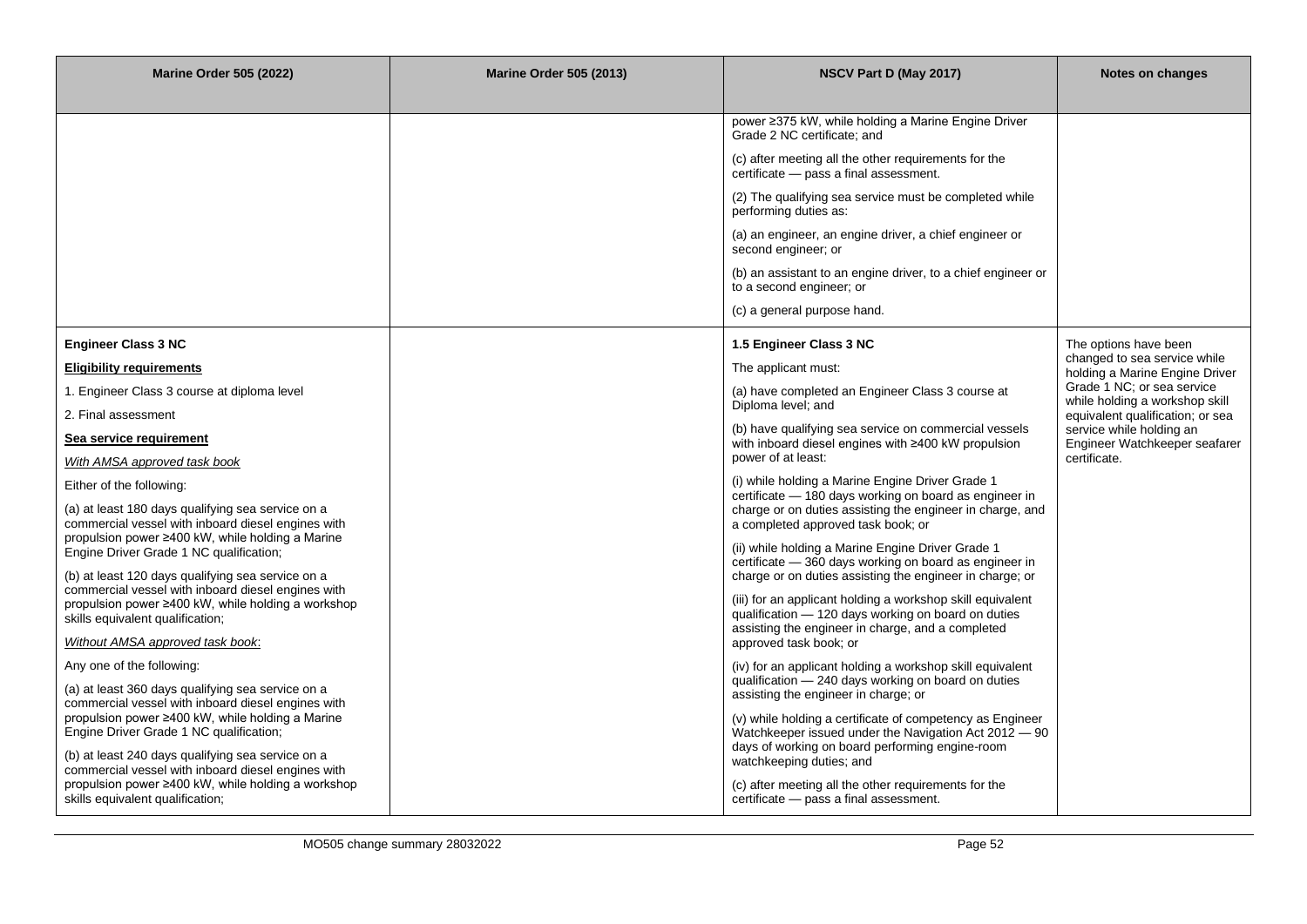| <b>Marine Order 505 (2022)</b>                                                                                                                                                                                                                                                                                                                                                                                                                                                                                                                                    | <b>Marine Order 505 (2013)</b> | NSCV Part D (May 2017)                                                                                                                                                                                                                                                                                                                                                                                                                                                                                             | Notes on changes                                                        |
|-------------------------------------------------------------------------------------------------------------------------------------------------------------------------------------------------------------------------------------------------------------------------------------------------------------------------------------------------------------------------------------------------------------------------------------------------------------------------------------------------------------------------------------------------------------------|--------------------------------|--------------------------------------------------------------------------------------------------------------------------------------------------------------------------------------------------------------------------------------------------------------------------------------------------------------------------------------------------------------------------------------------------------------------------------------------------------------------------------------------------------------------|-------------------------------------------------------------------------|
| (c) at least 90 days qualifying sea service on a<br>commercial vessel with inboard diesel engines with<br>propulsion power ≥400 kW, while holding an Engineer<br>Watchkeeper seafarer certificate issued under the<br>Navigation Act.<br>In each case the qualifying sea service must be<br>completed while:<br>(a) performing duties as an engineer, marine engine<br>driver, chief engineer or second engineer; or<br>(b) assisting a marine engine driver, chief engineer or<br>second engineer in the performance of tasks appropriate<br>to the certificate. |                                |                                                                                                                                                                                                                                                                                                                                                                                                                                                                                                                    |                                                                         |
| Note The skills and knowledge relevant to the duties and<br>functions of the above certificates are set out in the<br>AMSA document MO 505 Certificates of Competency<br>Skills and Knowledge - see the AMSA website at<br>http://www.amsa.gov.au                                                                                                                                                                                                                                                                                                                 |                                | 2.1 Eligibility criteria for certificates of competency<br>(2) The requirements for a Certificate 1, Certificate 2,<br>Certificate 3, Certificate 4 or Diploma level mentioned in<br>Schedule 1 for a certificate of competency are those<br>mentioned for the certificate of competency in Skills and<br>knowledge required for NSCV certificates of competency,<br>published by the Australian Maritime Safety Authority.<br>Note This document is available from the AMSA website<br>at http://www.amsa.gov.au. | The reference in NSCV Part D<br>2.1(2) is referenced here as a<br>note. |
| Schedule 4 Calculating qualifying sea service<br>(subsection 10(1))                                                                                                                                                                                                                                                                                                                                                                                                                                                                                               |                                |                                                                                                                                                                                                                                                                                                                                                                                                                                                                                                                    |                                                                         |
| 4.1 Terms for calculating qualifying sea service<br>In clause 4.2:<br><b>underway</b> means when the vessel is not:<br>(a) at anchor; or<br>(b) made fast to the shore; or<br>(c) aground.<br>watchkeeping duties means the duties of a master,<br>chief mate or deck watchkeeper in charge of a<br>navigational watch.<br>Note Other terms used in clause 4.2 are defined in<br>section 4 including: deck capacity, deck certificate, dual<br>certificate and engineering certificate.                                                                           |                                |                                                                                                                                                                                                                                                                                                                                                                                                                                                                                                                    | This section lists the definitions<br>used in this Schedule.            |
| 4.2 Calculation of qualifying sea service                                                                                                                                                                                                                                                                                                                                                                                                                                                                                                                         |                                | 3.1 Calculation of qualifying sea service                                                                                                                                                                                                                                                                                                                                                                                                                                                                          | The changes to this section<br>relate to measuring qualifying           |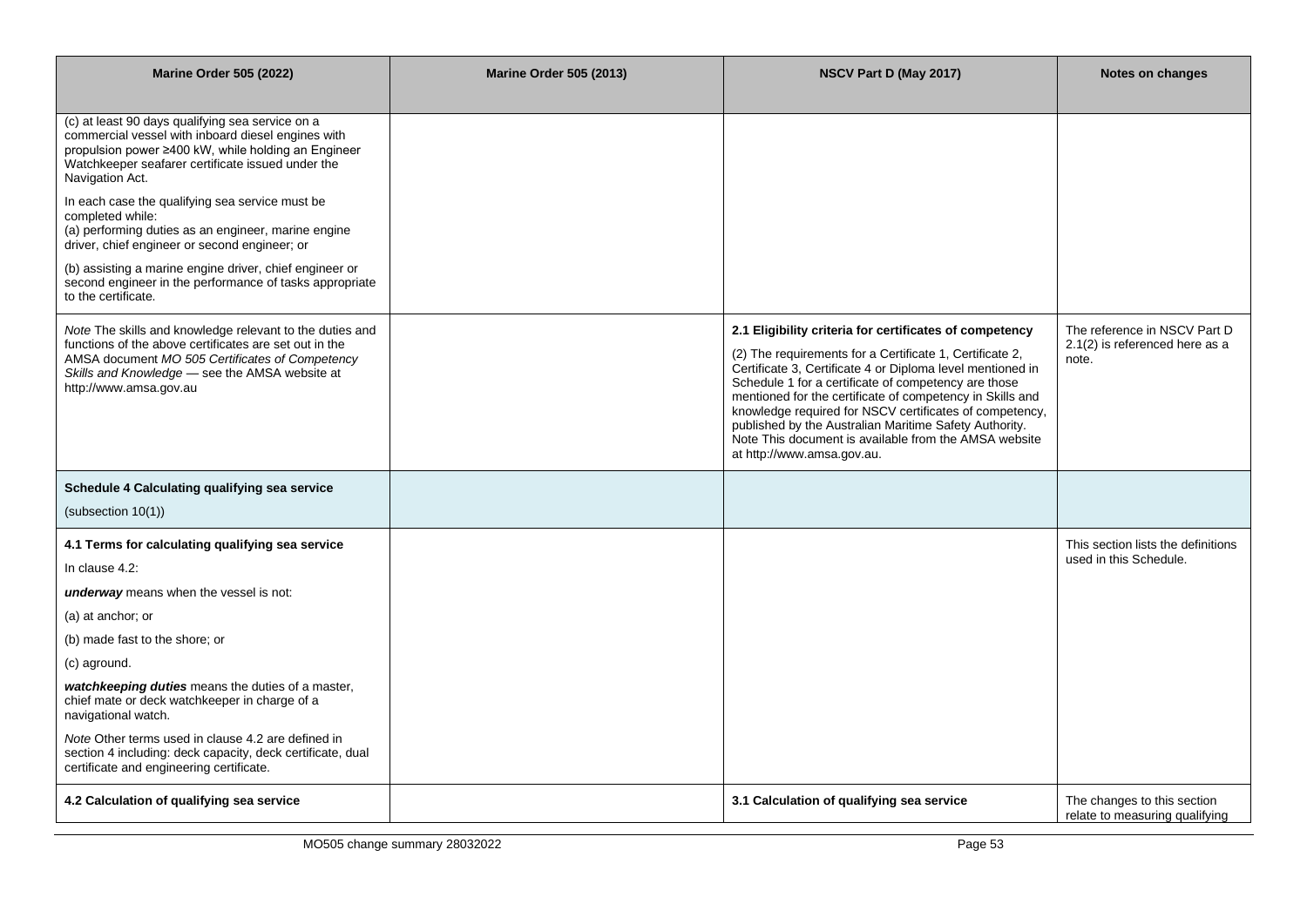| <b>Marine Order 505 (2022)</b>                                                                                                                                                                                                                              | <b>Marine Order 505 (2013)</b> | NSCV Part D (May 2017)                                                                                                                                                                                 | Notes on changes                                                                         |
|-------------------------------------------------------------------------------------------------------------------------------------------------------------------------------------------------------------------------------------------------------------|--------------------------------|--------------------------------------------------------------------------------------------------------------------------------------------------------------------------------------------------------|------------------------------------------------------------------------------------------|
|                                                                                                                                                                                                                                                             |                                |                                                                                                                                                                                                        |                                                                                          |
| (1) Qualifying sea service is measured in hours spent<br>performing the tasks appropriate to the kind of certificate<br>to which it applies.                                                                                                                |                                | (1) Qualifying sea service is measured in days spent<br>performing the tasks appropriate to the class of certificate<br>to which it applies.                                                           | sea service in hours rather than<br>days to allow for part days to be<br>added together. |
| (2) For qualifying sea service, a day is 8 hours.                                                                                                                                                                                                           |                                | (2) An applicant for a certificate of competency must                                                                                                                                                  | A day is changed from 7.5                                                                |
| (3) Hours of service less than 8 in a day may be added to<br>hours of service less than 8 in any other day.                                                                                                                                                 |                                | accrue at least half the qualifying sea service required for<br>the certificate in the 5 years before the application.                                                                                 | hours to 8 hours.<br>How to calculate a day is further                                   |
| Example 3 hours worked on Tuesday, 3 hours worked on<br>Thursday and 3 hours worked on Saturday may be<br>added together to make 1 day of qualifying sea service.                                                                                           |                                | (3) Sea service performed by a person when the person<br>is less than 16 years old may be counted as qualifying<br>sea service:                                                                        | clarified.                                                                               |
| The remaining hour may be used to add to further hours<br>subsequently accumulated.                                                                                                                                                                         |                                | (a) only for a Coxswain Grade 1 or 2 or a Marine Engine<br>Driver Grade 3 certificate; and                                                                                                             |                                                                                          |
| (4) However, hours of service more than 8 in a calendar<br>day do not count towards qualifying sea service.                                                                                                                                                 |                                | (b) only if the person was at least 14 years old when the<br>sea service was performed.                                                                                                                |                                                                                          |
| (5) Sea service performed by a person when the person                                                                                                                                                                                                       |                                | (4) For qualifying sea service:                                                                                                                                                                        |                                                                                          |
| is less than 16 years old may be counted as qualifying<br>sea service:                                                                                                                                                                                      |                                | (a) a day is 7.5 hours; and                                                                                                                                                                            |                                                                                          |
| (a) only for a Coxswain Grade 1 or 2, or a Marine Engine<br>Driver Grade 3 certificate; and                                                                                                                                                                 |                                | (b) sea service of at least 7.5 hours in any 24 hour period<br>is taken to be served as a whole day and no more than a<br>whole day.                                                                   |                                                                                          |
| (b) only if the person was at least 14 years old when the                                                                                                                                                                                                   |                                | (5) An applicant is credited an additional 10 days                                                                                                                                                     |                                                                                          |
| sea service was performed.<br>(6) Qualifying sea service must be accrued on a vessel                                                                                                                                                                        |                                | qualifying sea service for each 20 days qualifying sea<br>service accrued on voyages:                                                                                                                  |                                                                                          |
| that is:                                                                                                                                                                                                                                                    |                                | (a) each of which is more than 24 hours long; and                                                                                                                                                      |                                                                                          |
| (a) underway; or                                                                                                                                                                                                                                            |                                | (b) each of which includes periods underway in a                                                                                                                                                       |                                                                                          |
| (b) at anchor with a person on anchor watch; or                                                                                                                                                                                                             |                                | watchkeeping capacity or undertaking deck duties in both<br>day and night; and                                                                                                                         |                                                                                          |
| (c) being manoeuvred to free it from being aground.                                                                                                                                                                                                         |                                | (c) on which fatigue is managed in accordance with the                                                                                                                                                 |                                                                                          |
| (7) However:                                                                                                                                                                                                                                                |                                | STCW Convention.                                                                                                                                                                                       |                                                                                          |
| (a) for a deck certificate - up to 15% of the required sea<br>service may be accrued on a vessel that is not mentioned                                                                                                                                      |                                | Note For paragraph (c) - see section A-VIII of the STCW Code.                                                                                                                                          |                                                                                          |
| in subclause (6) while the applicant is performing duties                                                                                                                                                                                                   |                                | (6) Qualifying sea service:                                                                                                                                                                            |                                                                                          |
| in a deck capacity or undertaking refitting work; and                                                                                                                                                                                                       |                                | (a) may be accrued:                                                                                                                                                                                    |                                                                                          |
| (b) for an engineering certificate - up to 33% of the<br>required sea service may be accrued on a vessel that is<br>not mentioned in subclause (6) while the applicant is<br>performing duties in an engineering capacity or<br>undertaking refitting work. |                                | (i) for a deck certificate $-$ at up to 15% of the sea service<br>required, on a vessel that is not underway, while the<br>applicant is performing duties in a deck capacity or<br>refitting work; and |                                                                                          |
| (8) A person who holds a dual certificate, and performs<br>sea service in a dual role on a vessel with propulsion<br>power ≤750 kW, may count that sea service as qualifying<br>sea service for one or more of the following:                               |                                | (ii) for an engineering certificate – at up to 33% of the<br>sea service required, on a vessel that is not underway<br>and while the applicant is performing engine related<br>duties or refitting; or |                                                                                          |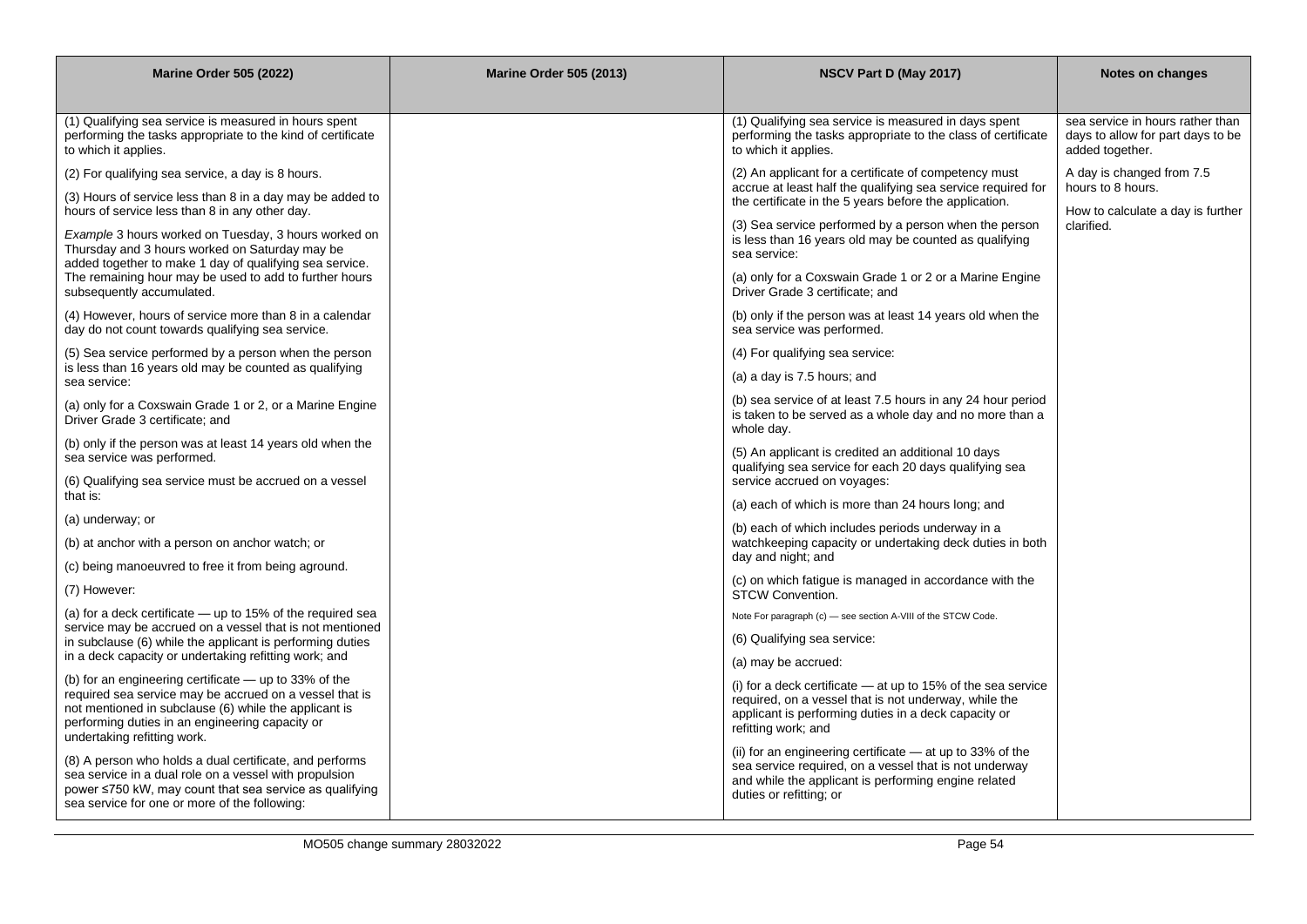| <b>Marine Order 505 (2022)</b>                                                                                                                                                                                                                                       | <b>Marine Order 505 (2013)</b> | NSCV Part D (May 2017)                                                                                                                                                                                                                                                                                                  | Notes on changes            |
|----------------------------------------------------------------------------------------------------------------------------------------------------------------------------------------------------------------------------------------------------------------------|--------------------------------|-------------------------------------------------------------------------------------------------------------------------------------------------------------------------------------------------------------------------------------------------------------------------------------------------------------------------|-----------------------------|
|                                                                                                                                                                                                                                                                      |                                |                                                                                                                                                                                                                                                                                                                         |                             |
| (a) a dual certificate;                                                                                                                                                                                                                                              |                                | (b) in any other case - must be accrued while the vessel                                                                                                                                                                                                                                                                |                             |
| (b) a deck certificate;                                                                                                                                                                                                                                              |                                | is underway.                                                                                                                                                                                                                                                                                                            |                             |
| (c) an engineering certificate.                                                                                                                                                                                                                                      |                                | (7) All of the sea service in dual certificate duties (deck)<br>and engineering) on vessels with a propulsion power                                                                                                                                                                                                     |                             |
| (9) A person who holds both a deck certificate and an<br>engineering certificate, and performs sea service in a<br>dual role on a vessel with propulsion power ≤750 kW,<br>may count that sea service as qualifying sea service for<br>one or both of the following: |                                | ≤750 kW can be counted as service for both deck and<br>engineering duties only for dual certified roles performed<br>in accordance with the dual certification rules mentioned<br>in subclause 6(4) of Schedule 1 of Marine Order 504<br>(Certificates of operation and operation requirements —<br>national law) 2018. |                             |
| (a) a deck certificate;<br>(b) an engineering certificate.                                                                                                                                                                                                           |                                | (8) For calculating sea service, a vessel is underway<br>when it is:                                                                                                                                                                                                                                                    |                             |
|                                                                                                                                                                                                                                                                      |                                | (a) operating; or                                                                                                                                                                                                                                                                                                       |                             |
|                                                                                                                                                                                                                                                                      |                                | (b) not tied to a jetty; or                                                                                                                                                                                                                                                                                             |                             |
|                                                                                                                                                                                                                                                                      |                                | (c) at anchor with a person on anchor watch; or                                                                                                                                                                                                                                                                         |                             |
|                                                                                                                                                                                                                                                                      |                                | (d) being manoeuvred to free it from being aground.                                                                                                                                                                                                                                                                     |                             |
|                                                                                                                                                                                                                                                                      |                                | (9) For a person living on a vessel, time spent on the<br>vessel may be counted as qualifying sea service only if<br>the person is carrying out relevant navigational or<br>engineering work during that time.                                                                                                          |                             |
|                                                                                                                                                                                                                                                                      |                                | Example of time that may be counted as qualifying sea service                                                                                                                                                                                                                                                           |                             |
|                                                                                                                                                                                                                                                                      |                                | Time when the person is doing any relevant navigational or<br>engineering work and the vessel is carrying out its normal<br>commercial operations, taking passengers, navigating, at anchor<br>during sight-seeing or charter.                                                                                          |                             |
|                                                                                                                                                                                                                                                                      |                                | Example of time that may not be counted as qualifying sea<br>service                                                                                                                                                                                                                                                    |                             |
|                                                                                                                                                                                                                                                                      |                                | Time when the person is not doing any relevant navigational or<br>engineering work, eg when the vessel is at anchor with the<br>person off duty.                                                                                                                                                                        |                             |
| 4.3 Recognition of other kinds of service                                                                                                                                                                                                                            |                                | 3.2 Recognition of other types of service                                                                                                                                                                                                                                                                               | This section remains        |
| The National Regulator may recognise qualifying sea<br>service, in capacities or trades or on kinds of vessels,<br>that is not recognised by this Marine Order as qualifying<br>sea service according to its equivalence to:                                         |                                | The National Regulator may recognise qualifying sea<br>service, in capacities or trades or on kinds of vessels,<br>that is not recognised by this Part as qualifying sea<br>service according to its equivalence to:                                                                                                    | unchanged from NSCV Part D. |
| (a) the duration and frequency of voyages or refits; and                                                                                                                                                                                                             |                                | (a) the duration and frequency of voyages; and                                                                                                                                                                                                                                                                          |                             |
| (b) the kind of duties performed and their duration and<br>frequency; and                                                                                                                                                                                            |                                | (b) the kind of duties performed and their duration and<br>frequency; and                                                                                                                                                                                                                                               |                             |
| (c) the level of responsibility during the sea service; and                                                                                                                                                                                                          |                                | (c) the level of responsibility during the service; and                                                                                                                                                                                                                                                                 |                             |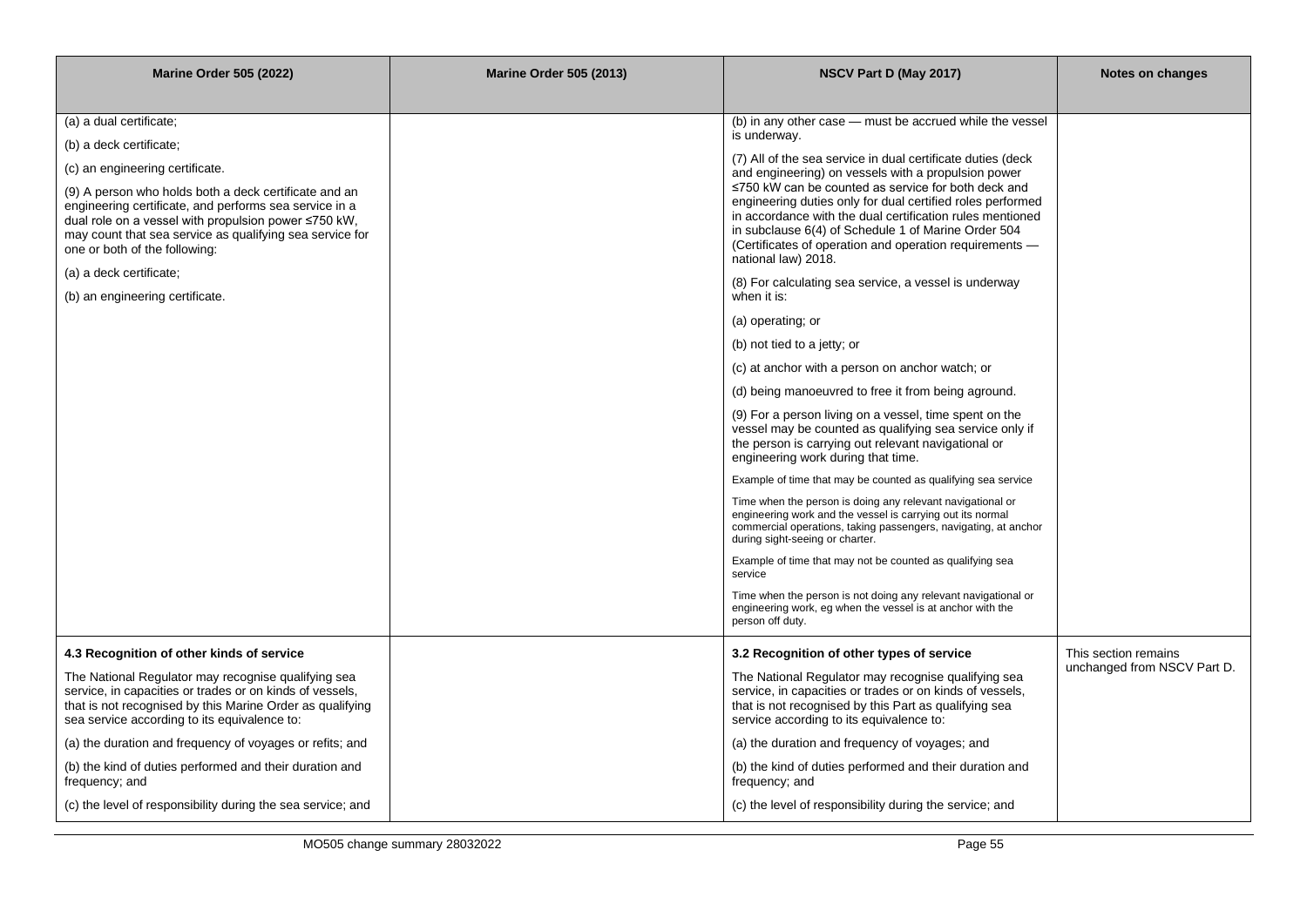| <b>Marine Order 505 (2022)</b><br><b>Marine Order 505 (2013)</b>                                           |  | NSCV Part D (May 2017)                                                                                                               | Notes on changes                                                 |
|------------------------------------------------------------------------------------------------------------|--|--------------------------------------------------------------------------------------------------------------------------------------|------------------------------------------------------------------|
|                                                                                                            |  |                                                                                                                                      |                                                                  |
| (d) the relevance of the sea service to the certificate of<br>competency applied for.                      |  | (d) the relevance of the service to the certificate of<br>competency applied for.                                                    |                                                                  |
| Example                                                                                                    |  | Example                                                                                                                              |                                                                  |
| Service on defence vessels                                                                                 |  | Service on defence vessels.                                                                                                          |                                                                  |
| Note For further information — see the AMSA website at<br>http://www.amsa.gov.au.                          |  | Note For further information - see the AMSA website at<br>http://www.amsa.gov.au.                                                    |                                                                  |
| 4.4 Evidence                                                                                               |  | 3.4 Evidence                                                                                                                         | This section remains largely                                     |
| (1) The applicant must give the National Regulator<br>evidence of sea service accrual.                     |  | (1) The applicant must give the National Regulator<br>evidence of sea service accrual.                                               | unchanged from NSCV Part D.<br>The 2 notes have been<br>removed. |
| (2) Evidence of sea service accrual must include the<br>following:                                         |  | (2) Without limiting subsection (1), the applicant may<br>provide evidence in the following ways:                                    |                                                                  |
| (a) vessel name;                                                                                           |  | (a) a declaration, in a form acceptable to the National                                                                              |                                                                  |
| (b) vessel identification number;                                                                          |  | Regulator;                                                                                                                           |                                                                  |
| (c) vessel measured length;                                                                                |  | (b) an approved sea service log book or task book;                                                                                   |                                                                  |
| (d) kind of vessel;                                                                                        |  | (c) a letter from the operator, owner, master or chief<br>engineer of a vessel detailing the sea service accrued by                  |                                                                  |
| (e) area of operation;                                                                                     |  | the applicant.                                                                                                                       |                                                                  |
| (f) duties performed;                                                                                      |  | Note 1 Section 71 of the national law provides that the National<br>Regulator may require a person to give further information about |                                                                  |
| (g) propulsion type;                                                                                       |  | an application by the person for a certificate. The National<br>Regulator may decline to consider or further consider the            |                                                                  |
| (h) number of engines;                                                                                     |  | application until the information is provided.                                                                                       |                                                                  |
| (i) propulsion power of each engine;                                                                       |  | Note 2 It is an offence to make a statement that is false or<br>misleading in an application for a certificate - see Criminal        |                                                                  |
| (i) total propulsion power (in kilowatts);                                                                 |  | Code, s 137.1.                                                                                                                       |                                                                  |
| (k) number of days at sea;                                                                                 |  |                                                                                                                                      |                                                                  |
| (I) hours worked each day;                                                                                 |  |                                                                                                                                      |                                                                  |
| (m) any other matter mentioned on the AMSA website.                                                        |  |                                                                                                                                      |                                                                  |
| Note The AMSA website is at http://www.amsa.gov.au.                                                        |  |                                                                                                                                      |                                                                  |
| (3) Without limiting subclause (1), the applicant may<br>provide evidence in the following ways:           |  |                                                                                                                                      |                                                                  |
| (a) a declaration, in a form acceptable to the National<br>Regulator;                                      |  |                                                                                                                                      |                                                                  |
| (b) a sea service log book approved in writing by the<br>National Regulator or an AMSA approved task book; |  |                                                                                                                                      |                                                                  |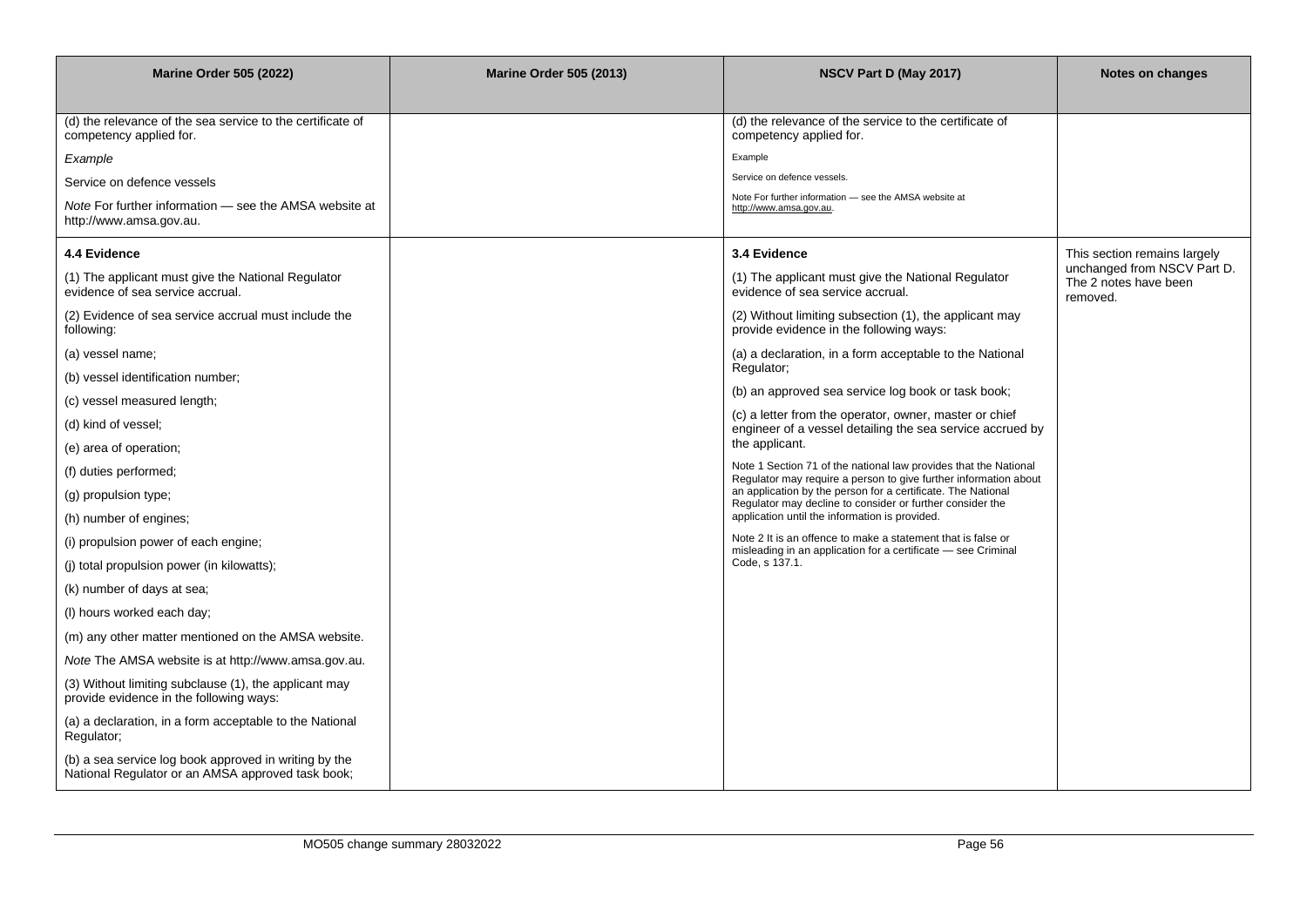| <b>Marine Order 505 (2022)</b>                                                                                                                                                                                                                                                                                                                   |                                                                                                                                                         |                                                                                                                                                                                                       | <b>Marine Order 505 (2013)</b>                                                                                                                                                                                                                                                                                                                                                  | NSCV Part D (May 2017)                                                                                                                                                                                                                                                                                                                           | Notes on changes                                    |                                                                                                                                                                                                                    |
|--------------------------------------------------------------------------------------------------------------------------------------------------------------------------------------------------------------------------------------------------------------------------------------------------------------------------------------------------|---------------------------------------------------------------------------------------------------------------------------------------------------------|-------------------------------------------------------------------------------------------------------------------------------------------------------------------------------------------------------|---------------------------------------------------------------------------------------------------------------------------------------------------------------------------------------------------------------------------------------------------------------------------------------------------------------------------------------------------------------------------------|--------------------------------------------------------------------------------------------------------------------------------------------------------------------------------------------------------------------------------------------------------------------------------------------------------------------------------------------------|-----------------------------------------------------|--------------------------------------------------------------------------------------------------------------------------------------------------------------------------------------------------------------------|
| the applicant.                                                                                                                                                                                                                                                                                                                                   |                                                                                                                                                         | (c) a letter from the operator, owner, master or chief                                                                                                                                                | engineer of a vessel detailing the sea service accrued by                                                                                                                                                                                                                                                                                                                       |                                                                                                                                                                                                                                                                                                                                                  |                                                     |                                                                                                                                                                                                                    |
| 4.5 Discounting service<br>If the National Regulator considers that a period of<br>qualifying sea service was completed at a time that is, or<br>in circumstances that are, of little or no relevance to the<br>certificate of competency for which the applicant applies,<br>the National Regulator may discount all or part of the<br>service. |                                                                                                                                                         |                                                                                                                                                                                                       |                                                                                                                                                                                                                                                                                                                                                                                 | 3.5 Discounting service<br>If the National Regulator considers that a period of<br>qualifying sea service was completed at a time that is, or<br>in circumstances that are, of little or no relevance to the<br>certificate of competency for which the applicant applies,<br>the National Regulator may discount all or part of the<br>service. | This section remains<br>unchanged from NSCV Part D. |                                                                                                                                                                                                                    |
|                                                                                                                                                                                                                                                                                                                                                  | <b>Schedule 5 Endorsements</b>                                                                                                                          |                                                                                                                                                                                                       |                                                                                                                                                                                                                                                                                                                                                                                 |                                                                                                                                                                                                                                                                                                                                                  |                                                     |                                                                                                                                                                                                                    |
| Item<br>$\overline{1}$                                                                                                                                                                                                                                                                                                                           | (subsection 14(1))<br>Certificate<br>of<br>competency<br>Marine                                                                                         | Endorsement<br>Chief                                                                                                                                                                                  | Requirements to<br>obtain<br>endorsement<br>The holder must:                                                                                                                                                                                                                                                                                                                    |                                                                                                                                                                                                                                                                                                                                                  |                                                     | This schedule includes the<br>steam endorsements and the<br>500 kW endorsement from the<br><b>National Regulator</b><br>Endorsements Approval 2014.<br>A new endorsement to obtain a<br>Master Ferry in Chains has |
|                                                                                                                                                                                                                                                                                                                                                  | Engine<br><b>Driver</b><br>Grade 3 NC<br>Marine<br>Engine<br>Driver<br>Grade 2 NC<br>Marine<br>Engine<br>Driver<br>Grade 1 NC<br>Engineer<br>Class 3 NC | Engineer on<br>a vessel that<br>has steam as<br>its main<br>method of<br>propulsion<br>$-750$ kW, in<br>inland waters<br>and waters<br>to the outer<br>limits of the<br>exclusive<br>economic<br>zone | (a) complete an<br>AMSA approved<br>task book; and<br>(b) have at least<br>100 hours<br>qualifying sea<br>service on<br>vessels with<br>steam as the<br>main propulsion<br>power with<br>propulsion power<br><750 kW while<br>working on board<br>as an assistant to<br>any of the<br>following:<br>(i) an engineer;<br>(ii) an engine<br>driver;<br>(iii) a chief<br>engineer; |                                                                                                                                                                                                                                                                                                                                                  |                                                     | been included. This replaces<br>Exemption 21.                                                                                                                                                                      |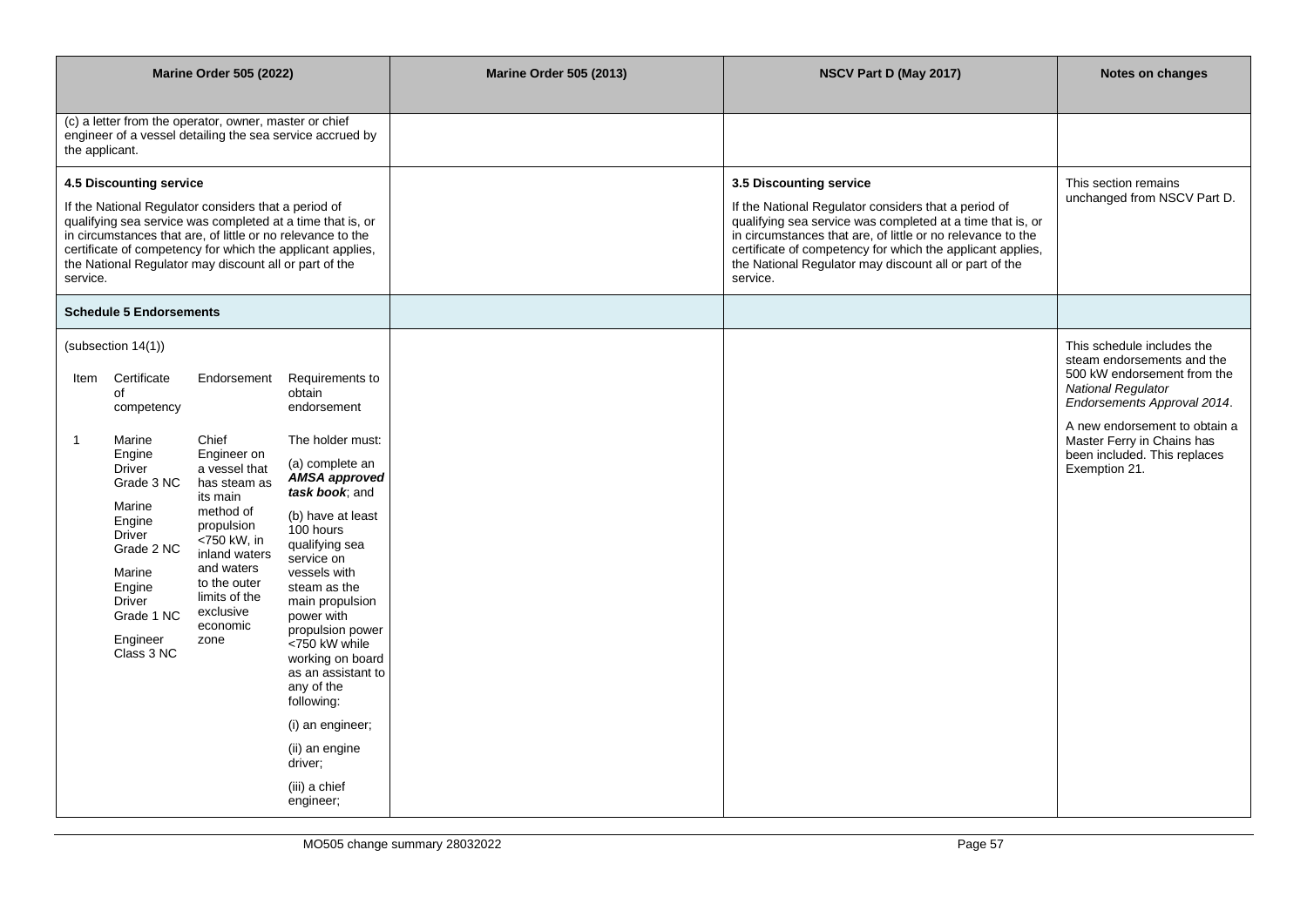| <b>Marine Order 505 (2022)</b>                                                                                                                                                                                                                                                                                                                                                                                                                                                                                                                                                                                                                                                                                                                                      | <b>Marine Order 505 (2013)</b> | NSCV Part D (May 2017) | Notes on changes |
|---------------------------------------------------------------------------------------------------------------------------------------------------------------------------------------------------------------------------------------------------------------------------------------------------------------------------------------------------------------------------------------------------------------------------------------------------------------------------------------------------------------------------------------------------------------------------------------------------------------------------------------------------------------------------------------------------------------------------------------------------------------------|--------------------------------|------------------------|------------------|
| (iv) a second<br>engineer.<br>(c) hold a basic<br>boiler licence or a<br>licence to operate<br>a standard boiler<br>issued by a State<br>or Territory<br>authority<br>responsible for<br>work health and<br>safety legislation;<br>and<br>(d) pass a final<br>assessment<br>$\overline{2}$<br>Coxswain<br>Command<br>The holder must<br>Grade 2 NC<br>and operate<br>satisfactorily<br>a vessel with<br>complete:<br>inboard<br>(a) MAR Maritime<br>propulsion<br>Training Package<br>power $< 500$<br>unit MARB027<br>.<br>kW<br>Perform basic<br>servicing and<br>maintenance of<br>main propulsion<br>unit and auxiliary<br>systems; and<br>(b) MAR Maritime<br>Training Package<br>unit MARC038<br>Operate main<br>propulsion unit<br>and auxiliary<br>systems. |                                |                        |                  |
| $\ensuremath{\mathsf{3}}$<br>Coxswain<br>Command<br>The holder must<br>Grade 3 NC<br>and operate<br>have at least 20<br>the engines<br>days qualifying<br>(only when<br>of a vehicular<br>sea service on a<br>issued with<br>ferry-in-<br>ferry in chains.<br>a certificate<br>chains<br>by the<br>attached to<br>National<br>Regulator,                                                                                                                                                                                                                                                                                                                                                                                                                            |                                |                        |                  |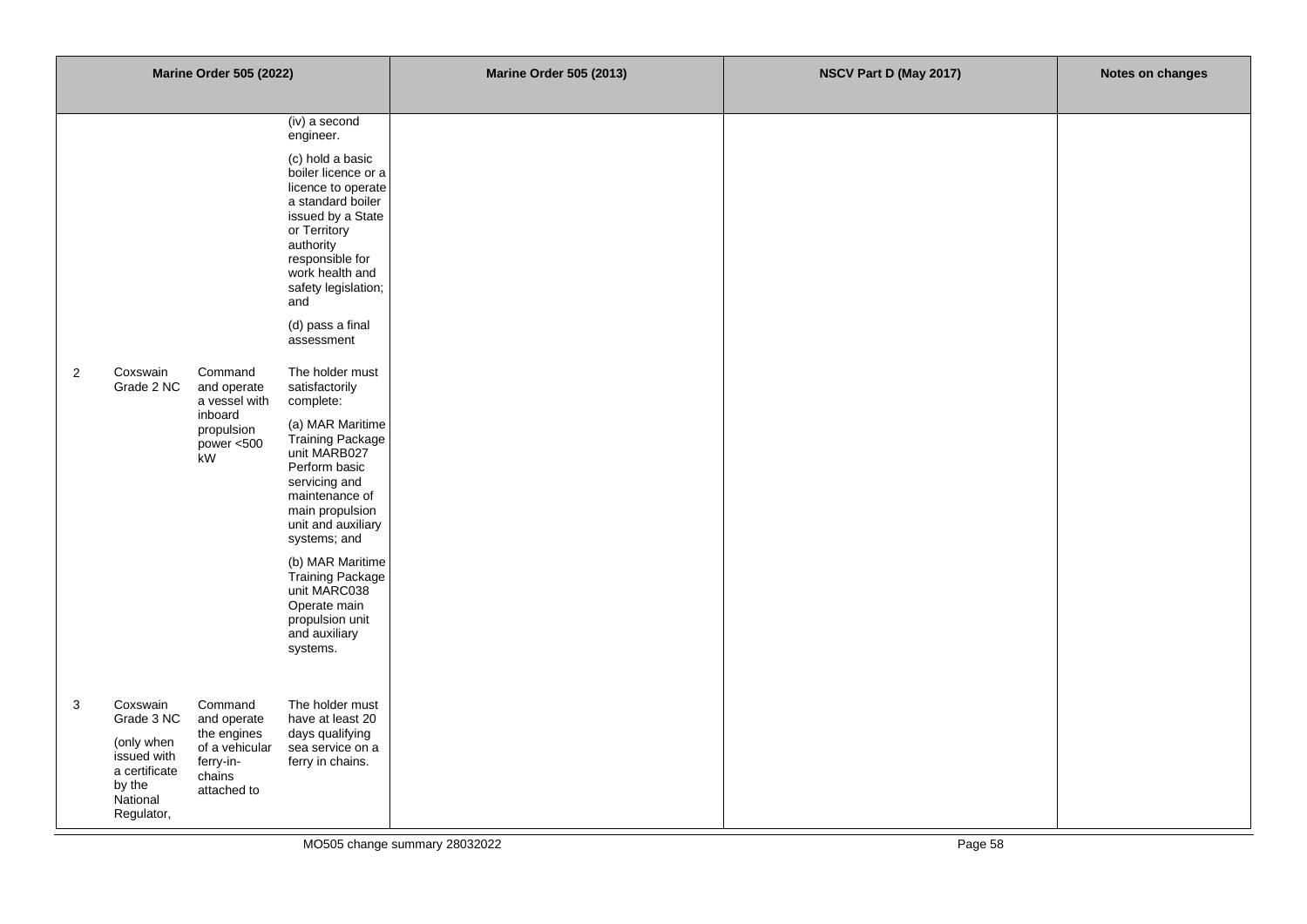| <b>Marine Order 505 (2022)</b>                                                                                                                                                                                                                                                                                                                                                                                                                                                                                                                                                                                                                                                                                                                               | <b>Marine Order 505 (2013)</b> | NSCV Part D (May 2017) | Notes on changes                                                                                                     |
|--------------------------------------------------------------------------------------------------------------------------------------------------------------------------------------------------------------------------------------------------------------------------------------------------------------------------------------------------------------------------------------------------------------------------------------------------------------------------------------------------------------------------------------------------------------------------------------------------------------------------------------------------------------------------------------------------------------------------------------------------------------|--------------------------------|------------------------|----------------------------------------------------------------------------------------------------------------------|
| not when<br>the shore by<br>operating<br>cable<br>without one<br>in<br>accordance<br>with<br>subsection<br>$7(5)$ of this<br>Marine<br>Order)<br>Coxswain<br>Grade 2 NC<br>Coxswain<br>Grade 1 NC<br>Master<br>(Inland<br>waters) NC<br>Master <24<br>m NC                                                                                                                                                                                                                                                                                                                                                                                                                                                                                                   |                                |                        |                                                                                                                      |
| Schedule 6 Criteria for approval of organisation to<br>conduct final assessments<br>(subsection 27(1))                                                                                                                                                                                                                                                                                                                                                                                                                                                                                                                                                                                                                                                       |                                |                        |                                                                                                                      |
| The organisation must:<br>(a) be a registered training organisation registered to<br>deliver an MAR Maritime Training Package qualification;<br>and<br>(b) not be in liquidation or insolvency administration; and<br>(c) tell the National Regulator the kinds of certificates it<br>intends to provide assessment for; and<br>(d) deliver assessment that complies with the Standards<br>for RTOs; and<br>(e) have a documented assessment strategy that will be<br>followed for all assessments associated with the<br>approval; and<br>(f) tell the National Regulator about any proposed<br>partnerships or subcontracting arrangements for the<br>delivery of assessments on its behalf; and<br>(g) tell the National Regulator the name of any person |                                |                        | This is a new schedule that sets<br>the criteria for approval of an<br>organisation to conduct final<br>assessments. |
| who is to deliver assessments for the organisation; and                                                                                                                                                                                                                                                                                                                                                                                                                                                                                                                                                                                                                                                                                                      |                                |                        |                                                                                                                      |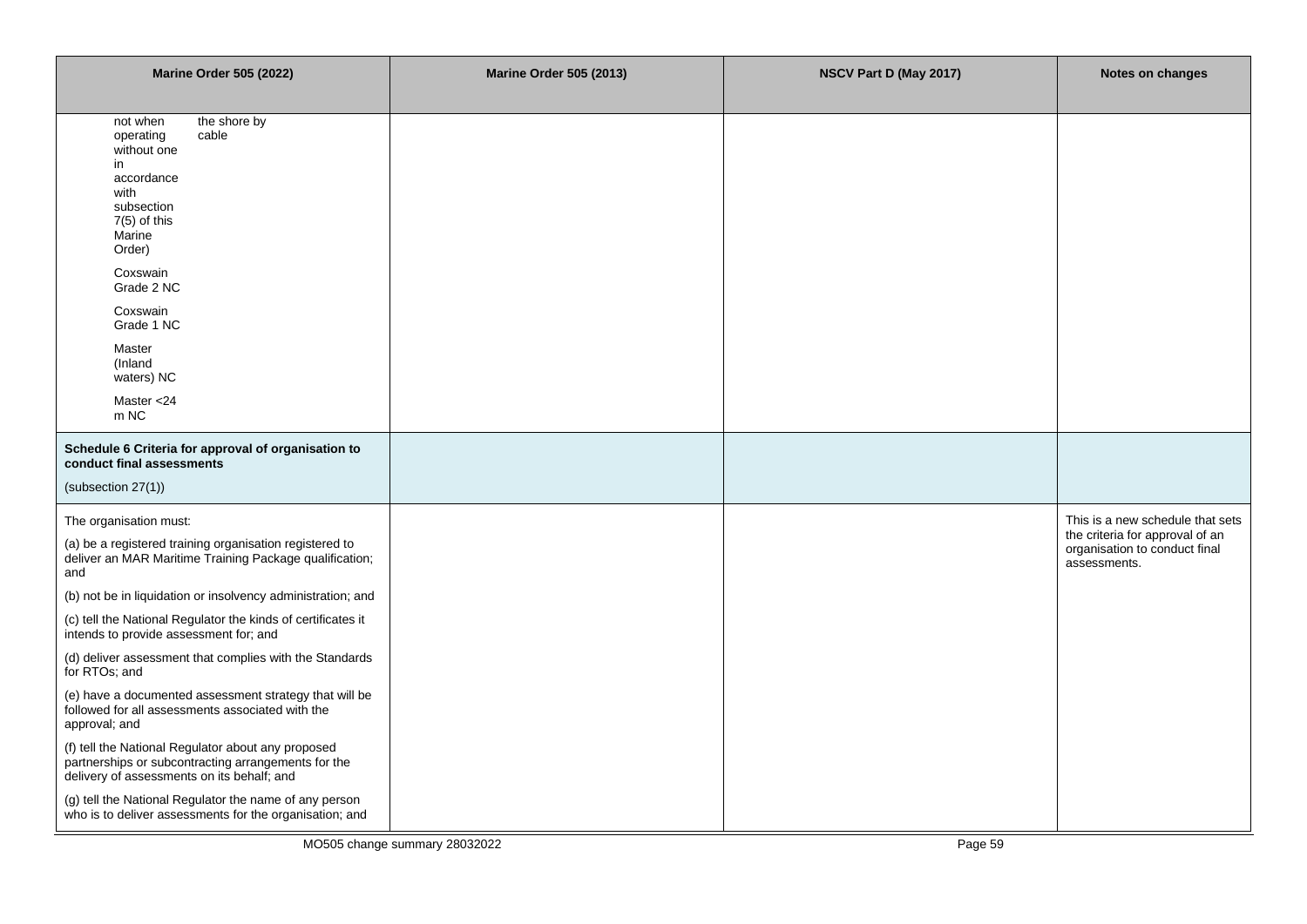| <b>Marine Order 505 (2022)</b>                                                                                                                                        | <b>Marine Order 505 (2013)</b> | NSCV Part D (May 2017) | Notes on changes                                               |
|-----------------------------------------------------------------------------------------------------------------------------------------------------------------------|--------------------------------|------------------------|----------------------------------------------------------------|
| (h) ensure that any person who is to deliver assessments<br>for the organisation has:                                                                                 |                                |                        |                                                                |
| (i) a certificate of competency that is current and<br>appropriate for the assessment being delivered; and                                                            |                                |                        |                                                                |
| (ii) qualifications appropriate to the training that is<br>mentioned in Standards for RTOs; and                                                                       |                                |                        |                                                                |
| (iii) completed any instruction required by the National<br>Regulator.                                                                                                |                                |                        |                                                                |
| Schedule 7 Conditions on approval of organisation to<br>conduct final assessments                                                                                     |                                |                        |                                                                |
| (section 28)                                                                                                                                                          |                                |                        |                                                                |
| The organisation must:                                                                                                                                                |                                |                        | This new schedule set the                                      |
| (a) continue to meet the criteria in Schedule 6; and                                                                                                                  |                                |                        | conditions on approval for an<br>organisation to conduct final |
| (b) provide assessment for the kinds of certificate<br>mentioned in the approval in accordance with the<br>organisation's registration with ASQA, TAC or VRQA;<br>and |                                |                        | assessments.                                                   |
| (c) ensure assessments are delivered in accordance with:                                                                                                              |                                |                        |                                                                |
| (i) the appropriate MAR Maritime Training Package<br>qualification; and                                                                                               |                                |                        |                                                                |
| (ii) the AMPA; and                                                                                                                                                    |                                |                        |                                                                |
| (iii) the organisation's documented assessment strategy;<br>and                                                                                                       |                                |                        |                                                                |
| (iv) any direction issued by the National Regulator or<br>ASQA, TAC or VRQA; and                                                                                      |                                |                        |                                                                |
| (d) adopt processes to ensure that its assessors:                                                                                                                     |                                |                        |                                                                |
| (i) continue to develop their vocational education and<br>training knowledge and skills; and                                                                          |                                |                        |                                                                |
| (ii) maintain their industry skills and knowledge; and                                                                                                                |                                |                        |                                                                |
| (e) must not advertise that the assessments it provides<br>are endorsed or approved by the National Regulator; and                                                    |                                |                        |                                                                |
| (f) cooperate with any investigation of the organisation by<br>the National Regulator, including by providing requested<br>information; and                           |                                |                        |                                                                |